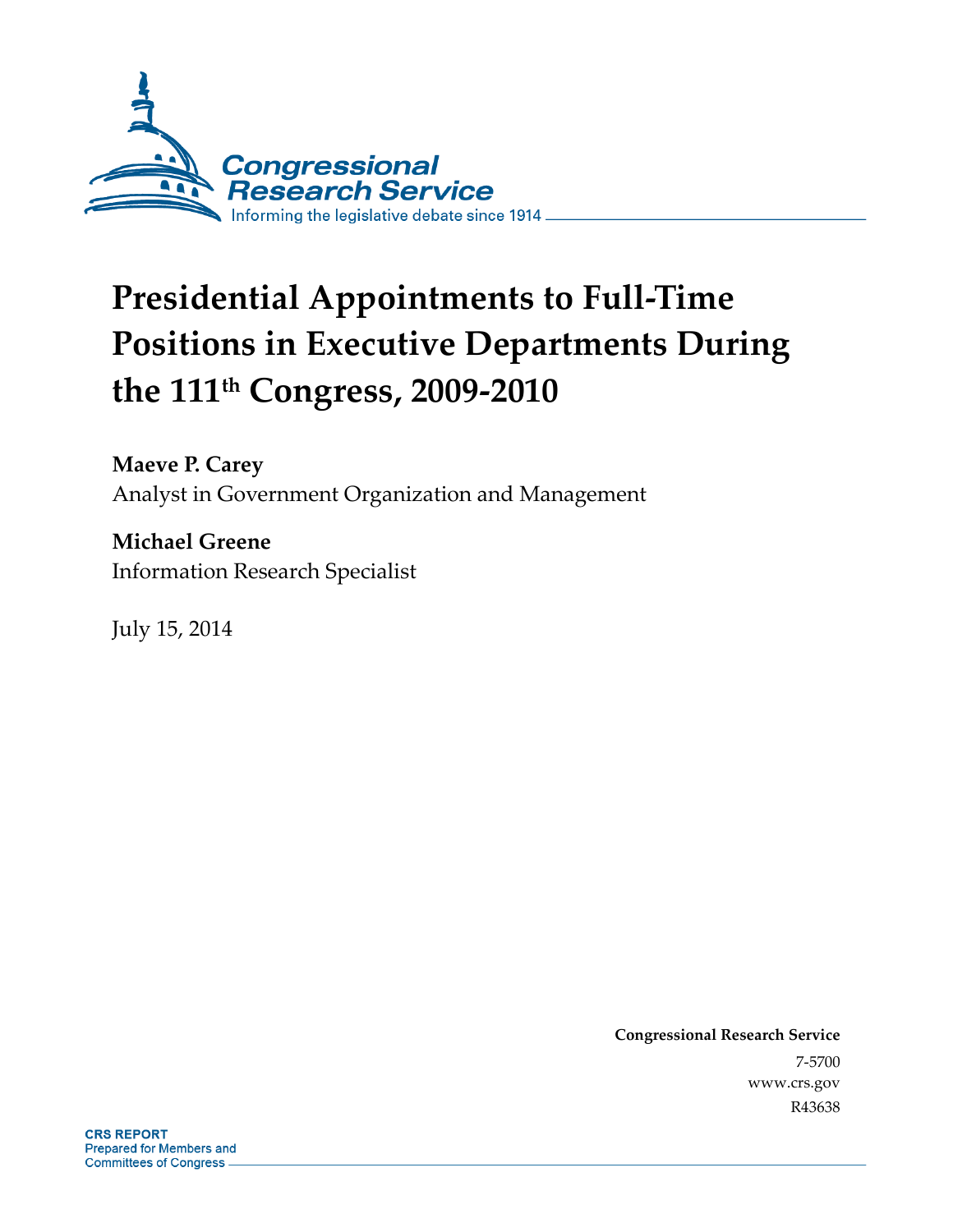## **Summary**

This report explains the process for filling positions to which the President makes appointments with the advice and consent of the Senate (also referred to as PAS positions). It also identifies, for the  $111<sup>th</sup>$  Congress, all nominations to full-time positions requiring Senate confirmation in the 15 executive departments. It excludes appointments to regulatory boards and commissions and independent and other agencies, which are covered in other CRS reports.

The appointment process for advice and consent positions consists of three main stages. The first stage is selection, clearance, and nomination by the President. This step includes preliminary vetting, background checks, and ethics checks of potential nominees. At this stage, if the position is located within a state, the President may also consult with Senators who are from his party. The second stage of the process is consideration of the nomination in the Senate, most of which takes place in committee. Finally, if a nomination is approved by the Senate, the President may then present the nominee with a signed commission, making the appointment official.

During the  $111<sup>th</sup>$  Congress, the President submitted to the Senate 347 nominations to executive department full-time positions. Of these 347 nominations, 293 were confirmed; 16 were withdrawn; and 38 were returned to him in accordance with Senate rules. For those nominations that were confirmed, an average of 73.2 days elapsed between nomination and confirmation. The median number of days elapsed was 52.0.

The President made 10 recess appointments to full-time positions in executive departments during the  $111<sup>th</sup>$  Congress.

Information for this report was compiled from data from the Senate nominations database of the Legislative Information System (LIS) http://www.congress.gov/nomis/, the *Congressional Record* (daily edition), the *Weekly Compilation of Presidential Documents*, telephone discussions with agency officials, agency websites, the *United States Code*, and the 2008 "*Plum Book*" (*United States Government Policy and Supporting Positions*).

This report will not be updated.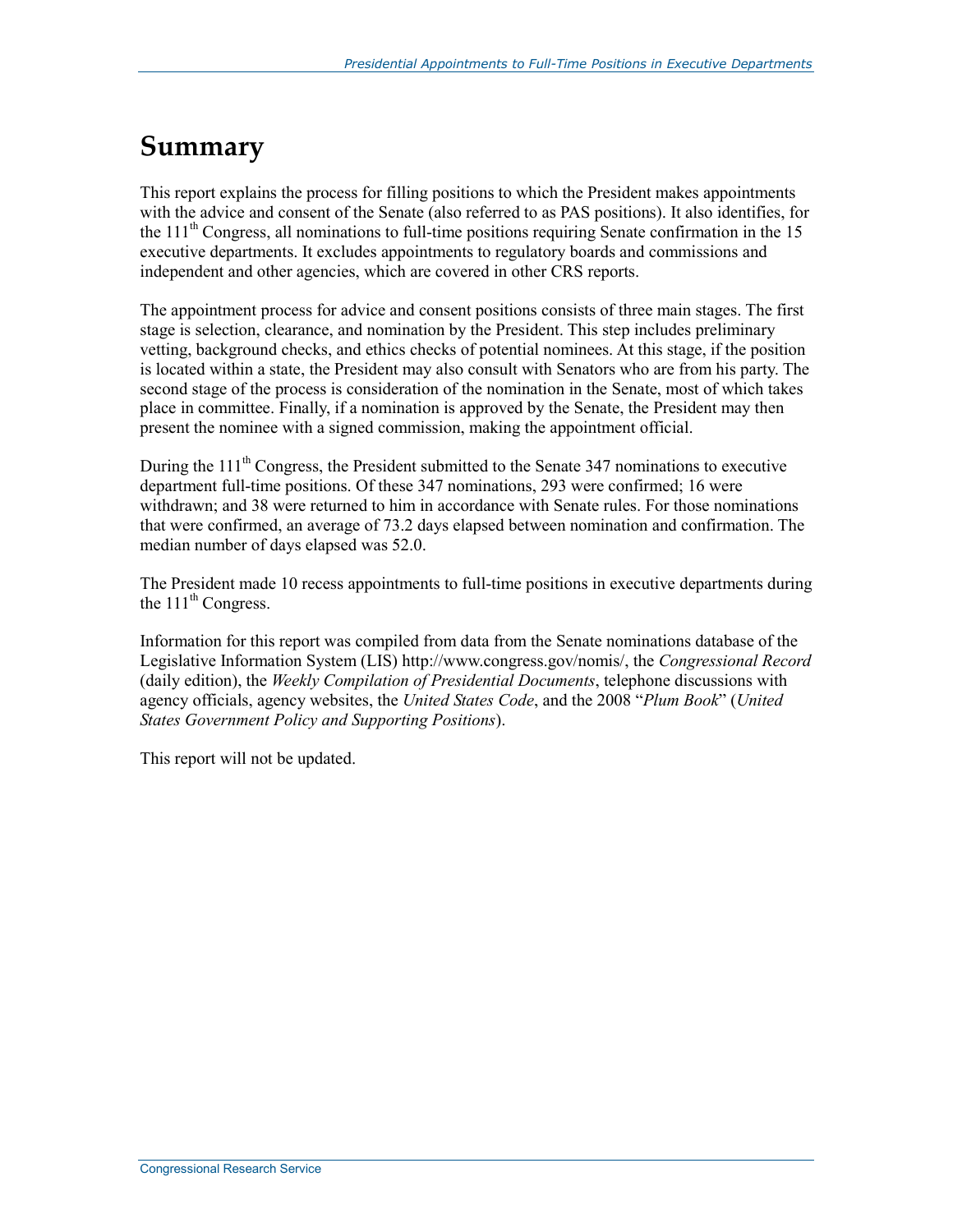## **Contents**

### **Tables**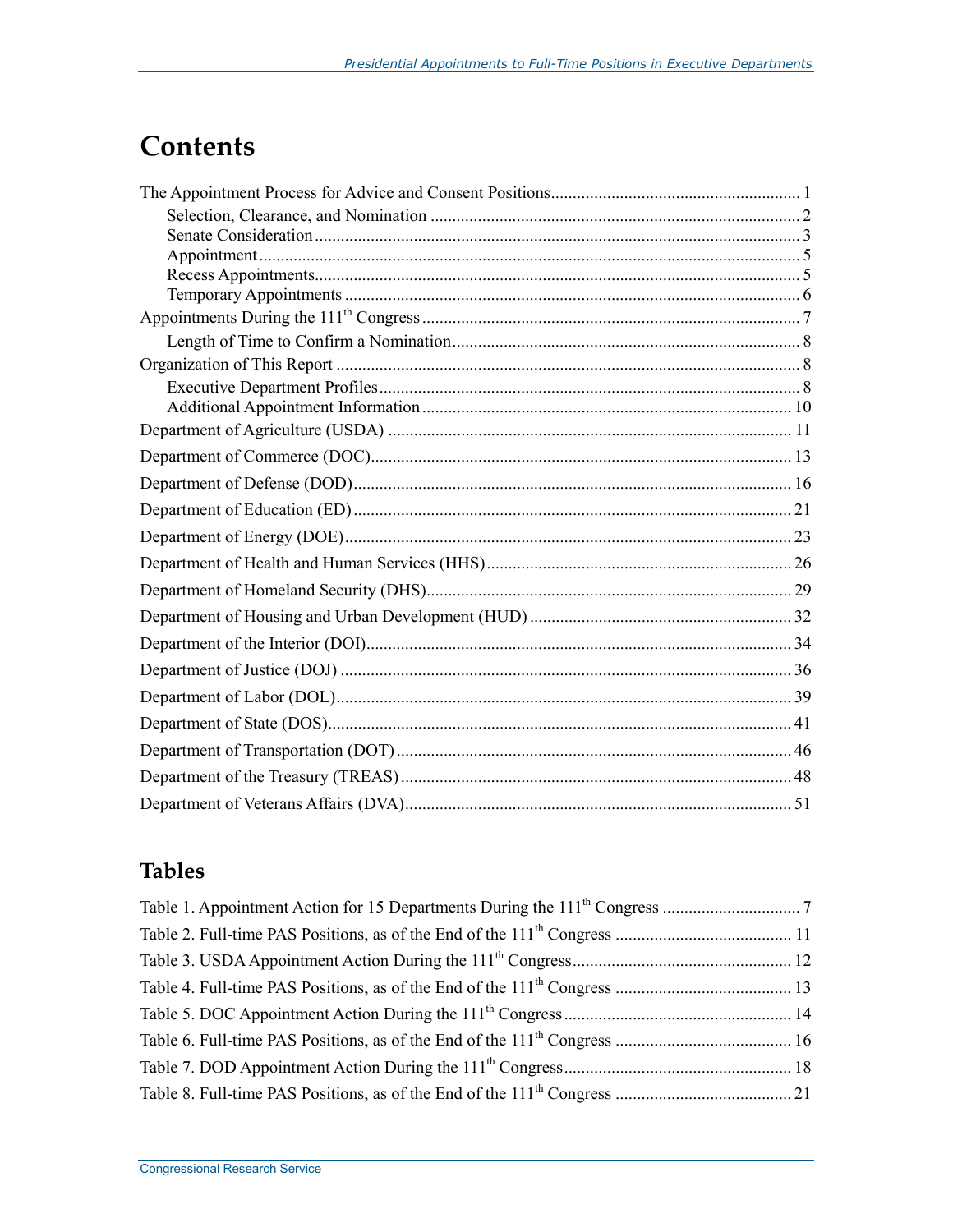| Table A-1. Presidential Appointments to Full-Time Positions in Executive Departments, |  |
|---------------------------------------------------------------------------------------|--|
|                                                                                       |  |
|                                                                                       |  |
|                                                                                       |  |

### **Appendixes**

### **Contacts**

|--|--|--|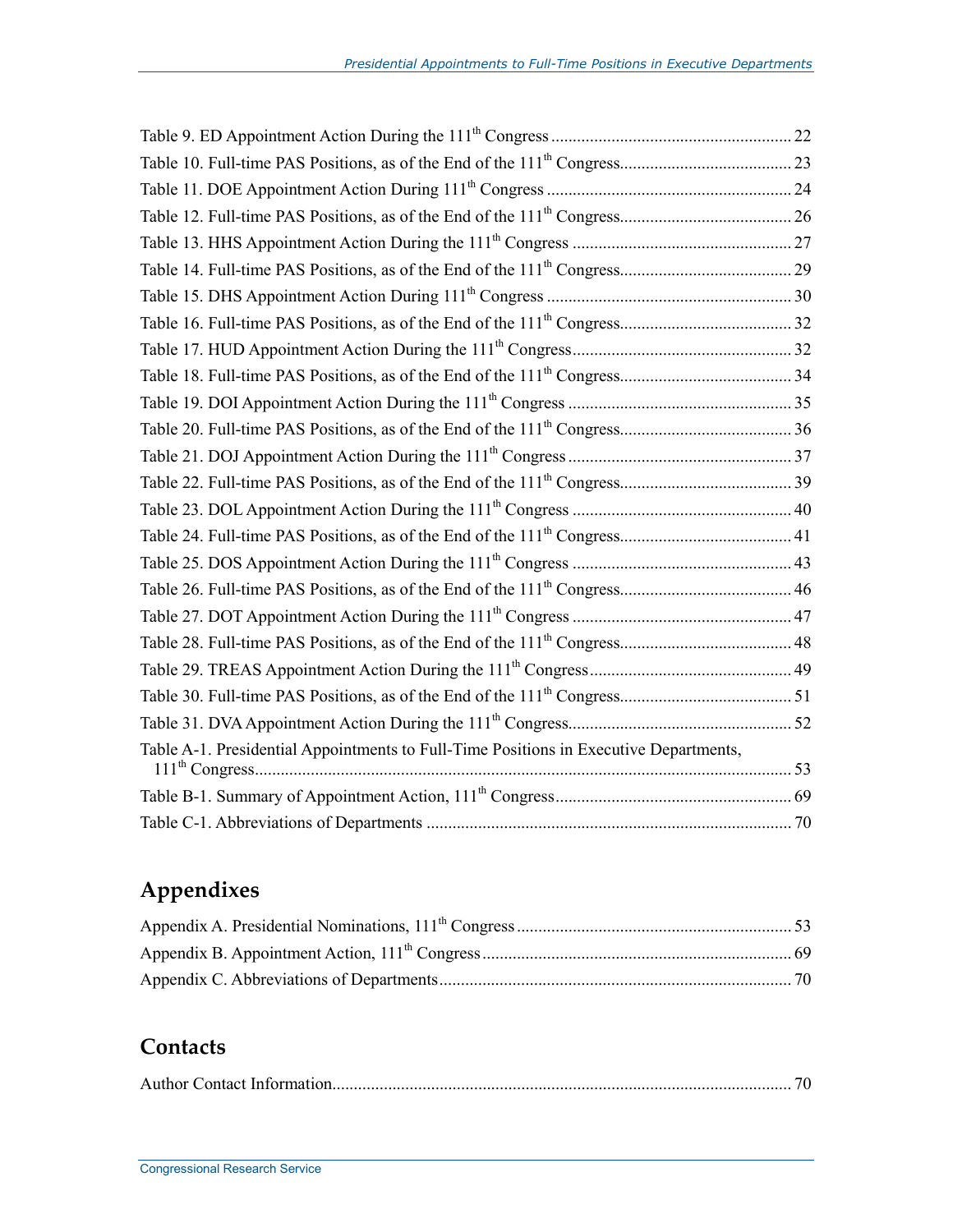|--|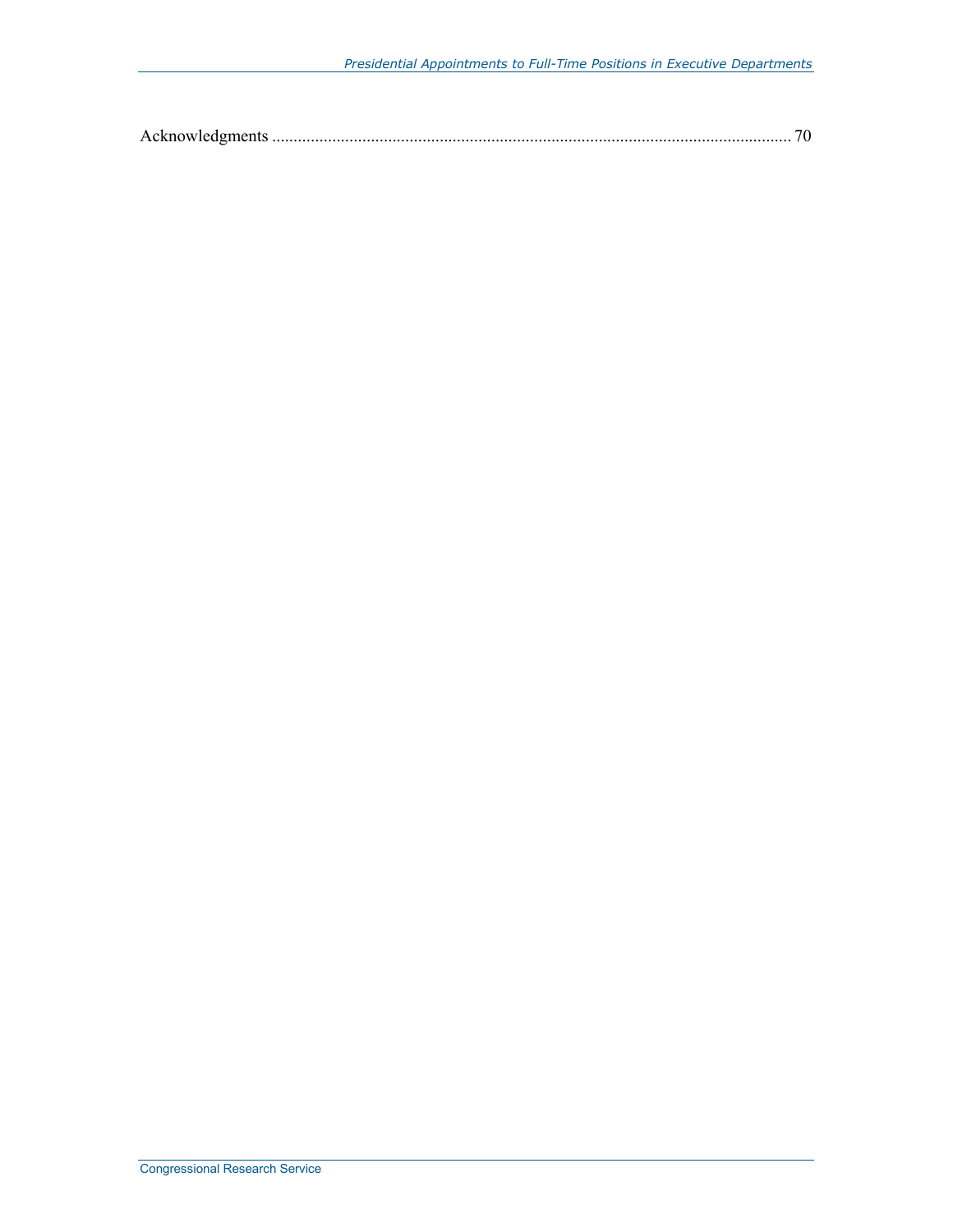## **Introduction**

1

This report explains the process for filling positions to which the President makes appointments with the advice and consent of the Senate (PAS positions). It also identifies, for the  $111<sup>th</sup>$ Congress, all nominations to executive-level full-time positions<sup>1</sup> in the 15 executive departments.<sup>2</sup> It excludes appointments to regulatory boards and commissions and independent and other agencies, which are covered in other CRS reports.<sup>3</sup>

A profile of each agency tracks the appointments to positions within the agency, providing information on Senate activity (confirmations, rejections, returns to the President, and elapsed time between nominations and confirmation) as well as further related presidential activity (including withdrawals and recess appointments). The profiles also identify, for each agency, the executive-level positions in the agency requiring Senate confirmation, the incumbents in those positions as of the end of the  $111^{th}$  Congress, and the pay levels of those officials.

## **The Appointment Process for Advice and Consent Positions**

The Constitution (Article II, Section 2) empowers the President to nominate and, by and with the advice and consent of the Senate, to appoint the principal officers of the United States, as well as some subordinate officers.<sup>4</sup> Officers of the United States are those individuals serving in highranking positions that have been established by Congress and "exercising *significant authority* pursuant to the laws of the United States" (emphasis added).<sup>5</sup>

<sup>&</sup>lt;sup>1</sup> Full-time departmental PAS positions that are not covered in this report include U.S. attorney and U.S. marshal positions in the Department of Justice; most Foreign Service and diplomatic positions in the Department of State; officer corps positions in the civilian uniformed services of the National Oceanic and Atmospheric Administration in the Department of Commerce, and of the Public Health Service in the Department of Health and Human Services; and the officer corps in the military services.

<sup>&</sup>lt;sup>2</sup> During the  $112<sup>th</sup>$  Congress, the enactment of P.L. 112-166 removed the advice and consent requirements for certain positions, changing the appointment process of those individuals to consist of presidential appointment without Senate confirmation. Those changes are not addressed in this report.

<sup>3</sup> For a list of nominations made to full-time positions in other agencies, see CRS Report R42932, *Presidential Appointments to Full-Time Positions in Independent and Other Agencies During the 111th Congress*, by Maeve P. Carey, Michael Greene, and Maureen O. Bearden, and CRS Report R43238, *Presidential Appointments to Full-Time Positions on Regulatory and Other Collegial Boards and Commissions, 111th Congress*, by Henry B. Hogue, Maureen O. Bearden, and Michael Greene.

<sup>&</sup>lt;sup>4</sup> Art. II, Section 2, cl. 2 provides that the President "shall nominate, and by and with the Advice and Consent of the Senate, shall appoint Ambassadors, other public Ministers and Consuls, Judges of the supreme Court, and all other Officers of the United States, whose Appointments are not herein otherwise provided for, and which shall be established by Law: but the Congress may by Law vest the Appointment of such inferior Officers, as they think proper, in the President alone, in the Courts of Law, or in the Heads of Departments." A succinct historical and contemporary overview of the appointment power is found in Louis Fisher, "Appointment Powers," in his *Constitutional Conflicts between Congress and the President,* 5th ed., rev. (Lawrence, KS: University Press of Kansas, 2007), pp. 21-47.

 $<sup>5</sup> Buckley v. Yaleo, 424 U.S. 1, 126 (1976). For further information on the distinction between officers and employees$ </sup> of the United States, as well as the distinction between principal and inferior officers, see CRS Report R40856, *The Debate Over Selected Presidential Assistants and Advisors: Appointment, Accountability, and Congressional Oversight*, by Barbara L. Schwemle et al.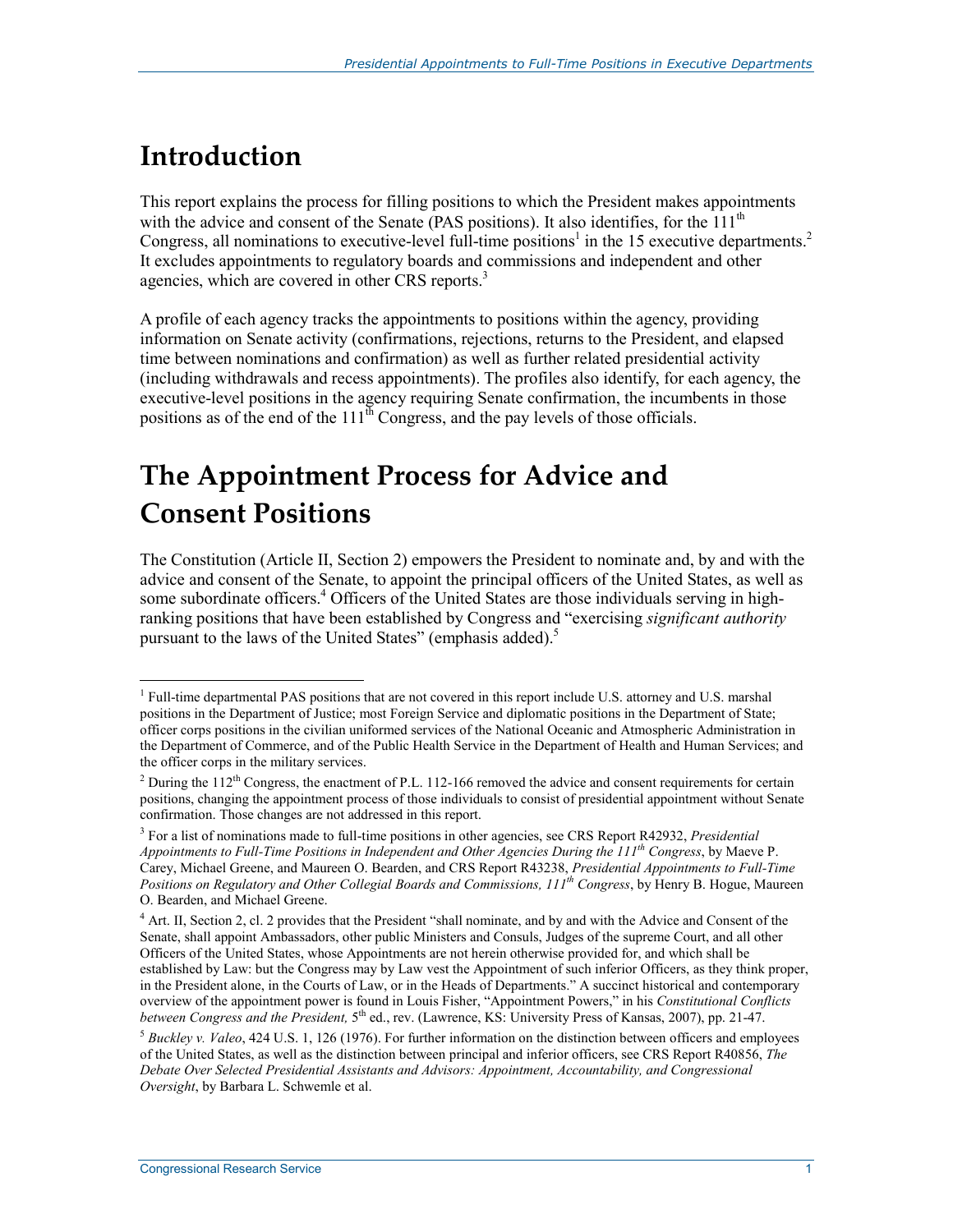Three distinct stages mark the appointment process: selection, clearance, and nomination by the President; consideration by the Senate; and appointment by the President.

#### **Selection, Clearance, and Nomination6**

In the first stage, the White House selects and clears a prospective appointee before sending a formal nomination to the Senate. There are a number of steps in this stage of the process for most Senate-confirmed positions. First, with the assistance of, and preliminary vetting by, the White House Office of Presidential Personnel, the President selects a candidate for the position. Members of Congress and interest groups sometimes recommend candidates for specific PAS positions. They may offer their suggestions by letter, for example, or by contact with a White House liaison.<sup>7</sup> In general, the White House is under no obligation to follow such recommendations. In the case of the Senate, however, it has been argued that Senators are constitutionally entitled, by virtue of the advice and consent clause noted above, to provide advice to the President regarding his selection; the extent of this entitlement is a matter of some debate.<sup>8</sup> As a practical matter, in instances where Senators perceive insufficient pre-nomination consultation has occurred, they have sometimes exercised their procedural prerogatives to delay or even effectively block consideration of a nomination.<sup>9</sup>

During the clearance process, the candidate prepares and submits several forms, including the "Public Financial Disclosure Report" (Office of Government Ethics (OGE) 278), the "Questionnaire for National Security Positions" (Standard Form (SF) 86), a supplement to SF 86 ("86 Supplement"), and sometimes a White House Personal Data Statement.<sup>10</sup> The vetting process often includes a background investigation conducted by the Federal Bureau of Investigation (FBI), which prepares a report that is delivered to the White House. It also includes a review of financial disclosure materials by OGE and an ethics official for the agency to which the candidate is to be nominated. If conflicts of interest are found during the background investigation, OGE and the agency ethics officer may work with the candidate to mitigate the conflicts. At the completion of the vetting process, the nomination is ready to be submitted to the Senate.

1

<sup>&</sup>lt;sup>6</sup> The White House process for clearing individuals for nominations differs from the process that individuals undertake to obtain a formal security clearance to be eligible for access to classified information.

<sup>7</sup> The Council for Excellence in Government's Presidential Appointee Initiative, *A Survivor's Guide for Presidential Nominees*, The Brookings Institution, Washington, D.C., November 2000, pp. 31-32. A more recent version of this report was compiled by the National Academy of Public Administration (see footnote 10 below for full citation).

<sup>8</sup> See, for example, Michael J. Gerhardt, *The Federal Appointments Process: A Constitutional and Historical Analysis* (Durham: Duke University Press, 2003), pp. 29-34.

<sup>&</sup>lt;sup>9</sup> See, for example, ibid., pp. 152-153.

<sup>&</sup>lt;sup>10</sup> Additional information about the selection and clearance process for nominees to executive branch positions can be found in a November 2012 study which was conducted pursuant to the enactment of P.L. 112-166, the Presidential Appointment Efficiency and Streamlining Act. See Working Group on Streamlining Paperwork for Executive Nominations, *Streamlining Paperwork for Executive Nominations: Report to the President and the Chairs and Ranking Members of the Senate Committee on Homeland Security and Government Affairs and the Senate Committee on Rules and Administration*, November 2012, at http://www.hsgac.senate.gov/download/report-of-working-group-onstreamlining-paperwork-for-executive-nominations-final. According to this report, the Administration of President Barack Obama was not using a White House Personal Data Statement at the time of the report's publication. The Obama Administration has posted a background information form at https://apply.whitehouse.gov/sites/ apply.whitehouse.gov/files/apply\_whitehouse\_gov\_2012\_1205.pdf. See also National Academy of Public Administration, *A Survivor's Guide for Presidential Nominees*, Washington, DC, 2013 Edition, at http://www.napawash.org/wp-content/uploads/2013/05/SurvivorsGuide2013.pdf.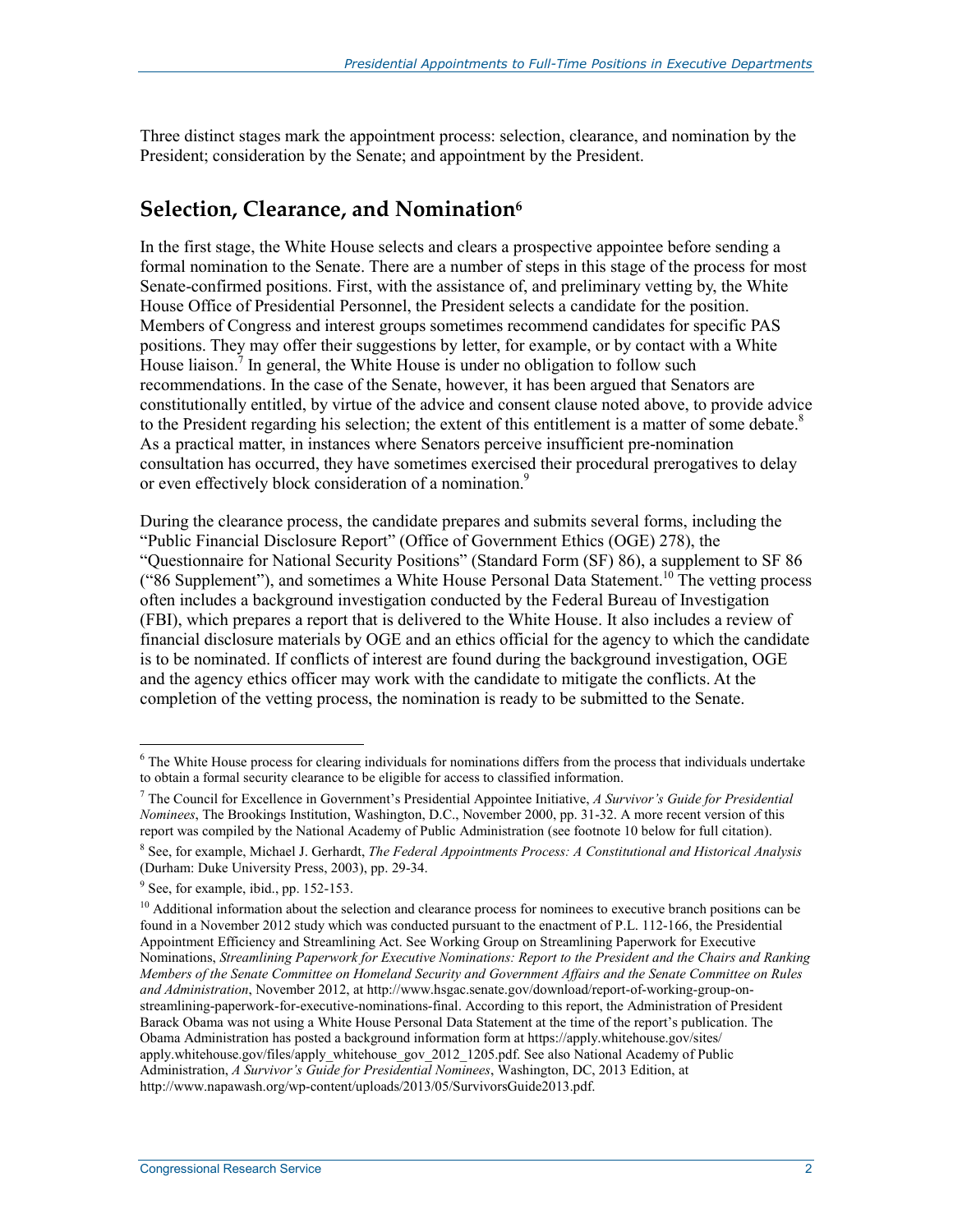The selection and clearance stage has often been the longest part of the appointment process. There have been, at times, lengthy delays, particularly when many candidates have been processed simultaneously, such as at the beginning of an Administration, or where conflicts needed to be resolved. Candidates for higher-level positions have often been accorded priority in this process. At the end of 2004, in an effort to reduce the elapsed time between a new President's inauguration and the appointment of his or her national security team, Congress enacted amendments to the Presidential Transition Act of  $1963$ .<sup>11</sup> These amendments encourage a President-elect to submit, for security clearance, potential nominees to high-level national security positions as soon as possible after the election.<sup>12</sup> A separate provision of law, enacted as part of the Federal Vacancies Reform Act of 1998, lengthens, during presidential transitions, the potential duration of a temporary appointment by 90 days.<sup>13</sup>

For a position located within a state (e.g., U.S. attorney, U.S. marshal, and U.S. district judge), the President, by custom, frequently has nominated an individual recommended by one or both Senators from that state (if they are from the same party as the President). In instances where neither Senator is from the President's party, he usually has deferred to the recommendations of party leaders from the state. Occasionally, the President has solicited recommendations from Senators of the opposition party because of their positions in the Senate.<sup>14</sup>

If circumstances permit and conditions are met, the President could give the nominee a recess appointment to the position (see section entitled "Recess Appointments" below). Recess appointments have sometimes had political consequences, however, particularly where Senators perceived that such an appointment was an effort to circumvent their constitutional role. Some Senate-confirmed positions, including many of those in the executive departments, may also be temporarily filled under the Vacancies Act.<sup>15</sup>

A nominee has no legal authority to assume the duties and responsibilities of the position; a nominee who is hired by the agency as a consultant while awaiting confirmation may serve only in an advisory capacity. Authority to act comes once there is Senate confirmation and presidential appointment, or if another method of appointment, such as a recess appointment or a temporary appointment, is utilized.

### **Senate Consideration**

In the second stage, the Senate alone determines whether or not to confirm a nomination.<sup>16</sup> The way the Senate has acted on a nomination has depended largely on the importance of the position involved, existing political circumstances, and policy implications. Generally, the Senate has

1

<sup>&</sup>lt;sup>11</sup> 3 U.S.C. §102 note.

<sup>12</sup> P.L. 108-458, §7601; 118 Stat. 3856.

<sup>&</sup>lt;sup>13</sup> 5 U.S.C. §3349a. For more information on the Federal Vacancies Reform Act, see section below entitled "Temporary Appointments."

<sup>14</sup> For more information, see CRS Report RL34405, *Role of Home State Senators in the Selection of Lower Federal Court Judges*, by Barry J. McMillion and Denis Steven Rutkus.

<sup>&</sup>lt;sup>15</sup> P.L. 105-277, Div. C, Title I, §151; 5 U.S.C. §§3345-3349d. For more on the Vacancies Act, see CRS Report RS21412, *Temporarily Filling Presidentially Appointed, Senate-Confirmed Positions*, by Henry B. Hogue.

<sup>16</sup> For more detailed information on this stage of the appointment process, see CRS Report RL31980, *Senate Consideration of Presidential Nominations: Committee and Floor Procedure*, by Elizabeth Rybicki.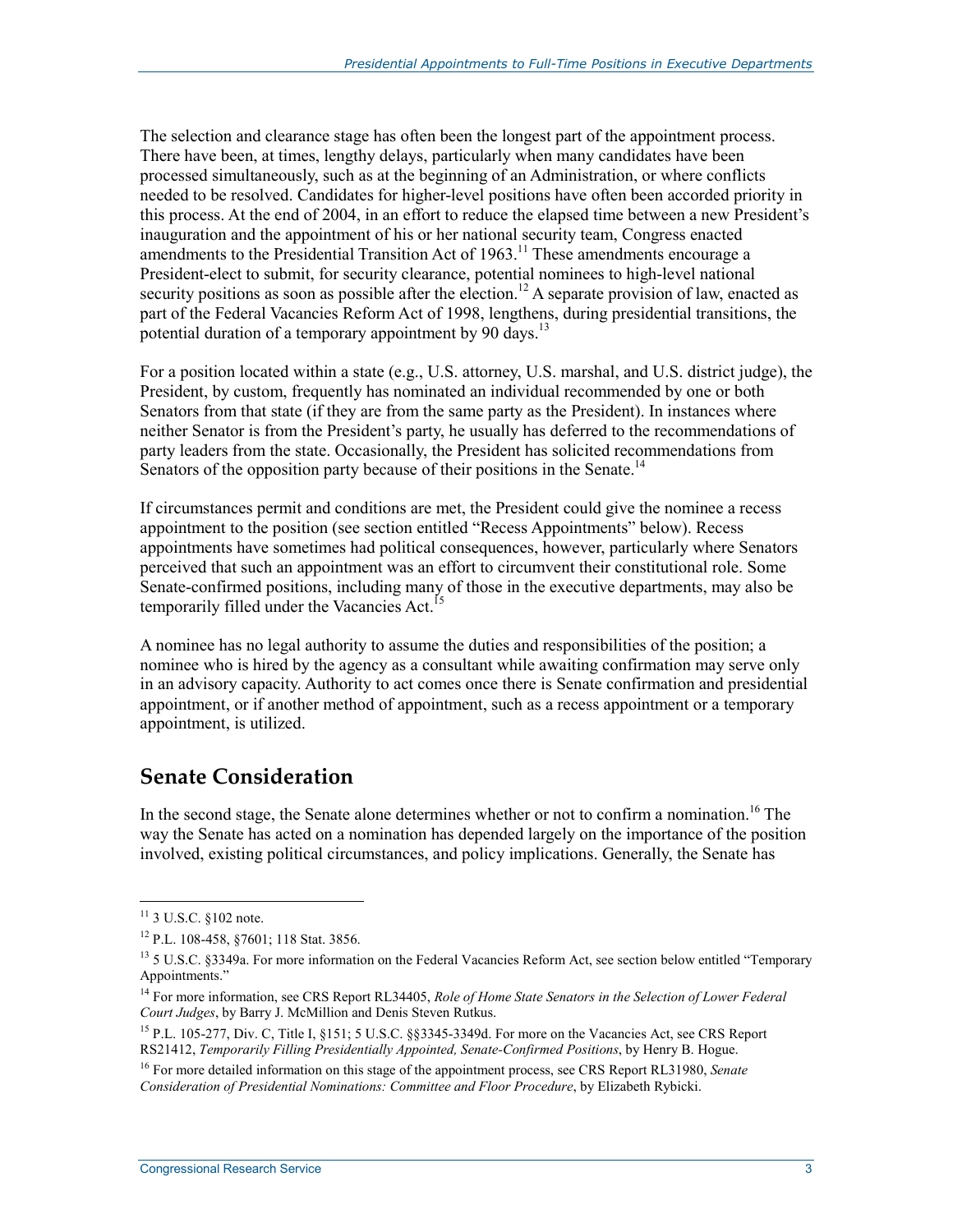shown particular interest in the nominee's views and how they are likely to affect public policy.<sup>17</sup> Two other factors have sometimes affected the examination of a nominee's personal and professional qualities: whether the President's party controlled the Senate, and the degree to which the President became involved in supporting the nomination.

Much of the Senate confirmation process occurs at the committee level. Administratively, nominations are received by the Senate executive clerk, who arranges for the referral of the nominations to committee, according to the Senate rules and precedents.<sup>18</sup> Committee nomination activity has generally included investigation, hearing, and reporting stages. As part of investigatory work, committees have drawn on information provided by the White House, as well as information they themselves have collected. Some committees have held hearings on nearly all nominations; others have held hearings for only some. Hearings provide a public forum to discuss a nomination and any issues related to the program or agency for which the nominee would be responsible. Even where confirmation has been thought to be a virtual certainty, hearings have provided Senators and the nominee with opportunities to go on the record with particular views or commitments. Senators have used hearings to explore nominees' qualifications, articulate policy perspectives, or raise related oversight issues.

A committee may decline to act on a nomination at any point—upon referral, after investigation, or after a hearing. If the committee votes to report a nomination to the full Senate, it has three options: it may report the nomination favorably, unfavorably, or without recommendation. A failure to obtain a majority on the motion to report means the nomination will not be reported to the Senate.<sup>19</sup> If the committee declines to report a nomination, the Senate may, under certain circumstances, discharge the committee from further consideration of the nomination in order to bring it to the floor.<sup>20</sup>

The Senate historically has confirmed most, but not all, executive nominations. Rarely, however, has a vote to confirm a nomination failed on the Senate floor.<sup>21</sup> Unsuccessful nominations usually do not make it past the committee stage. Failure of a nomination to make it out of committee has occurred for a variety of reasons, including opposition to the nomination, inadequate amount of time for consideration of the nomination, or factors that may not be directly related to the merits of the nomination.

<u>.</u>

<sup>17</sup> G. Calvin Mackenzie, *The Politics of Presidential Appointments* (New York: The Free Press, 1981), pp. 97-189.

<sup>&</sup>lt;sup>18</sup> Formally, the presiding officer of the Senate makes the referrals. For more information, see Floyd M. Riddick and Alan S. Frumin, *Riddick's Senate Procedure: Precedents and Practices*, 101<sup>st</sup> Cong., 2<sup>nd</sup> sess., S.Doc. 101-28 (Washington: GPO, 1992), pp. 1154-8; and CRS Report RL31980, *Senate Consideration of Presidential Nominations: Committee and Floor Procedure*, by Elizabeth Rybicki.

 $19$  One example of such an occurrence was the Senate Judiciary Committee's rejection of William Lucas, whom President George H. W. Bush had nominated for Assistant Attorney General for Civil Rights. Reportedly, the committee first rejected reporting the nomination favorably, then the committee rejected sending the nomination to the full Senate without any recommendation. Although the disposition of the vote was 7-7, a majority is required to report a nomination out of committee. For further information on this example, see "Senate Panel Rejects Lucas for Rights Post," *St. Louis Post-Dispatch*, August 2, 1989, p. 1A.

<sup>20</sup> For more information, see CRS Report RL31980, *Senate Consideration of Presidential Nominations: Committee and Floor Procedure*, by Elizabeth Rybicki.

<sup>&</sup>lt;sup>21</sup> Although nominations are rarely rejected on the Senate floor, in the modern era, motions to invoke cloture on a nomination (and thereby initiate a process for bringing it to a vote) have sometimes failed. See CRS Report RL32878, *Cloture Attempts on Nominations: Data and Historical Development*, by Richard S. Beth.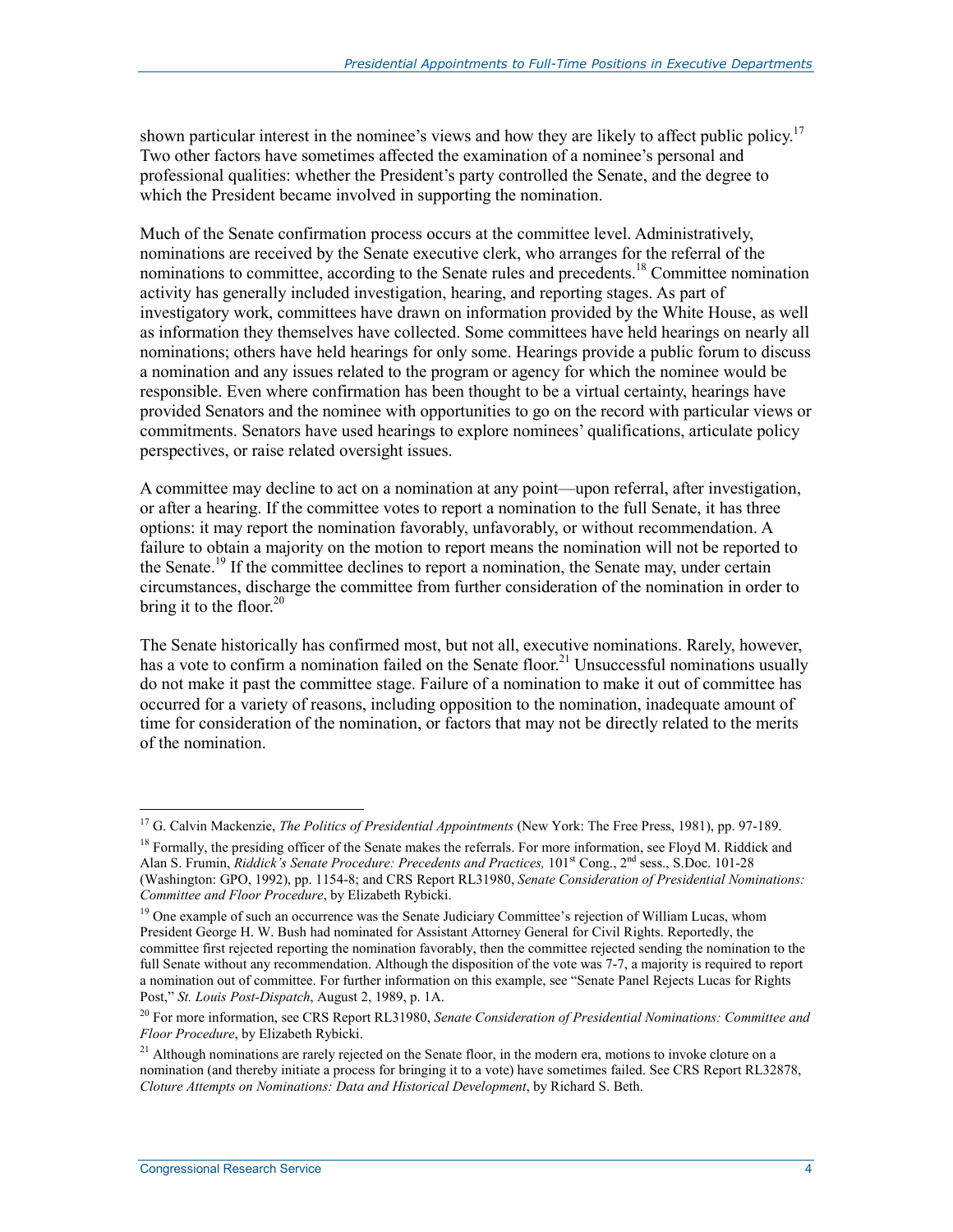Senate rules provide that "nominations neither confirmed nor rejected during the session at which they are made shall not be acted upon at any succeeding session without being again made to the Senate by the President..."<sup>22</sup> In practice, such pending nominations have been returned to the President at the end of the session or Congress. Pending nominations also may be returned automatically to the President at the beginning of a recess of more than 30 days, but the Senate rule providing for this return is often waived. $^{23}$ 

### **Appointment**

In the final stage, the confirmed nominee is given a commission bearing the Great Seal of the United States and signed by the President and is sworn into office. The President may sign the commission at any time after confirmation, at which point the appointment becomes official. Once the appointee is given the commission and sworn in, he or she has full authority to carry out the responsibilities of the office.

### **Recess Appointments**

The Constitution also empowers the President to make limited-term appointments without Senate confirmation when the Senate is in recess, either during a session (intrasession recess appointment) or between sessions (intersession recess appointment).<sup>24</sup> Such recess appointments expire at the end of the next session of the Senate.

Presidents have occasionally used the recess appointment power to circumvent the confirmation process. In response, Congress has enacted provisions that restrict the pay of recess appointees under certain circumstances. Because most potential appointees to full-time positions cannot serve without a salary, the President has an incentive to use his recess appointment authority in ways that allow them to be paid. Under the provisions, if the position falls vacant while the Senate is in session and the President fills it by recess appointment, the appointee may not be paid from the Treasury until he or she is confirmed by the Senate. However, the salary prohibition does not apply

(1) if the vacancy arose within 30 days before the end of the session of the Senate;

(2) if, at the end of the session, a nomination for the office, other than the nomination of an individual appointed during the preceding recess of the Senate, was pending before the Senate for its advice and consent; or

(3) if a nomination for the office was rejected by the Senate within 30 days before the end of the session and an individual other than the one whose nomination was rejected thereafter receives a recess appointment.<sup>25</sup>

<sup>1</sup> <sup>22</sup> The rule may be found in U.S. Congress, Senate Committee on Rules and Administration, *Senate Manual*, 110<sup>th</sup> Cong., 2nd sess., S. Doc. 110-1 (Washington: GPO, 2008), p. 58, Rule XXXI, paragraph 6 of the Standing Rules of the Senate.

<sup>23</sup> For an example of a waiver of the rule, see Sen. Harry Reid, "Nominations Status Quo," *Congressional Record*, daily edition, vol. 153, December 19, 2007, p. S16061.

 $^{24}$  Art. II, Section 2, cl. 3.

 $^{25}$  5 U.S.C. 85503(a).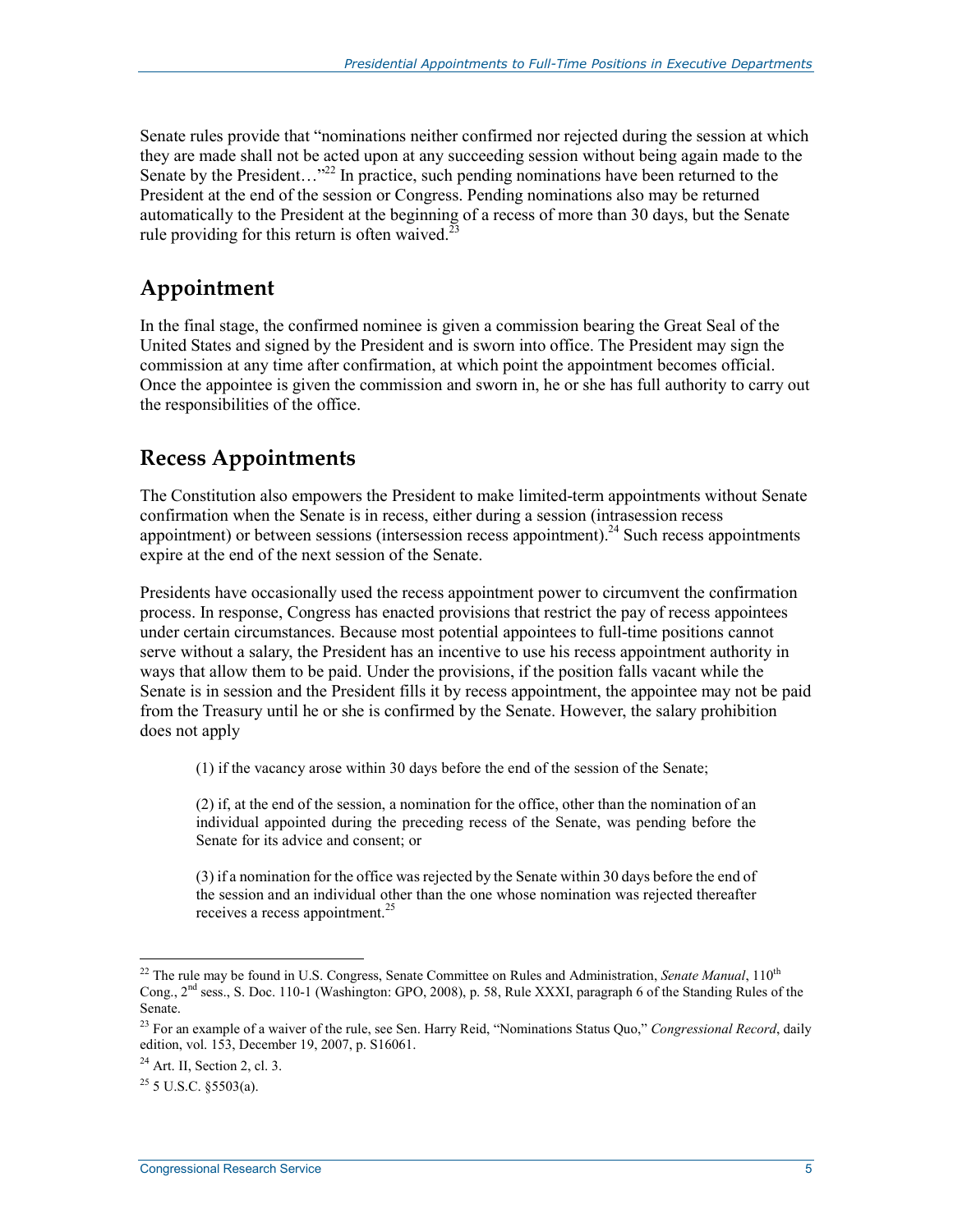A recess appointment falling under any one of these three exceptions must be followed by a nomination to the position not later than 40 days after the beginning of the next session of the Senate.<sup>26</sup> For this reason, when a recess appointment is made, the President generally submits a new nomination for the nominee even when an earlier nomination is pending.<sup>27</sup>

Although a recess appointee whose nominations to a full term is subsequently rejected by the Senate may continue to serve until the end of his or her recess appointment, a provision of the FY2008 Financial Services and General Government Appropriations Act may prevent him or her from being paid after the rejection.<sup>28</sup>

From the  $110<sup>th</sup>$  Congress on, Congress has periodically used specific scheduling practices in an attempt to prevent the President from making recess appointments. The evolution of these practices, the President's response to them, and associated controversies are beyond the scope of this report. Detailed information may be found in other CRS reports.29 Notably, these practices were used only once during the  $111<sup>th</sup>$  Congress.<sup>30</sup>

### **Temporary Appointments**

Congress has provided limited statutory authority for the temporary filling of vacant positions requiring Senate confirmation. It is expected that, in general, officials holding PAS positions who have been designated as "acting" are holding their offices under this authority or other statutory authority specific to their agencies. Under the Federal Vacancies Reform Act of 1998 (FVRA), $3$ when an executive agency position requiring confirmation becomes vacant, it may be filled temporarily in one of three ways:

(1) the first assistant to such a position may automatically assume the functions and duties of the office;

(2) the President may direct an officer in any agency who is occupying a position requiring Senate confirmation to perform those tasks; or

1

31 5 U.S.C. §§3345-3349d.

 $26$  5 U.S.C. §5503(b).

<sup>27</sup> For further information, see CRS Report RS21308, *Recess Appointments: Frequently Asked Questions*, by Henry B. Hogue; and CRS Report RL33009, *Recess Appointments: A Legal Overview*, by Vivian S. Chu.

 $^{28}$  P.L. 110-161, Div. D, §709.

<sup>29</sup> See CRS Report RS21308, *Recess Appointments: Frequently Asked Questions*, by Henry B. Hogue; CRS Report R42329, *Recess Appointments Made by President Barack Obama*, by Henry B. Hogue and Maureen O. Bearden; CRS Report RL33009, *Recess Appointments: A Legal Overview*, by Vivian S. Chu; CRS Report WSLG379, *DC Circuit Rules President Obama's Recess Appointments Unconstitutional*, by David H. Carpenter; and CRS Report R43030, *The Recess Appointment Power After Noel Canning v. NLRB: Constitutional Implications*, by Todd Garvey and David H. Carpenter, *The Recess Appointment Power After Noel Canning v. NLRB: Constitutional Implications*, by Todd Garvey and David H. Carpenter.

<sup>&</sup>lt;sup>30</sup> At the end of the second session, the Senate structured its 2010 pre-election break as a series of shorter recesses separated by pro forma sessions. In this case, the use of the practice reportedly stemmed from a lack of agreement between the Senate majority leader and the Senate minority leader regarding the disposition of pending nominations over the break. Brian Friel, "Senate to Block Recess Appointments," CQ Today Online News, September 29, 2010, available at http://www.cq.com/doc/news-3743961?wr=bGFldXRDRDVoeG9ZMzFpS0g4Y3pRdw.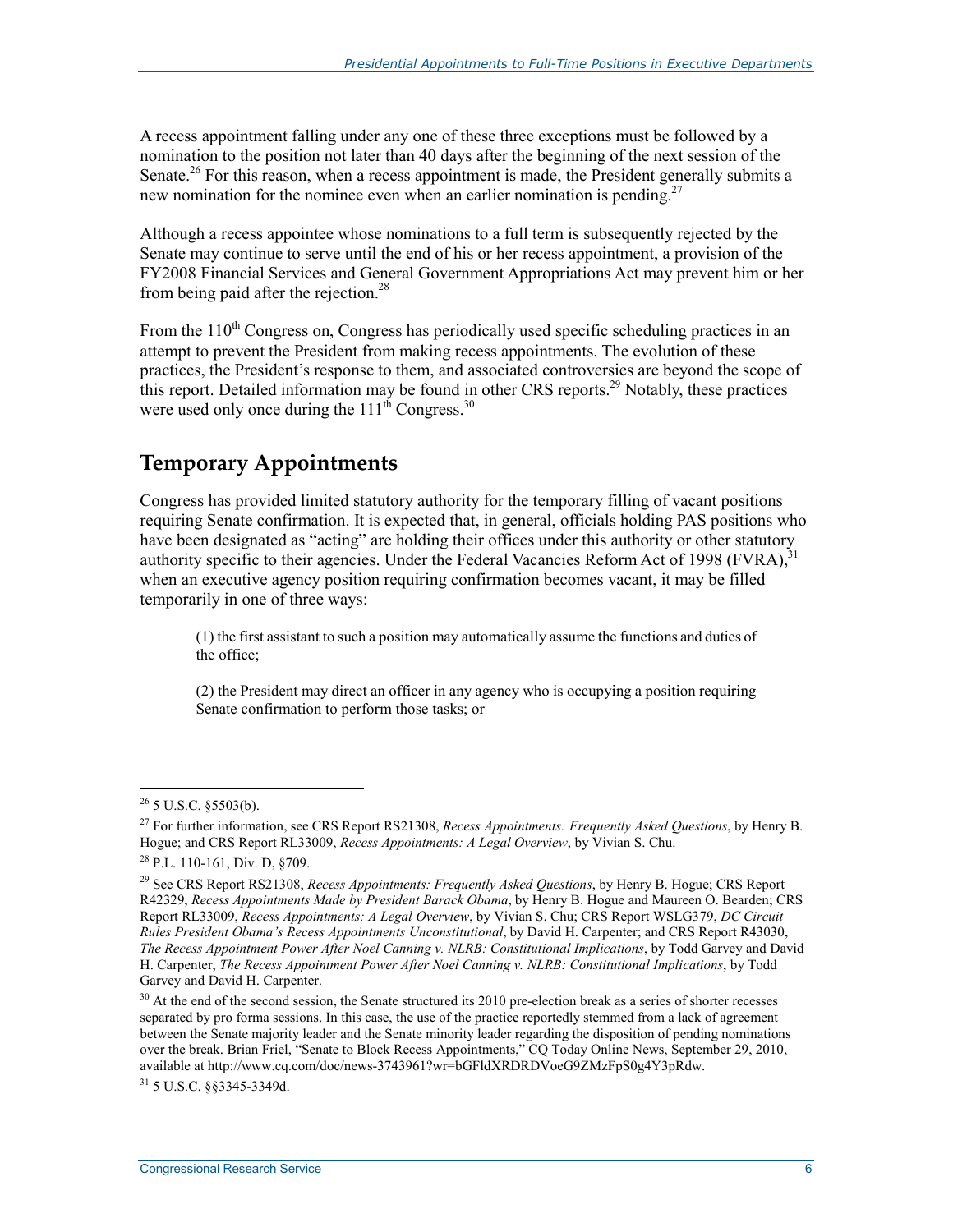(3) the President may select any officer or employee of the subject agency who is occupying a position for which the rate of pay is equal to or greater than the minimum rate of pay at the GS-15 level, and who has been with the agency for at least 90 of the preceding 365 days.

A temporary appointment made under the FVRA is limited to 210 days from the date of the vacancy, but the time restriction is suspended if a first or second nomination for the position is pending. In addition, during a presidential transition, the 210-day restriction period does not begin to run until either 90 days after the President assumes office, or 90 days after the vacancy occurs, if the vacancy occurs during the 90-day inauguration period. The act does not apply to positions on multi-headed regulatory boards and commissions and to certain other specific positions that may be filled temporarily under other statutory provisions.<sup>32</sup>

## **Appointments During the 111th Congress**

**Table 1** summarizes appointment activity, during the  $111<sup>th</sup>$  Congress, related to full-time executive-level positions in the 15 departments. President Barack H. Obama submitted to the Senate 347 nominations to executive department full-time positions. Of these 347 nominations, 293 were confirmed; 16 were withdrawn; and 38 were returned to the President under the provisions of Senate rules.<sup>33</sup>

| Positions in the 15 departments (total)                                           | 373             |
|-----------------------------------------------------------------------------------|-----------------|
| Positions to which nominations were made                                          | 317a            |
| Individual nominees                                                               | 325a            |
| Nominations submitted to the Senate during the 111 <sup>th</sup> Congress (total) | 347a            |
| Disposition of nominations                                                        |                 |
| Confirmed by the Senate                                                           | 293             |
| Withdrawn                                                                         | 16              |
| Returned (total)                                                                  | 38              |
| <b>Recess Appointments (total)</b>                                                | $\overline{10}$ |
| Intersession                                                                      |                 |
| Intrasession                                                                      | 9               |

#### **Table 1. Appointment Action for 15 Departments During the 111th Congress**

**Source:** Table developed by the Congressional Research Service using data presented in the appendices of this report.

1

<sup>32</sup> For more on the Vacancies Act, see CRS Report 98-892, *The New Vacancies Act: Congress Acts to Protect the Senate's Confirmation Prerogative*, by Morton Rosenberg.

 $33$  Senate Rule XXXI, paragraph 6 of the Standing Rules of the Senate provides that "Nominations neither confirmed nor rejected during the session at which they are made shall not be acted upon at any succeeding session without being again made to the Senate by the President; and if the Senate shall adjourn or take a recess for more than thirty days, all nominations pending and not finally acted upon at the time of taking such adjournment or recess shall be returned by the Secretary to the President, and shall not again be considered unless they shall again be made to the Senate by the President." U.S. Congress, Senate Committee on Rules and Administration, *Senate Manual*, 110<sup>th</sup> Cong., 2<sup>nd</sup> sess., S. Doc. 110-1 (Washington: GPO, 2008), p. 58.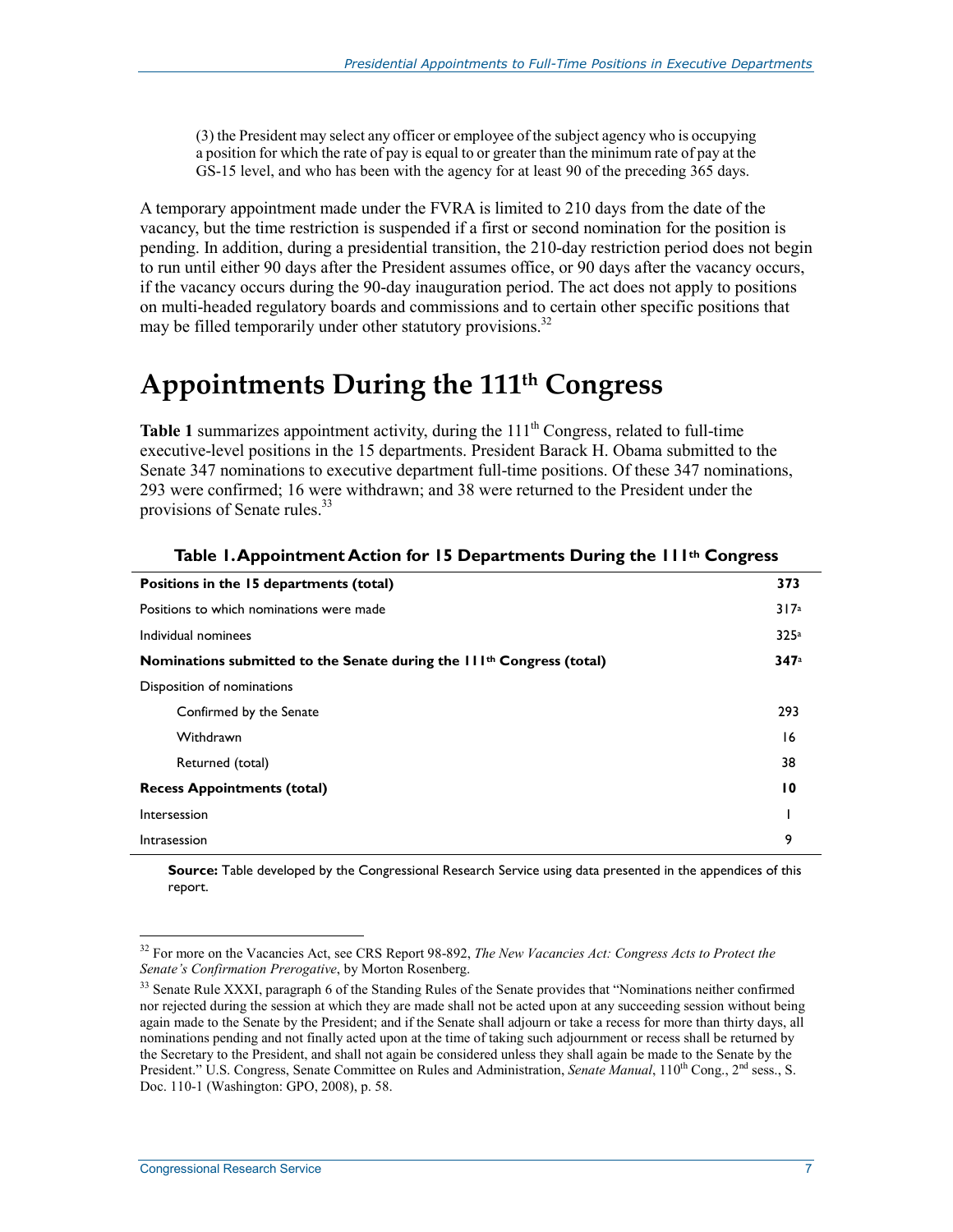a. The figures shown here reveal that there is a distinction between the number of positions to which nominations were made (317), the number of individual nominees (325), and the total number of nominations submitted (347). The number of positions to which nominations were made (317) differs from the number of individual nominees (325) for two reasons. First, the President sometimes nominated more than one individual successively to a single open position, usually following the return or withdrawal of his original nomination. Second, less frequently, the President nominated a single individual to more than one position over the course of the Congress. Again, this usually followed the return or withdrawal of the first nomination. The number of total nominations submitted (347) is higher than both of these numbers because it includes cases in which the President nominated an individual to the same position more than once. For example, when the President makes a recess appointment, he generally submits more than one nomination of the individual to comply with statutory requirements that will enable the appointee to be paid, even when an earlier nomination is pending. See section entitled "Recess Appointments" for more information.

### **Length of Time to Confirm a Nomination**

The length of time a given nomination may be pending in the Senate can vary widely.<sup>34</sup> Some nominations are confirmed within a few days, others are confirmed within several months, and some are never confirmed. This report provides, for each executive department nomination that was confirmed in the 111<sup>th</sup> Congress, the number of days between nomination and confirmation ("days to confirm"). For confirmed nominations, an average (mean) of 73.2 days elapsed between nomination and confirmation. The median number of days elapsed was  $52.0^{35}$ 

## **Organization of This Report**

### **Executive Department Profiles**

Each of the 15 executive department profiles provided in this report is organized into two parts: a table providing information, as of the end of the 111<sup>th</sup> Congress, regarding the organization's fulltime PAS positions, and a table of appointment action with regard to these positions during the  $111<sup>th</sup>$  Congress. Data for these tables were collected from several authoritative sources.<sup>36</sup>

1

<sup>&</sup>lt;sup>34</sup> The methodology used in this report to count the length of time between nomination and confirmation differs from that which was used in similar CRS reports prior to the  $110<sup>th</sup>$  Congress. The statistics presented here include the days during which the Senate was adjourned for its summer recesses and between sessions of Congress. The methodological change reduces the direct comparability of statistics in this report with those of the earlier research. Reasons for the change include the conversion of long recesses into a series of short recesses punctuated by pro forma sessions during the  $111<sup>th</sup>$  Congress; the fact that although committees may not be taking direct action on nominations in the form of hearings or votes, they are likely still considering and processing nominations during recesses; and a desire to be consistent with the methodology used by a majority of political scientists as well as CRS research on judicial nominations. In addition, an argument could be made that the decision to extend Senate consideration of nominees over the course of a recess is intentional, and the choice to extend this length of time is better represented by including all days, including long recesses. A more detailed explanation of this methodological change is located in Appendix E of CRS Report R41497, *Presidential Appointments to Full-Time Positions in Executive Departments During the 110th Congress, 2007-2008*, by Henry B. Hogue, Maeve P. Carey, and Maureen O. Bearden.

<sup>&</sup>lt;sup>35</sup> Though the mean is the more commonly used measure, the median is sometimes considered a better measure of central tendency because it is not influenced by extreme values in the data. The discrepancy between the median (52) and mean (72.5) number of days suggests that a small number of nominations spent a significantly longer number of days in the Senate prior to confirmation than most.

<sup>36</sup> Sources include the Senate nominations database of the Legislative Information System http://www.congress.gov/ nomis/, the *Congressional Record* (daily edition), the *Weekly Compilation of Presidential Documents*, telephone discussions with agency officials, agency websites, the *United States Code*, and the 2008 "*Plum Book*" (U.S. Congress, (continued...)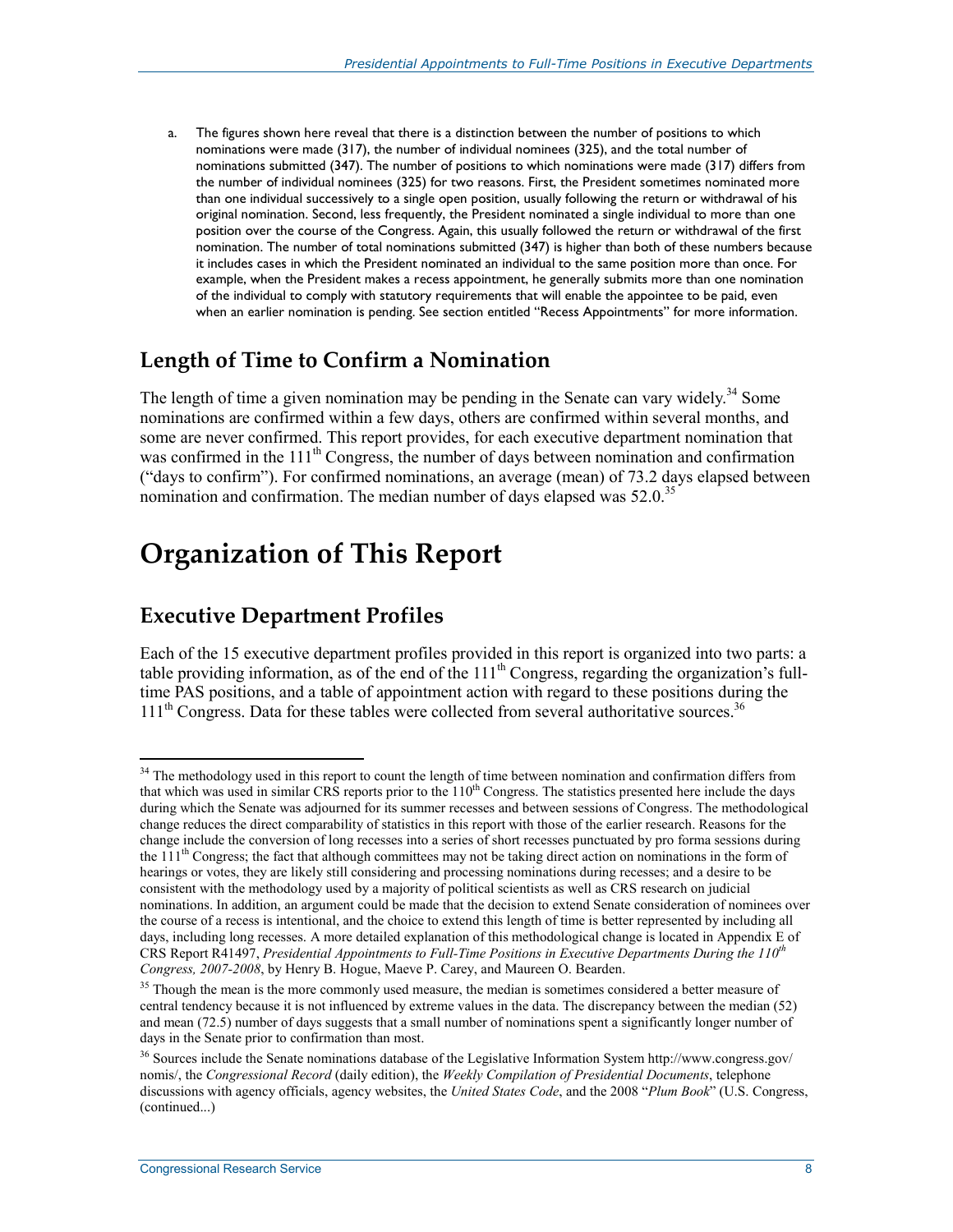The first of these two tables identifies, as of the end of the  $111<sup>th</sup>$  Congress,<sup>37</sup> each full-time PAS position in the department,<sup>38</sup> its incumbent, and its pay level. For most presidentially appointed positions requiring Senate confirmation, the pay levels fall under the Executive Schedule, which, as of the end of the  $111<sup>th</sup>$  Congress, ranged from level I (\$199,700) for cabinet-level offices to level V (\$145,700) for the lowest-ranked positions. An incumbent's name followed by "(A)" indicates an official who was, at that time, serving in an acting capacity. Vacancies are also noted.

The appointment action table provides, in chronological order, information concerning each nomination or recess appointment. It shows the name of the nominee or recess appointee, position involved, date of nomination or appointment, date of confirmation, and number of days between receipt of a nomination and confirmation. Actions other than confirmation (i.e., nominations returned to or withdrawn by the President) are also noted. Some individuals were nominated more than once for the same position, usually because the first nomination was returned to the President.

The appointment action tables that list more than one nomination also give statistics on the length of time between nomination and confirmation. Each appointment action table provides the average "days to confirm" in two ways: mean and median. Both are presented because although the mean is a more familiar measure, it can be influenced by extreme values ("outliers") in the data, while the median does not tend to be influenced by outliers. In other words, a nomination that took an extraordinarily long time might cause a significant change in the mean, but the median would be unaffected. Presenting both numbers provides a more accurate portrayal of the central tendency of the data.

For a small number of positions in this report, the two tables may give slightly different titles to the same position. This is a result of the fact that the titles used in the nomination the White House submits to the Senate, the title of each position as established by statute, and the title of the position used by the department itself are not always identical. The first table in each department profile, the table listing the incumbents at the end of the  $111<sup>th</sup>$  Congress, relies upon data provided by the department itself in listing the positions. The second table presented, the list of Appointment Action within each department, relies primarily upon the Senate nominations database of the Legislative Information System (LIS). This information is based upon the nomination sent to the Senate by the White House, which is not always identical to the exact title of the position used by the department. However, the inconsistency only appears in a small minority of the positions listed in this report. Inconsistencies are noted in the footnotes following each appointment table.

 $\overline{a}$ 

<sup>(...</sup>continued)

Senate Committee on Homeland Security and Governmental Affairs, *United States Government Policy and Supporting Positions*, committee print,  $110^{th}$  Cong.,  $2^{nd}$  sess., November 12, 2008, S. Prt. 110-36 (Washington: GPO, 2008)).

 $37$  The data on incumbents at the end of the  $111<sup>th</sup>$  Congress were collected as of the Senate's last day of business on December 22, 2010. Beginning on December 23, agency officials were contacted and the lists of incumbents were finalized.

 $38$  As noted above, the following full-time positions are not included in this report: U.S. attorney and U.S. marshal positions in the Department of Justice; Foreign Service and diplomatic positions in the Department of State; most officer corps positions in the civilian uniformed services of the National Oceanic and Atmospheric Administration in the Department of Commerce, and of the Public Health Service in the Department of Health and Human Services; and the officer corps in the military services.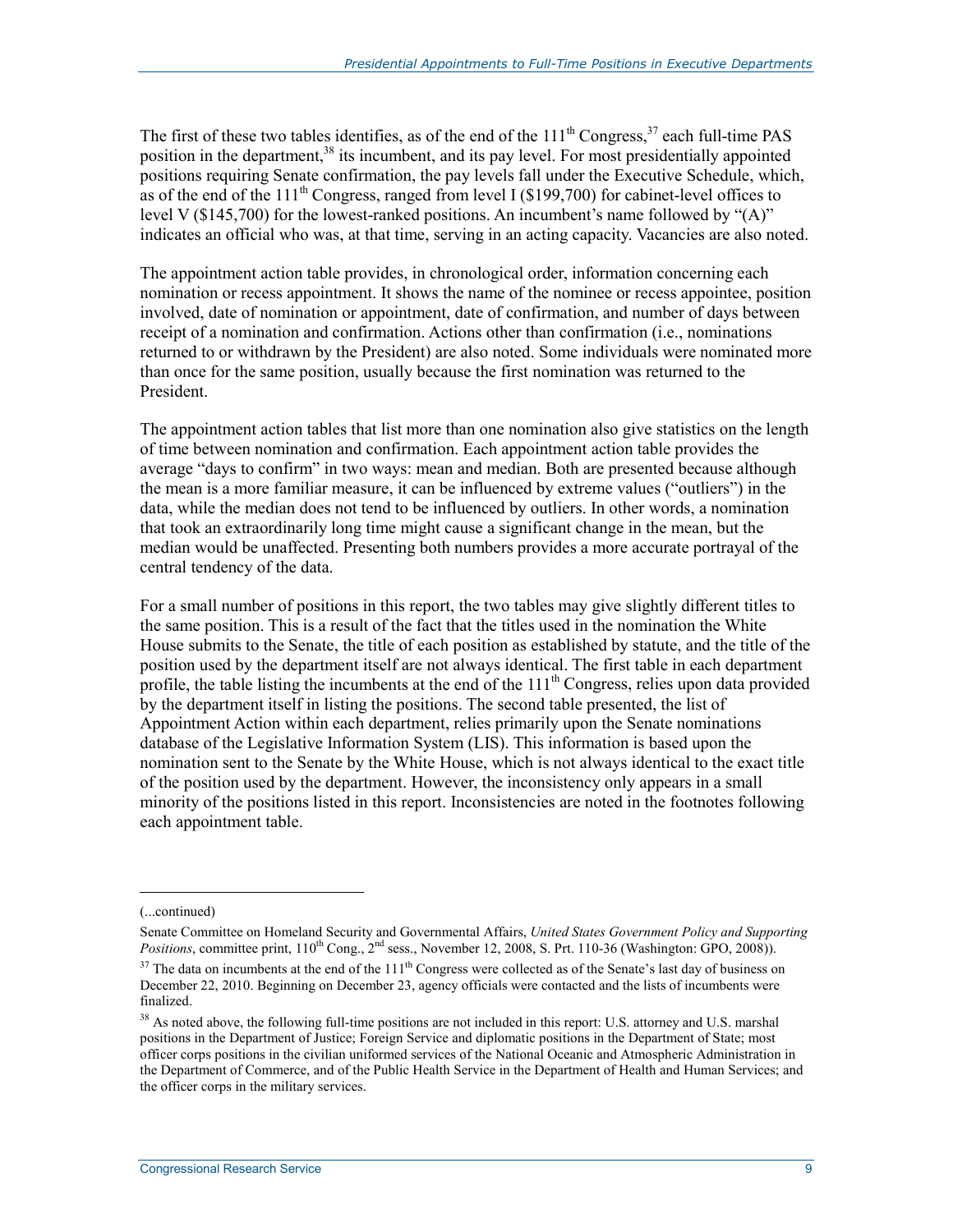### **Additional Appointment Information**

**Appendix A** presents a table of all nominations and recess appointments to positions in executive departments, alphabetically organized by last name, and follows a similar format to that of the department appointment action tables. It identifies the agency involved and the dates of nomination and confirmation. The table also indicates if a nomination was confirmed, withdrawn, or returned. The mean and median numbers of days taken to confirm a nomination are also provided.

**Appendix B** provides a table with summary information on appointments and nominations, by department. For each of the 15 executive departments discussed in this report, the table provides the number of positions, nominations, individual nominees, confirmations, nominations returned, nominations withdrawn, and recess appointments. The table also provides the mean and median numbers of days to confirm a nomination.

A list of department abbreviations can be found in **Appendix C**.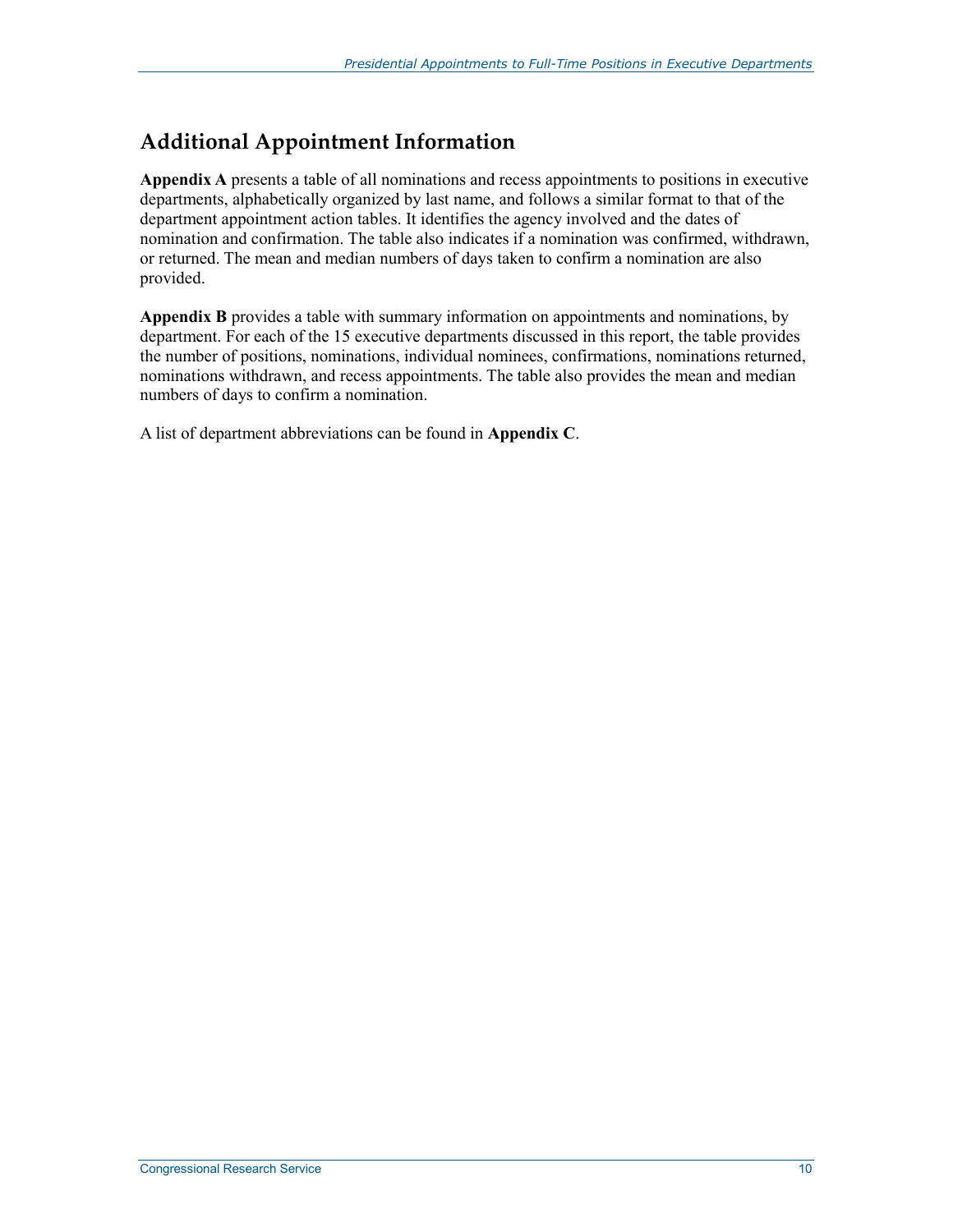## **Department of Agriculture (USDA)**

| Table 2. Full-time PAS Positions, as of the End of the 111 <sup>th</sup> Congress |  |  |  |  |
|-----------------------------------------------------------------------------------|--|--|--|--|
|-----------------------------------------------------------------------------------|--|--|--|--|

| <b>Position</b>                                                    | <b>Incumbent</b>      | Pay level  |
|--------------------------------------------------------------------|-----------------------|------------|
| Secretary                                                          | Thomas J. Vilsack     |            |
| Deputy Secretary                                                   | Kathleen A. Merrigan  | Ш          |
| Inspector General <sup>a</sup>                                     | Phyllis K. Fong       | $III + 3%$ |
| Under Secretary – Farm and Foreign Agricultural<br><b>Services</b> | James W. Miller       | Ш          |
| Under Secretary – Food, Nutrition, and Consumer<br><b>Services</b> | Kevin W. Concannon    | Ш          |
| Under Secretary - Food Safety                                      | Elisabeth A. Hagen    | Ш          |
| Under Secretary – Marketing and Regulatory Programs                | Edward M. Avalos      | Ш          |
| Under Secretary - Natural Resources and<br>Environment             | Harris D. Sherman     | Ш          |
| Under Secretary - Research, Education, and<br>Economics            | Catherine E. Woteki   | Ш          |
| Under Secretary - Rural Development                                | Dallas P. Tonsager    | Ш          |
| Assistant Secretary - Administration                               | Pearlie S. Reed       | IV         |
| <b>Assistant Secretary - Civil Rights</b>                          | Joe Leonard Jr.       | IV         |
| Assistant Secretary - Congressional Relations                      | Krysta Harden         | IV         |
| Chief Financial Officer <sup>c</sup>                               | Jon Holladay (A)      | IV         |
| <b>General Counsel</b>                                             | Ramona E. Romero      | IV         |
| Administrator - Rural Utilities Services                           | Jonathan S. Adelstein | IV         |

- a. The President may remove an inspector general (IG) from office, as he may remove most other appointed officials in the departments. In the case of an IG, however, the law provides that "[i]f an Inspector General is removed from office or is transferred to another position or location within an establishment, the President shall communicate in writing the reasons for any such removal or transfer to both Houses of Congress, not later than 30 days before the removal or transfer" (5 U.S.C. Appx. §3(b)).
- b. Under the provisions of 5 U.S.C. Appx. §3(e), "The annual rate of basic pay for an inspector general (as defined under section 12(3)) shall be the rate payable for level III of the Executive Schedule under section 5314 of title 5, United States Code, plus 3 percent."
- c. The chief financial officer (CFO) may be appointed by the President, with the advice and consent of the Senate, or may be designated by the President from among agency officials who have been confirmed by the Senate for other positions (31 U.S.C. §901(a)(1)). In previous Congresses, the CFO for the Department of Agriculture has been appointed by the President, with the advice and consent of the Senate.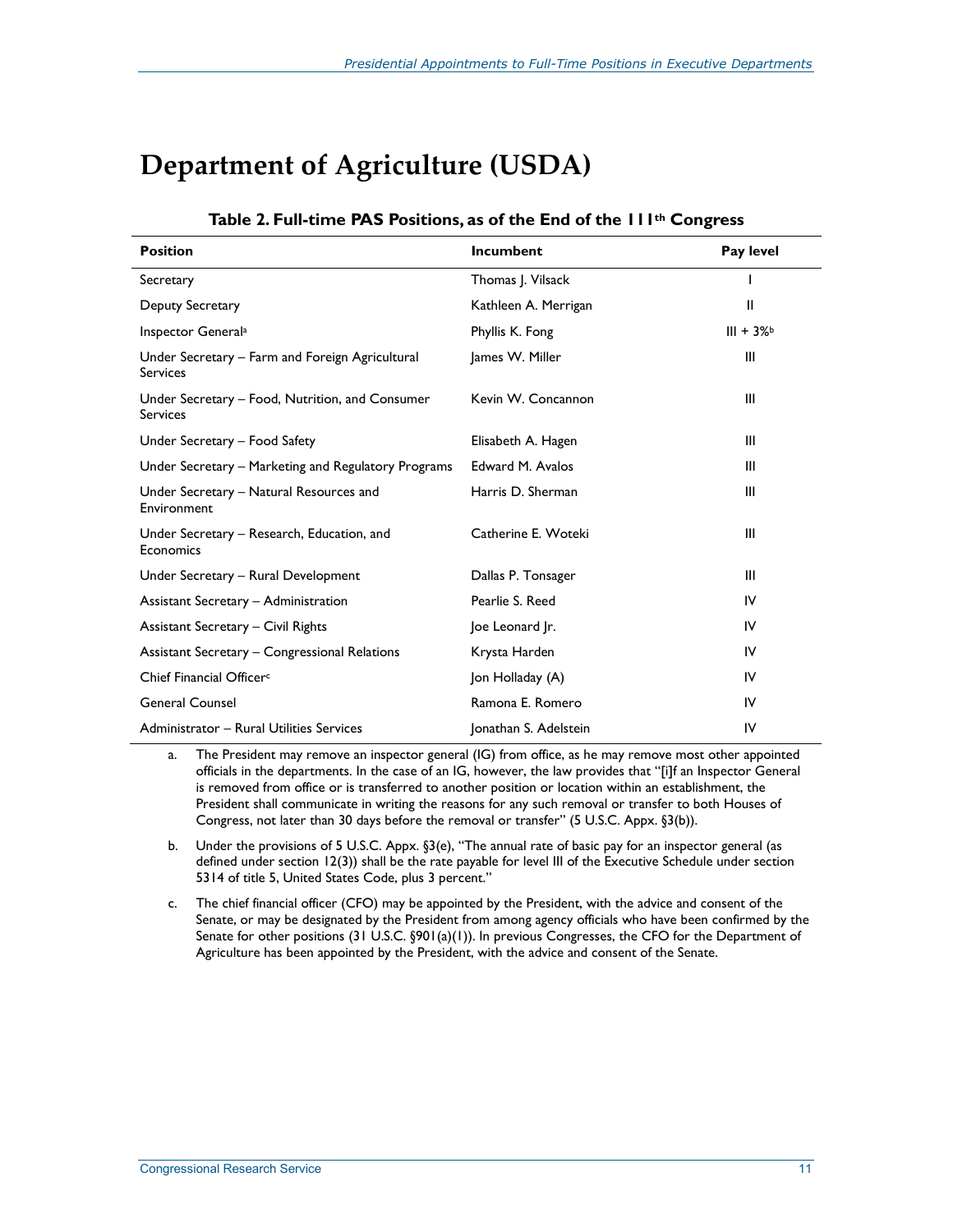| <b>Nominee</b>                                        | <b>Position</b>                                                | <b>Nominated</b>               | Confirmed                                | Days to<br>confirm |
|-------------------------------------------------------|----------------------------------------------------------------|--------------------------------|------------------------------------------|--------------------|
| Thomas J. Vilsack                                     | Secretary                                                      | 01/20/09                       | 01/20/09                                 | $\Omega$           |
| James W. Miller                                       | Under Secy. - Farm and Foreign<br><b>Agricultural Services</b> | 03/18/09                       | 04/03/09                                 | 16                 |
| Kathleen A. Merrigan                                  | Deputy Secy.                                                   | 03/19/09                       | 04/03/09                                 | 15                 |
| Joe Leonard Jr.                                       | Asst. Secy. - Civil Rights                                     | 03/23/09                       | 04/03/09                                 | $\mathbf{H}$       |
| Dallas P. Tonsager                                    | Under Secy. - Rural<br>Development                             | 03/25/09                       | 05/12/09                                 | 48                 |
| Krysta Harden                                         | Asst. Secy. - Congressional<br>Relations                       | 04/02/09                       | 05/12/09                                 | 40                 |
| Jonathan S. Adelstein                                 | Admin. - Rural Utilities Services                              | 04/21/09                       | 07/24/09                                 | 94                 |
| Rajiv J. Shah                                         | Under Secy. – Research,<br><b>Education, and Economics</b>     | 04/23/09                       | 05/12/09                                 | 19                 |
| Pearlie S. Reed                                       | Asst. Secy. - Administration                                   | 04/27/09                       | 05/12/09                                 | 15                 |
| Kevin W. Concannon                                    | Under Secy. - Food, Nutrition,<br>and Consumer Services        | 04/29/09                       | 07/31/09                                 | 93                 |
| Evan J. Segal                                         | <b>Chief Financial Officer</b>                                 | 06/01/09                       | 07/20/09                                 | 49                 |
| Edward M. Avalos                                      | Under Secy. - Marketing and<br>Regulatory Programs             | 06/18/09                       | 10/08/09                                 | 112                |
| Harris D. Sherman                                     | Under Secy. - Natural<br><b>Resources and Environment</b>      | 09/10/09                       | Withdrawn 09/29/09                       |                    |
| Harris D. Sherman                                     | Under Secy. - Natural<br><b>Resources and Environment</b>      | 09/29/09                       | 10/08/09                                 | 9                  |
| Elisabeth A. Hagen                                    | Under Secy. - Food Safety                                      | 01/26/10                       | 09/16/10                                 | 233                |
| Catherine E. Woteki                                   | Under Secy. - Research,<br>Education, and Economics            | 04/26/10                       | 09/16/10                                 | 43                 |
| Ramona E. Romero                                      | <b>General Counsel</b>                                         | 06/28/10                       | 12/22/10                                 | 177                |
| Elisabeth A. Hagen                                    | Under Secy. - Food Safety                                      |                                | Recess Appointment 08/19/10 <sup>a</sup> |                    |
| Elisabeth A. Hagen <sup>b</sup>                       | Under Secy. - Food Safety                                      | Returned 12/22/10c<br>09/13/10 |                                          |                    |
| Mean number of days to confirm a nomination<br>67.I   |                                                                |                                |                                          |                    |
| 44.0<br>Median number of days to confirm a nomination |                                                                |                                |                                          |                    |

| Table 3. USDA Appointment Action During the 111th Congress |  |  |  |
|------------------------------------------------------------|--|--|--|
|------------------------------------------------------------|--|--|--|

a. Hagen's recess appointment would have expired at the end of the first session of the 112<sup>th</sup> Congress, by which time she had been confirmed, as shown.

b. When the President makes a recess appointment, he generally submits more than one nomination for the individual to comply with statutory requirements (see section entitled "Recess Appointments" in text). Usually when two or more identical nominations are submitted and the nominee is confirmed, one nomination is documented as confirmed and the others are returned to the President. In this case, the nomination from January 26, 2010, was confirmed, and the nomination from September 13, 2010, was returned to the President.

c. Returned to the President at the end of the 111<sup>th</sup> Congress under the provisions of Senate Rule XXXI, paragraph 6 of the Standing Rules of the Senate.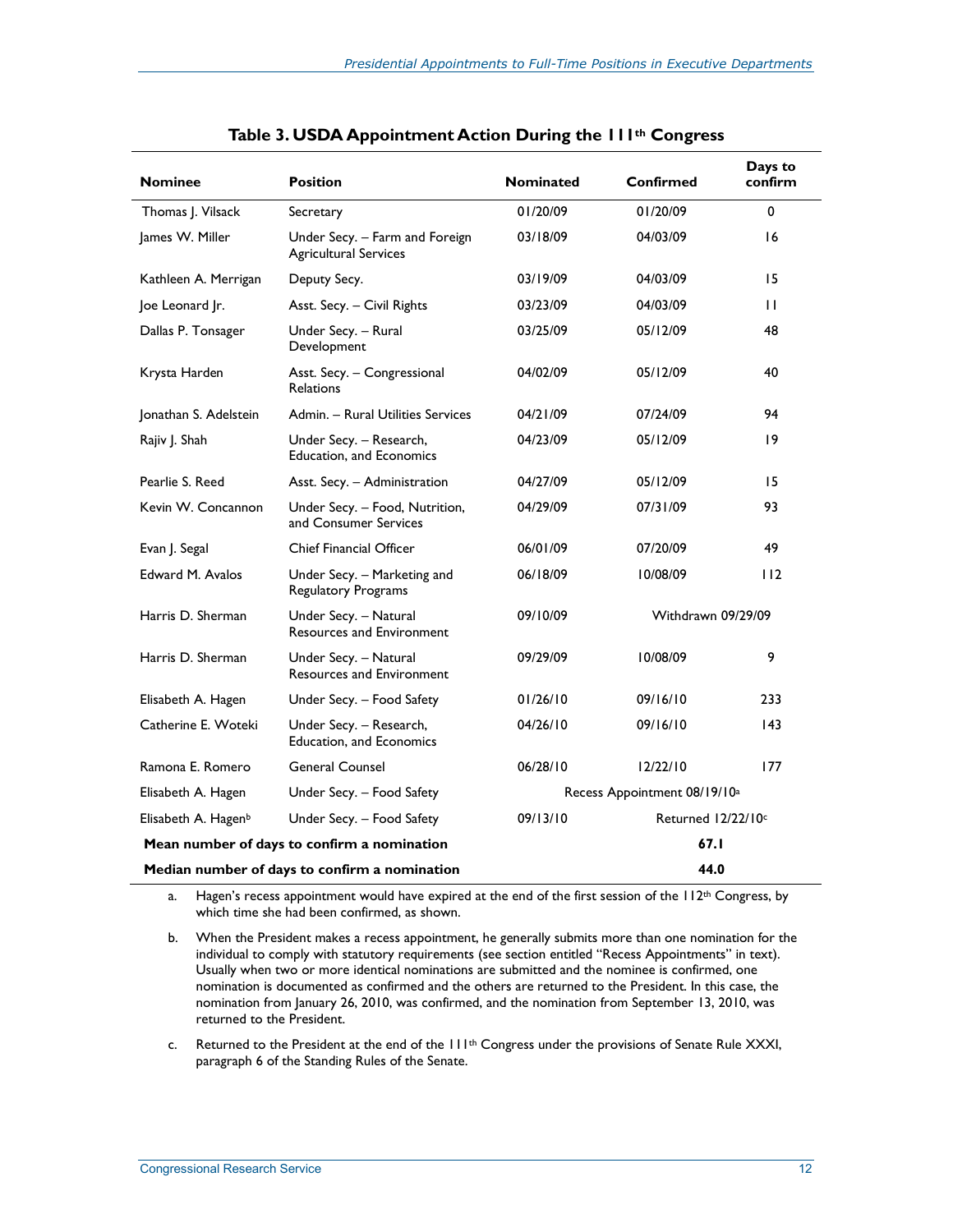## **Department of Commerce (DOC)**

#### **Table 4. Full-time PAS Positions, as of the End of the 111th Congress**

| <b>Positiona</b>                                                                                                     | Incumbent              | Pay level   |
|----------------------------------------------------------------------------------------------------------------------|------------------------|-------------|
| Secretary                                                                                                            | Gary Locke             | ı           |
| Deputy Secretary                                                                                                     | Rebecca M. Blank (A)   | Ш           |
| Inspector General <sup>b</sup>                                                                                       | Todd J. Zinser         | $III + 3\%$ |
| Under Secretary - Economic Affairs                                                                                   | Rebecca M. Blank       | Ш           |
| Under Secretary - Export Administrationd                                                                             | Eric L. Hirschhorn     | Ш           |
| Under Secretary - Intellectual Property/Director - U.S.<br>Patent and Trademark Office                               | David J. Kappos        | Ш           |
| Under Secretary – International Trade                                                                                | Francisco J. Sánchez   | Ш           |
| Under Secretary – Oceans and<br>Atmosphere/Administrator - National Oceanic and<br>Atmospheric Administration (NOAA) | Jane Lubchenco         | Ш           |
| Assistant Secretary - Administration/Chief Financial<br>Officere                                                     | Scott B. Quehl         | IV          |
| Assistant Secretary – Communications and Information                                                                 | Lawrence E. Strickling | IV          |
| Assistant Secretary – Economic Development                                                                           | John R. Fernandez      | IV          |
| Assistant Secretary – Export Administration                                                                          | Kevin Wolf             | IV          |
| Assistant Secretary - Export Enforcement                                                                             | David W. Mills         | IV          |
| Assistant Secretary - Import Administration                                                                          | Vacant                 | IV          |
| Assistant Secretary - Legislative and Intergovernmental<br>Affairs                                                   | April S. Boyd          | IV          |
| Assistant Secretary - Manufacturing and Services                                                                     | Nicole Y. Lamb-Hale    | IV          |
| Assistant Secretary - Market Access and Compliance                                                                   | Michael C. Camuñez     | IV          |
| Assistant Secretary – Environmental Observation and<br>Prediction/Deputy Administrator - NOAA                        | Vacant                 | IV          |
| Assistant Secretary - Conservation and<br>Management/Deputy Administrator - NOAA                                     | Larry Robinson         | IV          |
| Assistant Secretary – Trade Promotion/Director General<br>- U.S. and Foreign Commercial Service                      | Suresh Kumar           | IV          |
| Director - Bureau of the Census                                                                                      | Robert M. Groves       | IV          |
| Director - National Institute of Standards and<br>Technology                                                         | Patrick D. Gallagher   | IV          |
| <b>General Counsel</b>                                                                                               | Cameron F. Kerry       | IV          |
| Chief Scientist - NOAA                                                                                               | Vacant                 | ٧           |

a. Positions in this column do not include those in the commissioned officer corps of the National Oceanic and Atmospheric Administration (NOAA), which are located in the Department of Commerce.

b. The President may remove an inspector general (IG) from office, as he may remove most other appointed officials in the departments. In the case of an IG, however, the law provides that "[i]f an Inspector General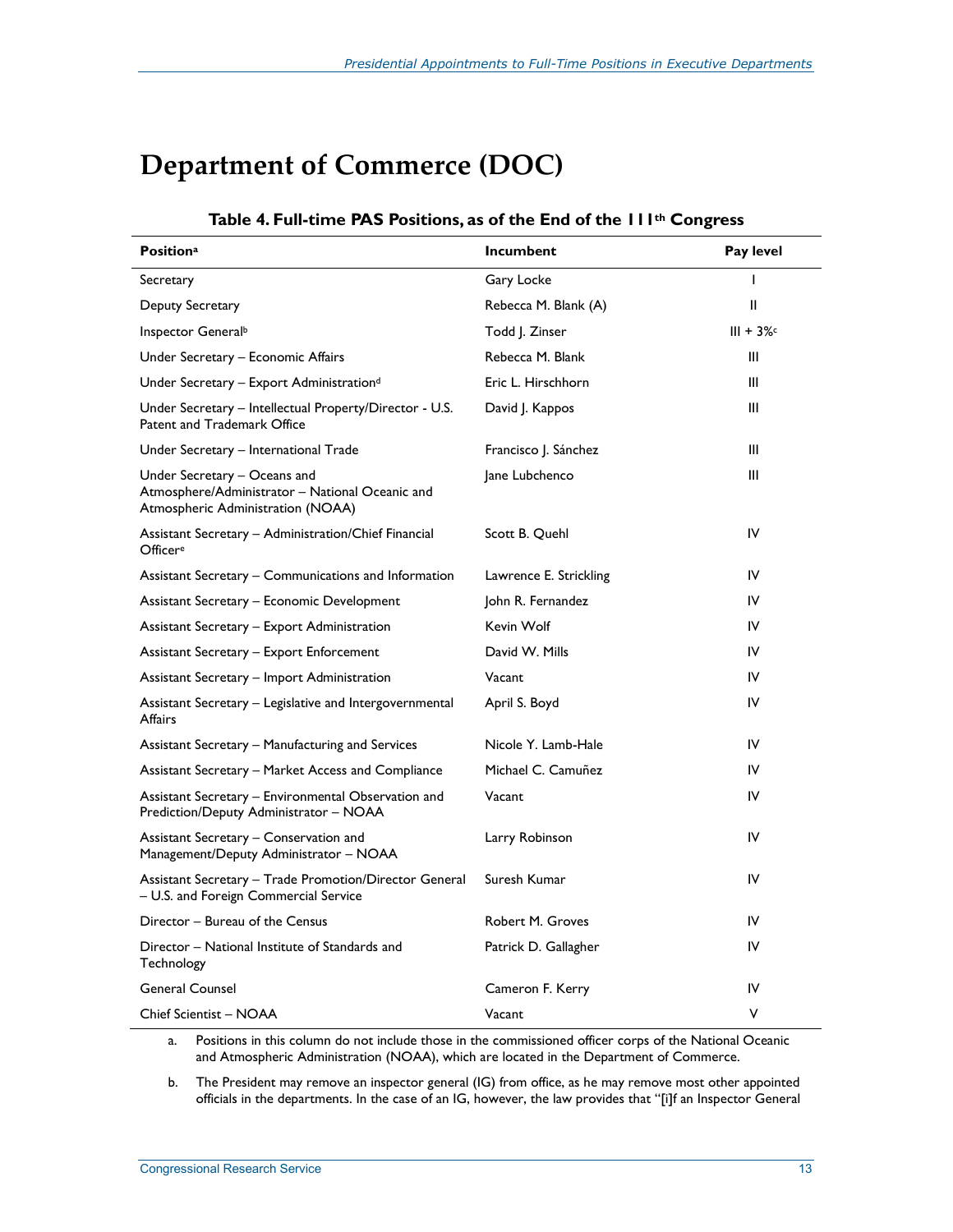is removed from office or is transferred to another position or location within an establishment, the President shall communicate in writing the reasons for any such removal or transfer to both Houses of Congress, not later than 30 days before the removal or transfer" (5 U.S.C. Appx. §3(b)).

- c. Under the provisions of 5 U.S.C. Appx. §3(e), "The annual rate of basic pay for an inspector general (as defined under section 12(3)) shall be the rate payable for level III of the Executive Schedule under section 5314 of title 5, United States Code, plus 3 percent."
- d. Within the Department of Commerce, this position is also sometimes known as Under Secretary of Industry and Security.
- e. The chief financial officer (CFO) may be appointed by the President from among agency officials who have been confirmed by the Senate for other positions (31 U.S.C. §901(a)(1)). Quehl was separately nominated and confirmed to be CFO and to be Assistant Secretary for Administration in the 111<sup>th</sup> Congress.

| <b>Nominee</b>         | <b>Position</b>                                                                                           | <b>Nominated</b> | Confirmed                      | Days to<br>confirm |
|------------------------|-----------------------------------------------------------------------------------------------------------|------------------|--------------------------------|--------------------|
| Jane Lubchenco         | Under Secy. - Oceans and<br>Atmosphere/Admin. - National Oceanic and<br>Atmospheric Administration (NOAA) | 01/20/09         | 03/19/09                       | 58                 |
| Gary Locke             | Secretary                                                                                                 | 03/16/09         | 03/24/09                       | 8                  |
| April S. Boyd          | Asst. Secy. - Legislative and<br>Intergovernmental Affairs                                                | 03/19/09         | 04/29/09                       | 41                 |
| Lawrence E. Strickling | Asst. Secy. - Communications and<br>Information                                                           | 03/31/09         | 06/25/09                       | 86                 |
| Cameron F. Kerry       | <b>General Counsel</b>                                                                                    | 04/20/09         | 05/21/09                       | 31                 |
| Francisco J. Sánchez   | Under Secy. - International Trade                                                                         | 04/20/09         | 09/16/10                       | 514                |
| Rebecca M. Blank       | Under Secy. - Economic Affairs                                                                            | 04/28/09         | 05/21/09                       | 23                 |
| Robert M. Groves       | Dir. - Bureau of the Census                                                                               | 04/29/09         | 07/13/09                       | 75                 |
| David J. Kappos        | Under Secy. - Intellectual Property/Dir. -<br>U.S. Patent and Trademark Office                            | 06/18/09         | 08/07/09                       | 50                 |
| John R. Fernandez      | Asst. Secy. - Economic Development                                                                        | 07/20/09         | 09/10/09                       | 52                 |
| Dennis F. Hightower    | Deputy Secy.                                                                                              | 07/24/09         | 08/07/09                       | 4                  |
| Eric L. Hirschhorn     | Under Secy. - Export Administration <sup>a</sup>                                                          | 09/14/09         | Returned 12/22/10 <sup>b</sup> |                    |
| Patrick D. Gallagher   | Dir. - National Institute of Standards and<br>Technology                                                  | 10/07/09         | 11/05/09                       | 29                 |
| Scott B. Quehl         | Asst. Secy. - Administration                                                                              | 10/15/09         | 12/24/09                       | 70                 |
| Scott B. Quehl         | <b>Chief Financial Officer</b>                                                                            | 10/15/09         | 12/24/09                       | 70                 |
| Suresh Kumar           | Asst. Secy. - Trade Promotion/Dir. General<br>- U.S. and Foreign Commercial Service                       | 10/29/09         | 02/11/10                       | 105                |
| Nicole Y. Lamb-Hale    | Asst. Secy. - Manufacturing and Services                                                                  | 11/18/09         | 02/11/10                       | 85                 |
| David W. Mills         | Asst. Secy. - Export Enforcement                                                                          | 12/02/09         | 02/11/10                       | 71                 |
| Kevin Wolf             | Asst. Secy. - Export Administration                                                                       | 12/21/09         | 02/11/10                       | 52                 |
| <b>Timothy McGee</b>   | Asst. Secy. - Environmental Observation<br>and Prediction/ Deputy Admin. - NOAA                           | 12/21/09         | Withdrawn 04/22/10             |                    |
| Larry Robinson         | Asst. Secy. - Conservation and<br>Management/ Deputy Admin. - NOAA                                        | 02/04/10         | Withdrawn 02/22/10             |                    |

#### **Table 5. DOC Appointment Action During the 111th Congress**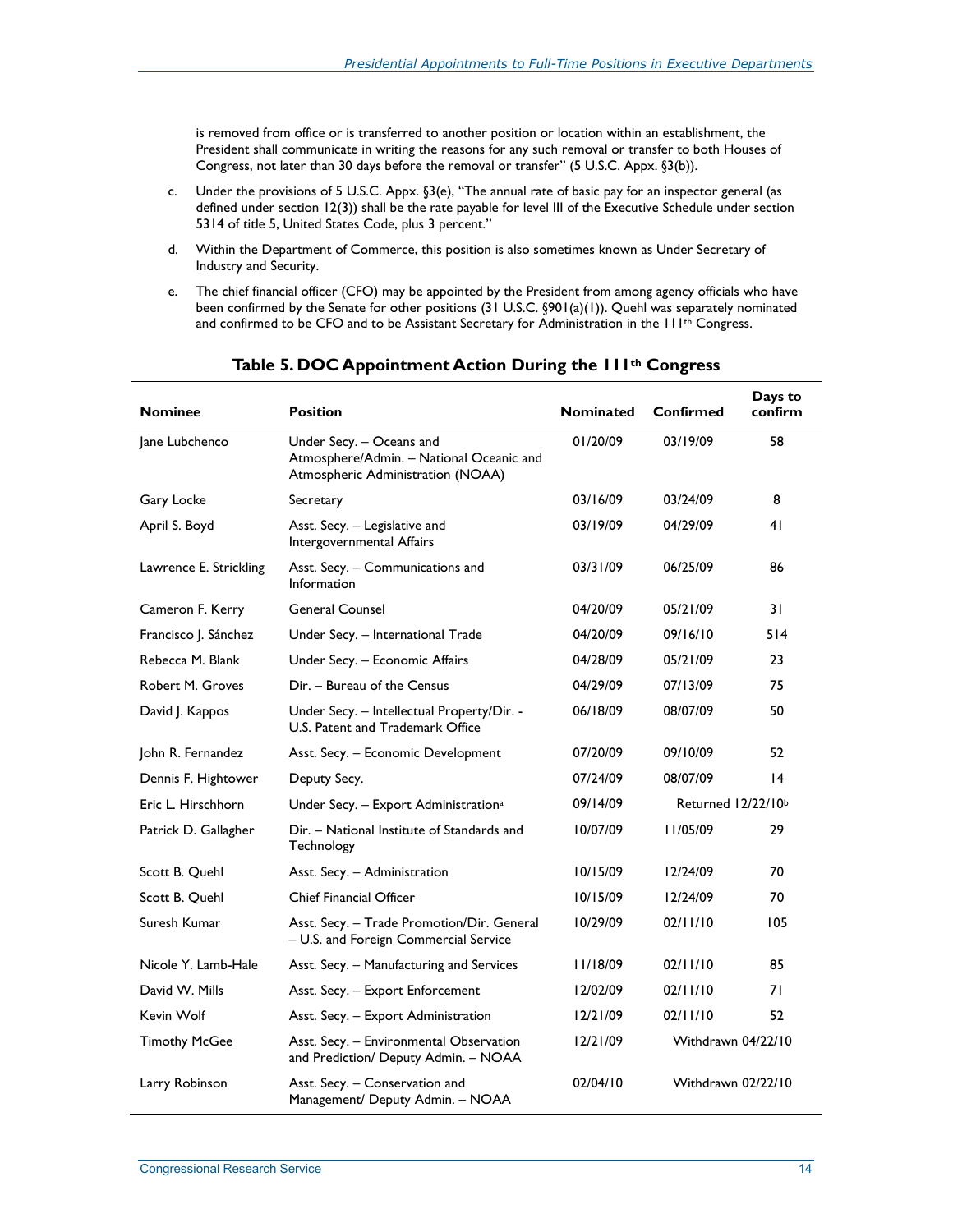| <b>Nominee</b>                                | <b>Position</b>                                                                 | <b>Nominated</b> | Confirmed                      | Days to<br>confirm |
|-----------------------------------------------|---------------------------------------------------------------------------------|------------------|--------------------------------|--------------------|
| Larry Robinson                                | Asst. Secy. - Conservation and<br>Management/ Deputy Admin. - NOAA              | 02/22/10         | 05/06/10                       | 73                 |
| Michael C. Camuñez                            | Asst. Secy. - Market Access and<br>Compliance                                   | 03/02/10         | 09/16/10                       | 198                |
| Eric L. Hirschhorn                            | Under Secy. - Export Administration                                             |                  | Recess Appointment 03/27/10c   |                    |
| Francisco J. Sánchez                          | Under Secy. - International Trade                                               |                  | Recess Appointment 03/27/10c   |                    |
| Francisco J. Sánchez <sup>d</sup>             | Under Secy. - International Trade                                               | 04/21/10         | Returned 12/22/10 <sup>b</sup> |                    |
| Eric L. Hirschhorne                           | Under Secy. - Export Administration                                             | 04/21/10         | Returned 12/22/10 <sup>b</sup> |                    |
| Scott C. Doney                                | Chief Scientist - NOAA                                                          | 08/05/10         | Returned $12/22/10b$           |                    |
| Kathryn D. Sullivan                           | Asst. Secy. - Environmental Observation<br>and Prediction/ Deputy Admin. - NOAA | 12/03/10         | Returned 12/22/10 <sup>b</sup> |                    |
| Mean number of days to confirm a nomination   |                                                                                 |                  | 85.3                           |                    |
| Median number of days to confirm a nomination |                                                                                 | 64.0             |                                |                    |

- a. Within the Department of Commerce, this position is also sometimes known as Under Secretary for Industry and Security.
- b. Returned to the President at the end of the 111<sup>th</sup> Congress under the provisions of Senate Rule XXXI, paragraph 6 of the Standing Rules of the Senate.
- c. Sánchez's and Hirschhorn's recess appointments would have ended at the end of the first session of the 112<sup>th</sup> Congress. Sánchez was confirmed prior to the expiration of his recess appointment, as shown above.
- d. When a recess appointment is made, the President generally submits a new nomination for the nominee, even when an earlier nomination is pending, in compliance with 5 U.S.C. §5503. In this case, the President nominated Sánchez on April 20, 2009, recess-appointed him on March 27, 2010, then sent another nomination following the recess on April 21, 2010.
- e. When a recess appointment is made, the President generally submits a new nomination for the nominee, even when an earlier nomination is pending, in compliance with 5 U.S.C. §5503. In this case, the President nominated Hirschorn on September 14, 2009, recess-appointed him on March 27, 2010, then sent another nomination following the recess on April 21, 2010.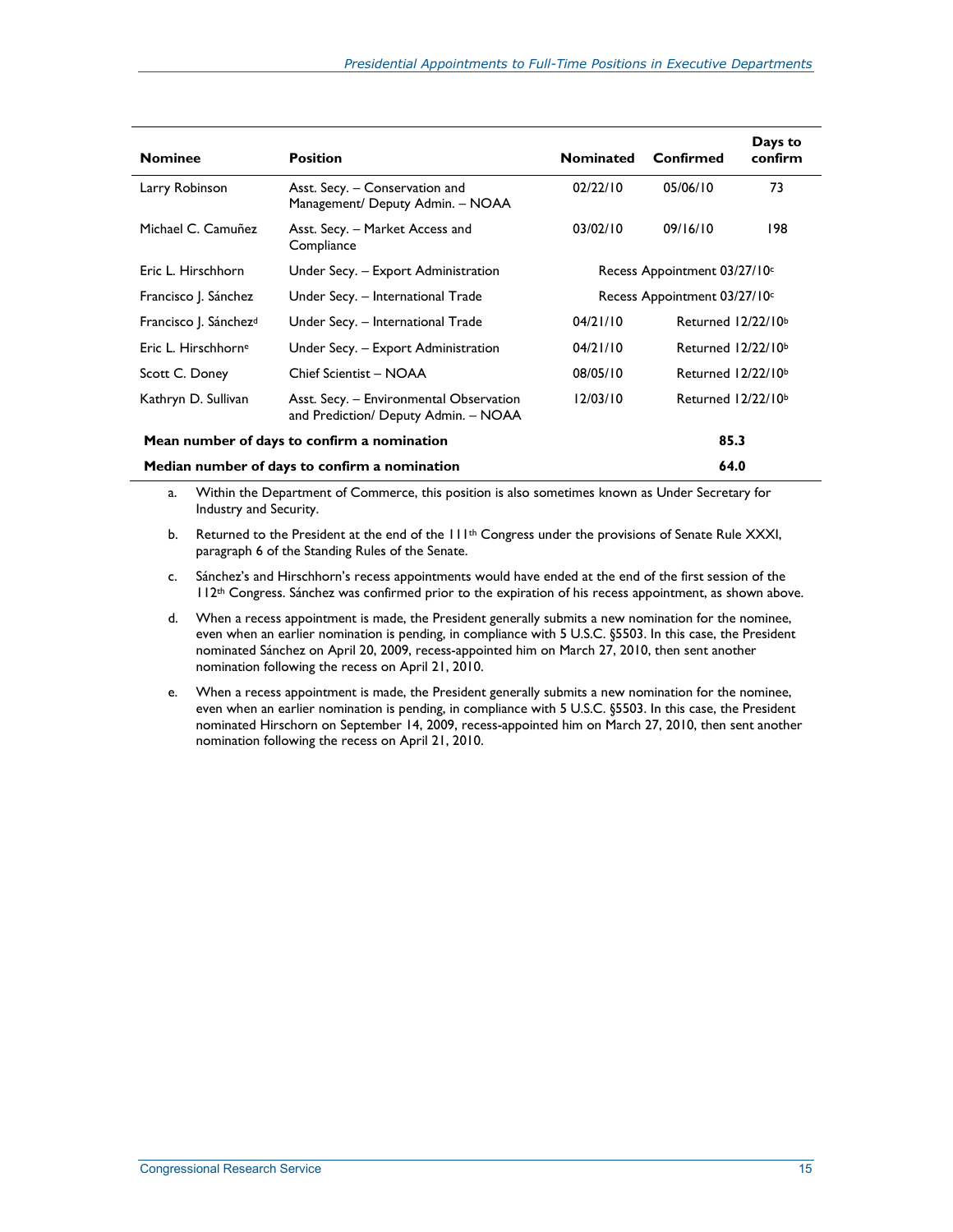## **Department of Defense (DOD)**

#### **Table 6. Full-time PAS Positions, as of the End of the 111th Congress**

| <b>Position</b>                                                                          | Incumbent              | Pay level  |
|------------------------------------------------------------------------------------------|------------------------|------------|
| Secretary                                                                                | Robert M. Gates        | ı          |
| Deputy Secretary                                                                         | William J. Lynn III    | Ш          |
| Under Secretary - Acquisition, Technology and Logistics                                  | Ashton B. Carter       | Ш          |
| Inspector General <sup>a</sup>                                                           | Gordon S. Heddell      | $III + 3%$ |
| Under Secretary - Comptroller/Chief Financial Officerc                                   | Robert F. Hale         | Ш          |
| Under Secretary - Intelligence                                                           | Thomas A. Ferguson (A) | Ш          |
| Under Secretary - Personnel and Readiness                                                | Clifford L. Stanley    | Ш          |
| Under Secretary - Policy                                                                 | Michèle A. Flournoy    | Ш          |
| Deputy Chief Management Officerd                                                         | Elizabeth A. McGrath   | Ш          |
| Principal Deputy Under Secretary - Acquisition, Technology and<br>Logistics <sup>e</sup> | Frank Kendall III      | Ш          |
| Principal Deputy Under Secretary - Comptrollerf                                          | Michael J. McCord      | IV         |
| Principal Deputy Under Secretary - Intelligences                                         | Thomas A. Ferguson     | IV         |
| Principal Deputy Under Secretary - Personnel and Readiness                               | Lynn C. Simpson (A)    | IV         |
| Principal Deputy Under Secretary - Policy                                                | James N. Miller Jr.    | IV         |
| Assistant Secretary - Acquisitionh                                                       | Shay Assad (A)         | IV         |
| Assistant Secretary - Asian and Pacific Security Affairs                                 | Wallace C. Gregson     | IV         |
| Assistant Secretary - Global Strategic Affairs                                           | Ken Handelman (A)      | IV         |
| Assistant Secretary - Health Affairs                                                     | Jonathan Woodson       | IV         |
| Assistant Secretary - Homeland Defense and Americas' Security<br>Affairs                 | Paul N. Stockton       | IV         |
| Assistant Secretary - International Security Affairs                                     | Alexander Vershbow     | IV         |
| Assistant Secretary - Legislative Affairs                                                | Elizabeth L. King      | IV         |
| Assistant Secretary - Logistics and Materiel Readinessi                                  | Alan F. Estevez (A)    | IV         |
| Assistant Secretary - Networks and Information Integration                               | Teresa M. Takai (A)    | IV         |
| <b>Assistant Secretary - Public Affairs</b>                                              | Douglas B. Wilson      | IV         |
| <b>Assistant Secretary - Reserve Affairs</b>                                             | Dennis M. McCarthy     | IV         |
| Assistant Secretary - Special Operations and Low-Intensity<br>Conflict                   | Michael G. Vickers     | IV         |
| Director - Cost Assessment and Program Evaluationi                                       | Christine H. Fox       | IV         |
| Director - Defense Research and Engineering                                              | Zachary J. Lemnios     | IV         |
| Director - Operational Energy Plans and Programsk                                        | Sharon E. Burke        | IV         |
| Director - Operational Test and Evaluation <sup>1</sup>                                  | J. Michael Gilmore     | IV         |
| General Counsel                                                                          | Jeh C. Johnson         | IV         |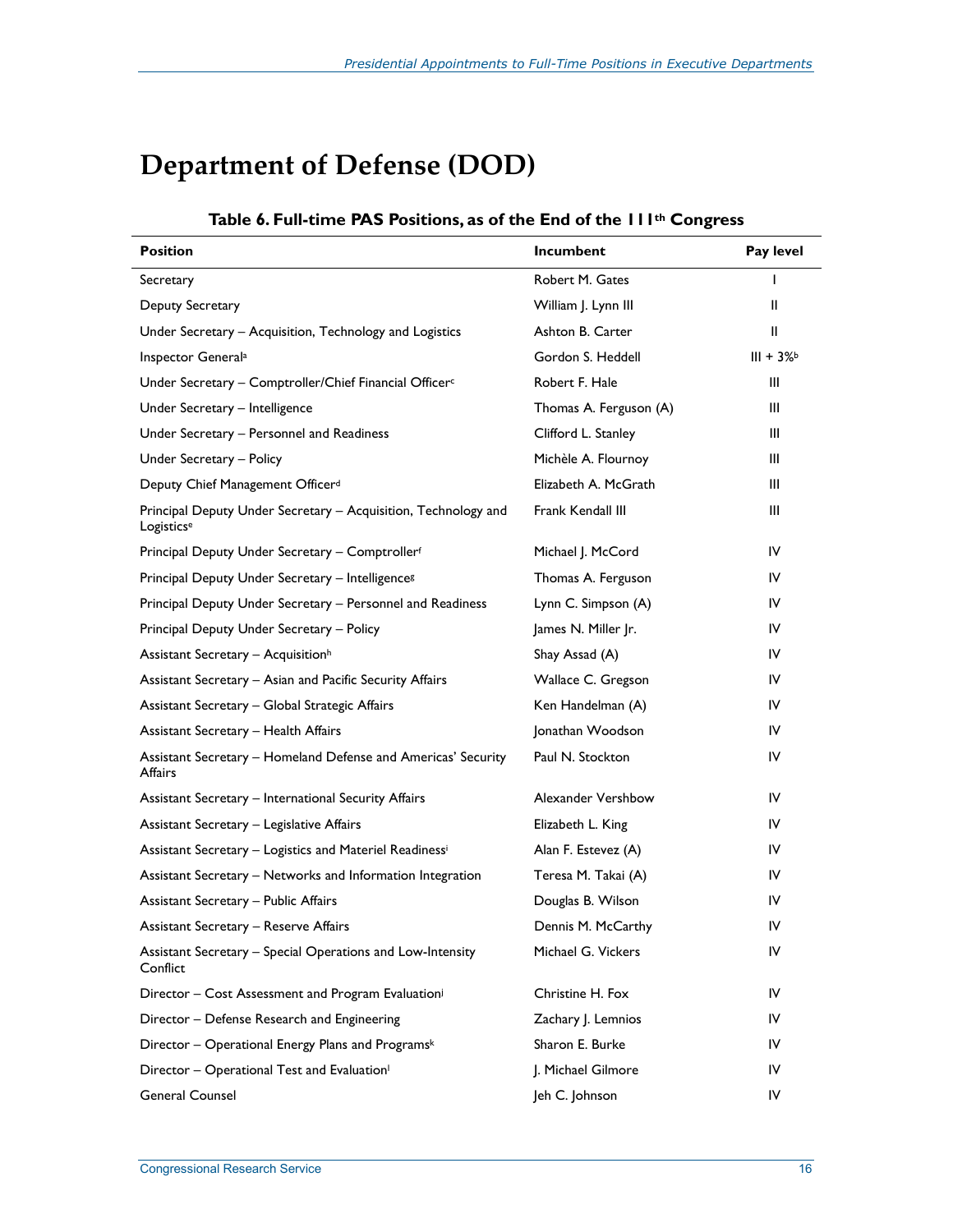| <b>Position</b>                                                                    | Incumbent              | Pay level                        |
|------------------------------------------------------------------------------------|------------------------|----------------------------------|
| Assistant to the Secretary - Nuclear, Chemical, and Biological<br>Defense Programs | Andrew C. Weber        | V                                |
| <b>Department of the Air Force</b>                                                 |                        |                                  |
| Secretary                                                                          | Michael B. Donley      | Ш                                |
| <b>Under Secretary</b>                                                             | Erin C. Conaton        | Ш                                |
| <b>Assistant Secretary - Acquisition</b>                                           | David M. Van Buren (A) | IV                               |
| Assistant Secretary - Financial Management/Comptroller                             | Jamie M. Morin         | IV                               |
| Assistant Secretary - Manpower and Reserve Affairs                                 | Daniel B. Ginsberg     | IV                               |
| Assistant Secretary - Installations, Environment and Logistics                     | Terry A. Yonkers       | IV                               |
| <b>General Counsel</b>                                                             | Charles A. Blanchard   | IV                               |
| Department of the Army                                                             |                        |                                  |
| Secretary                                                                          | John M. McHugh         | Ш                                |
| <b>Under Secretary</b>                                                             | Joseph W. Westphal     | Ш                                |
| <b>Assistant Secretary - Civil Works</b>                                           | Jo-Ellen Darcy         | IV                               |
| Assistant Secretary - Financial Management/Comptroller                             | Mary S. Matiella       | IV                               |
| Assistant Secretary - Acquisition, Logistics and Technology                        | Malcolm R. O'Neill     | IV                               |
| Assistant Secretary - Installations, Energy and Environment                        | Katherine Hammack      | IV                               |
| Assistant Secretary - Manpower and Reserve Affairs                                 | Thomas R. Lamont       | IV                               |
| <b>General Counsel</b>                                                             | Vacant                 | IV                               |
| Department of the Navy                                                             |                        |                                  |
| Secretary                                                                          | Raymond E. Mabus Jr.   | Ш                                |
| <b>Under Secretary</b>                                                             | Robert O. Work         | Ш                                |
| Assistant Secretary - Financial Management/Comptroller                             | Gladys J. Commons      | IV                               |
| Assistant Secretary – Energy, Installations and Environment                        | Jackalyne Pfannenstiel | IV                               |
| Assistant Secretary - Manpower and Reserve Affairs                                 | Juan M. Garcia III     | IV                               |
| Assistant Secretary - Research, Development, and Acquisition                       | Sean J. Stackley       | IV                               |
| General Counsel                                                                    | Paul L. Oostburg Sanz  | IV                               |
| Joint Chiefs of Staff <sup>m</sup>                                                 |                        | (Members of                      |
| Chairman                                                                           | Michael Mullen         | the Joint Chief:<br>of Staff are |
| Vice Chairman                                                                      | James E. Cartwright    | compensated                      |
| Chief of Staff (Air Force)                                                         | Norton A. Schwartz     | under the<br>military pay        |
| Chief of Staff (Army)                                                              | George W. Casey Jr.    | system, rather<br>than the       |
| Chief of Naval Operations                                                          | Gary Roughead          | executive                        |
| Commandant of the Marine Corps                                                     | James F. Amos          | schedule.)                       |

a. The President may remove an inspector general (IG) from office, as he may remove most other appointed officials in the departments. In the case of an IG, however, the law provides that "[i]f an Inspector General is removed from office or is transferred to another position or location within an establishment, the President shall communicate in writing the reasons for any such removal or transfer to both Houses of Congress, not later than 30 days before the removal or transfer" (5 U.S.C. Appx. §3(b)).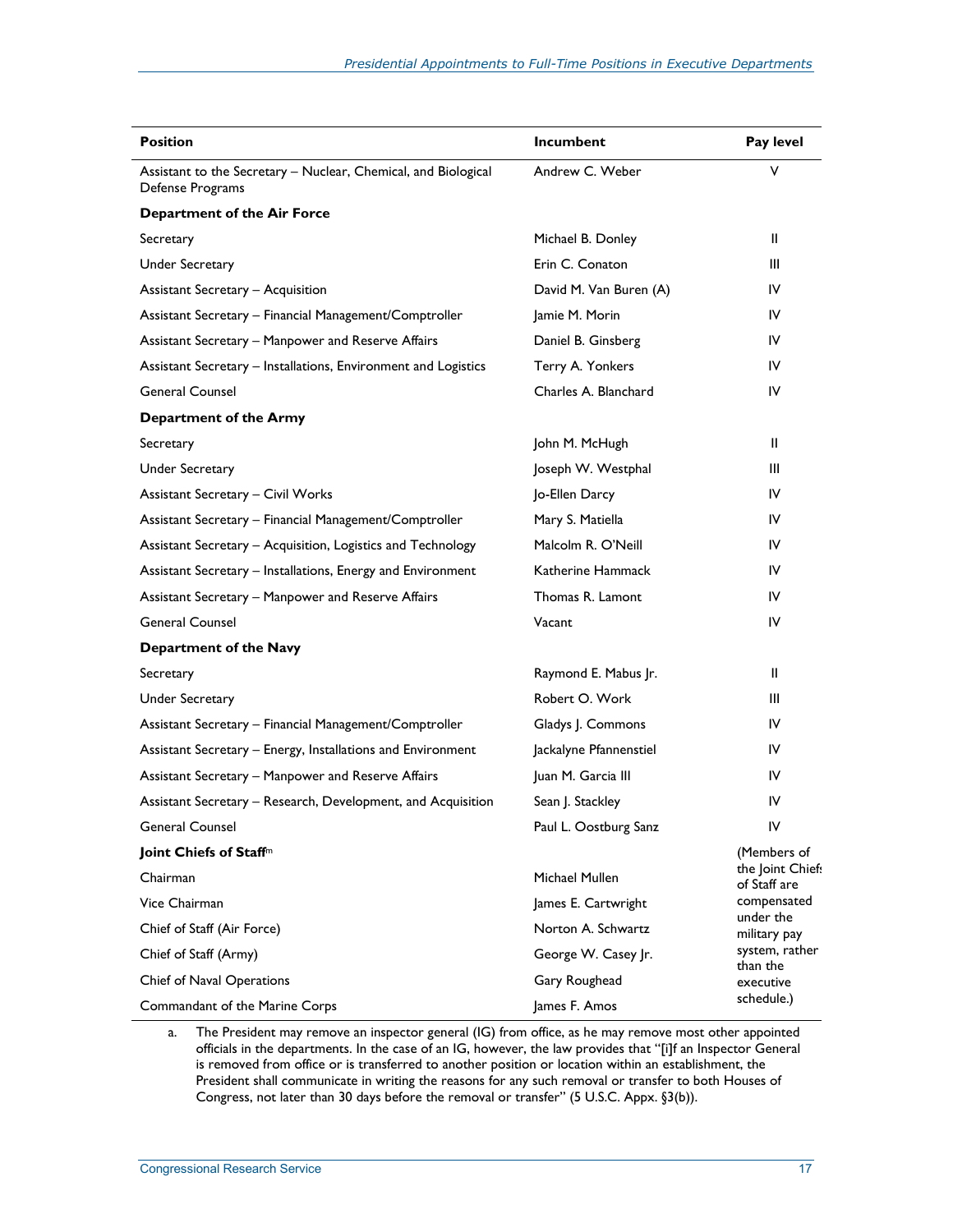- b. Under the provisions of 5 U.S.C. Appx. §3(e), "The annual rate of basic pay for an inspector general (as defined under section 12(3)) shall be the rate payable for level III of the Executive Schedule under section 5314 of title 5, United States Code, plus 3 percent."
- c. The chief financial officer (CFO) may be appointed by the President, with the advice and consent of the Senate, or may be designated by the President from among agency officials who have been confirmed by the Senate for other positions (31 U.S.C. §901(a)(1)). In the 111<sup>th</sup> Congress, Hale was confirmed to be Under Secretary of Defense/Comptroller and was designated CFO for DOD.
- d. The position of Deputy Chief Management Officer was established by P.L. 110-181, Division A, Title IX, Subtitle A, §904(a) (122 Stat. 273), and was filled for the first time during the 111<sup>th</sup> Congress, as shown.
- e. The position of Principal Deputy Under Secretary for Acquisition, Technology and Logistics was established by P.L. 111-84, Division A, Title IX, Subtitle A, §906(a) (123 Stat. 2425) and was filled for the first time during the 111th Congress, as shown.
- f. The position of Principal Deputy Under Secretary (Comptroller) was established by P.L. 111-84, Division A, Title IX, Subtitle A, §906(a) (123 Stat. 2425) and was filled for the first time during the 111th Congress, as shown.
- g. Ferguson was serving as Principal Deputy Under Secretary for Intelligence prior to the position's becoming a presidential appointment requiring the advice and consent of the Senate. Under the provisions of P.L. 111- 84, Division A, Title IX, Subtitle A, §906(a) (123 Stat. 2425), he may continue to serve in such position without requiring Senate confirmation for a period of up to four years after the date of the enactment of P.L. 111-94 (October 28, 2009).
- h. The position of Assistant Secretary for Acquisition was established by P.L. 111-84, Division A, Title IX, Subtitle A, §906(a) (123 Stat. 2425). At the end of the  $111<sup>th</sup>$  Congress, the position was filled by an Acting Assistant Secretary for Acquisition.
- i. The position of Assistant Secretary for Logistics and Materiel Readiness was established by P.L. 111-84, Division A, Title IX, Subtitle A, §906(a) (123 Stat. 2425). At the end of the 111th Congress, the position was filled by an Acting Assistant Secretary for Logistics and Materiel Readiness.
- j. The position of Director of Cost Assessment and Program Evaluation was established by P.L. 111-23, Title I,  $\S101(a)$  (123 Stat. 1705) and was filled for the first time during the 111<sup>th</sup> Congress, as shown.
- k. The position of Director of Operational Energy Plans and Programs was established by P.L. 110-417, Title IX, Subtitle A, §902(a) (122 State. 4564) and was filled for the first time during the  $111th$  Congress, as shown. Within the Department of Defense, this position is referred to as the Assistant Secretary – Operational Energy Plans and Programs.
- l. The President may remove the Director of Operational Test and Evaluation from office. The law provides that "The President shall communicate the reasons for any such removal to both Houses of Congress" (10 U.S.C. §139(a)(1)).
- m. The chairman and vice chairman serve two-year terms; other members serve four-year terms. See 10 U.S.C. §152(a) and 10 U.S.C. §154(a)(3).

| <b>Nominee</b>      | <b>Position</b>                                             | <b>Nominated</b> | Confirmed | Days to<br>confirm |
|---------------------|-------------------------------------------------------------|------------------|-----------|--------------------|
| Michèle A. Flournoy | Under Secy. - Policy                                        | 01/20/09         | 02/09/09  | 20                 |
| Robert F. Hale      | Under Secy. - Comptroller/Chief<br><b>Financial Officer</b> | 01/20/09         | 02/09/09  | 20                 |
| Jeh C. Johnson      | <b>General Counsel</b>                                      | 01/20/09         | 02/09/09  | 20                 |
| William J. Lynn III | Deputy Secy.                                                | 01/20/09         | 02/11/09  | 22                 |
| James N. Miller Jr. | Prin. Deputy Under Secy. - Policy                           | 03/10/09         | 04/03/09  | 24                 |
| Alexander Vershbow  | Asst. Secy. - International<br><b>Security Affairs</b>      | 03/12/09         | 04/03/09  | 22                 |

#### **Table 7. DOD Appointment Action During the 111th Congress**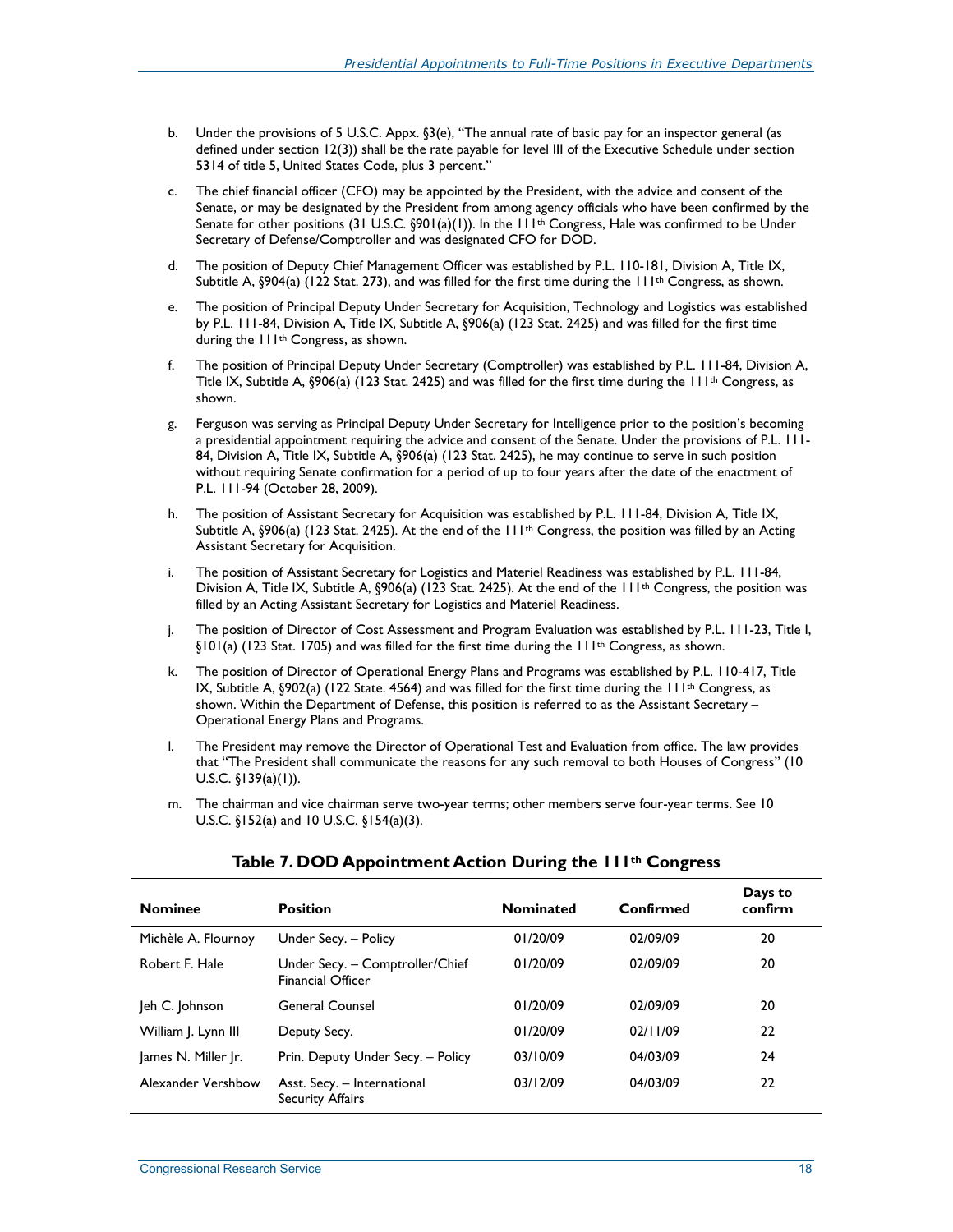| <b>Nominee</b>          | <b>Position</b>                                                                   | <b>Nominated</b> | <b>Confirmed</b>   | Days to<br>confirm |
|-------------------------|-----------------------------------------------------------------------------------|------------------|--------------------|--------------------|
| Ashton B. Carter        | Under Secy. - Acquisition,<br>Technology and Logistics                            | 03/18/09         | 04/23/09           | 36                 |
| Jo-Ellen Darcy          | Asst. Secy. - Army - Civil Works                                                  | 04/02/09         | 08/07/09           | 127                |
| Robert O. Work          | Under Secy. - Navy                                                                | 04/20/09         | 05/18/09           | 28                 |
| Donald M. Remy          | General Counsel - Army                                                            | 04/20/09         | Withdrawn 06/17/09 |                    |
| Michael Nacht           | Asst. Secy. - Global Strategic<br><b>Affairs</b>                                  | 04/20/09         | 05/07/09           | 17                 |
| Raymond E. Mabus<br>Jr. | Secretary - Navy                                                                  | 04/20/09         | 05/18/09           | 28                 |
| Elizabeth L. King       | Asst. Secy. - Legislative Affairs                                                 | 04/20/09         | 05/07/09           | 17                 |
| Wallace C. Gregson      | Asst. Secy. - Asian and Pacific<br><b>Security Affairs</b>                        | 04/20/09         | 05/07/09           | 17                 |
| James E. Cartwright     | Vice Chairman - Joint Chiefs of<br>Staff                                          | 04/20/09         | 07/31/09           | 102                |
| Thomas R. Lamont        | Asst. Secy. – Army – Manpower<br>and Reserve Affairs                              | 04/27/09         | 05/18/09           | 21                 |
| Paul N. Stockton        | Asst. Secy. - Homeland Defense<br>and Americas' Security Affairs                  | 04/28/09         | 05/18/09           | 20                 |
| Andrew C. Weber         | Asst. to the Secretary - Nuclear,<br>Chemical, and Biological Defense<br>Programs | 04/29/09         | 05/18/09           | 9                  |
| Charles A. Blanchard    | General Counsel - Air Force                                                       | 04/30/09         | 05/18/09           | 18                 |
| Jamie M. Morin          | Asst. Secy. - Air Force - Financial<br>Management/Comptroller                     | 05/11/09         | 06/19/09           | 39                 |
| Zachary J. Lemnios      | Dir. - Defense Research and<br>Engineering                                        | 05/18/09         | 06/19/09           | 32                 |
| Michael G. Mullen       | Chairman - Joint Chiefs of Staff                                                  | 05/20/09         | 09/25/09           | 128                |
| Gordon S. Heddell       | Inspector General                                                                 | 06/01/09         | 07/10/09           | 39                 |
| J. Michael Gilmore      | Dir. - Operational Test and<br>Evaluation                                         | 06/01/09         | 09/21/09           | 112                |
| Dennis M. McCarthy      | Asst. Secy. - Reserve Affairs                                                     | 06/01/09         | 06/25/09           | 24                 |
| Daniel B. Ginsberg      | Asst. Secy. - Air Force -<br>Manpower and Reserve Affairs                         | 06/02/09         | 07/06/09           | 34                 |
| Joseph W. Westphal      | Under Secy. - Army                                                                | 06/11/09         | 09/16/09           | 97                 |
| Juan M. Garcia III      | Asst. Secy. – Navy – Manpower<br>and Reserve Affairs                              | 06/18/09         | 09/16/09           | 90                 |
| John M. McHugh          | Secretary – Army                                                                  | 07/06/09         | 09/16/09           | 72                 |
| Terry A. Yonkers        | Asst. Secy. - Air Force -<br>Installations, Environment and<br>Logistics          | 08/03/09         | 03/04/10           | 213                |
| Frank Kendall III       | Deputy Under Secy. - Acquisition,<br>Technology and Logistics                     | 08/05/09         | Withdrawn 10/29/09 |                    |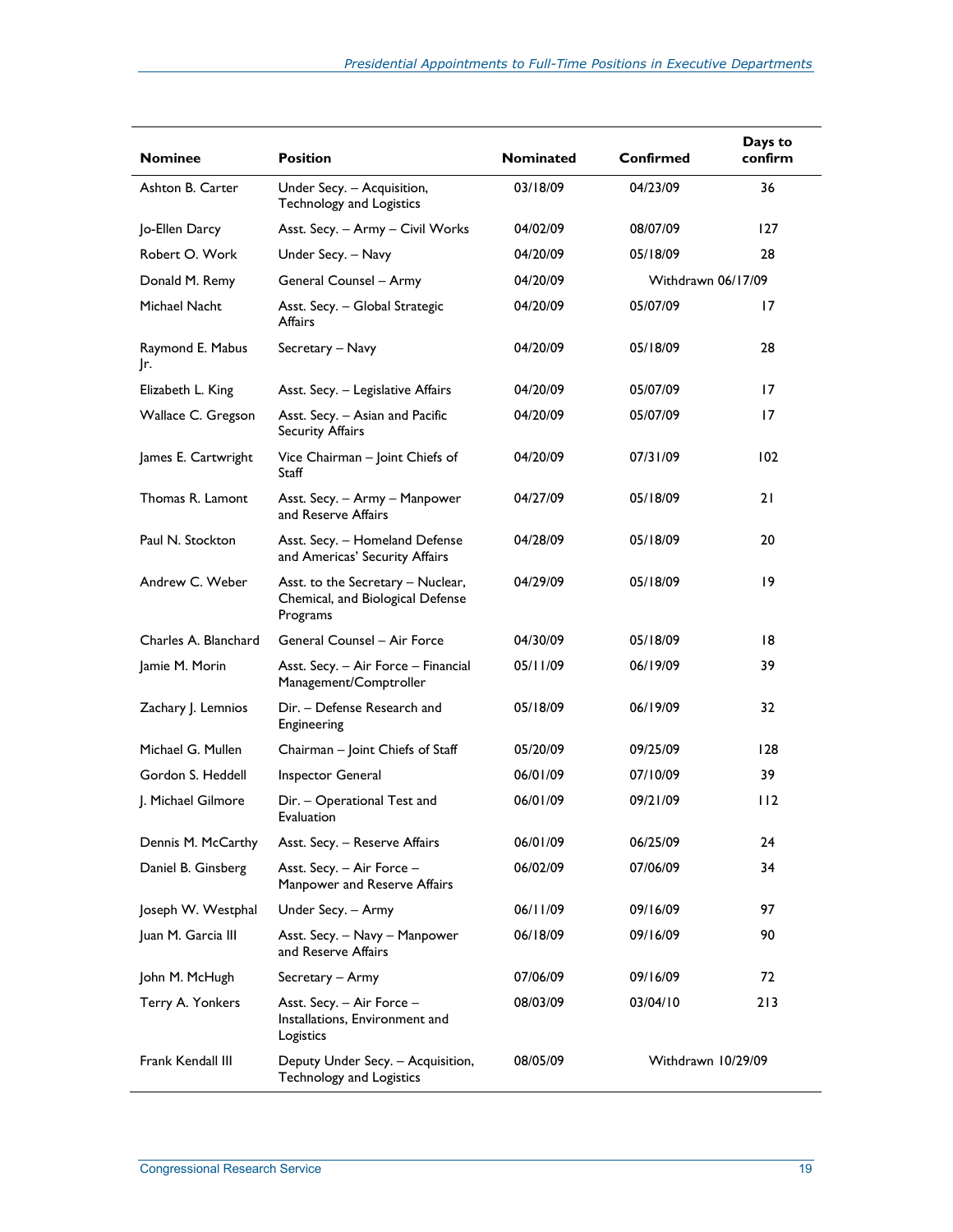| <b>Nominee</b>                                | <b>Position</b>                                                        | <b>Nominated</b> | Confirmed                      | Days to<br>confirm |
|-----------------------------------------------|------------------------------------------------------------------------|------------------|--------------------------------|--------------------|
| Gladys J. Commons                             | Asst. Secy. - Navy - Financial<br>Management/Comptroller               | 09/29/09         | 10/28/09                       | 29                 |
| Christine H. Fox                              | Dir. - Cost Assessment and<br>Program Evaluation                       | 10/01/09         | 10/28/09                       | 27                 |
| Clifford L. Stanley                           | Under Secy. - Personnel and<br><b>Readiness</b>                        | 10/15/09         | 02/09/10                       | 117                |
| Frank Kendall III                             | Prin. Deputy Under Secy. -<br>Acquisition, Technology and<br>Logistics | 10/29/09         | 03/04/10                       | 126                |
| Erin C. Conaton                               | Under Secy. - Air Force                                                | 11/10/09         | 03/04/10                       | 14                 |
| Mary S. Matiella                              | Asst. Secy. - Army - Financial<br>Management/Comptroller               | II/20/09         | 02/11/10                       | 83                 |
| Paul L. Oostburg<br>Sanz                      | General Counsel - Navy                                                 | 11/20/09         | 03/04/10                       | 104                |
| Solomon B. Watson<br>IV                       | General Counsel - Army                                                 | 11/20/09         | Returned 12/22/10 <sup>a</sup> |                    |
| Malcolm R. O'Neill                            | Asst. Secy. - Army - Acquisition,<br>Logistics and Technology          | 12/03/09         | 03/04/10                       | 91                 |
| Jackalyne<br>Pfannenstiel                     | Asst. Secy. - Navy - Energy,<br>Installations and Environment          | 12/03/09         | 03/04/10                       | 91                 |
| Douglas B. Wilson                             | Asst. Secy. - Public Affairs                                           | 12/03/09         | 02/11/10                       | 70                 |
| Sharon E. Burke                               | Dir. - Operational Energy Plans<br>and Programs                        | 12/11/09         | 06/22/10                       | 193                |
| Katherine Hammack                             | Asst. Secy. - Army - Installations,<br><b>Energy and Environment</b>   | 01/20/10         | 06/22/10                       | 153                |
| Michael J. McCord                             | Prin. Deputy Under<br>Secy./Comptroller                                | 03/01/10         | 06/22/10                       | 113                |
| Elizabeth A.<br>McGrath                       | Deputy Chief Management Officer                                        | 03/10/10         | 06/22/10                       | 104                |
| Jonathan Woodson                              | Asst. Secy. - Health Affairs                                           | 03/22/10         | 12/22/10                       | 275                |
| Teresa M. Takai                               | Asst. Secy. - Networks and<br>Information Integration                  | 04/12/10         | Withdrawn 09/29/10             |                    |
| James F. Amos                                 | Commandant - Marine Corps -<br>Joint Chiefs of Staff                   | 07/21/10         | 09/29/10                       | 70                 |
| Jo Ann Rooney                                 | Prin. Deputy Under Secy. -<br>Personnel and Readiness                  | 09/29/10         | Returned 12/22/10 <sup>a</sup> |                    |
| <b>Michael Vickers</b>                        | Under Secy. - Intelligence                                             | 09/29/10         | Returned 12/22/10 <sup>a</sup> |                    |
| Mean number of days to confirm a nomination   |                                                                        |                  | 71.5                           |                    |
| Median number of days to confirm a nomination |                                                                        | 39.0             |                                |                    |

a. Returned to the President at the end of the  $111^{th}$  Congress of the provisions of Senate Rule XXXI, paragraph 6 of the Standing Rules of the Senate.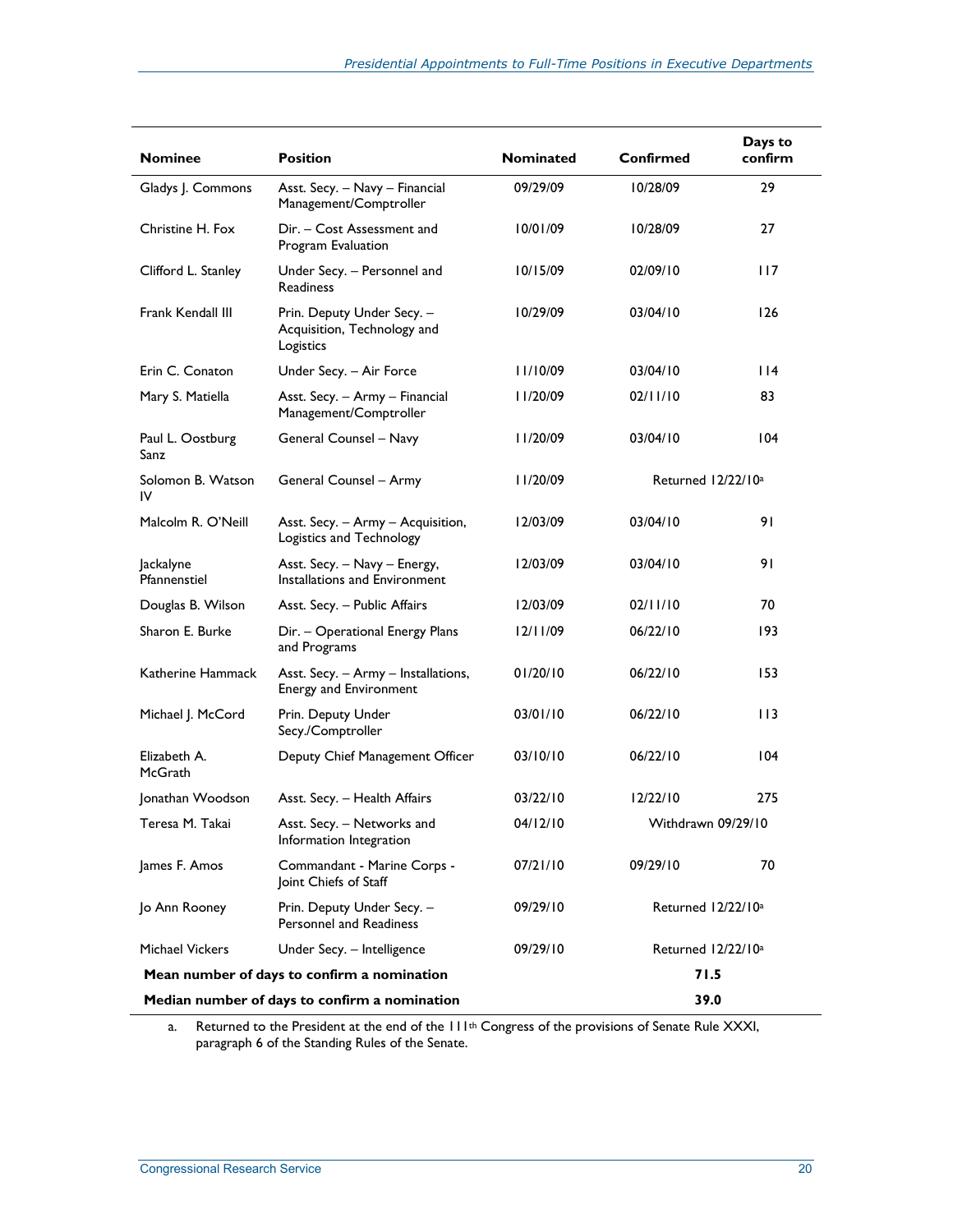## **Department of Education (ED)**

| <b>Position</b>                                                               | Incumbent                    | Pay level   |
|-------------------------------------------------------------------------------|------------------------------|-------------|
| Secretary                                                                     | Arne Duncan                  |             |
| Deputy Secretary                                                              | Anthony W. Miller            | Ш           |
| Director - Institute of Education Sciences <sup>a</sup>                       | John Q. Easton               | Ш           |
| Inspector General <sup>b</sup>                                                | Kathleen S. Tighe            | $III + 3\%$ |
| <b>Under Secretary</b>                                                        | Martha J. Kanter             | Ш           |
| Chief Financial Officer <sup>d</sup>                                          | Thomas Skelly (A)            | IV          |
| <b>Assistant Secretary - Civil Rights</b>                                     | Russlynn Ali                 | IV          |
| Assistant Secretary – Communications and Outreach                             | Peter Cunningham             | IV          |
| Assistant Secretary – Elementary and Secondary Education                      | Thelma Meléndez de Santa Ana | IV          |
| Assistant Secretary - Legislation and Congressional Affairs                   | Gabriella C. Gomez           | IV          |
| <b>Assistant Secretary - Management</b>                                       | Winona Varnon (A)            | IV          |
| Assistant Secretary - Planning, Evaluation and Policy<br>Development          | <b>Carmel Martin</b>         | IV          |
| Assistant Secretary - Postsecondary Education                                 | Eduardo M. Ochoa             | IV          |
| Assistant Secretary – Special Education and Rehabilitative<br><b>Services</b> | Alexa E. Posny               | IV          |
| Assistant Secretary - Vocational and Adult Education                          | Brenda Dann-Messier          | IV          |
| <b>General Counsel</b>                                                        | Charles P. Rose              | IV          |
| Commissioner - Education Statistics <sup>e</sup>                              | Sean P. Buckley              | IV          |
| Commissioner – Rehabilitation Services Administration                         | Lynnae M. Ruttledge          | V           |

#### **Table 8. Full-time PAS Positions, as of the End of the 111th Congress**

a. This position has a six-year term and specified qualifications. See 20 U.S.C. §9514.

- b. The President may remove an inspector general (IG) from office, as he may remove most other appointed officials in the departments. In the case of an IG, however, the law provides that "[i]f an Inspector General is removed from office or is transferred to another position or location within an establishment, the President shall communicate in writing the reasons for any such removal or transfer to both Houses of Congress, not later than 30 days before the removal or transfer" (5 U.S.C. Appx. §3(b)).
- c. Under the provisions of 5 U.S.C. Appx. §3(e), "The annual rate of basic pay for an inspector general (as defined under section 12(3)) shall be the rate payable for level III of the Executive Schedule under section 5314 of title 5, United States Code, plus 3 percent."
- d. The chief financial officer (CFO) may be appointed by the President from among agency officials who have been confirmed by the Senate for other positions (31 U.S.C. §901(a)(1)). In previous Congresses, the CFO for the Department of Education has been appointed by the President, with the advice and consent of the Senate.
- e. This position has a six-year term and specified qualifications. See 20 U.S.C. §9517(b).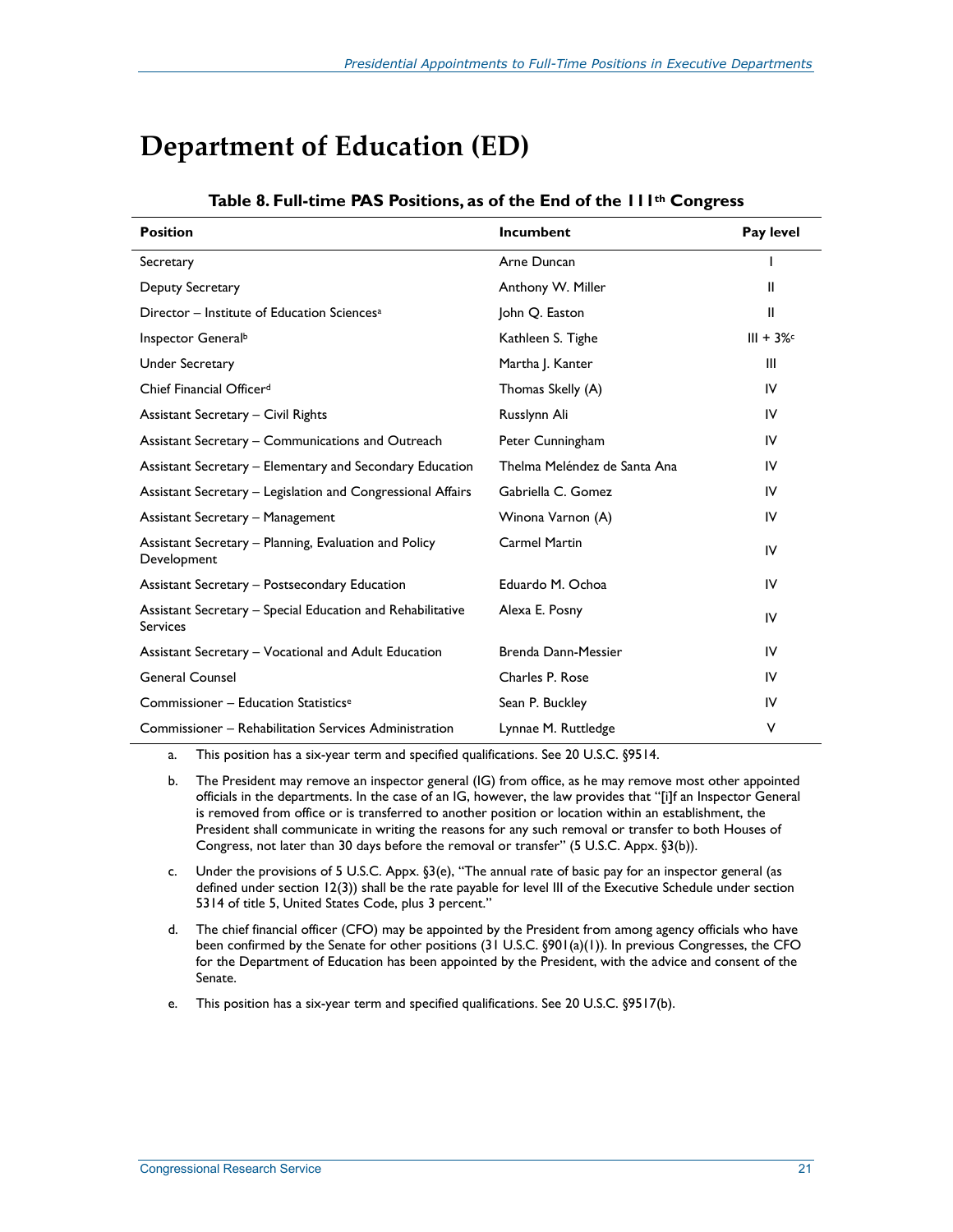| <b>Nominee</b>                                | <b>Position</b>                                                | <b>Nominated</b> | Confirmed | Days to<br>confirm |
|-----------------------------------------------|----------------------------------------------------------------|------------------|-----------|--------------------|
| Arne Duncan                                   | Secretary                                                      | 01/20/09         | 01/20/09  | $\mathbf 0$        |
| Russlynn Ali                                  | Asst. Secy. - Civil Rights                                     | 03/18/09         | 05/01/09  | 44                 |
| <b>Carmel Martin</b>                          | Asst. Secy. - Planning, Evaluation<br>and Policy Development   | 03/18/09         | 05/01/09  | 44                 |
| Charles P. Rose                               | <b>General Counsel</b>                                         | 03/18/09         | 05/01/09  | 44                 |
| Peter Cunningham                              | Asst. Secy. - Communications<br>and Outreach                   | 03/19/09         | 05/01/09  | 43                 |
| Gabriella C. Gomez                            | Asst. Secy. - Legislation and<br>Congressional Affairs         | 04/20/09         | 05/01/09  | $\mathbf{H}$       |
| John Q. Easton                                | Dir. - Institute of Education<br><b>Sciences</b>               | 04/20/09         | 05/21/09  | 31                 |
| Martha J. Kanter                              | Under Secy.                                                    | 04/29/09         | 06/19/09  | 51                 |
| Anthony W. Miller                             | Deputy Secy.                                                   | 05/18/09         | 07/24/09  | 67                 |
| Thelma Meléndez de<br>Santa Ana               | Asst. Secy. - Elementary and<br>Secondary Education            | 06/08/09         | 07/24/09  | 46                 |
| Alexa E. Posny                                | Asst. Secy. - Special Education<br>and Rehabilitative Services | 07/07/09         | 10/05/09  | 90                 |
| Brenda Dann-<br>Messier                       | Asst. Secy. - Vocational and<br><b>Adult Education</b>         | 07/14/09         | 10/05/09  | 83                 |
| Lynnae M. Ruttledge                           | Commissioner - Rehabilitation<br>Services Administration       | 10/15/09         | 12/24/09  | 70                 |
| Kathleen S. Tighe                             | Inspector General                                              | 11/20/09         | 03/10/10  | 110                |
| Eduardo M. Ochoa                              | Asst. Secy. - Postsecondary<br>Education                       | 02/24/10         | 06/22/10  | 118                |
| Sean P. Buckley                               | Commissioner - Education<br><b>Statistics</b>                  | 07/12/10         | 12/22/10  | 163                |
| Mean number of days to confirm a nomination   |                                                                |                  | 63.4      |                    |
| Median number of days to confirm a nomination |                                                                |                  | 48.5      |                    |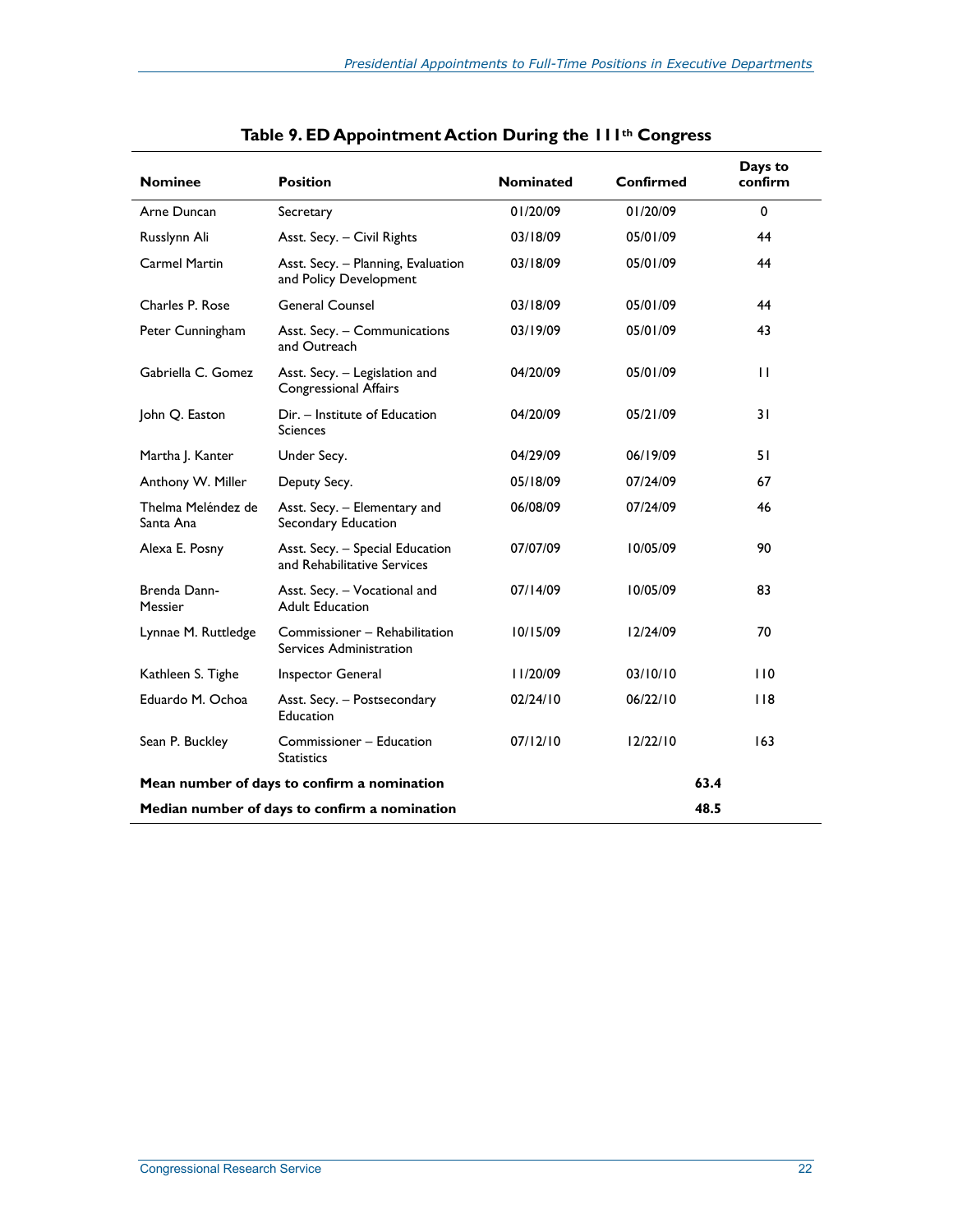## **Department of Energy (DOE)**

#### **Table 10. Full-time PAS Positions, as of the End of the 111th Congress**

| <b>Position</b>                                                                                       | <b>Incumbent</b>     | Pay level    |
|-------------------------------------------------------------------------------------------------------|----------------------|--------------|
| Secretary                                                                                             | Steven Chu           | $\mathsf{l}$ |
| Deputy Secretary                                                                                      | Daniel B. Poneman    | Ш            |
| Inspector General <sup>a</sup>                                                                        | Gregory H. Friedman  | $III + 3%$   |
| <b>Under Secretary</b>                                                                                | Catherine R. Zoi (A) | Ш            |
| Under Secretary - Nuclear Security/Administrator -<br>National Nuclear Security Administration (NNSA) | Thomas P. D'Agostino | Ш            |
| Under Secretary - Science                                                                             | Steven E. Koonin     | Ш            |
| Director - Advanced Research Projects Agency-Energy <sup>c</sup>                                      | Arun Majumdar        | Ш            |
| Principal Deputy Administrator - NNSA                                                                 | Neile L. Miller      | IV           |
| Deputy Administrator - Defense Programs, NNSA                                                         | Donald L. Cook       | IV           |
| Deputy Administrator - Defense Nuclear<br>Nonproliferation, NNSA                                      | Anne M. Harrington   | IV           |
| Administrator – Energy Information Administration                                                     | Richard G. Newell    | IV           |
| Assistant Secretary - Congressional and<br>Intergovernmental Affairs                                  | Jeffrey A. Lane      | IV           |
| Assistant Secretary – Electricity Delivery and Energy<br>Reliability                                  | Patricia A. Hoffman  | IV           |
| Assistant Secretary - Energy Efficiency and Renewable<br>Energy                                       | Catherine R. Zoi     | IV           |
| Assistant Secretary - Environmental Management                                                        | Inés R. Triay        | IV           |
| <b>Assistant Secretary - Fossil Energy</b>                                                            | Victor Der (A)       | IV           |
| <b>Assistant Secretary - Nuclear Energy</b>                                                           | Peter B. Lyons (A)   | IV           |
| Assistant Secretary - Policy and International Affairs                                                | David B. Sandalow    | IV           |
| <b>Chief Financial Officer</b>                                                                        | Steven J. Isakowitz  | IV           |
| Director – Office of Civilian Radioactive Waste<br>Management                                         | d                    | IV           |
| Director - Office of Economic Impact and Diversity <sup>e</sup>                                       | Bill Valdez (A)      | IV           |
| Director - Office of Science                                                                          | William F. Brinkman  | IV           |
| <b>General Counsel</b>                                                                                | Scott B. Harris      | IV           |

a. The President may remove an inspector general (IG) from office, as he may remove most other appointed officials in the departments. In the case of an IG, however, the law provides that "[i]f an Inspector General is removed from office or is transferred to another position or location within an establishment, the President shall communicate in writing the reasons for any such removal or transfer to both Houses of Congress, not later than 30 days before the removal or transfer" (5 U.S.C. Appx. §3(b)).

b. Under the provisions of 5 U.S.C. Appx. §3(e), "The annual rate of basic pay for an inspector general (as defined under section 12(3)) shall be the rate payable for level III of the Executive Schedule under section 5314 of title 5, United States Code, plus 3 percent."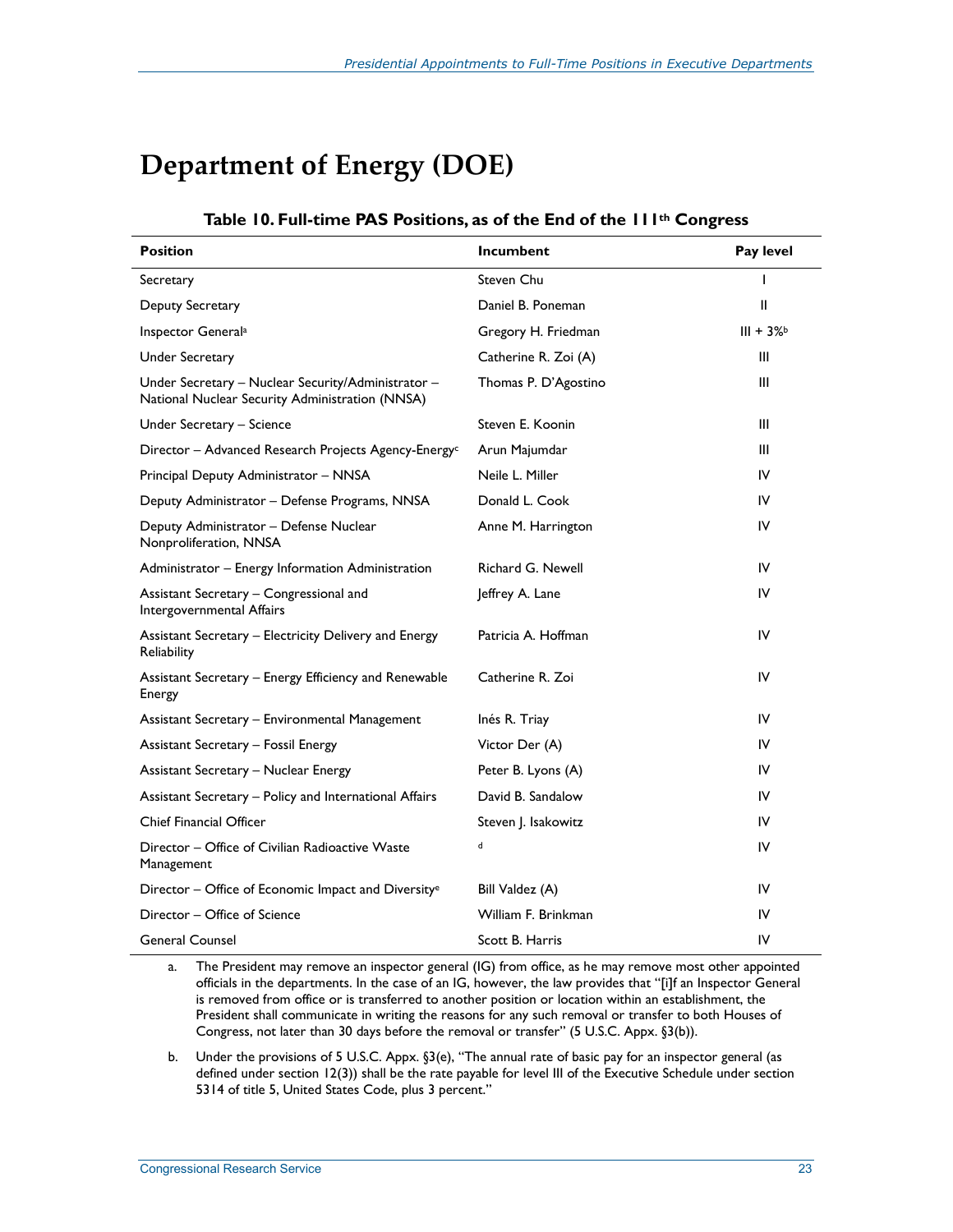- c. The position of Director Advanced Research Projects Agency-Energy in the Department of Energy was established by P.L. 110-69, Title V, §5012 (121 Stat. 621), enacted August 9, 2007. The position was first filled in the 111th Congress as shown.
- d. This position ceased to exist after September 2010 (although it is still listed in the *U.S. Code* at 42 U.S.C. §10224). The Office of Civilian Radioactive Waste Management was abolished as September 30, 2010, after it was determined that the office would no longer receive funding. For more information, see CRS Report RL33461, *Civilian Nuclear Waste Disposal*, by Mark Holt.
- e. This position is called Director Office of Minority Economic Impact in the Senate nominations database of the Legislative Information System (LIS). Within the Department of Energy it is referred to as the Office of Economic Impact and Diversity.

| <b>Nominee</b>       | <b>Position</b>                                                        | <b>Nominated</b> | Confirmed          | Days to<br>confirm |
|----------------------|------------------------------------------------------------------------|------------------|--------------------|--------------------|
| Steven Chu           | Secretary                                                              | 01/20/09         | 01/20/09           | $\Omega$           |
| Kristina M. Johnson  | Under Secy.                                                            | 03/23/09         | 05/19/09           | 57                 |
| Steven E. Koonin     | Under Secy. - Science                                                  | 03/26/09         | 05/19/09           | 54                 |
| Inés R. Triay        | Asst. Secy. - Environmental<br>Management                              | 03/31/09         | 05/20/09           | 50                 |
| Scott B. Harris      | <b>General Counsel</b>                                                 | 04/02/09         | 05/19/09           | 47                 |
| David B. Sandalow    | Asst. Secy. - Policy and International<br><b>Affairs</b>               | 04/20/09         | 05/18/09           | 28                 |
| Daniel B. Poneman    | Deputy Secy.                                                           | 04/20/09         | 05/18/09           | 28                 |
| Catherine R. Zoi     | Asst. Secy. - Energy Efficiency and<br>Renewable Energy                | 04/27/09         | 06/19/09           | 53                 |
| William F. Brinkman  | Dir. - Office of Science                                               | 04/27/09         | 06/19/09           | 53                 |
| Richard G. Newell    | Admin. - Energy Information<br>Administration                          | 05/18/09         | 07/31/09           | 74                 |
| James J. Markowsky   | Asst. Secy. - Fossil Energy                                            | 06/18/09         | 08/07/09           | 50                 |
| Warren F. Miller Jr. | Asst. Secy. - Nuclear Energy                                           | 06/18/09         | 08/07/09           | 50                 |
| Warren F. Miller Jr. | Dir. - Office of Civilian Radioactive<br>Waste Management <sup>a</sup> | 06/22/09         | Returned 08/05/10b |                    |
| Jose A. Garcia       | Dir. - Office of Economic Impact and<br>Diversity <sup>c</sup>         | 07/20/09         | 10/21/09           | 93                 |
| Arun Majumdar        | Dir. - Advanced Research Projects<br>Agency-Energy                     | 09/21/09         | 10/21/09           | 30                 |
| Donald L. Cook       | Deputy Admin. - Defense Programs,<br><b>NNSA</b>                       | 12/03/09         | 06/22/10           | 201                |
| Patricia A. Hoffman  | Asst. Secy. - Electricity Delivery and<br><b>Energy Reliability</b>    | 12/09/09         | 06/22/10           | 195                |
| Jeffrey A. Lane      | Asst. Secy. - Congressional and<br>Intergovernmental Affairs           | 02/01/10         | 06/22/10           | 4                  |
| Neile L. Miller      | Prin. Deputy Admin. - NNSA                                             | 05/27/10         | 08/05/10           | 70                 |
| Anne M. Harrington   | Deputy Admin. - Defense Nuclear<br>Nonproliferation, NNSA              | 06/14/10         | 09/29/10           | 107                |

#### **Table 11. DOE Appointment Action During 111th Congress**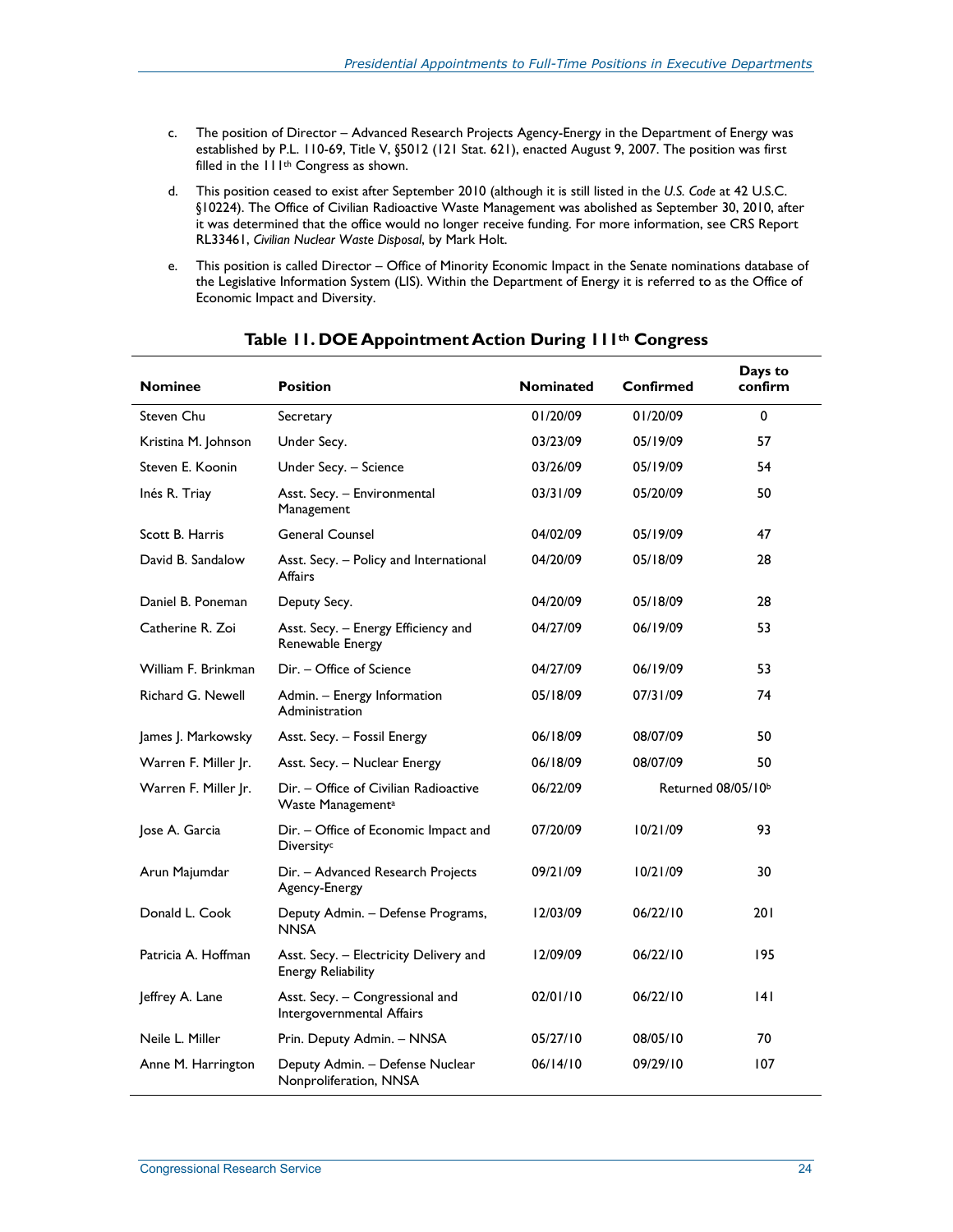| <b>Nominee</b>                                | <b>Position</b>              | <b>Nominated</b> | Confirmed                      | Days to<br>confirm |
|-----------------------------------------------|------------------------------|------------------|--------------------------------|--------------------|
| Peter B. Lyons                                | Asst. Secy. – Nuclear Energy | 12/13/10         | Returned 12/22/10 <sup>d</sup> |                    |
| Mean number of days to confirm a nomination   |                              |                  | 72.7                           |                    |
| Median number of days to confirm a nomination |                              |                  | 53.0                           |                    |

a. This position ceased to exist after September 2010 (although it is still listed in the *U.S. Code* at 42 U.S.C. §10224). The Office of Civilian Radioactive Waste Management was abolished as September 30, 2010, after it was determined that the office would no longer receive funding. For more information, see CRS Report RL33461, *Civilian Nuclear Waste Disposal*, by Mark Holt.

b. Returned to the President at the beginning of a Senate recess of more than 30 days under the provisions of Senate Rule XXXI, paragraph 6 of the Standing Rules of the Senate.

c. This position is called Director – Office of Minority Economic Impact in the Senate nominations database of the Legislative Information System (LIS). Within the Department of Energy it is referred to as the Office of Economic Impact and Diversity.

d. Returned to the President at the end of the 111<sup>th</sup> Congress under the provisions of Senate Rule XXXI, paragraph 6 of the Standing Rules of the Senate.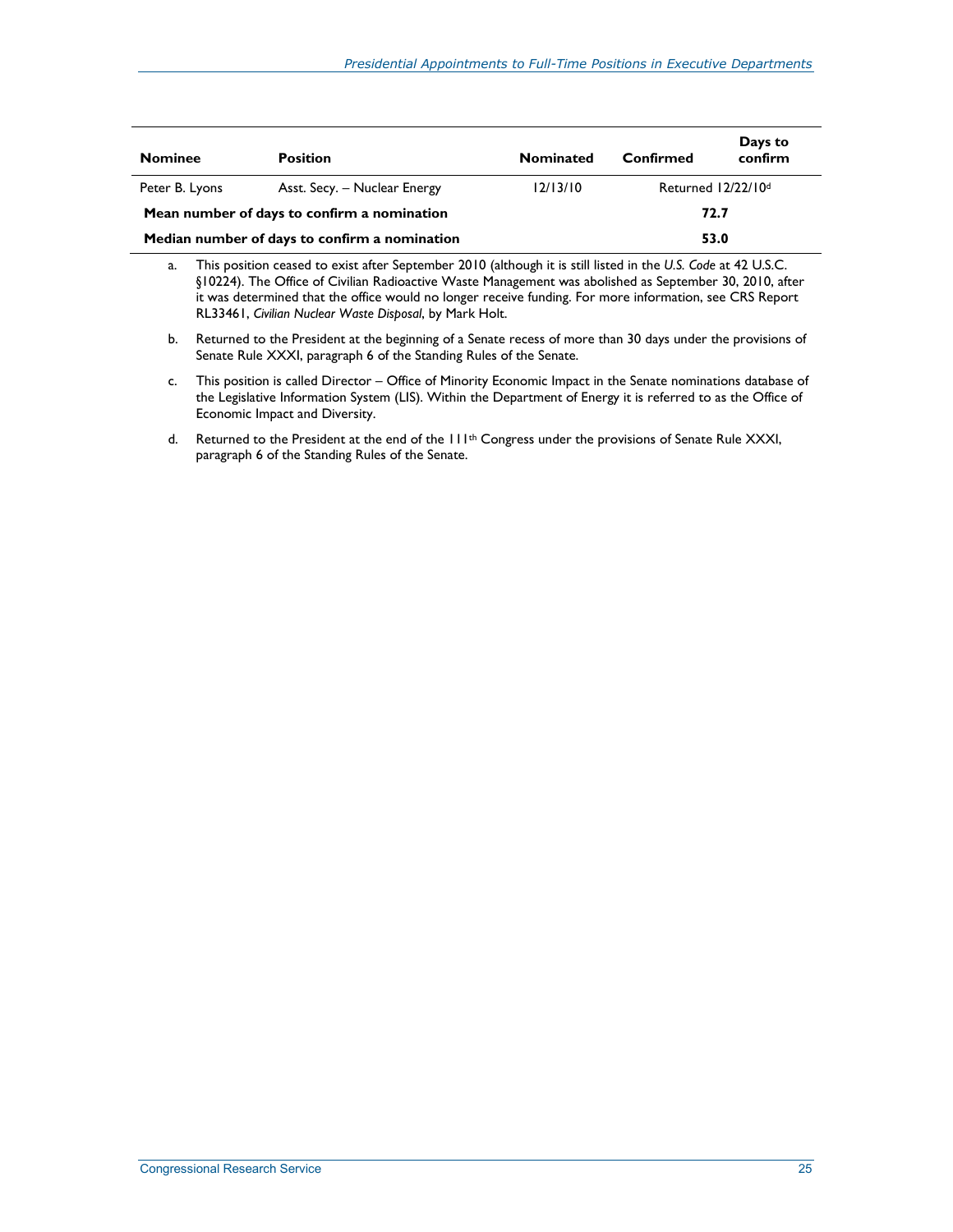### **Department of Health and Human Services (HHS)**

| <b>Positiona</b>                                                             | <b>Incumbent</b>         | Pay level   |
|------------------------------------------------------------------------------|--------------------------|-------------|
| Secretary                                                                    | Kathleen Sebelius        |             |
| Deputy Secretary                                                             | William V. Corr          | Ш           |
| Inspector General <sup>b</sup>                                               | Daniel R. Levinson       | $III + 3\%$ |
| Administrator – Centers for Medicare and Medicaid<br><b>Services</b>         | Donald M. Berwick        | Ш           |
| Administrator – Substance Abuse and Mental Health<br>Services Administration | Pamela S. Hyde           | IV          |
| Assistant Secretary - Aging                                                  | Kathy J. Greenlee        | IV          |
| Assistant Secretary - Children and Families <sup>d</sup>                     | David Hansell (A)        | IV          |
| Assistant Secretary - Health                                                 | Howard K. Koh            | IV          |
| Assistant Secretary - Legislation                                            | Jim R. Esquea            | IV          |
| Assistant Secretary - Planning and Evaluation                                | <b>Sherry Glied</b>      | IV          |
| Assistant Secretary - Preparedness and Response                              | Nicole Lurie             | IV          |
| <b>Assistant Secretary - Public Affairs</b>                                  | <b>Richard Sorian</b>    | IV          |
| Assistant Secretary - Financial Resources / Chief Financial<br>Officere      | Ellen G. Murray          | IV          |
| Commissioner - Food and Drugs                                                | Margaret A. Hamburg      | IV          |
| Director - National Institutes of Health                                     | Francis S. Collins       | IV          |
| <b>General Counsel</b>                                                       | Mark Childress (A)       | IV          |
| Commissioner - Children, Youth, and Families                                 | Bryan H. Samuels         | V           |
| Commissioner – Administration for Native Americans                           | Lillian A. Sparks        | ۷           |
| Director - Indian Health Servicef                                            | <b>Yvette Roubideaux</b> | V           |
| Surgeon Generals                                                             | Regina M. Benjamin       | h           |

#### **Table 12. Full-time PAS Positions, as of the End of the 111th Congress**

a. The positions in this column do not include officers of the U.S. Public Health Service Commissioned Corps, which are located in the Department of Health and Human Services, except in cases where such a commission is incident to the position listed.

b. The President may remove an inspector general (IG) from office, as he may remove most other appointed officials in the departments. In the case of an IG, however, the law provides that "[i]f an Inspector General is removed from office or is transferred to another position or location within an establishment, the President shall communicate in writing the reasons for any such removal or transfer to both Houses of Congress, not later than 30 days before the removal or transfer" (5 U.S.C. Appx. §3(b)).

- c. Under the provisions of 5 U.S.C. Appx.  $\S3(e)$ , "The annual rate of basic pay for an inspector general (as defined under section 12(3)) shall be the rate payable for level III of the Executive Schedule under section 5314 of title 5, United States Code, plus 3 percent."
- d. This position is called Assistant Secretary for Family Support in the Senate nominations database of the Legislative Information System (LIS).
- e. The chief financial officer (CFO) may be appointed by the President, with the advice and consent of the Senate, or may be designated by the President from among agency officials who have been confirmed by the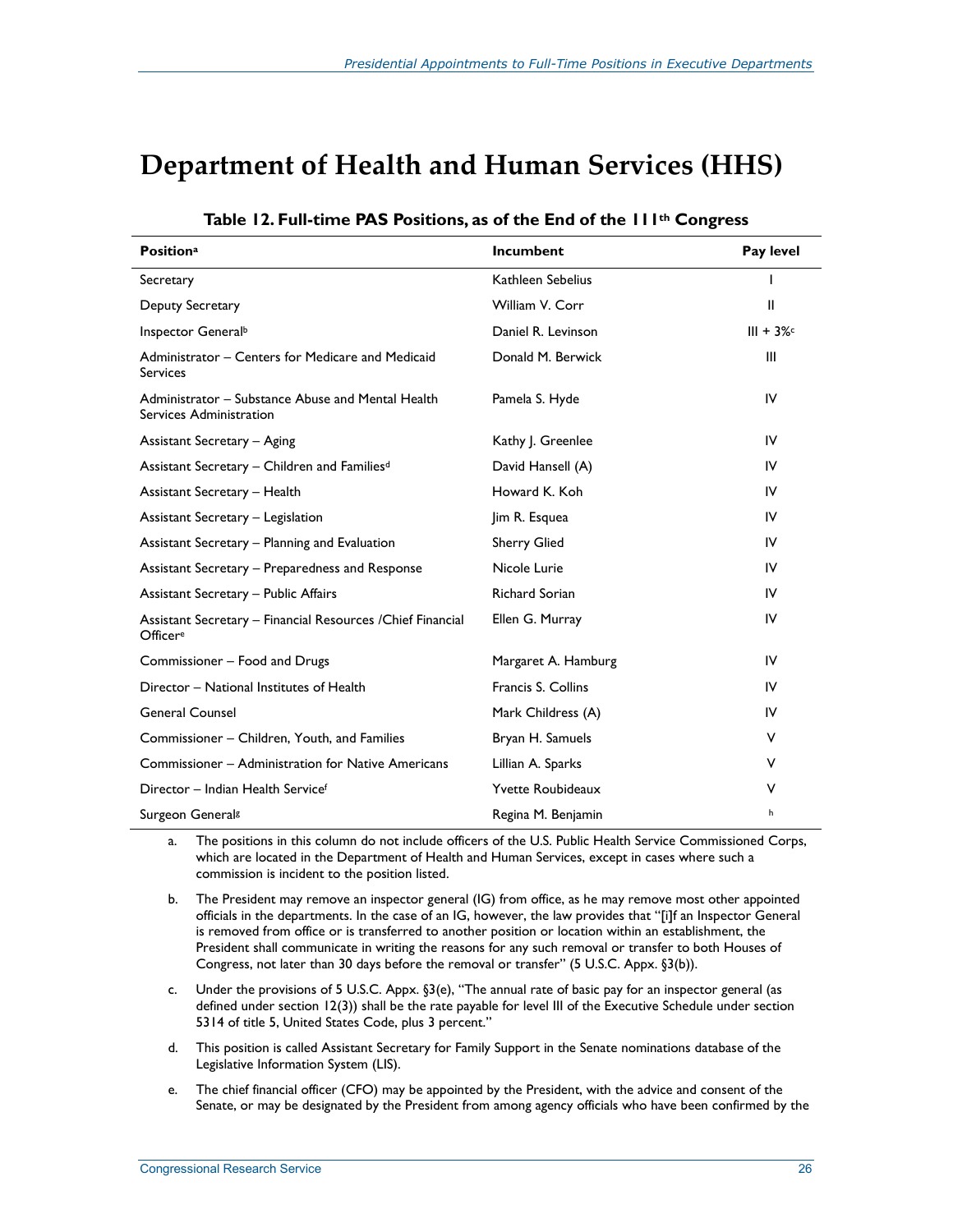Senate for other positions (31 U.S.C. §901(a)(l)). The Assistant Secretary for Financial Resources is HUD's designated CFO.

- f. This position has a four-year term; a Director may serve more than one term. See 25 U.S.C. §1661(a)(2).
- g. This position has a four-year term and specified qualifications. See 42 U.S.C. §205.
- h. The Surgeon General is compensated as a commissioned officer at Level 0-9. See 37 U.S.C. §201.

| <b>Nominee</b>                 | <b>Position</b>                                                                 | <b>Nominated</b>               | Confirmed          | Days to confirm                |
|--------------------------------|---------------------------------------------------------------------------------|--------------------------------|--------------------|--------------------------------|
| Thomas A. Daschle              | Secretary                                                                       | 01/20/09                       | Withdrawn 02/09/09 |                                |
| Kathleen Sebelius              | Secretary                                                                       | 03/17/09                       | 04/28/09           | 42                             |
| William V. Corr                | Deputy Secy.                                                                    | 03/17/09                       | 05/06/09           | 50                             |
| Margaret A.<br>Hamburg         | Commissioner - Food and Drugs                                                   | 03/25009                       | 05/18/09           | 54                             |
| <b>Yvette Roubideaux</b>       | Dir. - Indian Health Service                                                    | 03/26/09                       | 05/06/09           | 41                             |
| Howard K. Koh                  | Asst. Secy.- Health                                                             | 04/20/09                       | 06/19/09           | 60                             |
| Kathy J. Greenlee              | Asst. Secy. - Aging                                                             | 05/04/09                       | 06/25/09           | 52                             |
| Carmen R. Nazario              | Asst. Secy. - Children and Families                                             | 05/06/09                       | 09/22/09           | 139                            |
| Ellen G. Murray                | Asst. Secy. - Financial Resources/<br><b>Chief Financial Officer</b>            | 06/01/09                       | 02/11/10           | 255                            |
| Nicole Lurie                   | Asst. Secy. - Preparedness and<br>Response                                      | 06/01/09                       | 07/10/09           | 39                             |
| Francis S. Collins             | Dir. - National Institutes of Health                                            | 07/09/09                       | 08/07/09           | 29                             |
| <b>Sherry Glied</b>            | Asst. Secy. - Planning and<br><b>Evaluation</b>                                 | 07/09/09                       | 06/22/10           | 348                            |
| Bryan H. Samuels               | Commissioner - Children, Youth,<br>and Families                                 | 07/13/09                       | 02/11/10           | 213                            |
| Regina M. Benjamin             | Surgeon General                                                                 | 07/22/09                       | 10/29/09           | 99                             |
| Jim R. Esquea                  | Asst. Secy. - Legislation                                                       | 08/06/09                       | 06/22/10           | 320                            |
| <b>Richard Sorian</b>          | Asst. Secy. - Public Affairs                                                    | 10/05/09                       |                    | Returned 12/22/10 <sup>a</sup> |
| Pamela S. Hyde                 | Admin. – Substance Abuse and<br><b>Mental Health Services</b><br>Administration | 10/05/09                       | 11/20/09           | 46                             |
| Lillian A. Sparks              | Commissioner - Administration<br>for Native Americans                           | 10/22/09                       | 03/03/10           | 132                            |
| Donald M. Berwick              | Admin. - Centers for Medicare and<br><b>Medicaid Services</b>                   | 04/19/10                       | Returned 08/05/10b |                                |
| Donald M. Berwick              | Admin. - Centers for Medicare and<br><b>Medicaid Services</b>                   | Recess appointment 07/07/10c   |                    |                                |
| Donald M. Berwick <sup>d</sup> | Admin. - Centers for Medicare and<br><b>Medicaid Services</b>                   | 07/19/10<br>Returned 08/05/10b |                    |                                |
| Richard Sorian                 | Asst. Secy. - Public Affairs                                                    | Recess appointment 08/19/10 c  |                    |                                |

**Table 13. HHS Appointment Action During the 111th Congress**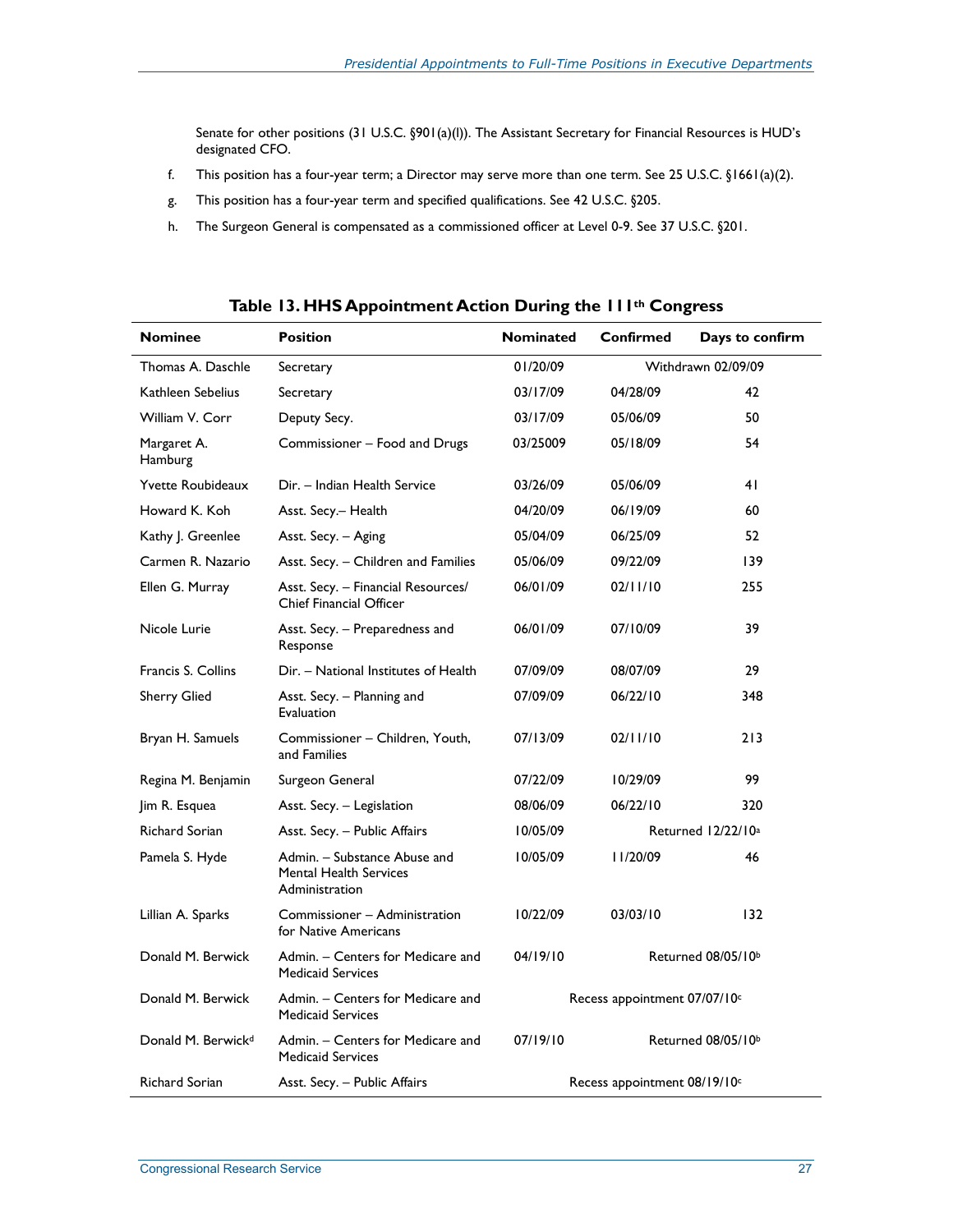| <b>Nominee</b>                                | <b>Position</b>                                               | <b>Nominated</b> | Confirmed                      | Days to confirm |
|-----------------------------------------------|---------------------------------------------------------------|------------------|--------------------------------|-----------------|
| Donald M. Berwick <sup>d</sup>                | Admin. - Centers for Medicare and<br><b>Medicaid Services</b> | 09/13/10         | Returned 12/22/10 <sup>a</sup> |                 |
| Richard Soriane                               | Asst. Secy. - Public Affairs                                  | 09/13/10         | Returned 12/22/10 <sup>a</sup> |                 |
| Mean number of days to confirm a nomination   |                                                               |                  | 119.9                          |                 |
| Median number of days to confirm a nomination |                                                               |                  | 57.0                           |                 |

- a. Returned to the President at the end of the 111<sup>th</sup> Congress under the provisions of Senate Rule XXXI, paragraph 6 of the Standing Rules.
- b. Returned to the President at the beginning of a Senate recess of more than 30 days under the provisions of Senate Rule XXXI, paragraph 6 of the Standing Rules of the Senate.
- c. The recess appointments of Berwick and Sorian expired at the end of the first session of the  $112<sup>th</sup>$ Congress.
- d. When a recess appointment is made, the President generally submits a new nomination for the nominee, even when an earlier nomination is pending, in compliance with 5 U.S.C. §5503. In this case, the President nominated Berwick on April 19, 2010, recess-appointed him on July 7, 2010, then submitted another nomination following the recess on July 19, 2010. However, both nominations were returned to the President at the beginning of the Senate recess in August 2010, under the provisions of Senate Rule XXXI, paragraph 6 of the Standing Rules of the Senate. Therefore, the President submitted another nomination for Berwick on September 13, 2010, following the conclusion of that recess.
- e. When a recess appointment is made, the President generally submits a new nomination for the nominee, even when an earlier nomination is pending, in compliance with 5 U.S.C. §5503. In this case, the President nominated Sorian on October 5, 2009, recess-appointed him on August 19, 2010, then submitted another nomination following the recess on September 13, 2010.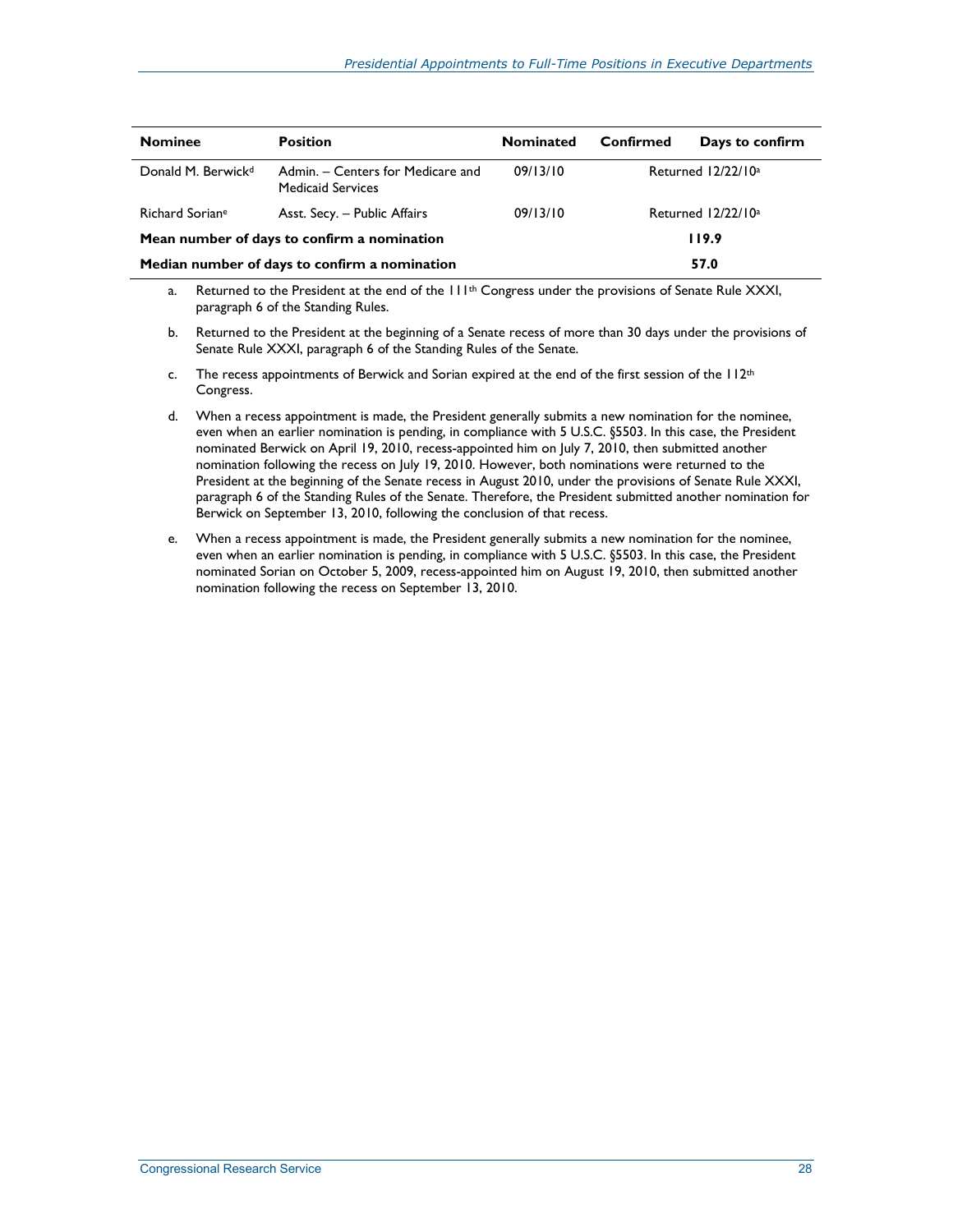## **Department of Homeland Security (DHS)**

| <b>Position</b>                                                    | <b>Incumbent</b>      | Pay level  |
|--------------------------------------------------------------------|-----------------------|------------|
| Secretary                                                          | Janet A. Napolitano   |            |
| Deputy Secretary                                                   | Jane H. Lute          | Ш          |
| Inspector General <sup>a</sup>                                     | Richard L. Skinner    | $III + 3%$ |
| Under Secretary - Intelligence and Analysisc                       | Caryn A. Wagner       | Ш          |
| Under Secretary - Management                                       | Rafael Borras         | Ш          |
| Under Secretary - National Protection and Programs<br>Directorate  | <b>Rand Beers</b>     | Ш          |
| Under Secretary - Science and Technology                           | Tara J. O'Toole       | Ш          |
| Director - U.S. Citizenship and Immigration Services               | Alejandro N. Mayorkas | Ш          |
| Commissioner – U.S. Customs and Border Protection                  | Alan D. Bersin        | Ш          |
| Assistant Secretary - Health Affairs and Chief Medical Officer     | Alexander G. Garza    | IV         |
| <b>Assistant Secretary - Policy</b>                                | David F. Heyman       | IV         |
| Assistant Secretary - Transportation Security Administrationd      | John S. Pistole       | IV         |
| Assistant Secretary - U.S. Immigration and Customs<br>Enforcemente | John T. Morton        | IV         |
| Chief Financial Officerf                                           | Vacant                | IV         |
| <b>General Counsel</b>                                             | Ivan K. Fong          | IV         |
| Commandant of the Coast Guard                                      | Robert J. Papp Jr.    | Admirals   |
| Director - Office of Counternarcotics Enforcement                  | Grayling G. Williams  | IV         |
| <b>Federal Emergency Management Agency (FEMA)</b>                  |                       |            |
| Administrator                                                      | W. Craig Fugate       | Ш          |
| Deputy Administrator - Protection and National Preparedness        | Timothy W. Manning    | Ш          |
| Deputy Administrator/Chief Operating Officer                       | <b>Richard Serino</b> | Ш          |
| Assistant Administrator - Grants Program Directorate               | Elizabeth M. Harman   | IV         |
| Administrator - U.S. Fire Administration                           | Glenn A. Gaines (A)   | IV         |

#### **Table 14. Full-time PAS Positions, as of the End of the 111th Congress**

a. The President may remove an inspector general (IG) from office, as he may remove most other appointed officials in the departments. In the case of an IG, however, the law provides that "[i]f an Inspector General is removed from office or is transferred to another position or location within an establishment, the President shall communicate in writing the reasons for any such removal or transfer to both Houses of Congress, not later than 30 days before the removal or transfer" (5 U.S.C. Appx. §3(b)).

- b. Under the provisions of 5 U.S.C. Appx. §3(e), "The annual rate of basic pay for an inspector general (as defined under section 12(3)) shall be the rate payable for level III of the Executive Schedule under section 5314 of title 5, United States Code, plus 3 percent."
- c. The position of Under Secretary Intelligence and Analysis in the Department of Homeland Security was established by P.L. 110-53, Title V, Subtitle D §531 (a) (121 Stat. 332), enacted August 3, 2007. The position was first filled in the 111th Congress as shown.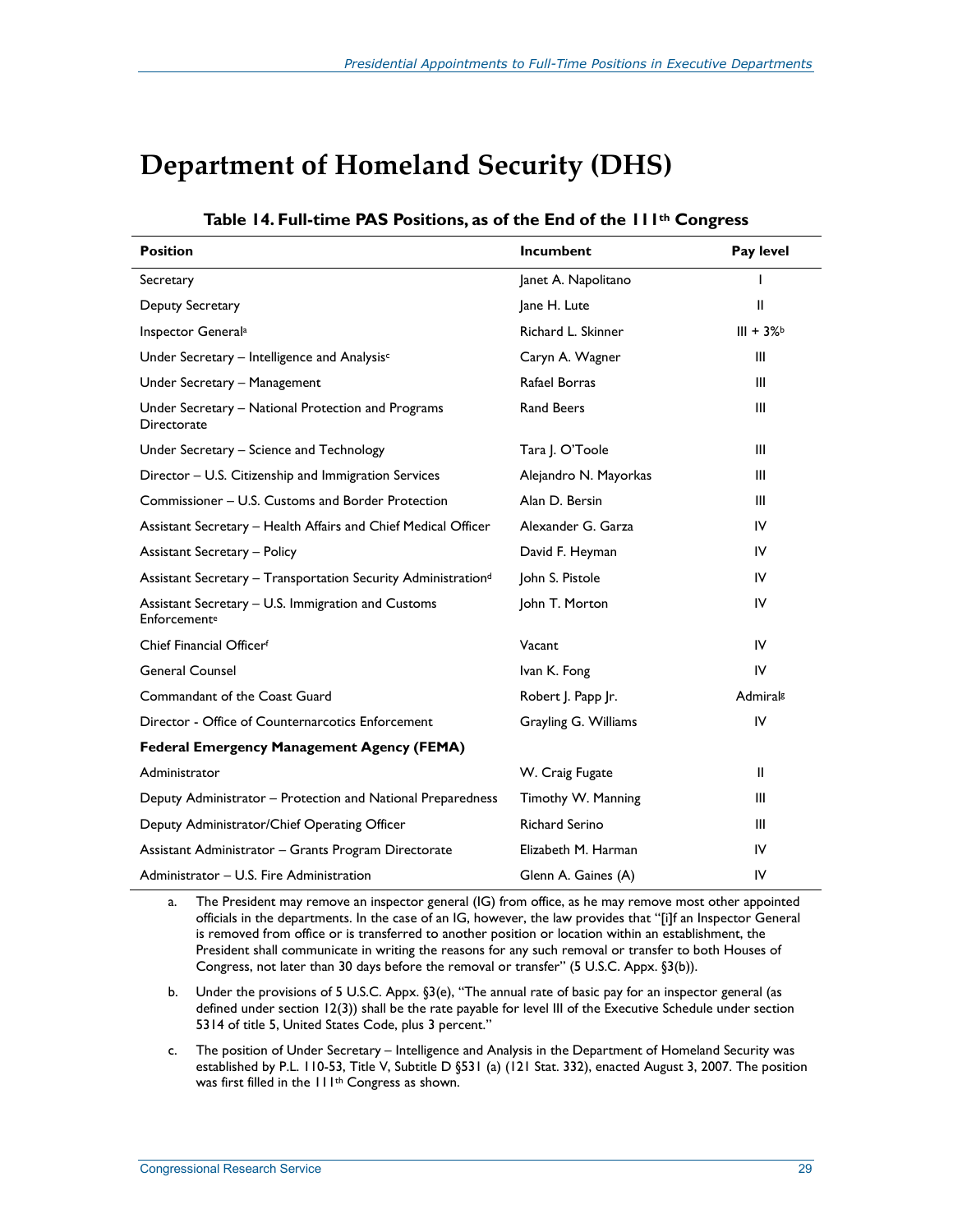- d. Within the Department of Homeland Security, this position is also sometimes known as the Administrator, Transportation Security Administration.
- e. Within the Department of Homeland Security, this position is also sometimes known as the Director of Immigration and Customs Enforcement.
- f. The chief financial officer (CFO) may be appointed by the President, with the advice and consent of the Senate, or may be designated by the President from among agency officials who have been confirmed by the Senate for other positions (31 U.S.C. §901(a)(1)). Prior to the vacancy in this position, the CFO was appointed by the President, with the advice and consent of the Senate.
- g. The Commandant of the Coast Guard is compensated under the military pay system, rather than the executive schedule, with the grade of Admiral.

| <b>Nominee</b>        | <b>Position</b>                                                  | <b>Nominated</b> | Confirmed                      | Days to<br>confirm |
|-----------------------|------------------------------------------------------------------|------------------|--------------------------------|--------------------|
| Janet A. Napolitano   | Secretary                                                        | 01/20/09         | 01/20/09                       | 0                  |
| Jane H. Lute          | Deputy Secy.                                                     | 02/25/09         | 04/03/09                       | 37                 |
| John T. Morton        | Asst. Secy. - U.S. Immigration and<br><b>Customs Enforcement</b> | 03/10/09         | 05/12/09                       | 63                 |
| Ivan K. Fong          | <b>General Counsel</b>                                           | 03/11/09         | 05/06/09                       | 56                 |
| W. Craig Fugate       | Admin. - FEMA                                                    | 03/17/09         | 05/12/09                       | 56                 |
| Timothy W. Manning    | Deputy Admin. - Protection and<br>National Preparedness - FEMA   | 04/02/09         | 05/06/09                       | 34                 |
| <b>Rand Beers</b>     | Under Secy. - National Protection<br>and Programs Directorate    | 04/20/09         | 06/19/09                       | 60                 |
| David F. Heyman       | Asst. Secy. - Policy                                             | 04/27/09         | 06/04/09                       | 38                 |
| Philip Mudd           | Under Secy. - Intelligence and<br>Analysis                       | 05/04/09         | Withdrawn 07/06/09             |                    |
| Tara J. O'Toole       | Under Secy. - Science and<br>Technology                          | 05/06/09         | 11/04/09                       | 182                |
| Alejandro N. Mayorkas | Dir. - U.S. Citizenship and<br><b>Immigration Services</b>       | 05/20/09         | 08/07/09                       | 79                 |
| Rafael Borras         | Under Secy. - Management                                         | 07/06/09         | Returned 12/22/10 <sup>a</sup> |                    |
| Alexander G. Garza    | Asst. Secy. - Health Affairs and Chief<br>Medical Officer        | 07/07/09         | Withdrawn 07/27/09             |                    |
| Alexander G. Garza    | Asst. Secy. - Health Affairs and Chief<br>Medical Officer        | 07/27/09         | 08/07/09                       | $\mathbf{H}$       |
| <b>Richard Serino</b> | Deputy Admin./Chief Operating<br>Officer - FEMA                  | 07/27/09         | 10/05/09                       | 70                 |
| Kelvin J. Cochran     | Admin. - U.S. Fire Administration -<br><b>FEMA</b>               | 07/28/09         | 08/07/09                       | 10                 |
| Erroll G. Southers    | Asst. Secy. - Transportation Security<br>Administration          | 09/17/09         | Withdrawn 01/21/10             |                    |
| Alan D. Bersin        | Commissioner - U.S. Customs and<br><b>Border Protection</b>      | 09/29/09         | Returned 08/05/10b             |                    |

#### **Table 15. DHS Appointment Action During 111th Congress**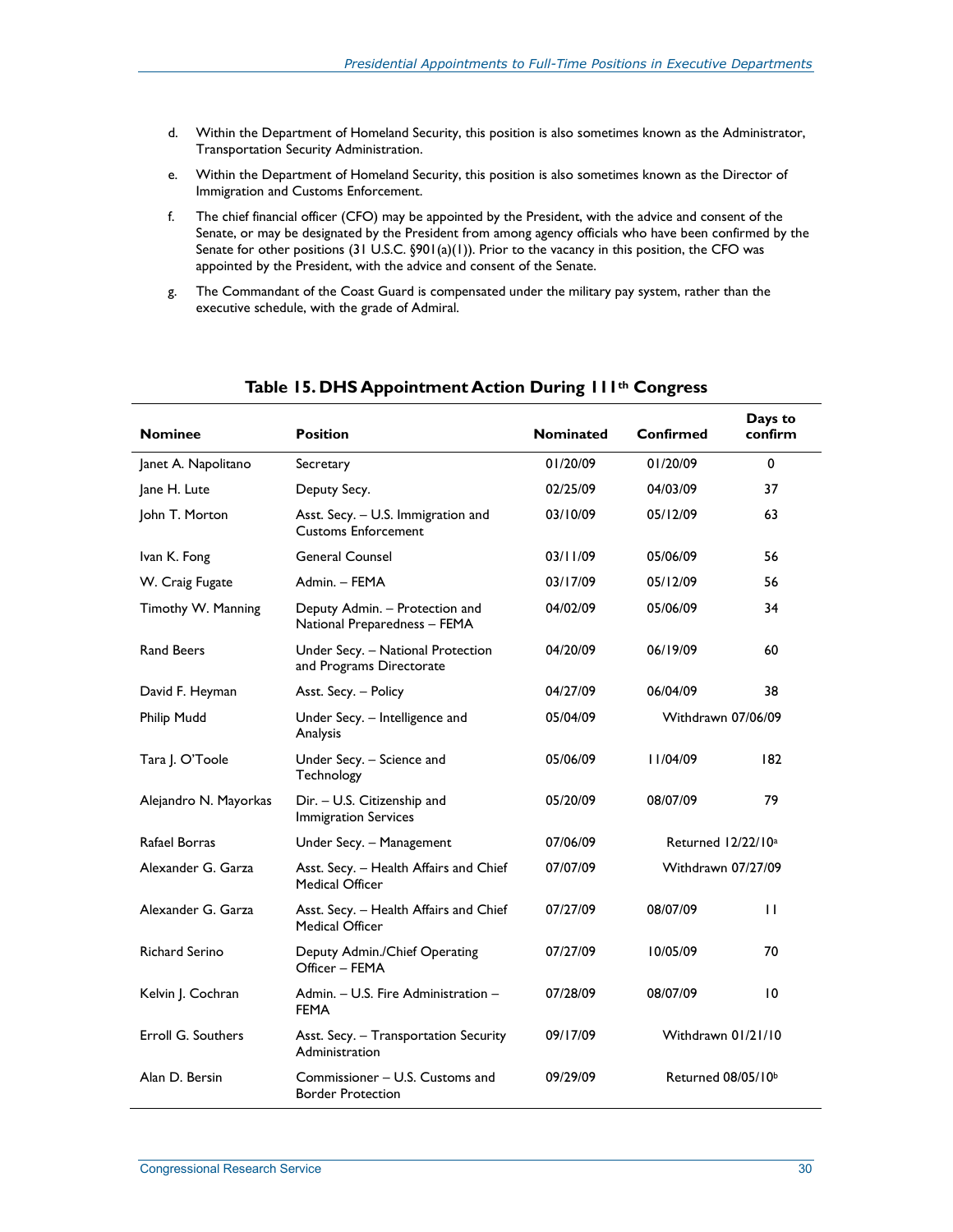| <b>Nominee</b>                                | <b>Position</b>                                             | <b>Nominated</b>             | Confirmed                      | Days to<br>confirm |  |
|-----------------------------------------------|-------------------------------------------------------------|------------------------------|--------------------------------|--------------------|--|
| Elizabeth M. Harman                           | Asst. Admin. - Grants Program<br>Directorate - FEMA         | 10/13/09                     | 03/03/10                       | 4                  |  |
| Caryn A. Wagner                               | Under Secy. - Intelligence and<br>Analysis                  | 10/26/09                     | 02/11/10                       | 108                |  |
| Grayling G. Williams                          | Dir. - Office of Counternarcotics<br>Enforcement            | 11/04/09                     | 12/24/09                       | 50                 |  |
| Robert J. Papp Jr.                            | Commandant of the Coast Guard                               | 12/22/09                     | 04/22/10                       | 2                  |  |
| Robert A. Harding                             | Asst. Secy. – Transportation Security<br>Administration     | 03/08/10                     | Withdrawn 04/12/10             |                    |  |
| Alan D. Bersin                                | Commissioner – U.S. Customs and<br><b>Border Protection</b> | Recess appointment 03/27/10c |                                |                    |  |
| Rafael Borras                                 | Under Secy. - Management                                    | Recess appointment 03/27/10c |                                |                    |  |
| Alan D. Bersind                               | Commissioner - U.S. Customs and<br><b>Border Protection</b> | 04/21/10                     | Returned 08/05/10b             |                    |  |
| Rafael Borrase                                | Under Secy. - Management                                    | 04/21/10                     | Returned 12/22/10 <sup>a</sup> |                    |  |
| John S. Pistole                               | Asst. Secy. - Transportation Security<br>Administration     | 05/17/10                     | 06/25/10                       | 39                 |  |
| Alan D. Bersin <sup>d</sup>                   | Commissioner - U.S. Customs and<br><b>Border Protection</b> | 09/13/10                     | Returned 12/22/10 <sup>a</sup> |                    |  |
| Mean number of days to confirm a nomination   |                                                             |                              | 64.2                           |                    |  |
| Median number of days to confirm a nomination |                                                             |                              | 56.0                           |                    |  |

a. Returned to the President at the end of the 111<sup>th</sup> Congress under the provisions of Senate Rule XXXI, paragraph 6 of the Standing Rules of the Senate.

- b. Returned to the President at the beginning of a Senate recess of more than 30 days under the provisions of Senate Rule XXXI, paragraph 6 of the Standing Rules of the Senate.
- c. The recess appointments of Bersin and Borras expired at the end of the first session of the  $112^{th}$  Congress.
- d. When a recess appointment is made, the President generally submits a new nomination for the nominee, even when an earlier nomination is pending, in compliance with 5 U.S.C. §5503. In this case, the President nominated Bersin on September 29, 2009, recess-appointed him on March 27, 2010, then submitted another nomination following the recess on April 21, 2010. However both nominations were returned to the President at the beginning of August 2010, under provisions of Senate Rule XXXI, paragraph 6 of the Standing Rules of the Senate. Therefore, the President submitted another nomination for Bersin on September 13, 2010, following the conclusion of that recess.
- e. When a recess appointment is made, the President generally submits a new nomination for the nominee, even when an earlier nomination is pending, in compliance with 5 U.S.C. §5503. In this case, the President nominated Borras on July 6, 2009, recess-appointed him on March 27, 2010, then sent another nomination following the recess on April 21, 2010.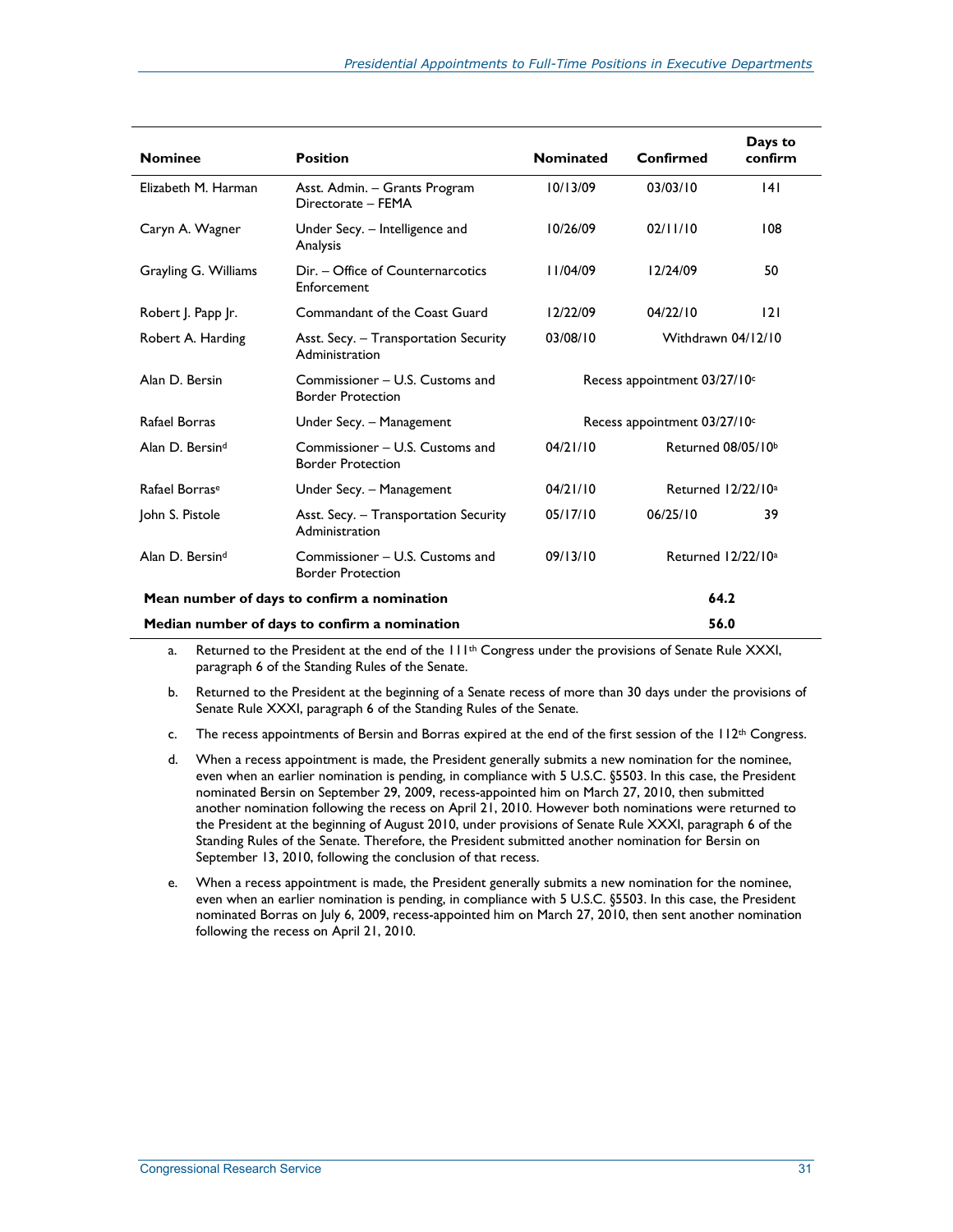# **Department of Housing and Urban Development (HUD)**

| <b>Position</b>                                                              | Incumbent              | Pay level  |
|------------------------------------------------------------------------------|------------------------|------------|
| Secretary                                                                    | Shaun L. S. Donovan    |            |
| Deputy Secretary                                                             | Ronald C. Sims         | Ш          |
| Inspector General <sup>a</sup>                                               | Vacant                 | $III + 3%$ |
| Assistant Secretary - Administration                                         | Vacant                 | IV         |
| Assistant Secretary – Community Planning and Development                     | Mercedes M. Márquez    | IV         |
| Assistant Secretary - Congressional and Intergovernmental<br>Relations       | Peter A. Kovar         | IV         |
| Assistant Secretary – Fair Housing and Equal Opportunity                     | John D. Trasviña       | IV         |
| Assistant Secretary - Housing/Federal Housing Administration<br>Commissioner | David H. Stevens       | IV         |
| Assistant Secretary - Policy Development and Research                        | Raphael W. Bostic      | IV         |
| <b>Assistant Secretary - Public Affairs</b>                                  | Vacant                 | IV         |
| Assistant Secretary - Public and Indian Housing                              | Sandra B. Henriquez    | IV         |
| Chief Financial Officer <sup>c</sup>                                         | Douglas A. Criscitello | IV         |
| <b>General Counsel</b>                                                       | Helen R. Kanovsky      | IV         |
| President – Government National Mortgage Association                         | Theodore W. Tozer      | IV         |

|  |  |  | Table 16. Full-time PAS Positions, as of the End of the 111 <sup>th</sup> Congress |  |  |
|--|--|--|------------------------------------------------------------------------------------|--|--|
|--|--|--|------------------------------------------------------------------------------------|--|--|

a. The President may remove an inspector general (IG) from office, as he may remove most other appointed officials in the departments. In the case of an IG, however, the law provides that "[i]f an Inspector General is removed from office or is transferred to another position or location within an establishment, the President shall communicate in writing the reasons for any such removal or transfer to both Houses of Congress, not later than 30 days before the removal or transfer" (5 U.S.C. Appx. §3(b)).

- b. Under the provisions of 5 U.S.C. Appx. §3(e), "The annual rate of basic pay for an inspector general (as defined under section 12(3)) shall be the rate payable for level III of the Executive Schedule under section 5314 of title 5, United States Code, plus 3 percent."
- c. The chief financial officer (CFO) may be appointed by the President, with the advice and consent of the Senate, or may be designated by the President from among agency officials who have been confirmed by the Senate for other positions (31 U.S.C. §901(a)(1)). Criscitello was confirmed as HUD's CFO.

| <b>Nominee</b>      | <b>Position</b>                                                | <b>Nominated</b> | Confirmed | Days to<br>confirm |
|---------------------|----------------------------------------------------------------|------------------|-----------|--------------------|
| Shaun L. S. Donovan | Secretary                                                      | 01/20/09         | 01/22/09  | 2                  |
| Ronald C. Sims      | Deputy Secy.                                                   | 03/04/09         | 05/06/09  | 63                 |
| Peter A. Kovar      | Asst. Secy. - Congressional and<br>Intergovernmental Relations | 03/25/09         | 05/01/09  | 37                 |
| John D. Trasviña    | Asst. Secy. - Fair Housing and Equal<br>Opportunity            | 04/20/09         | 05/01/09  |                    |

## **Table 17. HUD Appointment Action During the 111th Congress**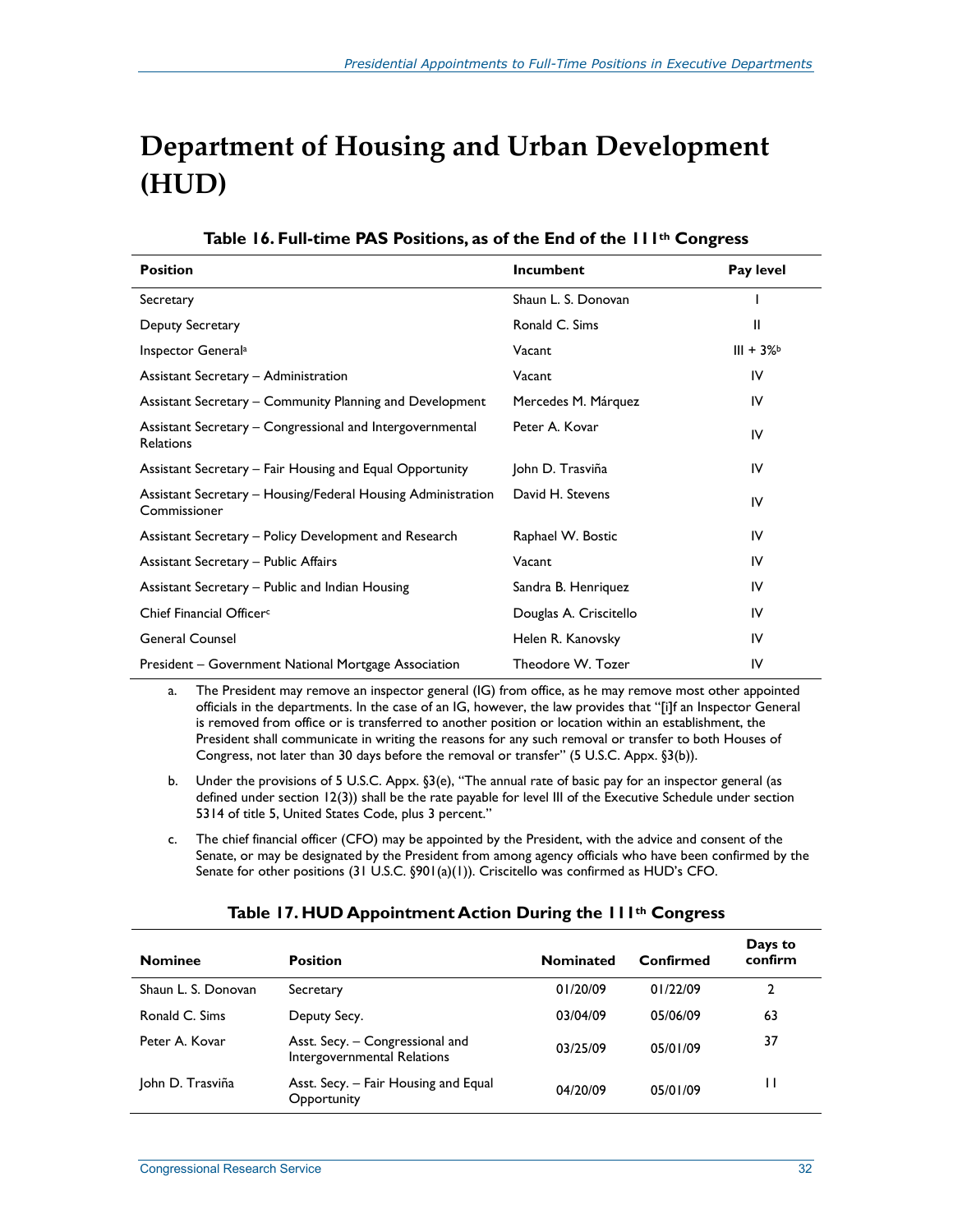| <b>Nominee</b>                                | <b>Position</b>                                                             | <b>Nominated</b> | Confirmed          | Days to<br>confirm |
|-----------------------------------------------|-----------------------------------------------------------------------------|------------------|--------------------|--------------------|
| Helen R. Kanovsky                             | <b>General Counsel</b>                                                      | 04/20/09         | 05/01/09           | П                  |
| Sandra B. Henriquez                           | Asst. Secy. – Public and Indian Housing                                     | 04/20/09         | 05/21/09           | 31                 |
| Raphael W. Bostic                             | Asst. Secy. - Policy Development and<br>Research                            | 04/20/09         | 07/10/09           | 81                 |
| David H. Stevens                              | Asst. Secy. - Housing/Federal Housing<br><b>Administration Commissioner</b> | 04/20/09         | 07/10/09           | 81                 |
| Mercedes M. Márquez                           | Asst. Secy. – Community Planning and<br>Development                         | 05/04/09         | 06/25/09           | 52                 |
| Steven L. Jacques                             | Asst. Secy. - Public Affairs                                                | 09/29/09         | Withdrawn 05/07/10 |                    |
| Douglas A. Criscitello                        | <b>Chief Financial Officer</b>                                              | 11/10/09         | 02/11/10           | 93                 |
| Theodore W. Tozer                             | Pres. - Government National Mortgage<br>Association                         | 12/21/09         | 02/11/10           | 52                 |
| Mean number of days to confirm a nomination   |                                                                             |                  | 46.7               |                    |
| Median number of days to confirm a nomination |                                                                             | 52.0             |                    |                    |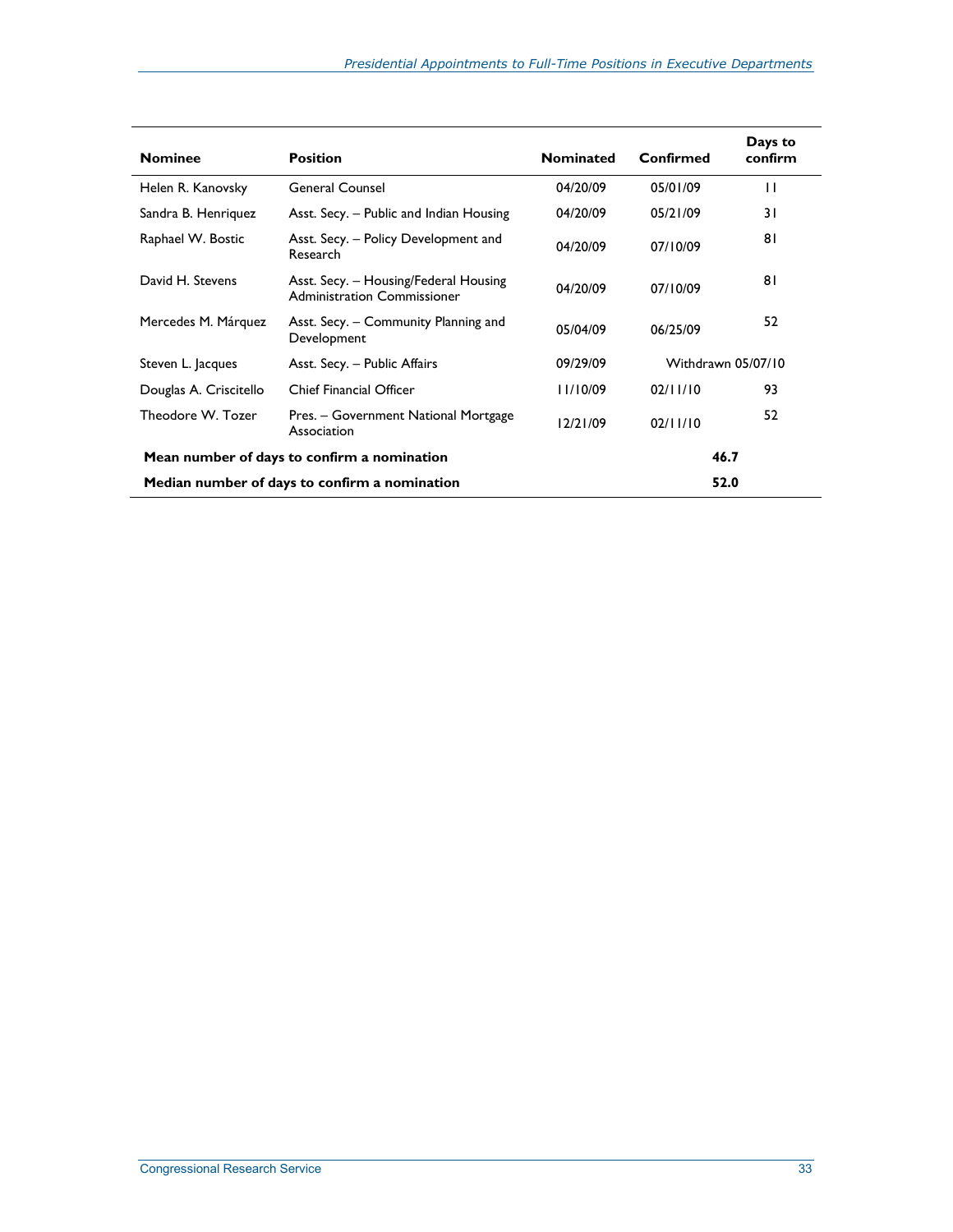# **Department of the Interior (DOI)**

| <b>Position</b>                                                                       | Incumbent             | Pay level    |
|---------------------------------------------------------------------------------------|-----------------------|--------------|
| Secretary                                                                             | Kenneth L. Salazar    |              |
| Deputy Secretary                                                                      | David J. Hayes        | Ш            |
| Special Trustee for American Indians                                                  | Donna M. Erwin (A)    | $\mathbf{a}$ |
| Inspector General <sup>b</sup>                                                        | Mary L. Kendall (A)   | $III + 3\%$  |
| Assistant Secretary - Fish and Wildlife and Parks                                     | Thomas L. Strickland  | IV           |
| Assistant Secretary - Indian Affairs                                                  | Larry J. Echo Hawk    | IV           |
| Assistant Secretary - Insular Affairs                                                 | Anthony M. Babauta    | IV           |
| Assistant Secretary - Land and Minerals Management                                    | Wilma A. Lewis        | IV           |
| Assistant Secretary - Policy, Management and Budget/Chief<br><b>Financial Officer</b> | Rhea S. Suh           | IV           |
| Assistant Secretary - Water and Science                                               | Anne J. Castle        | IV           |
| Chair – National Indian Gaming Commission                                             | <b>Tracie Stevens</b> | IV           |
| Solicitor                                                                             | Hilary C. Tompkins    | IV           |
| Director - National Park Service                                                      | Jonathan B. Jarvis    | ٧            |
| Director – Office of Surface Mining Reclamation and<br>Enforcement                    | Joseph G. Pizarchik   | ٧            |
| Commissioner - Bureau of Reclamation                                                  | Michael L. Connor     | V            |
| Director - Bureau of Land Management                                                  | Robert V. Abbey       | V            |
| Director - U.S. Fish and Wildlife Service                                             | Rowan W. Gould (A)    | v            |
| Director - U.S. Geological Survey                                                     | Marcia K. McNutt      | ٧            |
| Commissioner - Indian Affairs                                                         | Vacant (since 1981)   | ٧            |

## **Table 18. Full-time PAS Positions, as of the End of the 111th Congress**

a. The Special Trustee is to be paid "at a rate determined by the Secretary to be appropriate for the position, but not less than the rate of basic pay payable at Level II of the Executive Schedule ... " (25 U.S.C. §4042(b)(2)).

b. The President may remove an inspector general (IG) from office, as he may remove most other appointed officials in the departments. In the case of an IG, however, the law provides that "[i]f an Inspector General is removed from office or is transferred to another position or location within an establishment, the President shall communicate in writing the reasons for any such removal or transfer to both Houses of Congress, not later than 30 days before the removal or transfer" (5 U.S.C. Appx. §3(b)).

c. Under the provisions of 5 U.S.C. Appx. §3(e), "The annual rate of basic pay for an inspector general (as defined under section 12(3)) shall be the rate payable for level III of the Executive Schedule under section 5314 of title 5, United States Code, plus 3 percent."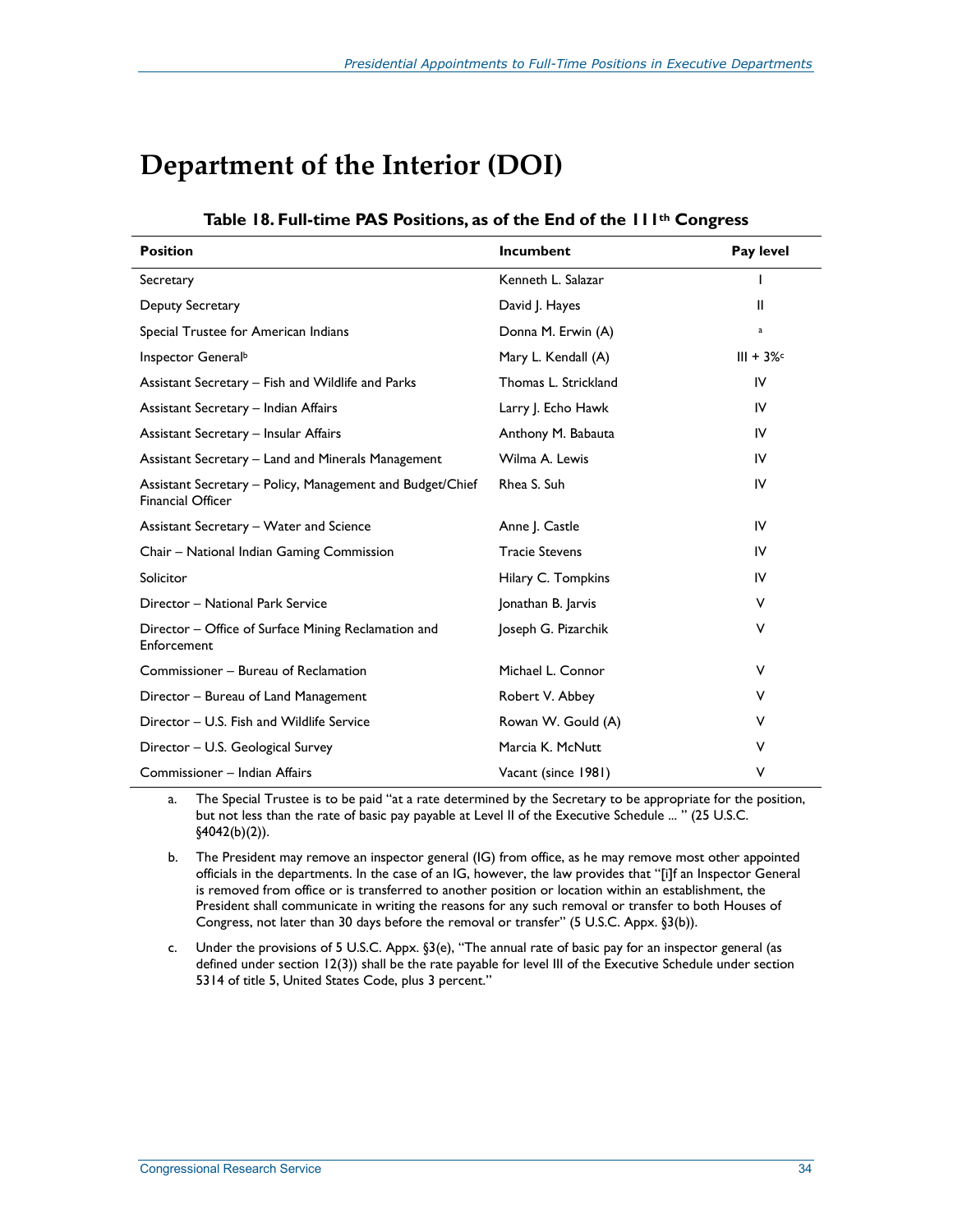| <b>Nominee</b>                                        | <b>Position</b>                                                        | <b>Nominated</b> | Confirmed                      | Days to<br>confirm |
|-------------------------------------------------------|------------------------------------------------------------------------|------------------|--------------------------------|--------------------|
| Kenneth L. Salazar                                    | Secretary                                                              | 01/20/09         | 01/20/09                       | $\mathbf 0$        |
| David J. Hayes                                        | Deputy Secy.                                                           | 02/27/09         | 05/20/09                       | 82                 |
| Thomas L. Strickland                                  | Asst. Secy. - Fish and Wildlife and<br>Parks                           | 03/12/09         | 04/30/09                       | 49                 |
| Hilary C. Tompkins                                    | Solicitor                                                              | 03/31/09         | 06/17/09                       | 78                 |
| Rhea S. Suh                                           | Asst. Secy. - Policy, Management<br>and Budget/Chief Financial Officer | 04/20/09         | 05/18/09                       | 28                 |
| Michael L. Connor                                     | Comm. - Bureau of Reclamation                                          | 04/20/09         | 05/21/09                       | 31                 |
| Larry J. Echo Hawk                                    | Asst. Secy. - Indian Affairs                                           | 04/20/09         | 05/19/09                       | 29                 |
| Anne J. Castle                                        | Asst. Secy. - Water and Science                                        | 04/27/09         | 06/19/09                       | 53                 |
| Wilma A. Lewis                                        | Asst. Secy. - Land and Minerals<br>Management                          | 05/06/09         | 08/07/09                       | 93                 |
| Robert V. Abbey                                       | Dir. - Bureau of Land Management                                       | 06/10/09         | 08/07/09                       | 58                 |
| Anthony M. Babauta                                    | Asst. Secy. - Insular Affairs                                          | 07/06/09         | 09/10/09                       | 66                 |
| Samuel D. Hamilton                                    | Dir. - U.S. Fish and Wildlife Service                                  | 07/06/09         | 07/31/09                       | 25                 |
| Jonathan B. Jarvis                                    | Dir. - National Park Service                                           | 07/13/09         | 09/24/09                       | 73                 |
| Joseph G. Pizarchik                                   | Dir. - Office of Surface Mining<br><b>Reclamation and Enforcement</b>  | 07/16/09         | 11/06/09                       | 113                |
| Marcia K. McNutt                                      | Dir. - U.S. Geological Survey                                          | 08/04/09         | 10/21/09                       | 78                 |
| Daniel M. Ashe                                        | Dir. - U.S. Fish and Wildlife Service                                  | 12/06/10         | Returned 12/22/10 <sup>a</sup> |                    |
| <b>Tracie Stevens</b>                                 | Chair - National Indian Gaming<br>Commission                           | 04/29/10         | 06/22/10                       | 54                 |
|                                                       | Mean number of days to confirm a nomination                            |                  | 56.9                           |                    |
| 56.0<br>Median number of days to confirm a nomination |                                                                        |                  |                                |                    |

|  | Table 19. DOI Appointment Action During the 111th Congress |  |  |
|--|------------------------------------------------------------|--|--|
|--|------------------------------------------------------------|--|--|

a. Returned to the President at the end of the 111<sup>th</sup> Congress under the provisions of Senate Rule XXXI, paragraph 6 of the Standing Rules of the Senate.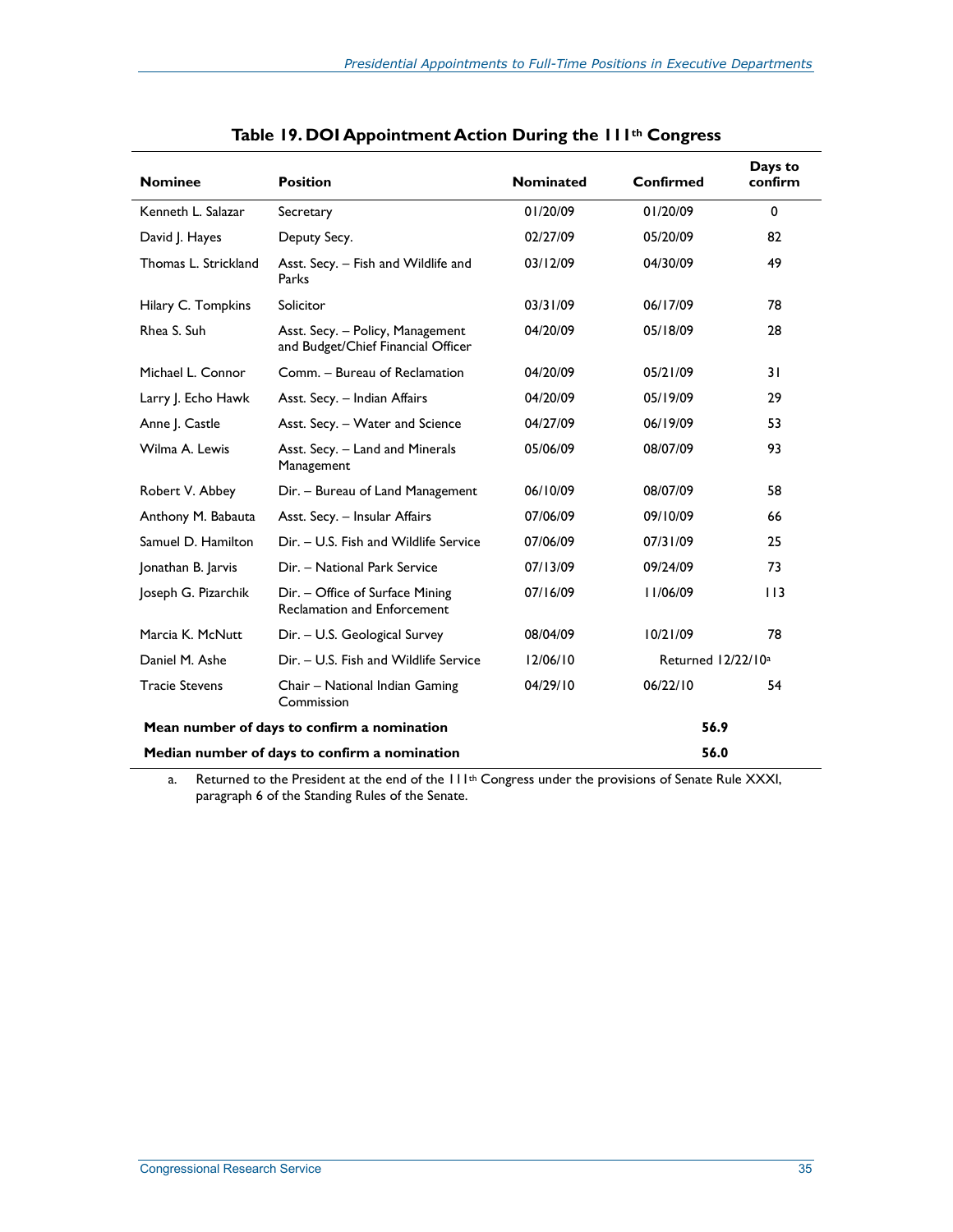# **Department of Justice (DOJ)**

| <b>Positiona</b>                                                                  | Incumbent                  | Pay level   |
|-----------------------------------------------------------------------------------|----------------------------|-------------|
| <b>Attorney General</b>                                                           | Eric H. Holder Jr.         |             |
| Deputy Attorney General                                                           | James M. Cole              | Ш           |
| Inspector General <sup>b</sup>                                                    | Glenn A. Fine              | $III + 3\%$ |
| Director - Bureau of Alcohol, Tobacco, Firearms and<br>Explosives <sup>d</sup>    | Kenneth E. Melson (A)      | Ш           |
| Director - Federal Bureau of Investigation <sup>e</sup>                           | Robert S. Mueller III      | Ш           |
| Administrator - Drug Enforcement                                                  | Michele M. Leonhart (A)f   | III         |
| <b>Associate Attorney General</b>                                                 | Thomas J. Perrelli         | III         |
| Solicitor General                                                                 | Neal Katyal (A)            | Ш           |
| Assistant Attorney General - Antitrust Division                                   | Christine A. Varney        | IV          |
| <b>Assistant Attorney General - Civil Division</b>                                | <b>Tony West</b>           | IV          |
| Assistant Attorney General - Civil Rights Division                                | Thomas E. Perez            | IV          |
| Assistant Attorney General - Criminal Division                                    | Lanny A. Breuer            | IV          |
| Assistant Attorney General - Environment and Natural<br><b>Resources Division</b> | Ignacia S. Moreno          | IV          |
| Assistant Attorney General - Legislative Affairs                                  | Ronald H. Weich            | IV          |
| <b>Assistant Attorney General - National Security Division</b>                    | David S. Kris              | IV          |
| Assistant Attorney General - Office of Justice Programs                           | Laurie O. Robinson         | IV          |
| Assistant Attorney General - Office of Legal Counsel                              | Jonathan G. Cedarbaum (A)  | IV          |
| Assistant Attorney General - Office of Legal Policy                               | Christopher H. Schroeder   | IV          |
| Assistant Attorney General - Tax Division                                         | John A. DiCicco (A)        | IV          |
| Administrator - Office of Juvenile Justice and<br><b>Delinquency Prevention</b>   | Jeffrey W. Slowikowski (A) | IV          |
| Deputy Administrator - Drug Enforcement<br>Administration                         | Michele M. Leonhart        | IV          |
| Director - Bureau of Justice Assistance                                           | James H. Burch II (A)      | IV          |
| Director - Bureau of Justice Statistics                                           | James P. Lynch             | IV          |
| Director - Community Relations Services                                           | Becky Monroe (A)           | IV          |
| Director - National Institute of Justice                                          | John H. Laub               | IV          |
| Director - Office for Victims of Crime                                            | Joye E. Frost (A)          | IV          |
| Director - U.S. Marshals Service                                                  | Stacia A. Hylton           | IV          |
| Special Counsel - Immigration-Related Unfair<br>Employment Practicesh             | Vacant                     | i.          |
| Director - Violence Against Women Office                                          | Susan B. Carbon            | V           |

## **Table 20. Full-time PAS Positions, as of the End of the 111th Congress**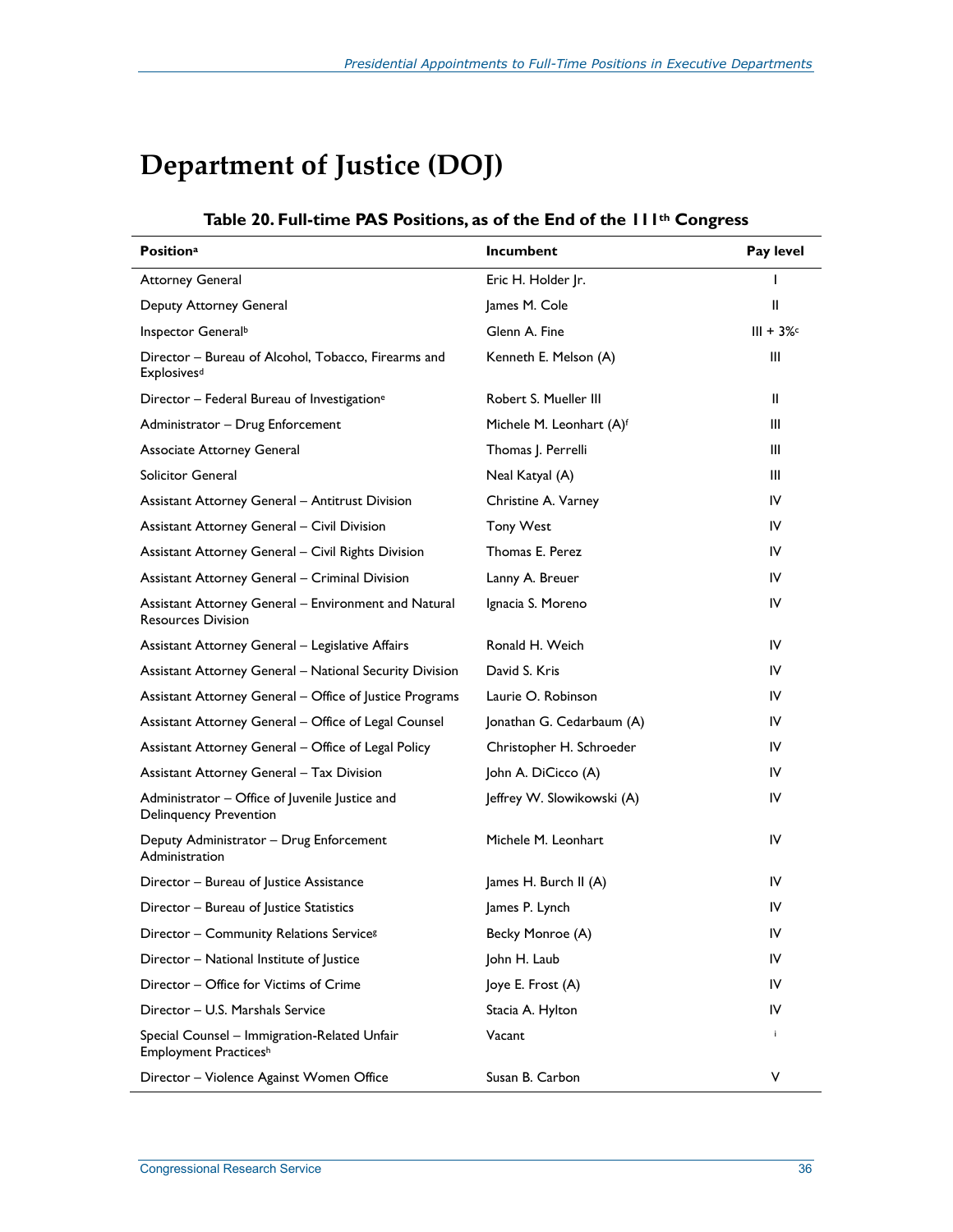- a. Positions in this column do not include the U.S. attorney and U.S. marshal positions. The position of chief financial officer (CFO) is also not listed here. Although the Department of Justice is included in the statute that provides presidentially appointed and Senate-confirmed CFOs for all of the major executive branch agencies (31 U.S.C. §901(a)(1)), this provision is superseded by 28 U.S.C. §507, which provides that the Assistant Attorney General for Administration, appointed by the Attorney General with the approval of the President, shall be the CFO for the Department of Justice.
- b. The President may remove an inspector general (IG) from office, as he may remove most other appointed officials in the departments. In the case of an IG, however, the law provides that "[i]f an Inspector General is removed from office or is transferred to another position or location within an establishment, the President shall communicate in writing the reasons for any such removal or transfer to both Houses of Congress, not later than 30 days before the removal or transfer" (5 U.S.C. Appx. §3(b)).
- c. Under the provisions of 5 U.S.C. Appx. §3(e), "The annual rate of basic pay for an inspector general (as defined under section 12(3)) shall be the rate payable for level III of the Executive Schedule under section 5314 of title 5, United States Code, plus 3 percent."
- d. Beginning in 2006, the position of Director of the Bureau of Alcohol, Tobacco, Firearms and Explosives was to be filled through appointments by the President with the advice and consent of the Senate (P.L. 109-177, Title V §504 (120 Stat. 247), enacted March 9, 2006). As of the end of the 111th Congress, the position had not been filled through this manner but did have an Acting Director, as noted in the table.
- e. This position has a 10-year term. See 28 U.S.C. §532 note.
- f. Leonhardt was confirmed on December 22, 2010 and was sworn in on December 30, 2010, after the end of the 111th Congress.
- g. This position has a four-year term. See 42 U.S.C. §2000g.
- h. This position has a four-year term. See 8 U.S.C. §1324b(c)(1).
- i. "The Special Counsel for Immigration-Related Unfair Employment Practices is entitled to receive compensation at a rate not to exceed the rate now or hereafter provided for grade GS-17 of the General Schedule," under 8 U.S.C. §1324b(c)(3).

| <b>Nominee</b>      | <b>Position</b>                                            | <b>Nominated</b> | Confirmed          | Days to<br>confirm |
|---------------------|------------------------------------------------------------|------------------|--------------------|--------------------|
| Eric H. Holder Jr.  | <b>Attorney General</b>                                    | 01/20/09         | 02/02/09           | $\overline{13}$    |
| Elena Kagan         | <b>Solicitor General</b>                                   | 01/26/09         | 03/19/09           | 52                 |
| David W. Ogden      | Deputy Atty. General                                       | 01/26/09         | 03/12/09           | 45                 |
| Thomas  . Perrelli  | Associate Atty. General                                    | 01/30/09         | 03/12/09           | 41                 |
| David S. Kris       | Asst. Atty. General - National<br><b>Security Division</b> | 02/11/09         | 03/25/09           | 42                 |
| Dawn E. Johnsen     | Asst. Atty. General – Office of Legal<br>Counsel           | 02/11/09         | Returned 12/24/09a |                    |
| Lanny A. Breuer     | Asst. Atty. General - Criminal<br><b>Division</b>          | 02/23/09         | 04/20/09           | 56                 |
| Christine A. Varney | Asst. Atty. General - Antitrust<br><b>Division</b>         | 02/23/09         | 04/20/09           | 56                 |
| <b>Tony West</b>    | Asst. Atty. General - Civil Division                       | 02/25/09         | 04/20/09           | 54                 |
| Ronald H. Weich     | Asst. Atty. General - Legislative<br><b>Affairs</b>        | 03/18/09         | 04/29/09           | 42                 |
| Thomas E. Perez     | Asst. Atty. General - Civil Rights<br><b>Division</b>      | 03/31/09         | 10/06/09           | 189                |

## **Table 21. DOJ Appointment Action During the 111th Congress**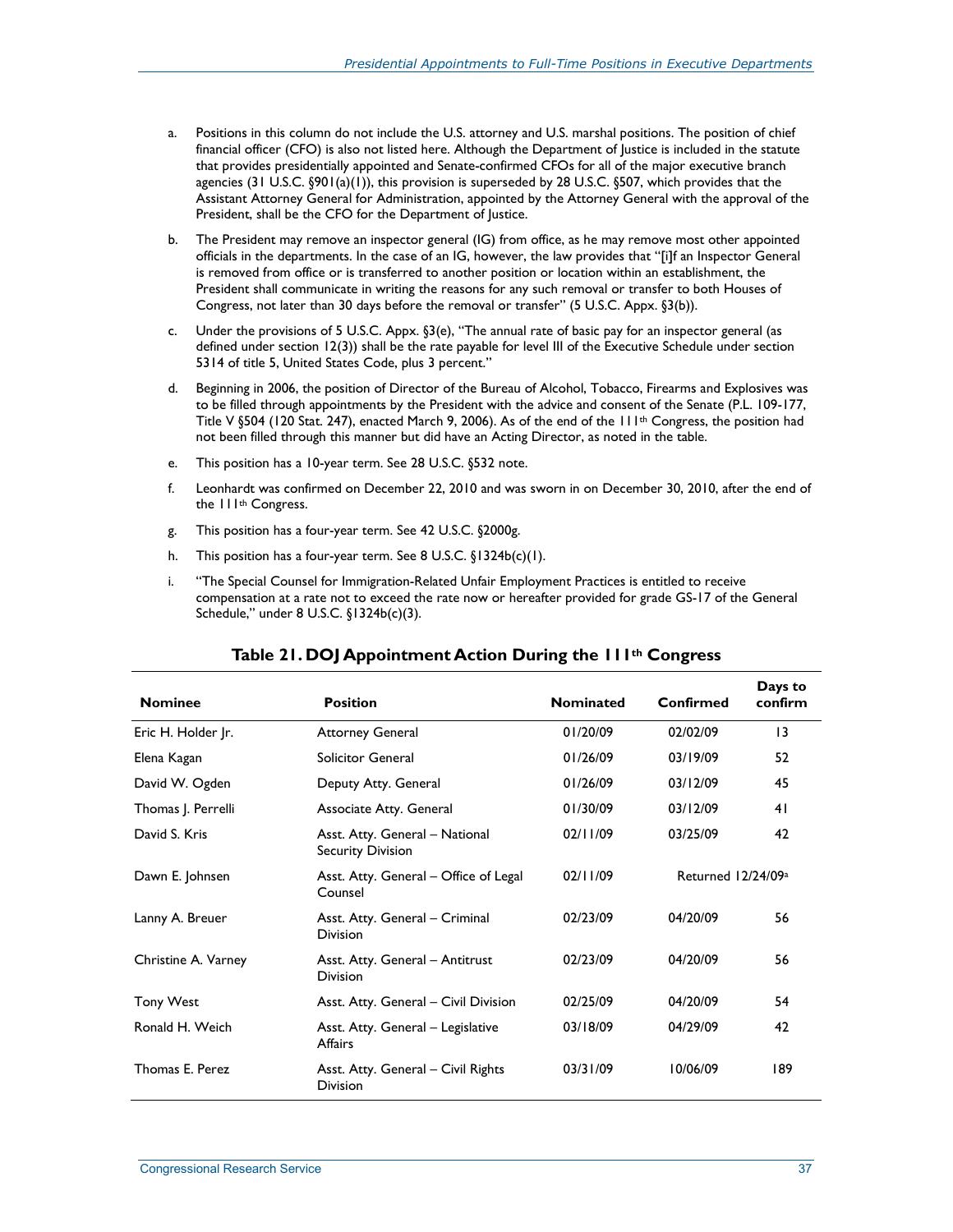| <b>Nominee</b>                                | <b>Position</b>                                                     | <b>Nominated</b> | Confirmed                      | Days to<br>confirm |
|-----------------------------------------------|---------------------------------------------------------------------|------------------|--------------------------------|--------------------|
| Mary L. Smith                                 | Asst. Atty. General - Tax Division                                  | 04/20/09         | Returned 12/24/09 <sup>a</sup> |                    |
| Christopher H. Schroeder                      | Asst. Atty. General - Office of Legal<br>Policy                     | 06/04/09         | Returned 12/24/09a             |                    |
| Ignacia S. Moreno                             | Asst. Atty. General - Environment<br>and Natural Resources Division | 06/08/09         | 11/05/09                       | 150                |
| Laurie O. Robinson                            | Asst. Atty. General - Office of<br>Justice Programs                 | 09/14/09         | 11/05/09                       | 52                 |
| Stacia A. Hylton                              | Dir. - U.S. Marshals Service                                        | 09/20/10         | 12/22/10                       | 93                 |
| Susan B. Carbon                               | Dir. - Violence Against Women<br>Office                             | 10/05/09         | 02/11/10                       | 129                |
| John H. Laub                                  | Dir. - National Institute of Justice                                | 10/05/09         | 06/22/10                       | 260                |
| James P. Lynch                                | Dir. - Bureau of Justice Statistics                                 | 10/29/09         | 06/22/10                       | 236                |
| Beatrice A. Hanson                            | Dir. - Office for Victims of Crime                                  | 12/23/09         | Withdrawn 12/20/10             |                    |
| Mary L. Smith                                 | Asst. Atty. General - Tax Division                                  | 01/20/10         | Returned 08/05/10b             |                    |
| Christopher H. Schroeder                      | Asst. Atty. General - Office of Legal<br>Policy                     | 01/20/10         | 04/21/10                       | 91                 |
| Dawn E. Johnsen                               | Asst. Atty. General - Office of Legal<br>Counsel                    | 01/20/10         | Withdrawn 04/12/10             |                    |
| Michele M. Leonhart                           | Deputy Admin. - Drug Enforcement<br>Administration                  | 02/02/10         | 12/22/10                       | 323                |
| James M. Cole                                 | Deputy Atty. General                                                | 05/24/10         | Returned 12/22/10c             |                    |
| Andrew L. Traver                              | Dir. - Bureau of Alcohol, Tobacco,<br>Firearms and Explosives       | 11/17/10         | Returned 12/22/10c             |                    |
| Denise E. O'Donnell                           | Dir. - Bureau of Justice Assistance                                 | 12/13/10         | Returned 12/22/10c             |                    |
| James M. Cole                                 | Deputy Atty. General                                                |                  | Recess appointment 12/29/10d   |                    |
| Mean number of days to confirm a nomination   |                                                                     |                  | 106.9                          |                    |
| Median number of days to confirm a nomination |                                                                     |                  | 56.0                           |                    |

a. Returned to the President at the end of the first session of the 111<sup>th</sup> Congress under the provisions of Senate Rule XXXI, paragraph 6 of the Standing Rules of the Senate.

b. Returned to the President at the beginning of a Senate recess of more than 30 days under the provisions of Senate Rule XXXI, paragraph 6 of the Standing Rules of the Senate.

c. Returned to the President at the end of the 111<sup>th</sup> Congress under the provisions of Senate Rule XXXI, paragraph 6 of the Standing Rules of the Senate.

d. Cole's recess appointment expired at the end of the first session of the 112<sup>th</sup> Congress.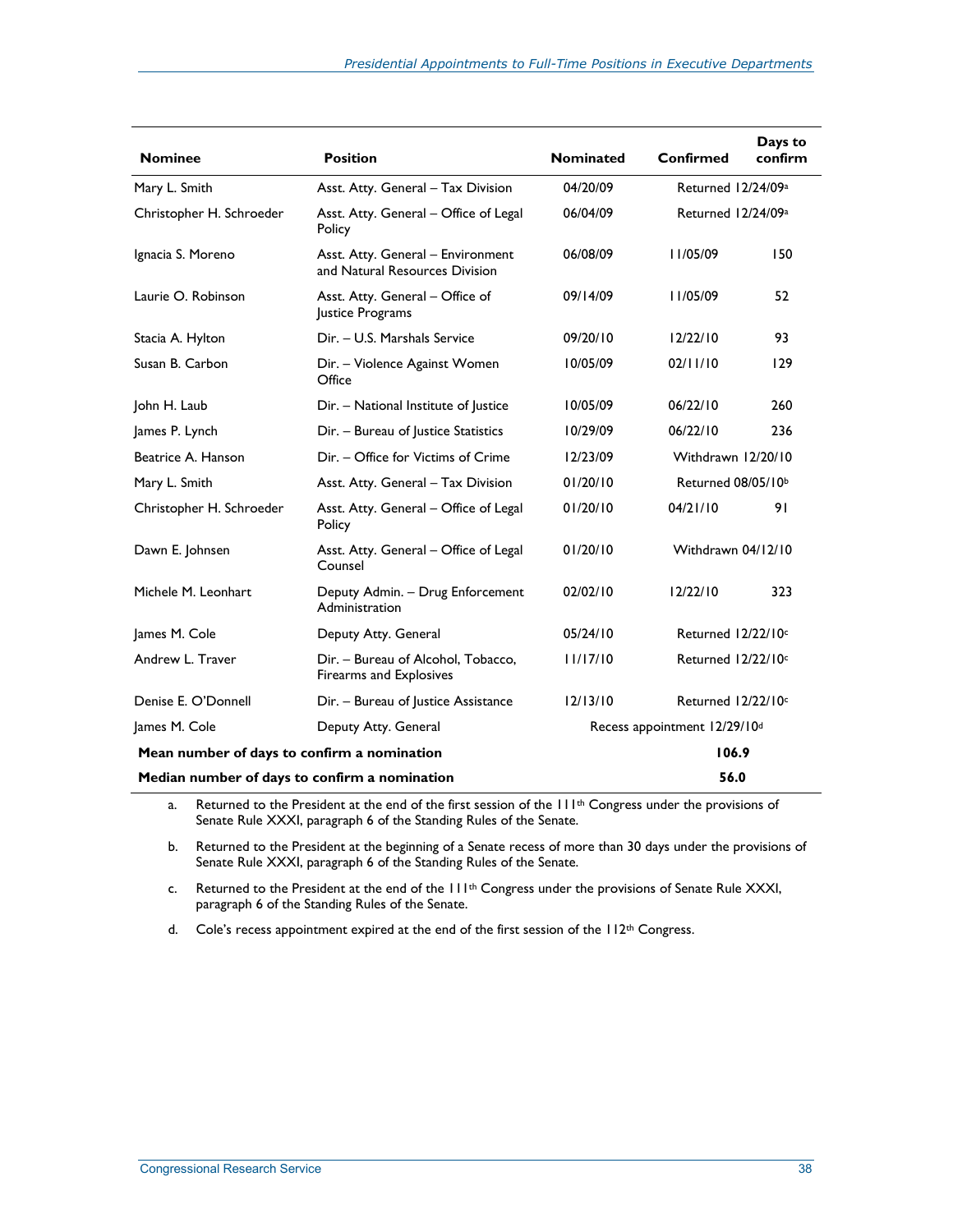# **Department of Labor (DOL)**

| <b>Position</b>                                                     | Incumbent            | Pay level  |
|---------------------------------------------------------------------|----------------------|------------|
| Secretary                                                           | Hilda L. Solis       |            |
| Deputy Secretary                                                    | Seth D. Harris       | Ш          |
| Inspector General <sup>a</sup>                                      | Daniel Petrole (A)   | $III + 3%$ |
| Assistant Secretary - Administration and Management                 | T. Michael Kerr      | IV         |
| Assistant Secretary - Congressional and Intergovernmental Affairs   | Brian V. Kennedy     | IV         |
| Assistant Secretary - Disability Employment Policy                  | Kathleen Martinez    | IV         |
| Assistant Secretary - Employee Benefits Security Administration     | Phyllis C. Borzi     | IV         |
| Assistant Secretary - Employment and Training Administration        | Jane Oates           | IV         |
| Assistant Secretary - Mine Safety and Health Administration         | Joseph A. Main       | IV         |
| Assistant Secretary - Occupational Safety and Health Administration | David M. Michaels    | IV         |
| <b>Assistant Secretary - Policy</b>                                 | William E. Spriggs   | IV         |
| <b>Assistant Secretary - Public Affairs</b>                         | Vacant               | IV         |
| Assistant Secretary - Veterans' Employment and Training Service     | Raymond M. Jefferson | IV         |
| Chief Financial Officer <sup>c</sup>                                | James L. Taylor      | IV         |
| Commissioner - Bureau of Labor Statistics <sup>d</sup>              | Keith D. Hall        | IV         |
| Solicitor                                                           | M. Patricia Smith    | IV         |
| Administrator - Wage and Hour Division                              | Vacant               | V          |
| Director - Women's Bureau <sup>e</sup>                              | Sara Manzano-Díaz    | f          |

#### **Table 22. Full-time PAS Positions, as of the End of the 111th Congress**

a. The President may remove an inspector general (IG) from office, as he may remove most other appointed officials in the departments. In the case of an IG, however, the law provides that "[i]f an Inspector General is removed from office or is transferred to another position or location within an establishment, the President shall communicate in writing the reasons for any such removal or transfer to both Houses of Congress, not later than 30 days before the removal or transfer" (5 U.S.C. Appx. §3(b)).

- b. Under the provisions of 5 U.S.C. Appx. §3(e), "The annual rate of basic pay for an inspector general (as defined under section 12(3)) shall be the rate payable for level III of the Executive Schedule under section 5314 of title 5, United States Code, plus 3 percent."
- c. The chief financial officer (CFO) may be appointed by the President, with the advice and consent of the Senate, or may be designated by the President from among agency officials who have been confirmed by the Senate for other positions (31 U.S.C. §901(a)(1)). Taylor was confirmed as DOL's CFO.
- d. This position has a four-year term (29 U.S.C. §3).
- e. By statute, the incumbent must be a woman (29 U.S.C. §12).
- f. According to the 2012 edition of the *Plum Book*, the Director of the Women's Bureau was a Senior Level position (p. 99). With regard to pay for such positions, the *Plum Book* states, "The minimum pay for SL [Senior Level] positions is 120 percent of the rate of basic pay for GS-15, step 1. For agencies without a certified performance appraisal system, SL members' pay may not exceed the rate payable for level III of the Executive Schedule. For agencies with a certified performance appraisal system, SL members' pay may not exceed the rate payable for level II of the Executive Schedule. SL members are not entitled to locality-based comparability payments" (p. 204). The Department of Labor received certification from the Office of Personnel Management for its performance appraisal system during the period covered by this report. See also 5 U.S.C. §5376 and 5 U.S.C. §5304(g)(2).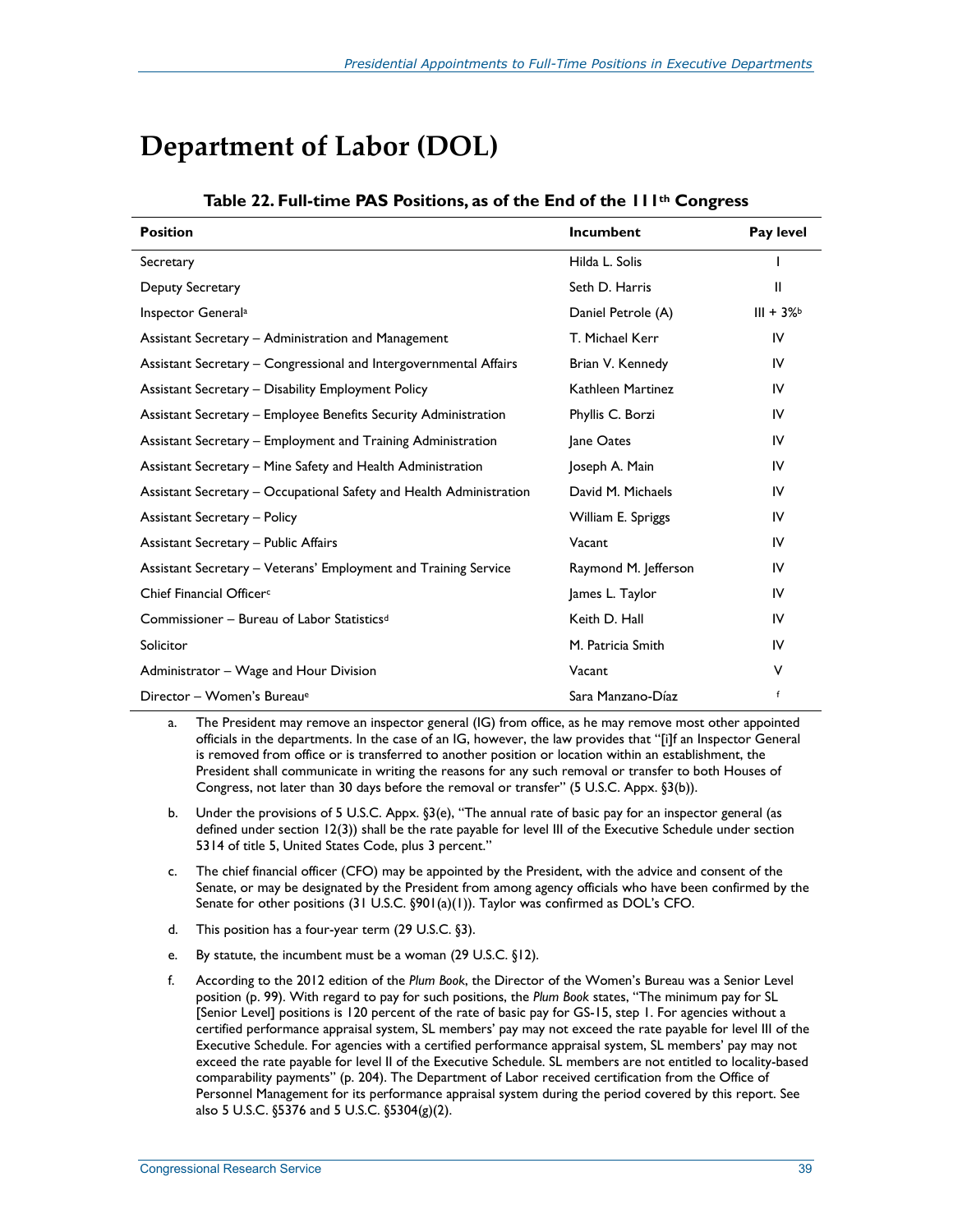| <b>Nominee</b>       | <b>Position</b>                                                       | <b>Nominated</b> | <b>Confirmed</b>               | Days to<br>confirm |
|----------------------|-----------------------------------------------------------------------|------------------|--------------------------------|--------------------|
| Hilda L. Solis       | Secretary                                                             | 01/20/09         | 02/24/09                       | 35                 |
| Seth D. Harris       | Deputy Secy.                                                          | 03/03/09         | 05/21/09                       | 79                 |
| Brian V. Kennedy     | Asst. Secy. - Congressional and<br>Intergovernmental Affairs          | 03/19/09         | 05/01/09                       | 43                 |
| T. Michael Kerr      | Asst. Secy. - Administration and<br>Management                        | 03/26/09         | 05/01/09                       | 36                 |
| M. Patricia Smith    | Solicitor                                                             | 04/20/09         | 02/04/10                       | 290                |
| Kathleen Martinez    | Asst. Secy. - Disability Employment<br>Policy                         | 04/20/09         | 06/25/09                       | 66                 |
| Phyllis C. Borzi     | Asst. Secy. - Employee Benefits<br>Security Administration            | 04/27/09         | 07/10/09                       | 74                 |
| Jane Oates           | Asst. Secy. - Employment and Training<br>Administration               | 05/06/09         | 06/19/09                       | 44                 |
| Lorelei Boylan       | Admin. - Wage and Hour Division                                       | 05/11/09         | Withdrawn 10/13/09             |                    |
| Raymond M. Jefferson | Asst. Secy. - Veterans' Employment<br>and Training Service            | 06/03/09         | 08/07/09                       | 35                 |
| William E. Spriggs   | Asst. Secy. - Policy                                                  | 06/09/09         | 10/21/09                       | 79                 |
| Joseph A. Main       | Asst. Secy. - Mine Safety and Health<br>Administration                | 07/06/09         | 10/21/09                       | 43                 |
| David M. Michaels    | Asst. Secy. - Occupational Safety and<br><b>Health Administration</b> | 08/05/09         | 12/03/09                       | 36                 |
| Sara Manzano-Díaz    | Dir. - Women's Bureau                                                 | 10/01/09         | 02/11/10                       | 290                |
| James L. Taylor      | <b>Chief Financial Officer</b>                                        | 03/03/10         | 06/22/10                       | 66                 |
| Paul M. Tiao         | <b>Inspector General</b>                                              | 05/27/10         | Returned 12/22/10 <sup>a</sup> |                    |
| Leon Rodriguez       | Admin. - Wage and Hour Division                                       | 12/03/10         | Returned 12/22/10 <sup>a</sup> |                    |
|                      | Mean number of days to confirm a nomination                           |                  | 95.5                           |                    |
|                      | Median number of days to confirm a nomination                         |                  | 76.5                           |                    |

|  | Table 23. DOL Appointment Action During the IIIth Congress |  |  |  |
|--|------------------------------------------------------------|--|--|--|
|--|------------------------------------------------------------|--|--|--|

a. Returned to the President at the end of the 111<sup>th</sup> Congress under the provisions of Senate Rule XXXI, paragraph 6 of the Standing Rules of the Senate.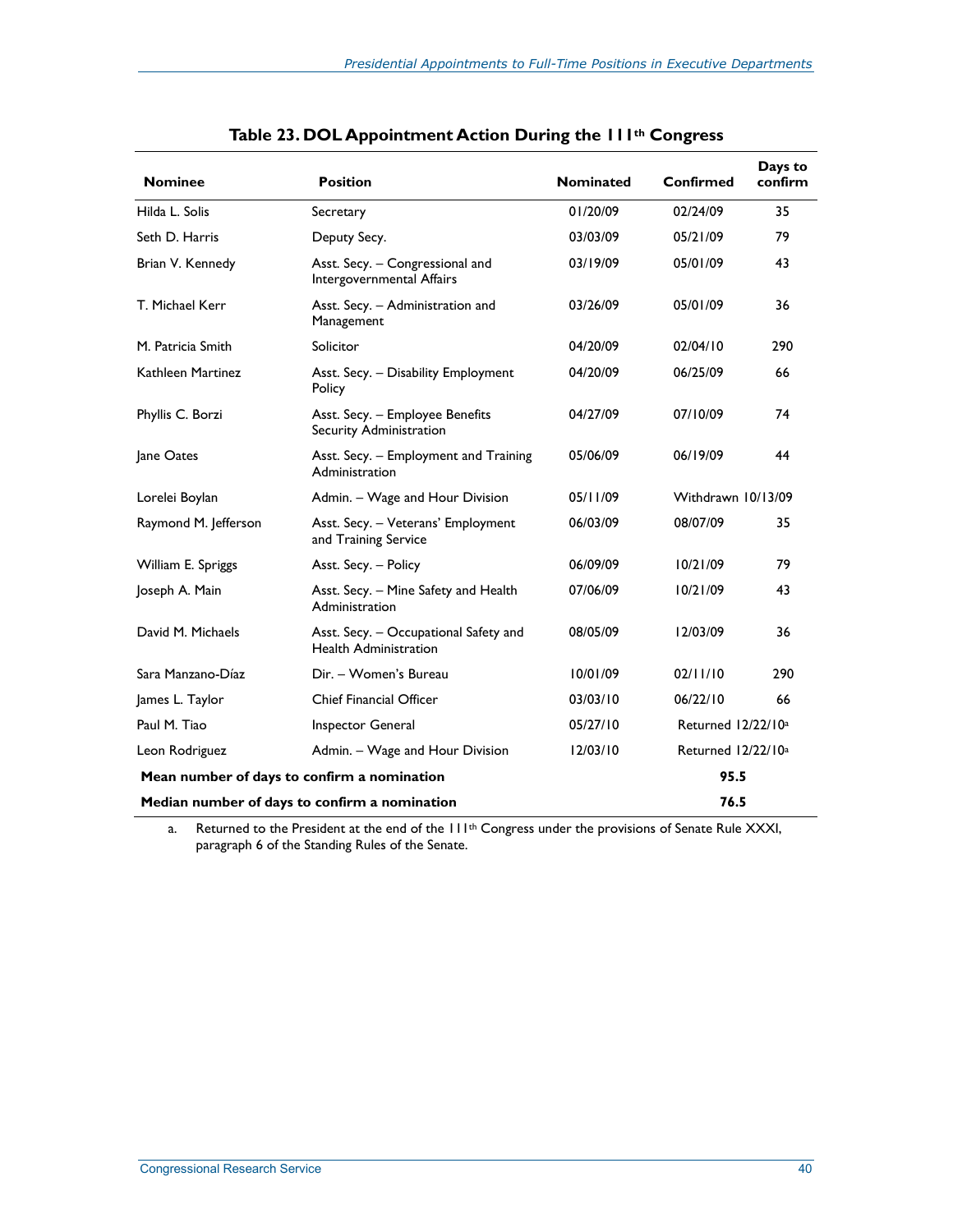# **Department of State (DOS)**

| <b>Positiona</b>                                                                      | Incumbent                     | Pay level               |
|---------------------------------------------------------------------------------------|-------------------------------|-------------------------|
| Secretary                                                                             | Hillary R. Clinton            | $\mathbf{I}$            |
| Deputy Secretary                                                                      | James B. Steinberg            | Ш                       |
| Deputy Secretary - Management and Resources <sup>b</sup>                              | Thomas R. Nides               | Ш                       |
| Inspector General <sup>c</sup>                                                        | Harold W. Geisel (A)          | $III + 3%$ <sup>d</sup> |
| Under Secretary – Arms Control and International Security                             | Ellen O. Tauscher             | Ш                       |
| Under Secretary - Economic Growth, Energy, and<br><b>Agricultural Affairs</b>         | Robert D. Hormats             | Ш                       |
| Under Secretary - Democracy and Global Affairs                                        | María Otero                   | Ш                       |
| Under Secretary - Management                                                          | Patrick F. Kennedy            | Ш                       |
| Under Secretary - Political Affairs                                                   | William J. Burns              | Ш                       |
| Under Secretary - Public Diplomacy and Public Affairs                                 | Judith A. McHale              | Ш                       |
| Ambassador-at-Large - Global Women's Issuese                                          | Melanne Verveer               | IV                      |
| Ambassador-at-Large - International Religious Freedom                                 | Vacant                        | IV                      |
| Ambassador-at-Large/Director - Office to Monitor and<br>Combat Trafficking in Persons | Luis CdeBaca/Luis C. de Bacaf | IV                      |
| Ambassador-at-Large - War Crimes Issues                                               | Stephen J. Rapp               | IV                      |
| Ambassador-at-Large/Coordinator - Counterterrorism                                    | Daniel S. Benjamin            | IV                      |
| Coordinator - U.S. Global AIDS                                                        | <b>Eric Goosby</b>            | IV                      |
| <b>Chief of Protocol</b>                                                              | Capricia P. Marshall          | IV                      |
| Assistant Secretary - Administration                                                  | Vacant                        | IV                      |
| <b>Assistant Secretary - African Affairs</b>                                          | Johnnie Carson                | IV                      |
| Assistant Secretary - Arms Control, Verification and<br>Compliance                    | Rose E. Gottemoeller          | IV                      |
| Assistant Secretary - Consular Affairs                                                | Janice L. Jacobs              | IV                      |
| Assistant Secretary - Democracy, Human Rights, and Labor                              | Michael H. Posner             | IV                      |
| Assistant Secretary - Diplomatic Security/Director - Office of<br>Foreign Missions    | Eric J. Boswell               | IV                      |
| Assistant Secretary - East Asian and Pacific Affairs                                  | Kurt M. Campbell              | IV                      |
| Assistant Secretary - Economic, Energy, and Business Affairs                          | Jose W. Fernandez             | IV                      |
| Assistant Secretary - Educational and Cultural Affairs                                | J. Ann S. Stock               | IV                      |
| Assistant Secretary - European and Eurasian Affairs                                   | Philip H. Gordon              | IV                      |
| Assistant Secretary - Intelligence and Research                                       | Philip S. Goldberg            | IV                      |
| Assistant Secretary - International Narcotics and Law<br><b>Enforcement Affairs</b>   | William R. Brownfield         | IV                      |
| Assistant Secretary - International Organizations Affairs                             | <b>Esther Brimmer</b>         | IV                      |

## **Table 24. Full-time PAS Positions, as of the End of the 111th Congress**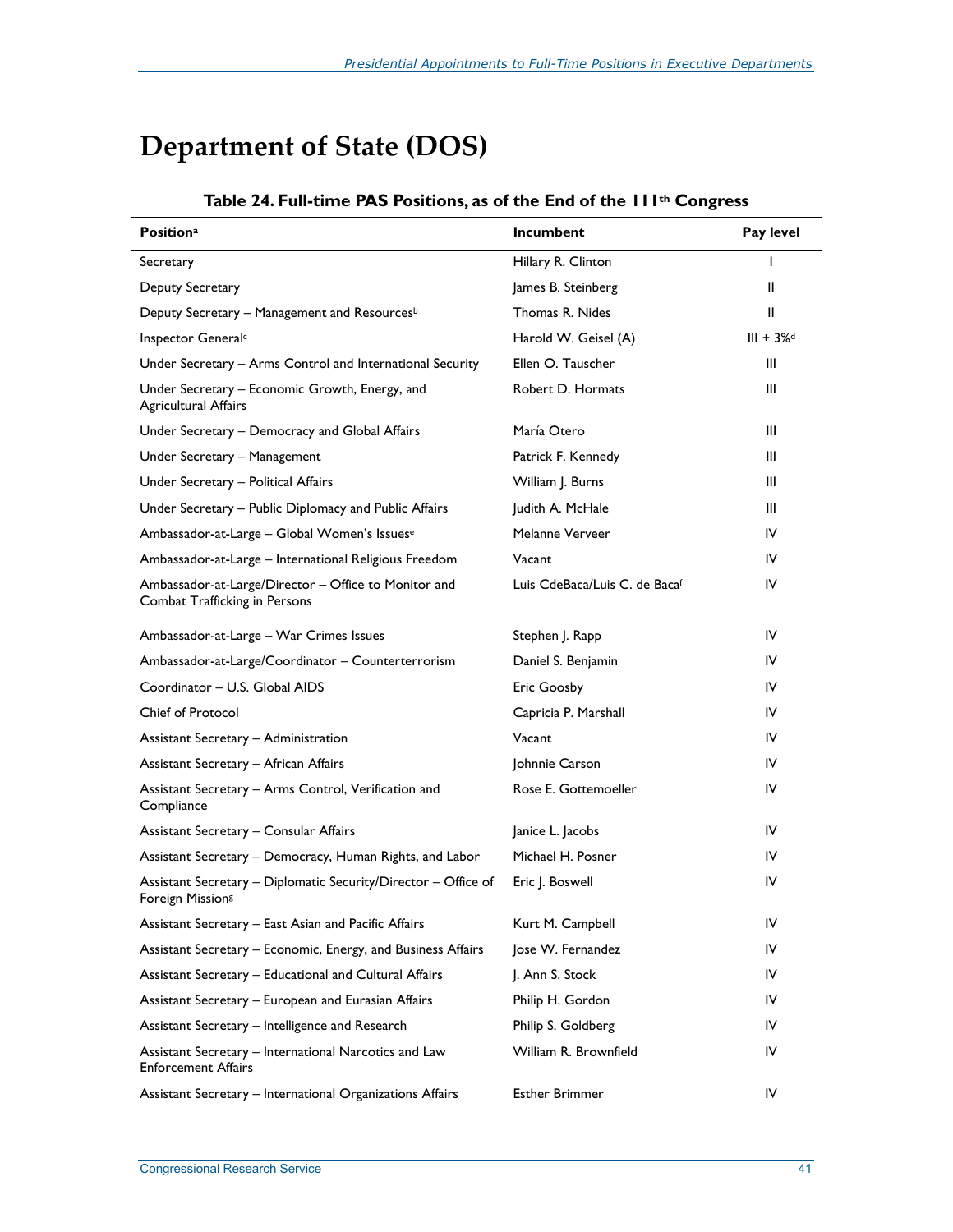| <b>Positiona</b>                                                                       | Incumbent              | Pay level |
|----------------------------------------------------------------------------------------|------------------------|-----------|
| Assistant Secretary - International Security and<br>Nonproliferation                   | Vann H. Van Diepen (A) | IV        |
| Assistant Secretary - Legislative Affairs                                              | Richard R. Verma       | IV        |
| Assistant Secretary - Near Eastern Affairs                                             | Jeffrey D. Feltman     | IV        |
| Assistant Secretary - Oceans and International Environmental<br>and Scientific Affairs | Kerri-Ann Jones        | IV        |
| Assistant Secretary - Political-Military Affairs                                       | Andrew J. Shapiro      | IV        |
| Assistant Secretary - Population, Refugees, and Migration                              | Eric P. Schwartz       | IV        |
| <b>Assistant Secretary - Public Affairs</b>                                            | Philip J. Crowley      | IV        |
| Assistant Secretary - Resource Management/Chief Financial<br>Officerh                  | Vacant                 | IV        |
| Assistant Secretary - South and Central Asian Affairs                                  | Robert O. Blake Jr.    | IV        |
| Assistant Secretary - Western Hemisphere Affairs                                       | Arturo A. Valenzuela   | IV        |
| Director General - Foreign Service                                                     | Nancy J. Powell        | IV        |
| Legal Adviser                                                                          | Harold H. Koh          | IV        |
| <b>International Organizations</b>                                                     |                        |           |
| U.S. Representative - United Nations (U.N.)                                            | Susan E. Rice          | Ш         |
| U.S. Representative – Organization of American States                                  | Carmen Lomellin        | j.        |
| U.S. Deputy Representative - U.N.                                                      | Rosemary A. DiCarlo    | k         |
| U.S. Representative - Economic and Social Council - U.N.                               | Frederick D. Barton    | k         |
| U.S. Representative $-$ Management and Reform $-$ U.N.                                 | Joseph H. Melrose (A)  | k         |
| U.S. Alternate Representative - Special Political Affairs - U.N.                       | Brooke D. Anderson     | k         |

a. The positions in this column do not include chiefs of mission in overseas posts or Foreign Service officers. In addition, certain officers of the State Department may be required to have certain qualifications. See 22 U.S.C. §2651a(g).

- b. The position of Deputy Secretary for Management and Resources in the Department of State was established by P.L. 106-553, §404(a) (114 Stat. 2762A-96), enacted December 21, 2000. It was filled for the first time in the 111th Congress.
- c. The President may remove an inspector general (IG) from office, as he may remove most other appointed officials in the departments. In the case of an IG, however, the law provides that "[i]f an Inspector General is removed from office or is transferred to another position or location within an establishment, the President shall communicate in writing the reasons for any such removal or transfer to both Houses of Congress, not later than 30 days before the removal or transfer" (5 U.S.C. Appx. §3(b)).
- d. Under the provisions of 5 U.S.C. Appx. §3(e), "The annual rate of basic pay for an inspector general (as defined under section 12(3)) shall be the rate payable for level III of the Executive Schedule under section 5314 of title 5, United States Code, plus 3 percent."
- e. President Obama announced the creation of this position on March 6, 2009.
- f. Luis CdeBaca's name is listed as Luis C. de Baca in the Senate nominations database of the Legislative Information System (LIS).
- g. From 1998 through the Boswell confirmation, each time an individual has been nominated to and confirmed for the position of Assistant Secretary for Diplomatic Security, the individual has simultaneously been nominated to and confirmed for the position of Director of Foreign Missions.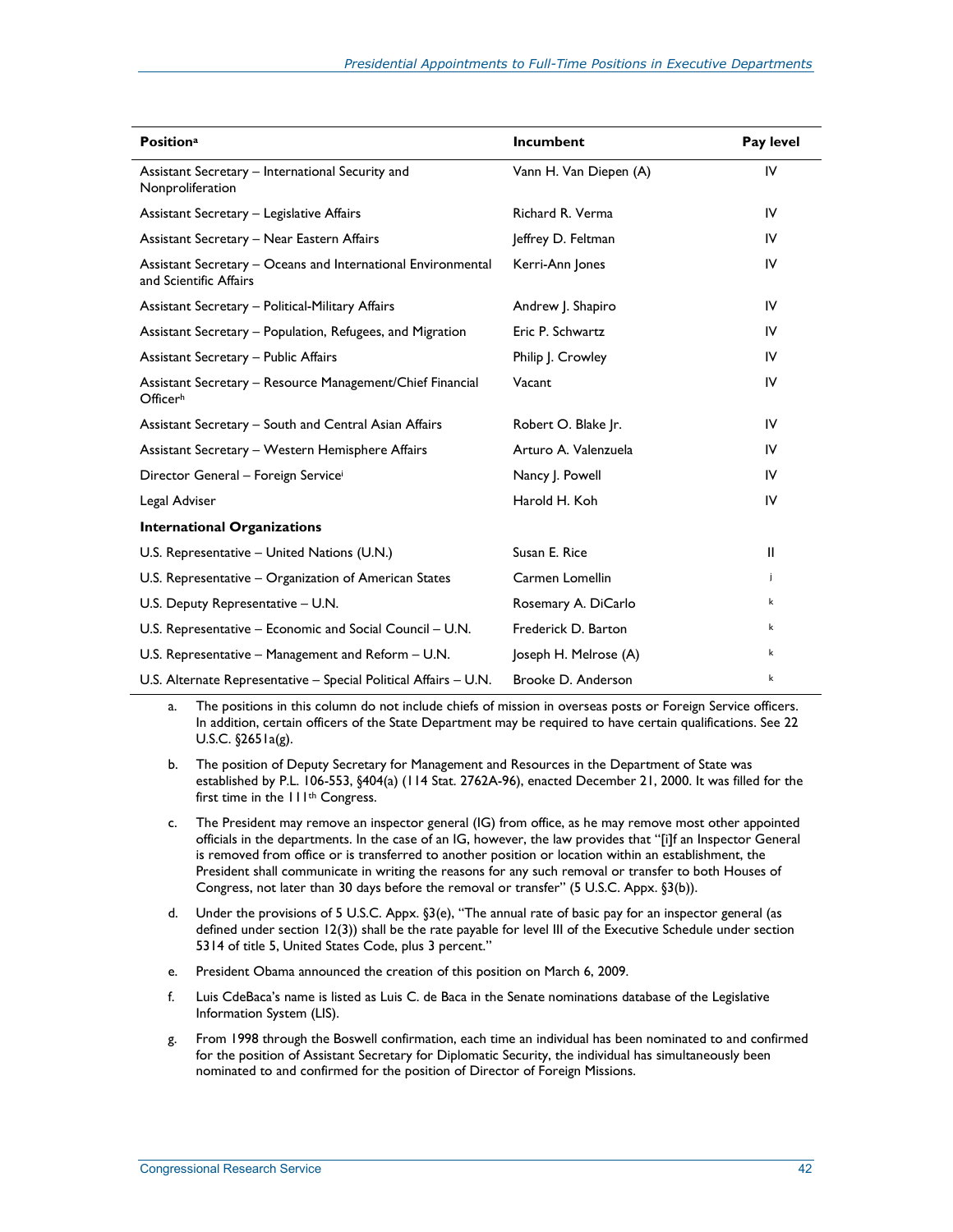- h. The chief financial officer (CFO) may be appointed by the President, with the advice and consent of the Senate, or may be designated by the President from among agency officials who have been confirmed by the Senate for other positions (31 U.S.C. §901(a)(1)). With regard to State Department appointments, since 2001 through the 110<sup>th</sup> Congress, the same individual had been separately and simultaneously nominated for, and confirmed to, the positions of CFO and Assistant Secretary for Resource Management.
- i. By law, incumbent must be a current or former career member of the Foreign Service (22 U.S.C. §3928).
- j. The salary for the U.S. Representative to the Organization of the American States is linked to the pay for chiefs of mission.
- k. The salaries for these positions within the U.N. are administratively determined.

| <b>Nominee</b>                            | <b>Position</b>                                                                | <b>Nominated</b> | Confirmed | Days to<br>confirm |
|-------------------------------------------|--------------------------------------------------------------------------------|------------------|-----------|--------------------|
| Hillary R. Clinton                        | Secretary                                                                      | 01/20/09         | 01/21/09  | T                  |
| Susan E. Rice                             | U.S. $Rep. – U.N.$                                                             | 01/20/09         | 01/22/09  | 2                  |
| Jacob J. Lew                              | Deputy Secy. - Management and<br><b>Resources</b>                              | 01/20/09         | 01/28/09  | 8                  |
| James B. Steinberg                        | Deputy Secy.                                                                   | 01/20/09         | 01/28/09  | 8                  |
| Richard R. Verma                          | Asst. Secy. - Legislative Affairs                                              | 03/11/09         | 04/03/09  | 23                 |
| <b>Esther Brimmer</b>                     | Asst. Secy. - International<br>Organizations Affairs                           | 03/11/09         | 04/03/09  | 23                 |
| Philip H. Gordon                          | Asst. Secy. - European and<br><b>Eurasian Affairs</b>                          | 03/11/09         | 05/14/09  | 64                 |
| Melanne Verveer                           | Amb.-at-Large - Global Women's<br><b>Issues</b>                                | 03/11/09         | 04/03/09  | 23                 |
| Rose E. Gottemoeller                      | Asst. Secy. - Arms Control,<br>Verification and Compliance                     | 03/17/09         | 04/03/09  | 17                 |
| Harold H. Koh                             | Legal Adviser                                                                  | 03/23/09         | 06/25/09  | 94                 |
| Johnnie Carson                            | Asst. Secy. - African Affairs                                                  | 03/23/09         | 05/06/09  | 44                 |
| Luis CdeBaca/Luis C. de Baca <sup>a</sup> | Amb.-at-Large/Dir. - Office to<br>Monitor and Combat Trafficking<br>in Persons | 03/26/09         | 05/06/09  | 41                 |
| Judith A. McHale                          | Under Secy. - Public Diplomacy<br>and Public Affairs                           | 04/20/09         | 05/21/09  | 31                 |
| Jeffrey D. Feltman                        | Asst. Secy. - Near Eastern Affairs                                             | 04/20/09         | 08/07/09  | 109                |
| Philip J. Crowley                         | Asst. Secy. - Public Affairs                                                   | 04/20/09         | 05/21/09  | 31                 |
| Kurt M. Campbell                          | Asst. Secy. - East Asian and<br>Pacific Affairs                                | 04/27/09         | 06/25/09  | 59                 |
| Daniel S. Benjamin                        | Amb.-at-Large/Coordinator -<br>Counterterrorism                                | 04/27/09         | 05/21/09  | 24                 |
| Robert O. Blake Jr.                       | Asst. Secy. - South and Central<br>Asian Affairs                               | 04/27/09         | 05/21/09  | 24                 |
| <b>Eric Goosby</b>                        | Coordinator - U.S. Global AIDS                                                 | 04/29/09         | 06/19/09  | 51                 |

## **Table 25. DOS Appointment Action During the 111th Congress**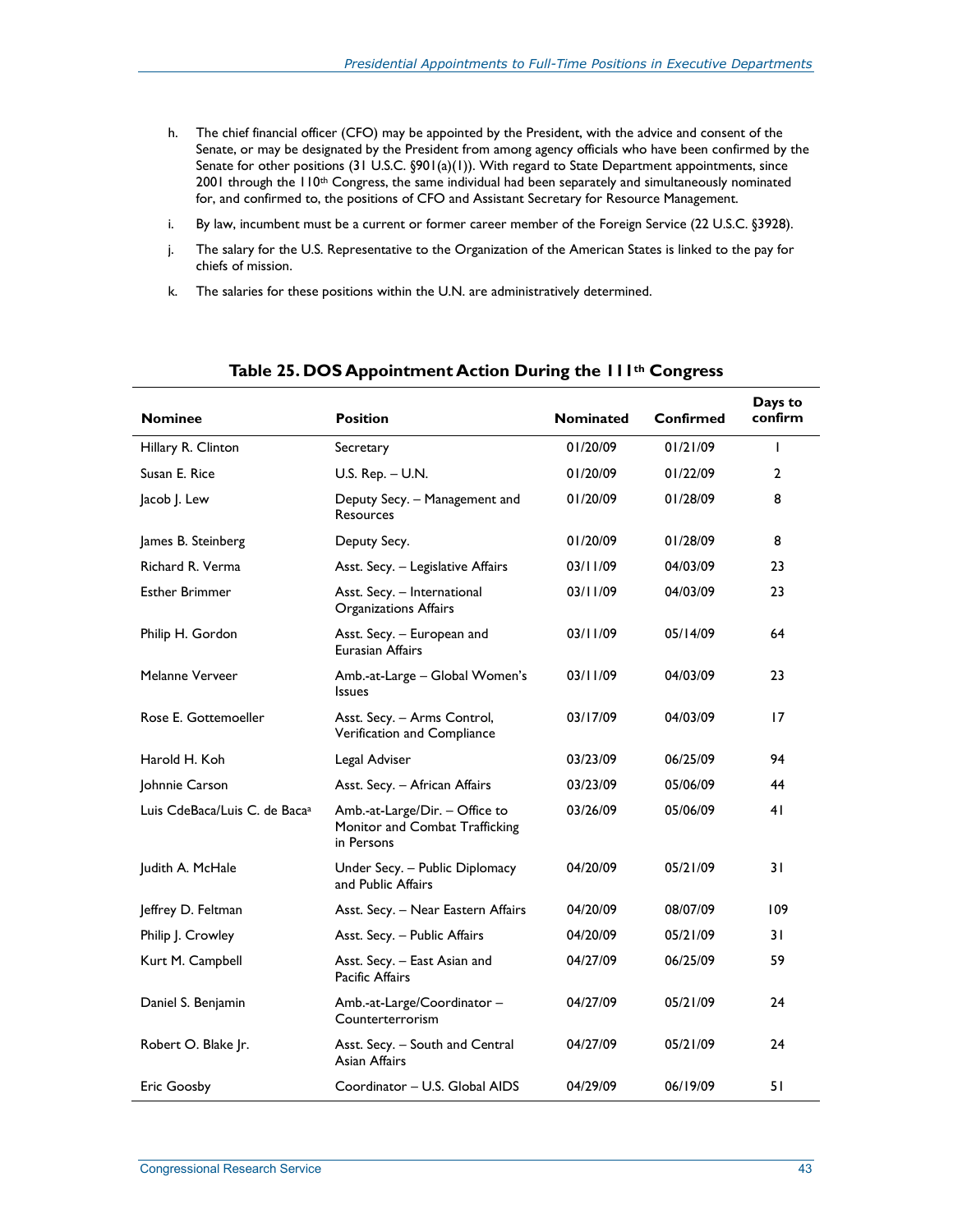| <b>Nominee</b>        | <b>Position</b>                                                                   | Nominated | <b>Confirmed</b>   | Days to<br>confirm |
|-----------------------|-----------------------------------------------------------------------------------|-----------|--------------------|--------------------|
| Eric P. Schwartz      | Asst. Secy. - Population,<br>Refugees, and Migration                              | 05/06/09  | 06/19/09           | 44                 |
| Andrew J. Shapiro     | Asst. Secy. - Political-Military<br><b>Affairs</b>                                | 05/06/09  | 06/19/09           | 44                 |
| Ellen O. Tauscher     | Under Secy. - Arms Control and<br>International Security                          | 05/06/09  | 06/25/09           | 50                 |
| Capricia P. Marshall  | Chief of Protocol                                                                 | 05/14/09  | 07/31/09           | 78                 |
| Nancy J. Powell       | Dir. Gen. - Foreign Service                                                       | 05/21/09  | 07/31/09           | 71                 |
| Arturo A. Valenzuela  | Asst. Secy. - Western<br>Hemisphere Affairs                                       | 06/08/09  | 11/05/09           | 150                |
| María Otero           | Under Secy. - Democracy and<br><b>Global Affairs</b>                              | 06/09/09  | 08/07/09           | 59                 |
| Kerri-Ann Jones       | Asst. Secy. - Oceans and<br>International Environmental and<br>Scientific Affairs | 06/25/09  | 08/07/09           | 43                 |
| Michael H. Posner     | Asst. Secy. - Democracy, Human<br>Rights, and Labor                               | 07/07/09  | 9/22/09            | 77                 |
| Stephen J. Rapp       | Amb.-at-Large - War Crimes<br><b>Issues</b>                                       | 07/07/09  | 08/04/09           | 28                 |
| Robert D. Hormats     | Under Secy. - Economic, Energy,<br>and Agricultural Affairs <sup>b</sup>          | 07/20/09  | 09/22/09           | 64                 |
| Jose W. Fernandez     | Asst. Secy. - Economic, Energy,<br>and Business Affairs                           | 08/06/09  | 11/20/09           | 106                |
| Frederick D. Barton   | U.S. Rep. - Economic and Social<br>Council - U.N.                                 | 09/15/09  | 11/20/09           | 66                 |
| Carmen Lomellin       | U.S. Rep. - Organization of<br><b>American States</b>                             | 09/15/09  | 11/20/09           | 66                 |
| Jide J. Zeitlin       | U.S. Rep. - Management and<br>Reform - U.N.                                       | 09/24/09  | Withdrawn 01/21/10 |                    |
| Philip S. Goldberg    | Asst. Secy. - Intelligence and<br>Research                                        | 10/26/09  | 02/09/10           | 106                |
| Brooke D. Anderson    | U.S. Alt. Rep. - Special Political<br>Affairs - U.N.                              | 12/03/09  | 03/10/10           | 97                 |
| Rosemary A. DiCarlo   | U.S. Deputy Rep. - U.N.                                                           | 12/03/09  | 03/10/10           | 97                 |
| J. Ann S. Stock       | Asst. Secy. - Educational and<br><b>Cultural Affairs</b>                          | 12/04/09  | 06/22/10           | 200                |
| Suzan D. J. Cook      | Amb.-at-Large - International<br>Religious Freedom                                | 06/16/10  | Returned 12/22/10c |                    |
| William R. Brownfield | Asst. Secy. - International<br>Narcotics and Law Enforcement<br>Affairs           | 09/23/10  | 12/22/10           | 90                 |
| Thomas R. Nides       | Deputy Secy. - Management and<br>Resources                                        | 09/29/10  | 12/22/10           | 84                 |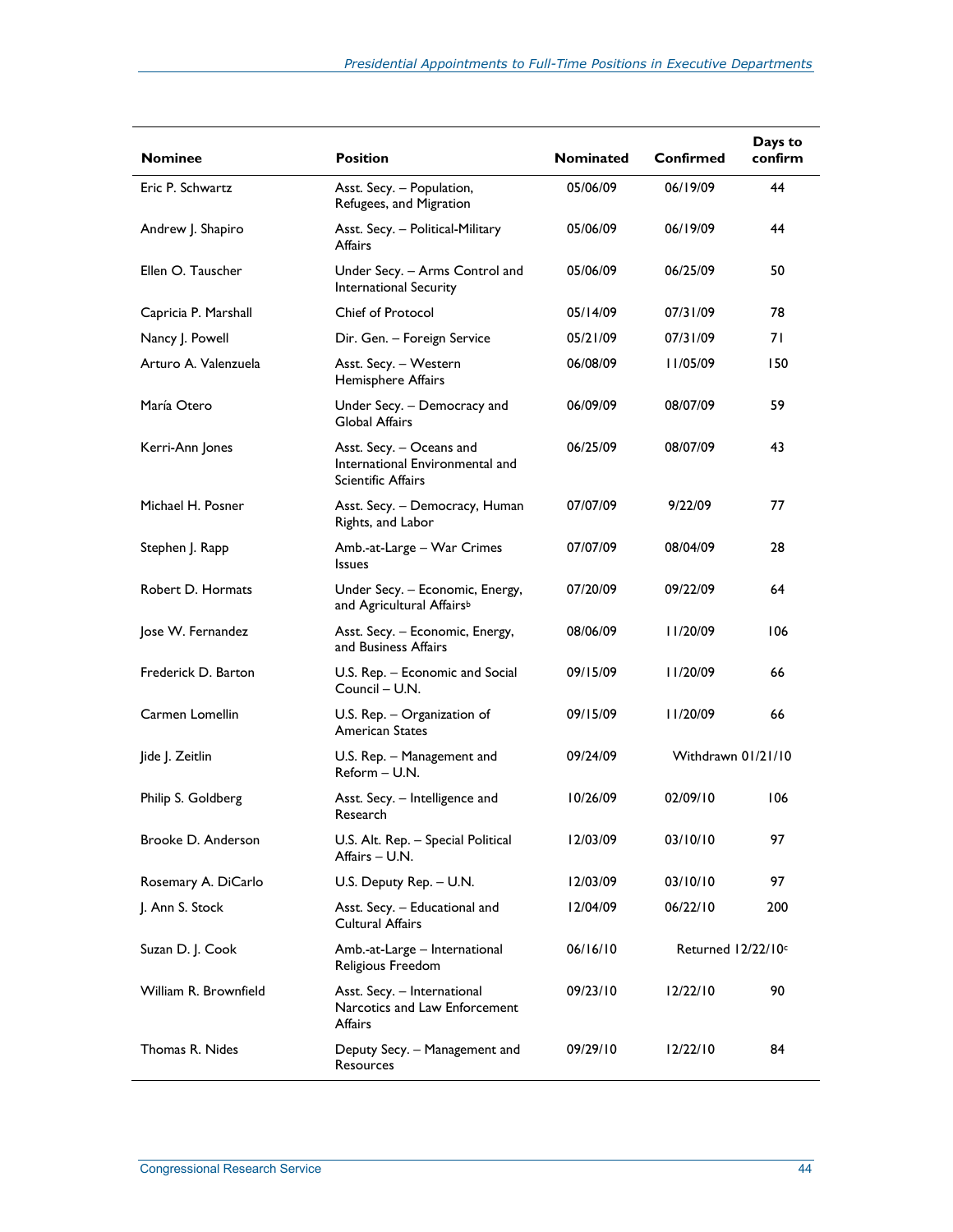| <b>Nominee</b>                                | <b>Position</b>                             | <b>Nominated</b> | Confirmed             | Days to<br>confirm |
|-----------------------------------------------|---------------------------------------------|------------------|-----------------------|--------------------|
| Joseph M. Torsella                            | U.S. Rep. - Management and<br>Reform - U.N. | 11/17/10         | Returned $12/22/10$ c |                    |
| Mean number of days to confirm a nomination   |                                             |                  | 58.9                  |                    |
| Median number of days to confirm a nomination |                                             |                  | 51.0                  |                    |

a. Luis CdeBaca's name is listed as Luis C. de Baca in the Senate nominations database of the Legislative Information System (LIS).

- b. On December 8, 2011, the State Department announced that the Office of the Under Secretary for Economic, Energy, and Agricultural Affairs would be renamed the Office of the Under Secretary for Economic Growth, Energy, and Agricultural Affairs.
- c. Returned to the President at the end of the 111<sup>th</sup> Congress under the provisions of Senate Rule XXXI, paragraph 6 of the Standing Rules of the Senate.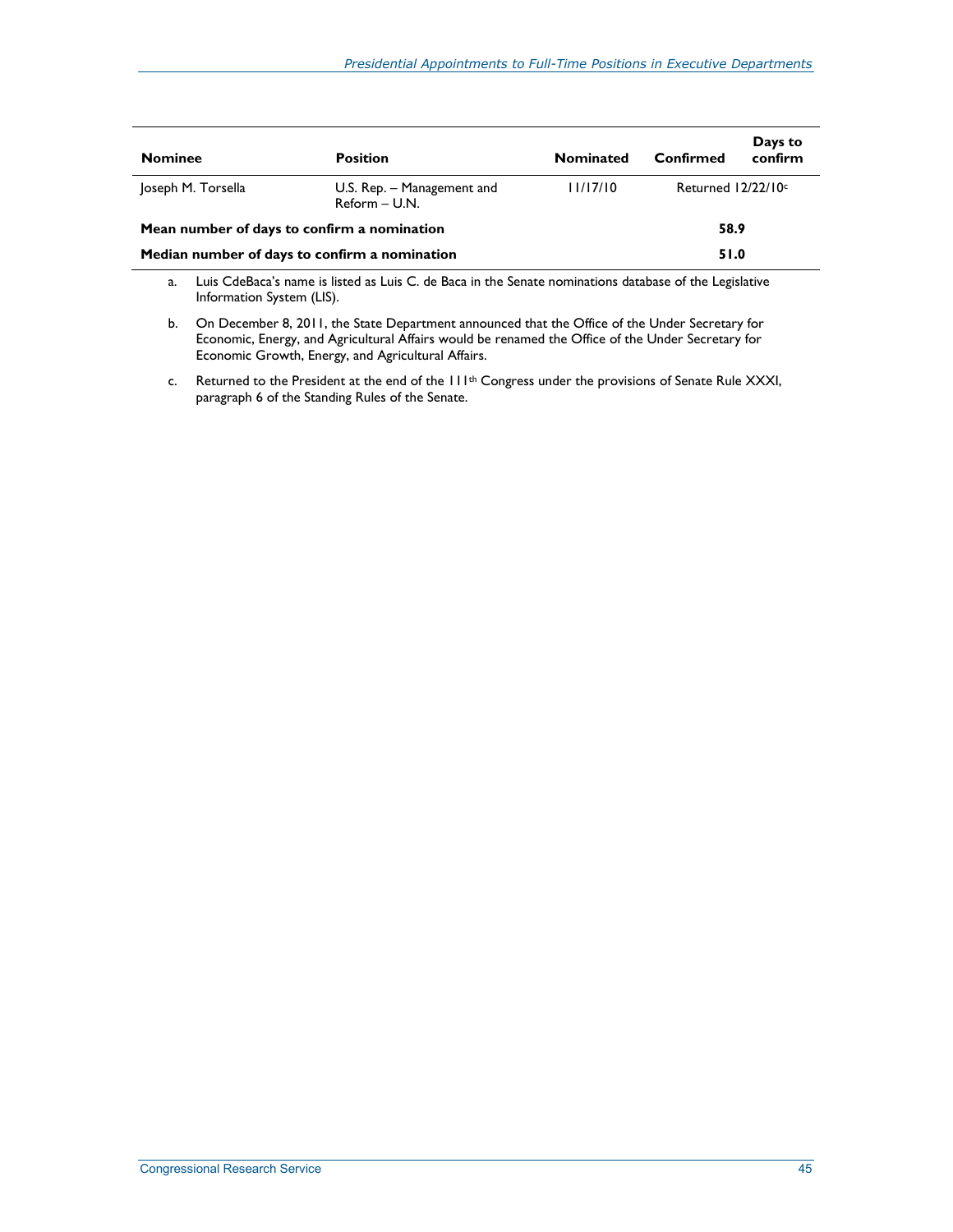# **Department of Transportation (DOT)**

| <b>Position</b>                                                               | <b>Incumbent</b>       | Pay level   |
|-------------------------------------------------------------------------------|------------------------|-------------|
| Secretary                                                                     | Ray LaHood             | I           |
| Deputy Secretary                                                              | John D. Porcari        | Ш           |
| Under Secretary - Policy                                                      | Roy W. Kienitz         | Ш           |
| Administrator - Federal Aviation Administration <sup>a</sup>                  | J. Randolph Babbitt    | Ш           |
| Administrator - Federal Highway Administration                                | Victor M. Mendez       | Ш           |
| Inspector General <sup>b</sup>                                                | Calvin Scovel          | $III + 3\%$ |
| Administrator - Federal Motor Carrier Safety<br>Administration                | Anne S. Ferro          | Ш           |
| Administrator - Federal Railroad Administration                               | Joseph C. Szabo        | Ш           |
| Administrator - Federal Transit Administration                                | Peter M. Rogoff        | Ш           |
| Administrator - Maritime Administration                                       | David T. Matsuda       | Ш           |
| Administrator - National Highway Traffic Safety<br>Administration             | David L. Strickland    | III         |
| Administrator - Pipeline and Hazardous Materials Safety<br>Administration     | Cynthia L. Quarterman  | Ш           |
| Administrator – Research and Innovative Technology<br>Administration          | Peter H. Appel         | Ш           |
| Administrator - Saint Lawrence Seaway Development<br>Corporation <sup>d</sup> | Collister Johnson Jr.  | IV          |
| Assistant Secretary - Aviation and International Affairs                      | Susan L. Kurland       | IV          |
| Assistant Secretary - Budget and Programs/Chief Financial<br>Officere         | Christopher P. Bertram | IV          |
| Assistant Secretary - Governmental Affairs                                    | Dana G. Gresham        | IV          |
| <b>Assistant Secretary - Transportation Policy</b>                            | Polly Trottenberg      | IV          |
| Deputy Administrator - Federal Aviation Administrationf                       | Michael P. Huerta      | IV          |
| <b>General Counsel</b>                                                        | Robert S. Rivkin       | IV          |

## **Table 26. Full-time PAS Positions, as of the End of the 111th Congress**

a. This position has a five-year term and specified qualifications. See 49 U.S.C. §106.

- b. The President may remove an inspector general (IG) from office, as he may remove most other appointed officials in the departments. In the case of an IG, however, the law provides that "[i]f an Inspector General is removed from office or is transferred to another position or location within an establishment, the President shall communicate in writing the reasons for any such removal or transfer to both Houses of Congress, not later than 30 days before the removal or transfer" (5 U.S.C. Appx. §3 (b)).
- c. Under the provisions of 5 U.S.C. Appx. §3(e), "The annual rate of basic pay for an inspector general (as defined under section 12(3)) shall be the rate payable for level III of the Executive Schedule under section 5314 of title 5, United States Code, plus 3 percent."
- d. This position has a seven-year term. See 33 U.S.C. §982(a).
- e. The chief financial officer (CFO) may be appointed by the President, with the advice and consent of the Senate, or may be designated by the President from among agency officials who have been confirmed by the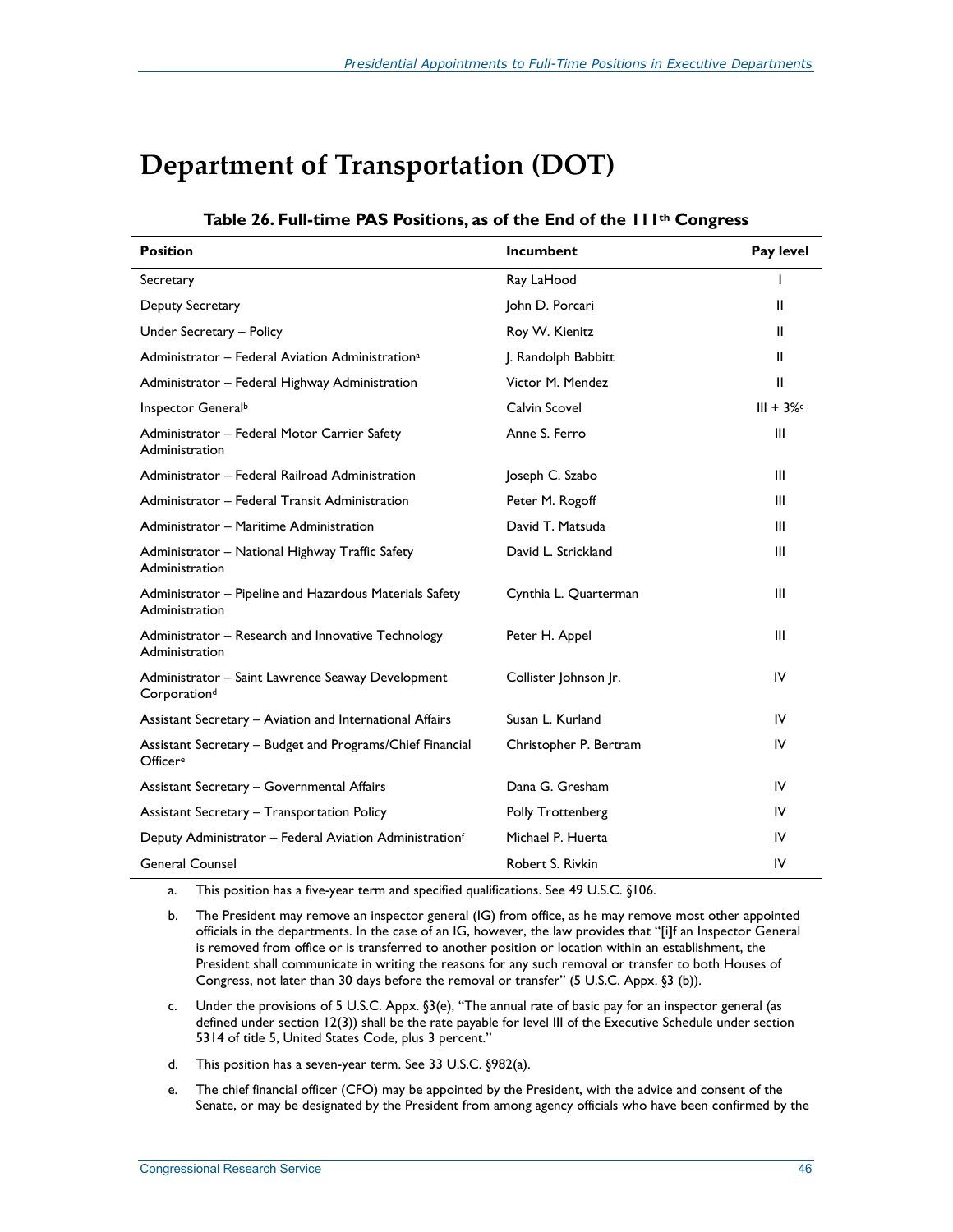Senate for other positions (31 U.S.C. §901(a)(1)). Bertram was confirmed as Assistant Secretary for Budget and Programs and designated to serve as CFO.

f. This position has specified qualifications. See 49 U.S.C. §106.

| <b>Nominee</b>           | <b>Position</b>                                                     | <b>Nominated</b> | Confirmed | Days to<br>confirm |
|--------------------------|---------------------------------------------------------------------|------------------|-----------|--------------------|
| Ray LaHood               | Secretary                                                           | 01/20/09         | 01/22/09  | $\overline{2}$     |
| Dana G. Gresham          | Asst. Secy. - Governmental Affairs                                  | 03/10/09         | 04/29/09  | 50                 |
| Roy W. Kienitz           | Under Secy. - Policy                                                | 03/16/09         | 04/29/09  | 44                 |
| Joseph C. Szabo          | Admin. - Federal Railroad Administration                            | 03/26/09         | 04/29/09  | 34                 |
| Peter H. Appel           | Admin. - Research and Innovative<br>Technology                      | 04/20/09         | 04/29/09  | 9                  |
| Robert S. Rivkin         | <b>General Counsel</b>                                              | 04/20/09         | 04/29/09  | 9                  |
| Victor M. Mendez         | Admin. - Federal Highway<br>Administration                          | 04/23/09         | 07/10/09  | 78                 |
| John D. Porcari          | Deputy Secy.                                                        | 04/27/09         | 05/21/09  | 24                 |
| Peter M. Rogoff          | Admin. - Federal Transit Administration                             | 04/29/09         | 05/21/09  | 22                 |
| J. Randolph Babbitt      | Admin. - Federal Aviation<br>Administration                         | 05/11/09         | 05/21/09  | 10                 |
| <b>Polly Trottenberg</b> | Asst. Secy. - Transportation Policy                                 | 06/08/09         | 07/24/09  | 46                 |
| Susan L. Kurland         | Asst. Secy. - Aviation and International<br><b>Affairs</b>          | 07/07/09         | 08/07/09  | 31                 |
| Christopher P. Bertram   | Asst. Secy. - Budget and Programs/Chief<br><b>Financial Officer</b> | 07/09/09         | 08/07/09  | 29                 |
| Anne S. Ferro            | Admin. - Federal Motor Carrier Safety<br>Administration             | 07/16/09         | 11/05/09  | 112                |
| Cynthia L. Quarterman    | Admin. - Pipeline and Hazardous<br>Materials Safety Administration  | 09/15/09         | 11/05/09  | 51                 |
| David L. Strickland      | Admin. - National Highway Traffic Safety<br>Administration          | 12/04/09         | 12/24/09  | 20                 |
| Michael P. Huerta        | Deputy Admin. - Federal Aviation<br>Administration                  | 12/08/09         | 06/23/10  | 197                |
| David T. Matsuda         | Admin. - Maritime Administration                                    | 12/17/09         | 06/22/10  | 187                |
|                          | Mean number of days to confirm a nomination                         |                  | 53.1      |                    |
|                          | Median number of days to confirm a nomination                       |                  | 32.5      |                    |

## **Table 27. DOT Appointment Action During the 111th Congress**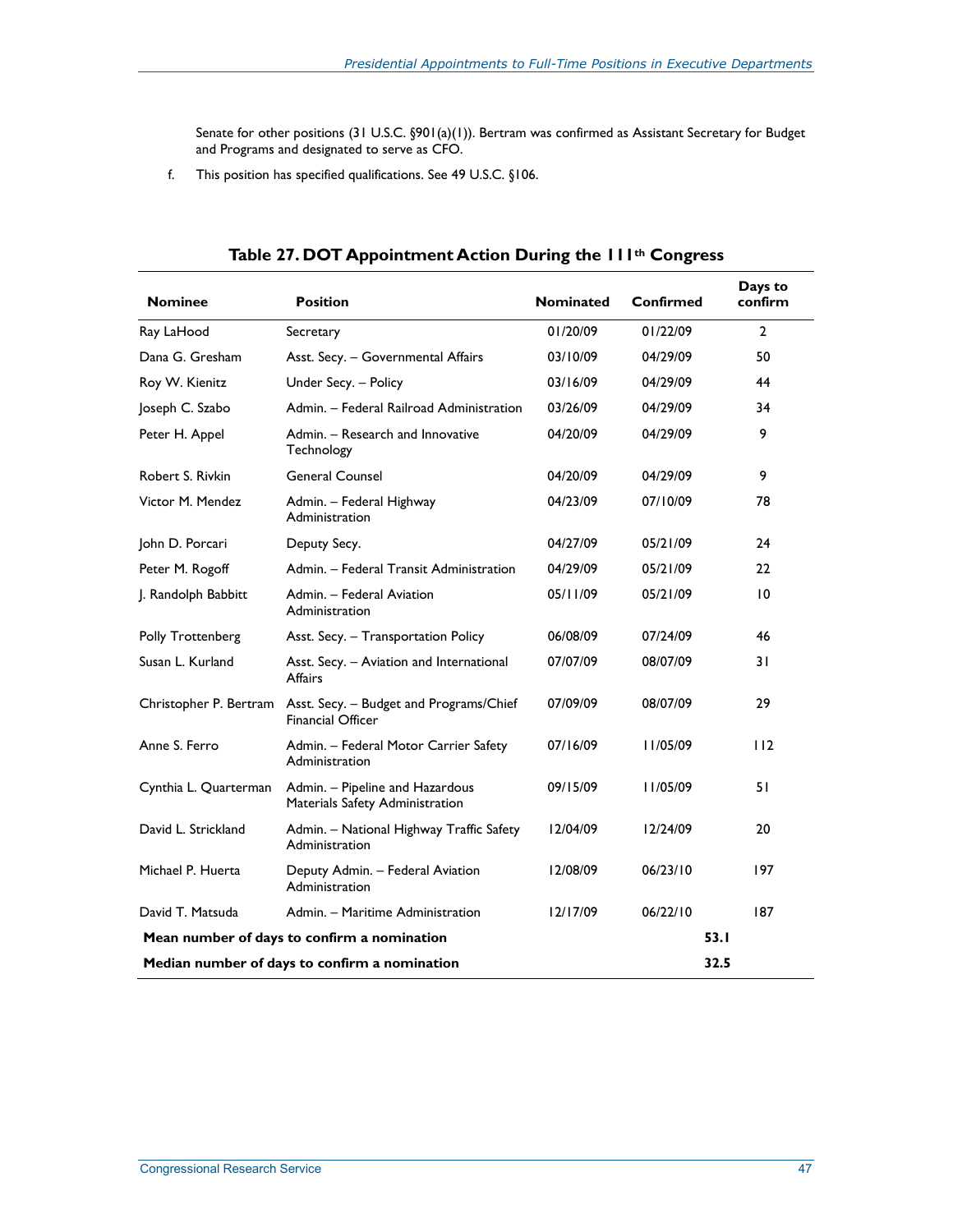# **Department of the Treasury (TREAS)**

| <b>Position</b>                                                               | Incumbent              | Pay level  |
|-------------------------------------------------------------------------------|------------------------|------------|
| Secretary                                                                     | Timothy F. Geithner    | ı          |
| Deputy Secretary                                                              | Neal S. Wolin          | Ш          |
| Inspector General <sup>a</sup>                                                | Eric M. Thorson        | $III + 3%$ |
| Inspector General - Tax Administration <sup>a</sup>                           | J. Russell George      | $III + 3%$ |
| Special Inspector General - Troubled Asset Relief Program <sup>a</sup>        | Neil M. Barofsky       | $III + 3%$ |
| Commissioner of Internal Revenue <sup>c</sup>                                 | Douglas H. Shulman     | Ш          |
| Comptroller of the Currency <sup>d</sup>                                      | John G. Walsh (A)      | Ш          |
| Director - Office of Thrift Supervision <sup>e</sup>                          | John E. Bowman (A)     | Ш          |
| Under Secretary - Domestic Finance                                            | Jeffrey A. Goldstein   | Ш          |
| Under Secretary - Terrorism and Financial Intelligencef                       | Stuart A. Levey        | Ш          |
| Under Secretary - International Affairs                                       | Lael Brainard          | Ш          |
| <b>Assistant Secretary - Economic Policy</b>                                  | Vacant                 | IV         |
| Assistant Secretary - Financial Institutions                                  | Vacant                 | IV         |
| <b>Assistant Secretary - Financial Markets</b>                                | Mary J. Miller         | IV         |
| <b>Assistant Secretary - Financial Stability</b>                              | Timothy Massad (A)     | IV         |
| Assistant Secretary - Intelligence and Analysis                               | S. Leslie Ireland      | IV         |
| Assistant Secretary - International Finances                                  | <b>Charles Collyns</b> | IV         |
| Assistant Secretary - International Markets and Development                   | Marisa Lago            | IV         |
| Assistant Secretary - Legislative Affairs&                                    | Kim N. Wallace         | IV         |
| Assistant Secretary - Management/Chief Financial Officerh                     | Daniel M. Tangherlini  | IV         |
| <b>Assistant Secretary - Public Affairs</b>                                   | Vacant                 | IV         |
| <b>Assistant Secretary - Tax Policy</b>                                       | Michael F. Mundaca     | IV         |
| <b>Assistant Secretary - Terrorist Financing</b>                              | David S. Cohen         | IV         |
| <b>General Counsel</b>                                                        | George W. Madison      | IV         |
| Chief Counsel – Internal Revenue Service/Assistant General<br>Counsel for Tax | William J. Wilkins     | V          |
| Director of the Minti                                                         | Edmund C. Moy          | SLi        |
| Treasurer of the United States                                                | Rosa G. Rios           | SLi        |

## **Table 28. Full-time PAS Positions, as of the End of the 111th Congress**

a. The President may remove an inspector general (IG) from office, as he may remove most other appointed officials in the departments. In the case of an IG, however, the law provides that "[i]f an Inspector General is removed from office or is transferred to another position or location within an establishment, the President shall communicate in writing the reasons for any such removal or transfer to both Houses of Congress, not later than 30 days before the removal or transfer" (5 U.S.C. Appx. §3 (b)). The position of Special Inspector General has the same removal provisions as other inspectors general.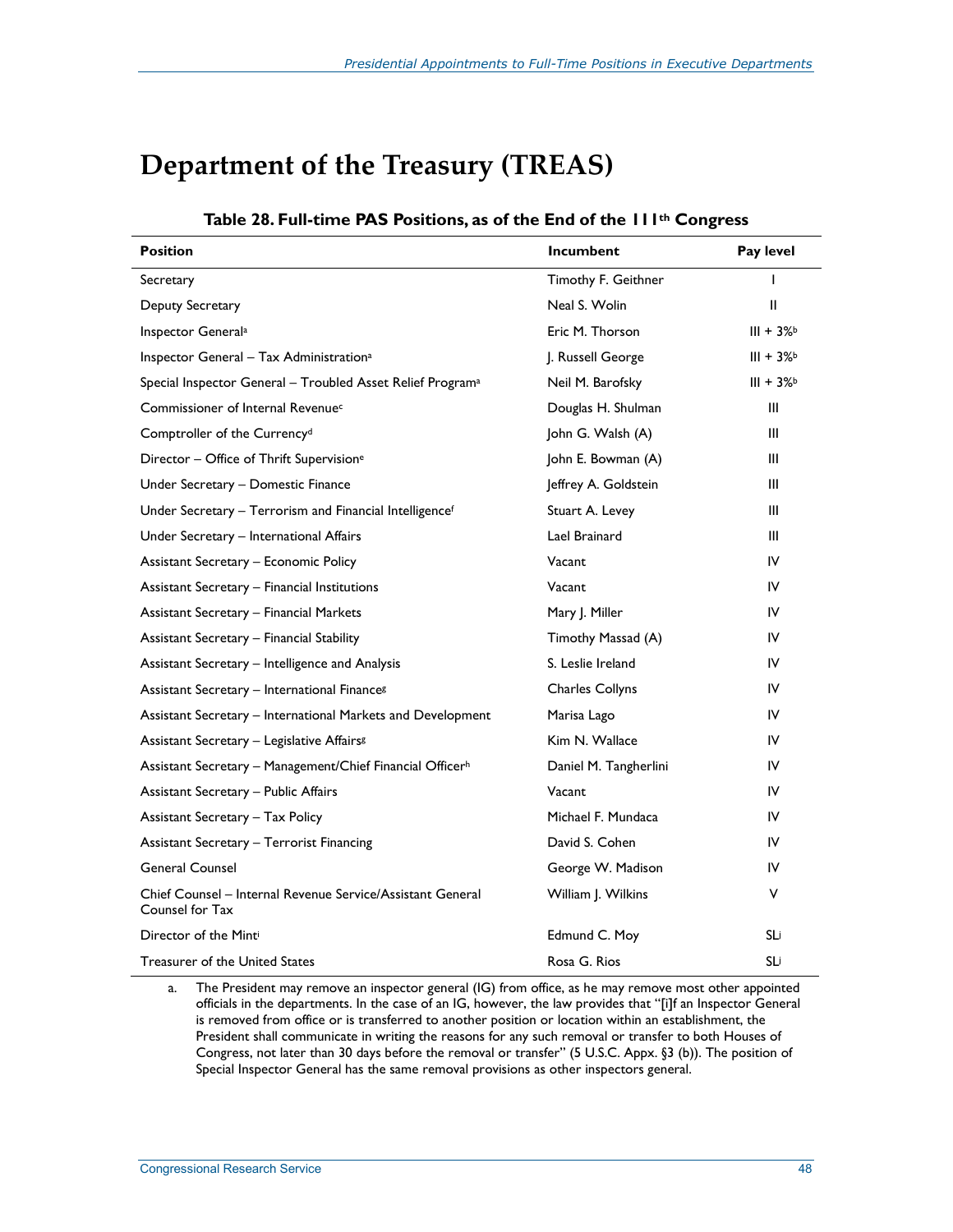- b. Under the provisions of 5 U.S.C. Appx. §3 (e), "The annual rate of basic pay for an inspector general (as defined under section 12(3)) shall be the rate payable for level III of the Executive Schedule under section 5314 of title 5, United States Code, plus 3 percent."
- c. This position has a five-year term and specified qualifications  $(26 \text{ U.S.C. } §7803(a)(1))$ .
- d. This position has a five-year term and a limitation on the President's removal power (12 U.S.C. §2).
- e. This position had a five-year term and specified qualifications. See 12 U.S.C. §1462a(c). The Dodd-Frank Wall Street Reform and Consumer Protect Act (P.L. 111-203), which was enacted during the 111<sup>th</sup> Congress, provided for the abolishment of the Office of Thrift Supervision and this position. This provision did not take effect until after the end of the 111th Congress, however.
- f. The position of Under Secretary for Terrorism and Financial Crimes (called Under Secretary for Terrorism and Financial Intelligence) was established by P.L. 108-447, Division H, Title II, §222 (118 Stat. 3242). The Under Secretary was the successor office to the Office of Enforcement, and the incumbent in that office, Stuart A. Levey, continued to serve.
- g. The *U.S. Code* provides that the department has two deputy under secretaries appointed by the President with the advice and consent of the Senate. "When appointing each Deputy Under Secretary, the President may designate the Deputy Under Secretary as an Assistant Secretary" (31 U.S.C. §301(d)). In each of these two cases, the President did so.
- h. The chief financial officer (CFO) may be appointed by the President, with the advice and consent of the Senate, or may be designated by the President from among agency officials who have been confirmed by the Senate for other positions (31 U.S.C. §901(a)(1)). Tangherlini was confirmed as Assistant Secretary for Management and also confirmed as CFO.
- i. The position has a five-year term and a limitation on the President's removal power. See 31 U.S.C. §304(b).
- j. According to the 2012 edition of the *Plum Book*, the Director of the United States Mint and the Treasurer of the United States were both Senior Level positions (p. 126). With regard to pay for such positions, the *Plum Book* states, "The minimum pay for SL [Senior Level] positions is 120 percent of the rate of basic pay for GS-15, step1. For agencies without a certified performance appraisal system, SL members' pay may not exceed the rate payable for level III of the Executive Schedule. For agencies with a certified performance appraisal system, SL members' pay may not exceed the rate payable for level II of the Executive Schedule. SL members are not entitled to locality-based comparability payments" (p. 204).The Department of the Treasury received certification from the Office of Personnel Management for its performance appraisal system during the period covered by this report. See also 5 U.S.C. §5376 and 5 U.S.C. §5304(g)(2).

| <b>Nominee</b>         | <b>Position</b>                                                           | <b>Nominated</b> | Confirmed | Days to<br>confirm |
|------------------------|---------------------------------------------------------------------------|------------------|-----------|--------------------|
| Timothy F. Geithner    | Secretary                                                                 | 01/20/09         | 01/26/09  | 6                  |
| David S. Cohen         | Asst. Secy. - Terrorist Financing                                         | 03/10/09         | 05/01/09  | 52                 |
| Alan B. Krueger        | Asst. Secy. - Economic Policy                                             | 03/10/09         | 05/06/09  | 57                 |
| Kim N. Wallace         | Asst. Secy. - Legislative Affairs                                         | 03/16/09         | 07/24/09  | 130                |
| Lael Brainard          | Under Secy. - International Affairs                                       | 03/23/09         | 04/20/10  | 393                |
| George W. Madison      | General Counsel                                                           | 04/20/09         | 09/08/09  | 141                |
| Neal S. Wolin          | Deputy Secy.                                                              | 04/20/09         | 05/18/09  | 28                 |
| Michael S. Barr        | Asst. Secy. - Financial Institutions                                      | 05/01/09         | 05/21/09  | 20                 |
| Herbert M. Allison Jr. | Asst. Secy. - Financial Stability                                         | 05/01/09         | 06/19/09  | 49                 |
| William J. Wilkins     | Chief Counsel - Internal Revenue<br>Service/Asst. General Counsel for Tax | 05/12/09         | 07/24/09  | 73                 |

## **Table 29. TREAS Appointment Action During the 111th Congress**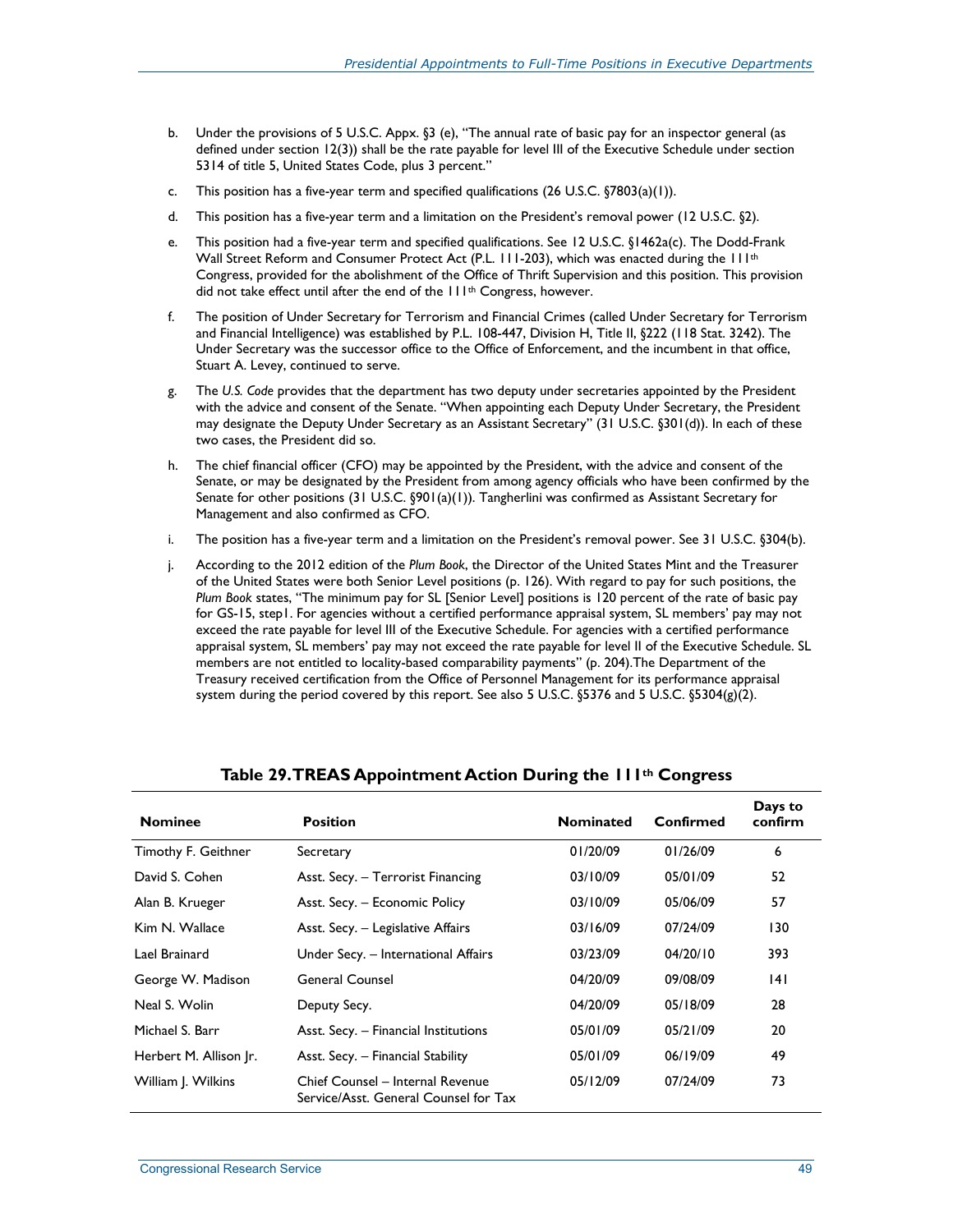| <b>Nominee</b>                    | <b>Position</b>                                        | <b>Nominated</b>               | Confirmed                      | Days to<br>confirm |
|-----------------------------------|--------------------------------------------------------|--------------------------------|--------------------------------|--------------------|
| Rosa G. Rios                      | Treasurer of the United States                         | 05/18/09                       | 07/24/09                       | 67                 |
| Daniel M. Tangherlini             | Asst. Secy. - Management                               | 06/03/09                       | 07/24/09                       | 51                 |
| Daniel M. Tangherlini             | <b>Chief Financial Officer</b>                         | 06/03/09                       | 07/24/09                       | 51                 |
| Jeffrey A. Goldstein              | Under Secy. - Domestic Finance                         | 07/22/09                       | Returned 08/05/10 <sup>a</sup> |                    |
| Marisa Lago                       | Asst. Secy. - International Markets and<br>Development | 09/25/09                       | 02/11/10                       | 139                |
| Charles Collyns                   | Asst. Secy. - International Finance                    | 10/05/09                       | 02/11/10                       | 129                |
| Mary J. Miller                    | Asst. Secy. - Financial Markets                        | 10/06/09                       | 02/11/10                       | 128                |
| Michael F. Mundaca                | Asst. Secy. – Tax Policy                               | 10/06/09<br>Returned 12/22/10b |                                |                    |
| Jeffrey A. Goldstein              | Under Secy. - Domestic Finance                         | Recess appointment 03/27/10c   |                                |                    |
| Michael F. Mundaca                | Asst. Secy. - Tax Policy                               | Recess appointment 03/27/10c   |                                |                    |
| S. Leslie Ireland                 | Asst. Secy. - Intelligence and Analysis                | 04/12/10                       | 06/30/10                       | 79                 |
| Michael F. Mundacad               | Asst. Secy. - Tax Policy                               | 04/21/10                       | Returned 12/22/10b             |                    |
| Jeffrey A. Goldstein <sup>e</sup> | Under Secy. - Domestic Finance                         | 04/21/10                       | Returned 08/05/10a             |                    |
| Jeffrey A. Goldsteine             | Under Secy. - Domestic Finance                         | 09/13/10                       | Returned 12/22/10b             |                    |
|                                   | Mean number of days to confirm a nomination            |                                | 96.4                           |                    |
|                                   | Median number of days to confirm a nomination          |                                | 70.0                           |                    |

a. Returned to the President at the beginning of a Senate recess of more than 30 days under the provisions of Senate Rule XXXI, paragraph 6 of the Standing Rules of the Senate.

- b. Returned to the President at the end of the 111<sup>th</sup> Congress under the provisions of Senate Rule XXXI, paragraph 6 of the Standing Rules of the Senate.
- c. The recess appointments of Goldstein and Mundaca expired at the end of the first session of the  $112<sup>th</sup>$ Congress.
- d. When a recess appointment is made, the President generally submits a new nomination for the nominee, even when an earlier nomination is pending, in compliance with 5 U.S.C. §5503. In this case, the President nominated Mundaca on October 6, 2009, recess-appointed him on March 27, 2010, then sent another nomination following the recess on April 21, 2010.
- e. When a recess appointment is made, the President generally submits a new nomination for the nominee, even when an earlier nomination is pending, in compliance with 5 U.S.C. §5503. In this case, the President nominated Goldstein on July 22, 2009, recess-appointed him on March 27, 2010, then submitted another nomination following the recess on April 21, 2010. However, both nominations were returned to the President at the beginning of August recess in 2010, under provisions of Senate Rule XXXI, paragraph 6 of the Standing Rules of the Senate. Therefore, the President submitted another nomination for Goldstein on September 13, 2010, following the conclusion of that recess.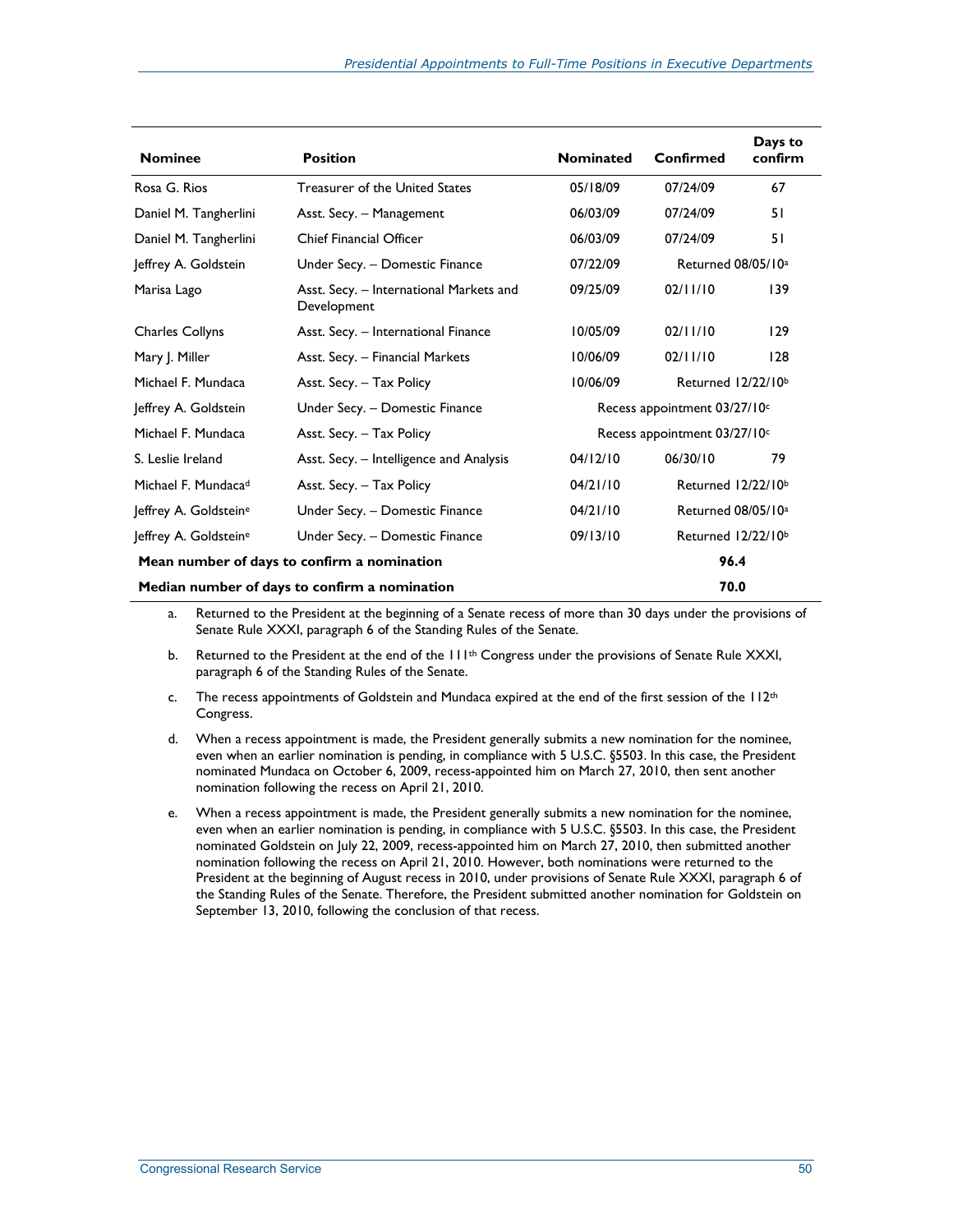# **Department of Veterans Affairs (DVA)**

| Table 30. Full-time PAS Positions, as of the End of the 111 <sup>th</sup> Congress |  |  |
|------------------------------------------------------------------------------------|--|--|
|------------------------------------------------------------------------------------|--|--|

| <b>Position</b>                                                       | Incumbent                     | Pay level  |
|-----------------------------------------------------------------------|-------------------------------|------------|
| Secretary                                                             | Eric K. Shinseki              |            |
| Deputy Secretary                                                      | W. Scott Gould                | Ш          |
| Inspector General <sup>a</sup>                                        | George J. Opfer               | $III + 3%$ |
| Under Secretary - Benefits                                            | Michael Walcoff (A)           | Ш          |
| Under Secretary - Health                                              | Robert A. Petzel              | Ш          |
| Under Secretary - Memorial Affairs                                    | Steve L. Muro (A)             | Ш          |
| Assistant Secretary - Congressional and Legislative Affairs           | Joan M. Evans/Joan M. Mooneyc | IV         |
| Assistant Secretary - Human Resources and Administration              | John U. Sepúlveda             | IV         |
| Assistant Secretary - Information and Technology                      | Roger W. Baker                | IV         |
| Assistant Secretary - Management/Chief Financial Officer <sup>d</sup> | W. Todd Grams (A)             | IV         |
| Assistant Secretary – Operations, Security and Preparedness           | Jose D. Riojas                | IV         |
| Assistant Secretary - Policy and Planning                             | Raul Perea-Henze              | IV         |
| Assistant Secretary - Public and Intergovernmental Affairs            | L. Tammy Duckworth            | IV         |
| Chairman - Board of Veterans' Appealse                                | James P. Terry                | IV         |
| <b>General Counsel</b>                                                | William A. Gunn               | IV         |

a. The President may remove an inspector general (IG) from office, as he may remove most other appointed officials in the departments. In the case of an IG, however, the law provides that "[i]f an Inspector General is removed from office or is transferred to another position or location within an establishment, the President shall communicate in writing the reasons for any such removal or transfer to both Houses of Congress, not later than 30 days before the removal or transfer" (5 U.S.C. Appx. §3(b)).

- b. Under the provisions of 5 U.S.C. Appx. §3(e), "The annual rate of basic pay for an inspector general (as defined under section 12(3)) shall be the rate payable for level III of the Executive Schedule under section 5314 of title 5, United States Code, plus 3 percent."
- c. Evans later became known as Joan M. Mooney.
- d. The chief financial officer (CFO) may be appointed by the President, with the advice and consent of the Senate, or may be designated by the President from among agency officials who have been confirmed by the Senate for other positions (31 U.S.C. §901(a)(1)). Department representatives have indicated that the positions were combined as noted in the table.
- e. This position has a six-year term and limitations on the President's removal power. See 38 U.S.C. §7101(b).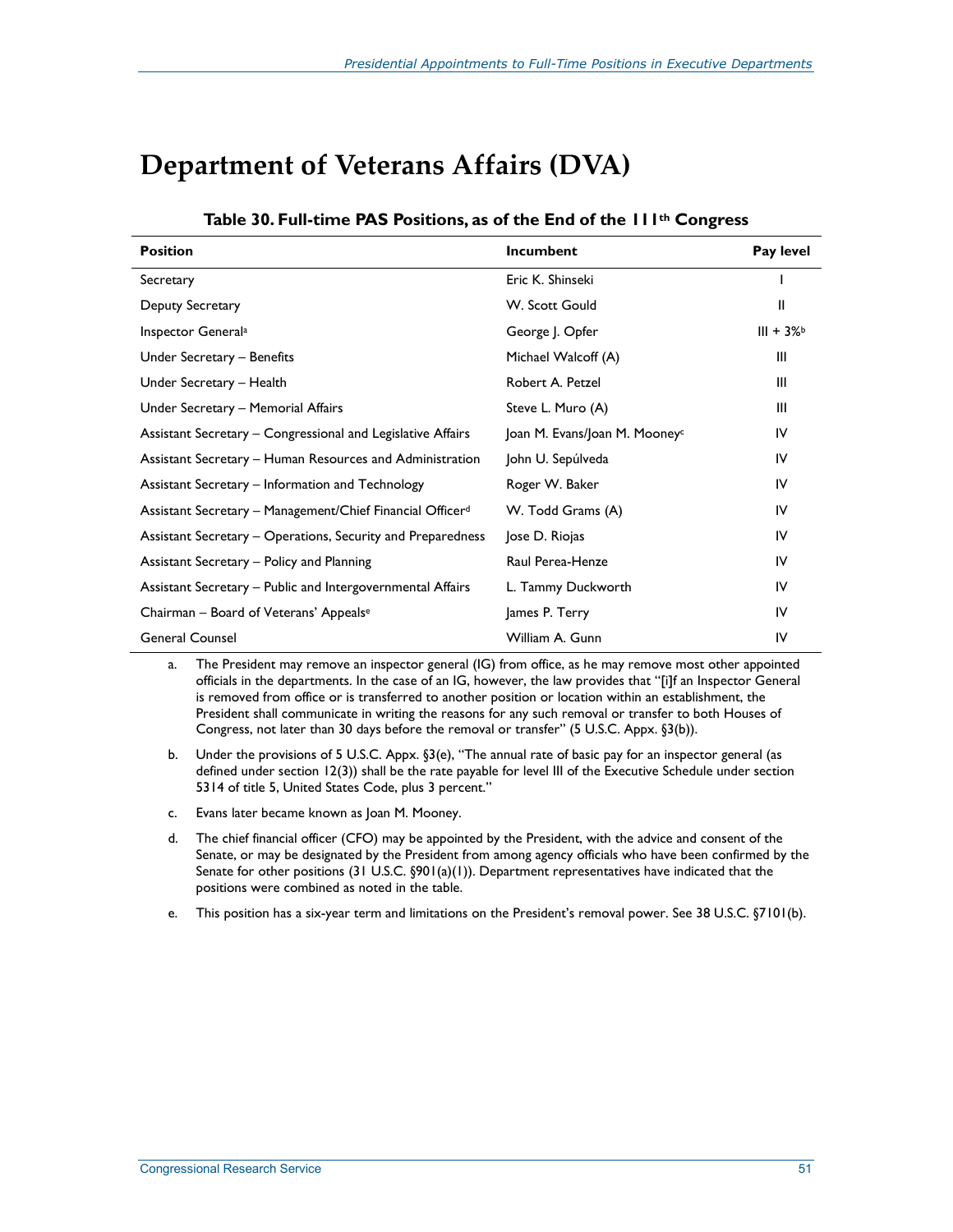| <b>Nominee</b>                                | <b>Position</b>                                               | <b>Nominated</b> | <b>Confirmed</b> | Days to<br>confirm |
|-----------------------------------------------|---------------------------------------------------------------|------------------|------------------|--------------------|
| Eric K. Shinseki                              | Secretary                                                     | 01/20/09         | 01/20/09         | 0                  |
| W. Scott Gould                                | Deputy Secy.                                                  | 03/11/09         | 04/03/09         | 23                 |
| L. Tammy Duckworth                            | Asst. Secy. - Public and Intergovernmental<br><b>Affairs</b>  | 03/16/09         | 04/22/09         | 37                 |
| John U. Sepúlveda                             | Asst. Secy. - Human Resources and<br>Administration           | 04/02/09         | 05/18/09         | 46                 |
| Jose D. Riojas                                | Asst. Secy. – Operations, Security, and<br>Preparedness       | 04/20/09         | 05/18/09         | 28                 |
| William A. Gunn                               | <b>General Counsel</b>                                        | 04/20/09         | 05/18/09         | 28                 |
| Roger W. Baker                                | Asst. Secy. – Information and Technology                      | 04/20/09         | 05/18/09         | 28                 |
| Joan M. Evans/Joan M.<br>Mooney <sup>a</sup>  | Asst. Secy. – Congressional and Legislative<br><b>Affairs</b> | 06/23/09         | 08/07/09         | 45                 |
| Raul Perea-Henze                              | Asst. Secy. - Policy and Planning                             | 11/09/09         | 03/19/10         | 130                |
| Robert A. Petzel                              | Under Secy. – Health                                          | 11/18/09         | 02/11/10         | 85                 |
| Mean number of days to confirm a nomination   |                                                               |                  | 45.0             |                    |
| Median number of days to confirm a nomination |                                                               |                  | 32.5             |                    |

a. Evans later became known as Joan M. Mooney.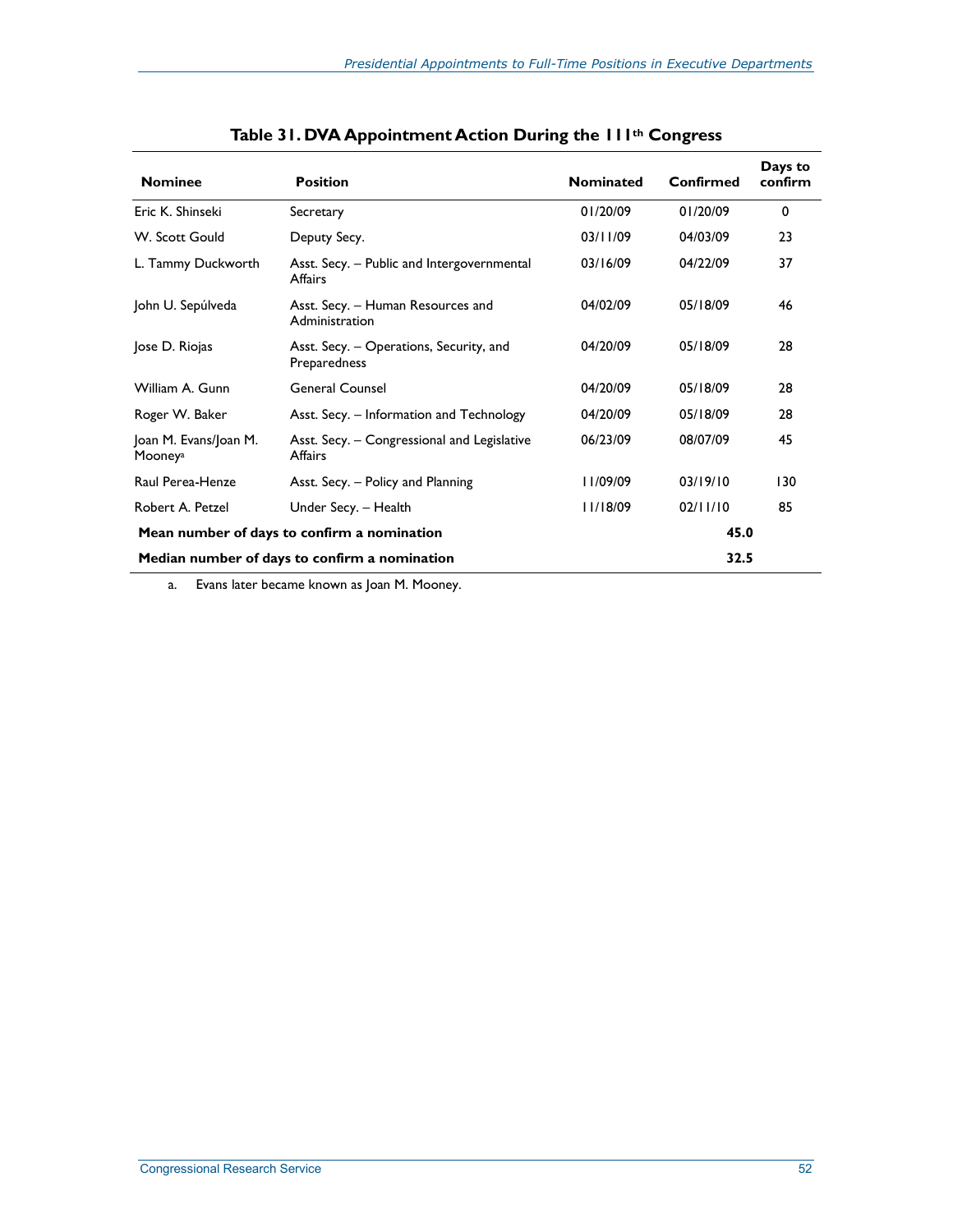# **Appendix A. Presidential Nominations, 111th Congress**

| <b>Nominee</b>         | <b>Position</b>                                            | <b>Department</b> | <b>Nomination</b><br>date | <b>Confirmation</b><br>date | Days to<br>confirm |
|------------------------|------------------------------------------------------------|-------------------|---------------------------|-----------------------------|--------------------|
| Robert V. Abbey        | Dir. - Bureau of Land Management                           | <b>DOI</b>        | 06/10/09                  | 08/07/09                    | 58                 |
| Jonathan S. Adelstein  | Admin. - Rural Utilities Services                          | <b>USDA</b>       | 04/21/09                  | 07/24/09                    | 94                 |
| Russlynn Ali           | Asst. Secy. - Civil Rights                                 | <b>ED</b>         | 03/18/09                  | 05/01/09                    | 44                 |
| Herbert M. Allison Jr. | Asst. Secy. - Financial Stability                          | <b>TREAS</b>      | 05/01/09                  | 06/19/09                    | 49                 |
| Brooke D. Anderson     | U.S. Alt. Rep. - Special Political Affairs - U.N.          | <b>DOS</b>        | 12/03/09                  | 03/10/10                    | 97                 |
| James F. Amos          | Commandant - Marine Corps - Joint Chiefs of Staff          | <b>DOD</b>        | 07/21/10                  | 09/29/10                    | 70                 |
| Peter H. Appel         | Admin. - Research and Innovative Technology                | <b>DOT</b>        | 04/20/09                  | 04/29/09                    | 9                  |
| Daniel M. Ashe         | Dir. - U.S. Fish and Wildlife Service                      | <b>DOI</b>        | 12/06/10                  | <b>Returned 12/22/10</b>    |                    |
| Edward M. Avalos       | Under Secy. - Marketing and Regulatory Programs            | <b>USDA</b>       | 06/18/09                  | 10/08/09                    | 112                |
| Anthony M. Babauta     | Asst. Secy. - Insular Affairs                              | <b>DOI</b>        | 07/06/09                  | 09/10/09                    | 66                 |
| J. Randolph Babbitt    | Admin. - Federal Aviation Administration                   | <b>DOT</b>        | 05/11/09                  | 05/21/09                    | $\overline{10}$    |
| Roger W. Baker         | Asst. Secy. - Information and Technology                   | <b>DVA</b>        | 04/20/09                  | 05/18/09                    | 28                 |
| Michael S. Barr        | Asst. Secy. - Financial Institutions                       | <b>TREAS</b>      | 05/01/09                  | 05/21/09                    | 20                 |
| Frederick D. Barton    | U.S. Rep. - Economic and Social Council - U.N.             | <b>DOS</b>        | 09/15/09                  | 11/20/09                    | 66                 |
| <b>Rand Beers</b>      | Under Secy. - National Protection and Programs Directorate | <b>DHS</b>        | 04/20/09                  | 06/19/09                    | 60                 |
| Regina M. Benjamin     | Surgeon General                                            | <b>HHS</b>        | 07/22/09                  | 10/29/09                    | 99                 |
| Daniel S. Benjamin     | Amb.-at-Large/Coordinator - Counterterrorism               | <b>DOS</b>        | 04/27/09                  | 05/21/09                    | 24                 |
| Alan D. Bersin         | Commissioner – U.S. Customs and Border Protection          | <b>DHS</b>        | 09/29/09                  | <b>Returned 08/05/10</b>    |                    |
| Alan D. Bersin         | Commissioner – U.S. Customs and Border Protection          | <b>DHS</b>        |                           | Recess appointment 03/27/10 |                    |

**Table A-1. Presidential Appointments to Full-Time Positions in Executive Departments, 111th Congress**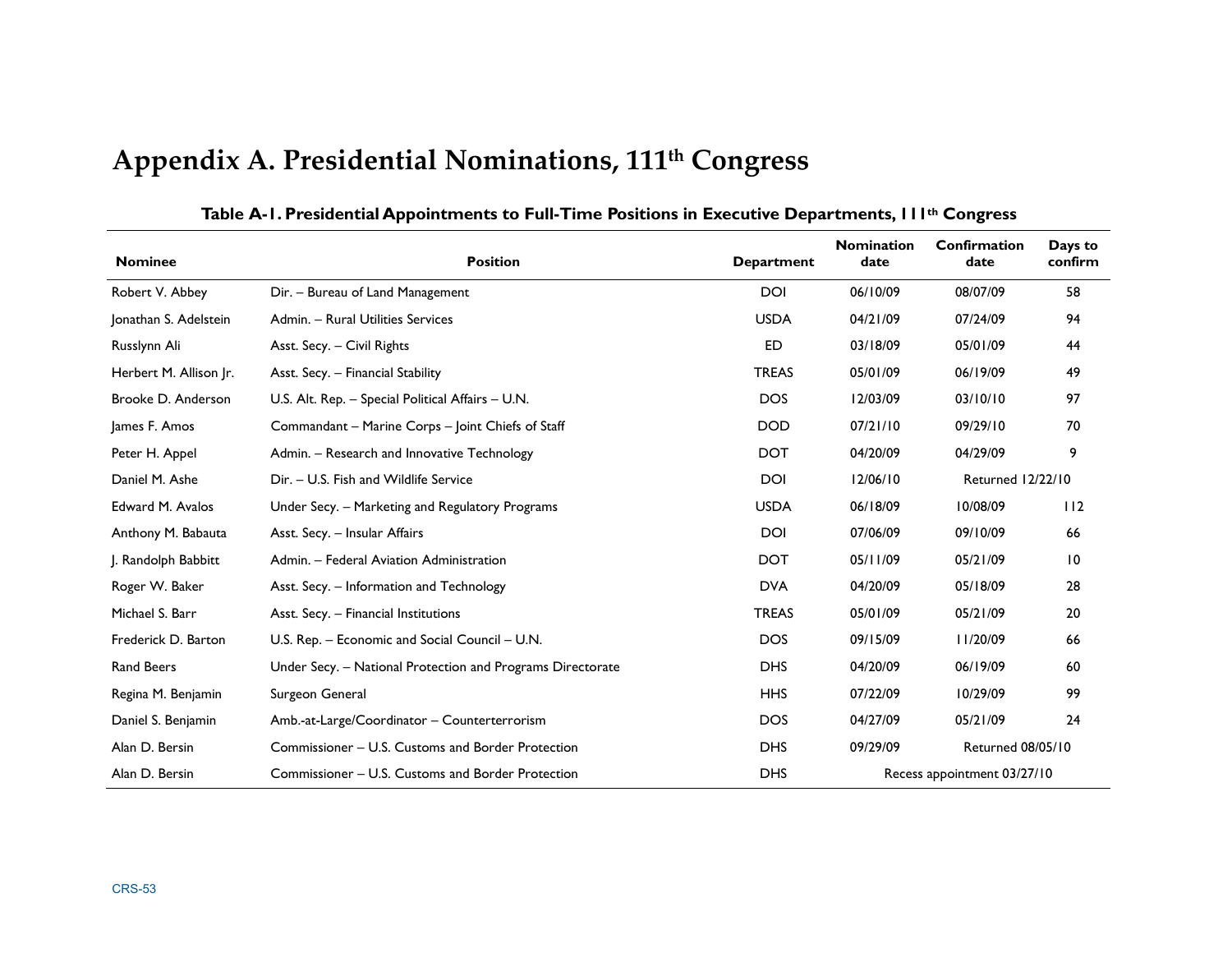| <b>Nominee</b>         | <b>Position</b>                                                   | <b>Department</b> | <b>Nomination</b><br>date | Confirmation<br>date           | Days to<br>confirm |
|------------------------|-------------------------------------------------------------------|-------------------|---------------------------|--------------------------------|--------------------|
| Alan D. Bersin         | Commissioner – U.S. Customs and Border Protection                 | <b>DHS</b>        | 04/21/10                  | Returned 08/05/10              |                    |
| Alan D. Bersin         | Commissioner – U.S. Customs and Border Protection                 | <b>DHS</b>        | 09/13/10                  | <b>Returned 12/22/10</b>       |                    |
| Christopher P. Bertram | Asst. Secy. - Budget and Programs/Chief Financial Officer         | <b>DOT</b>        | 07/09/09                  | 08/07/09                       | 29                 |
| Donald M. Berwick      | Admin. - Centers for Medicare and Medicaid Services               | <b>HHS</b>        | 04/19/10                  | <b>Returned 08/05/10</b>       |                    |
| Donald M. Berwick      | Admin. - Centers for Medicare and Medicaid Services               | <b>HHS</b>        |                           | Recess appointment 07/07/10    |                    |
| Donald M. Berwick      | Admin. - Centers for Medicare and Medicaid Services               | <b>HHS</b>        | 07/19/10                  | <b>Returned 08/05/10</b>       |                    |
| Donald M. Berwick      | Admin. - Centers for Medicare and Medicaid Services               | <b>HHS</b>        | 09/13/10                  | <b>Returned 12/22/10</b>       |                    |
| Robert O. Blake Jr.    | Asst. Secy. - South and Central Asian Affairs                     | <b>DOS</b>        | 04/27/09                  | 05/21/09                       | 24                 |
| Charles A. Blanchard   | General Counsel - Air Force                                       | <b>DOD</b>        | 04/30/09                  | 05/18/09                       | 8                  |
| Rebecca M. Blank       | Under Secy. - Economic Affairs                                    | <b>DOC</b>        | 04/28/09                  | 05/21/09                       | 23                 |
| Rafael Borras          | Under Secy. - Management                                          | <b>DHS</b>        | 07/06/09                  | <b>Returned 12/22/10</b>       |                    |
| Rafael Borras          | Under Secy. - Management                                          | <b>DHS</b>        |                           | Recess appointment 03/27/10    |                    |
| Rafael Borras          | Under Secy. - Management                                          | <b>DHS</b>        | 04/21/10                  | Returned 12/22/10 <sup>a</sup> |                    |
| Phyllis C. Borzi       | Asst. Secy. - Employee Benefits Security Administration           | <b>DOL</b>        | 04/27/09                  | 07/10/09                       | 74                 |
| Raphael W. Bostic      | Asst. Secy. - Policy Development and Research                     | <b>HUD</b>        | 04/20/09                  | 07/10/09                       | 81                 |
| April S. Boyd          | Asst. Secy. - Legislative and Intergovernmental Affairs           | <b>DOC</b>        | 03/19/09                  | 04/29/09                       | 41                 |
| Lorelei Boylan         | Admin. - Wage and Hour Division                                   | <b>DOL</b>        | 05/11/09                  | Withdrawn 10/13/09             |                    |
| Lael Brainard          | Under Secy. - International Affairs                               | <b>TREAS</b>      | 03/23/09                  | 04/20/10                       | 393                |
| Lanny A. Breuer        | Asst. Atty. General - Criminal Division                           | <b>DOI</b>        | 02/23/09                  | 04/20/09                       | 56                 |
| <b>Esther Brimmer</b>  | Asst. Secy. - International Organizations Affairs                 | <b>DOS</b>        | 03/11/09                  | 04/03/09                       | 23                 |
| William F. Brinkman    | Dir. - Office of Science                                          | <b>DOE</b>        | 04/27/09                  | 06/19/09                       | 53                 |
| William R. Brownfield  | Asst. Secy. - International Narcotics and Law Enforcement Affairs | <b>DOS</b>        | 09/23/10                  | 12/22/10                       | 90                 |
| Sean P. Buckley        | Commissioner - Education Statistics                               | <b>ED</b>         | 07/12/10                  | 12/22/10                       | 163                |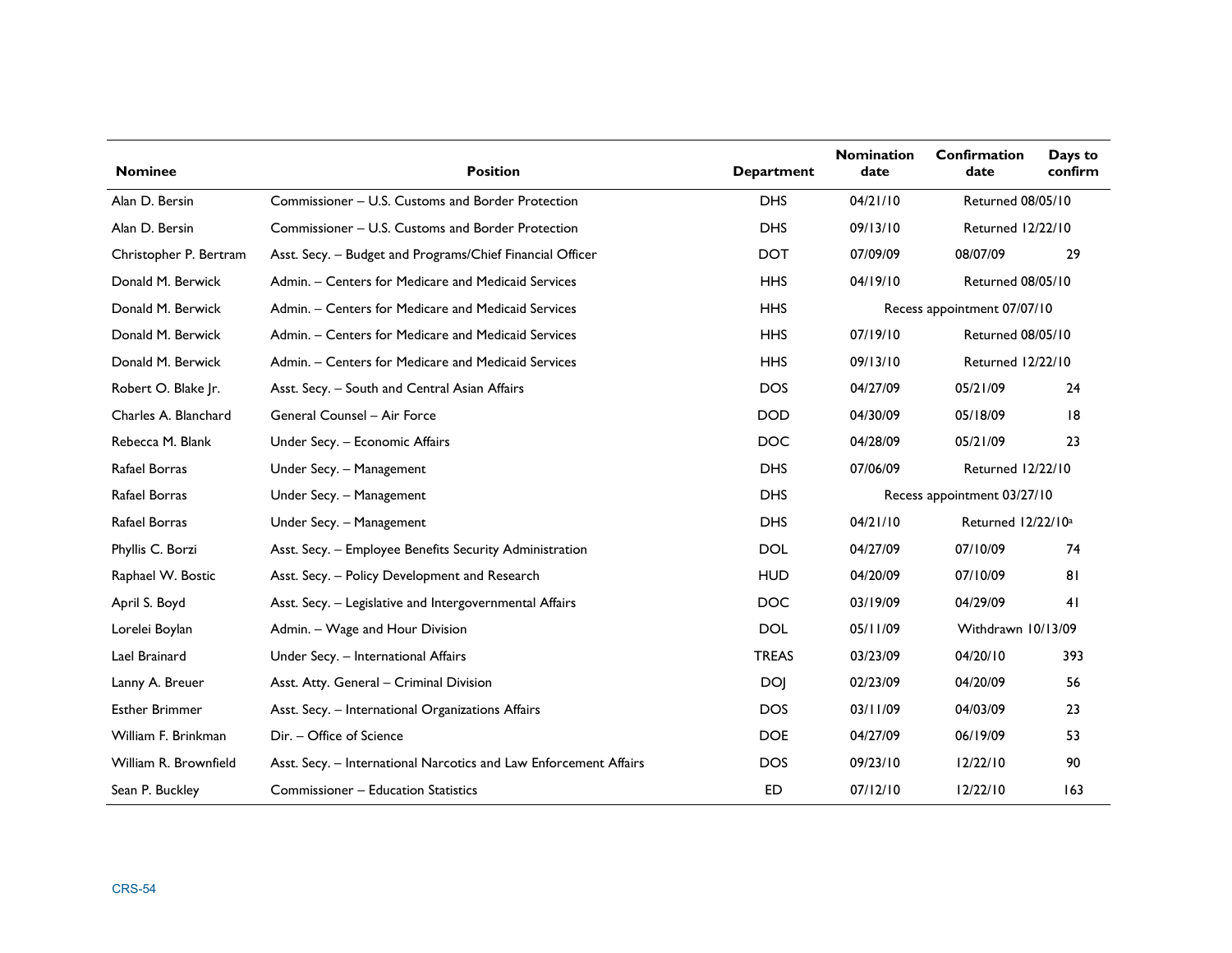| <b>Nominee</b>            | <b>Position</b>                                                          | <b>Department</b> | <b>Nomination</b><br>date | Confirmation<br>date        | Days to<br>confirm |
|---------------------------|--------------------------------------------------------------------------|-------------------|---------------------------|-----------------------------|--------------------|
| Sharon E. Burke           | Dir. - Operational Energy Plans and Programs                             | <b>DOD</b>        | 12/11/09                  | 06/22/10                    | 193                |
| Kurt M. Campbell          | Asst. Secy. - East Asian and Pacific Affairs                             | <b>DOS</b>        | 04/27/09                  | 06/25/09                    | 59                 |
| Michael C. Camuñez        | Asst. Secy. - Market Access and Compliance                               | <b>DOC</b>        | 03/02/10                  | 09/16/10                    | 198                |
| Susan B. Carbon           | Dir. - Violence Against Women Office                                     | <b>DOJ</b>        | 10/05/09                  | 02/11/10                    | 129                |
| Johnnie Carson            | Asst. Secy. - African Affairs                                            | <b>DOS</b>        | 03/23/09                  | 05/06/09                    | 44                 |
| Ashton B. Carter          | Under Secy. - Acquisition, Technology, and Logistics                     | <b>DOD</b>        | 03/18/09                  | 04/23/09                    | 36                 |
| James E. Cartwright       | Vice Chairman - Joint Chiefs of Staff                                    | <b>DOD</b>        | 04/20/09                  | 07/31/09                    | 102                |
| Anne J. Castle            | Asst. Secy. - Water and Science                                          | <b>DOI</b>        | 04/27/09                  | 06/19/09                    | 53                 |
| Luis Cdebaca (C. de Baca) | Amb.-at-Large/Dir. - Office to Monitor and Combat Trafficking in Persons | <b>DOS</b>        | 03/26/09                  | 05/06/09                    | 41                 |
| Steven Chu                | Secretary                                                                | <b>DOE</b>        | 01/20/09                  | 01/20/09                    | 0                  |
| Hillary R. Clinton        | Secretary                                                                | <b>DOS</b>        | 01/20/09                  | 01/21/09                    |                    |
| Kelvin J. Cochran         | Admin. - U.S. Fire Administration - FEMA                                 | <b>DHS</b>        | 07/28/09                  | 08/07/09                    | 10                 |
| David S. Cohen            | Asst. Secy. - Terrorist Financing                                        | <b>TREAS</b>      | 03/10/09                  | 05/01/09                    | 52                 |
| James M. Cole             | Deputy Atty. General                                                     | <b>DOJ</b>        | 05/24/10                  | Returned 12/22/10           |                    |
| James M. Cole             | Deputy Atty. General                                                     | <b>DOJ</b>        |                           | Recess appointment 12/29/10 |                    |
| Francis S. Collins        | Dir. - National Institutes of Health                                     | <b>HHS</b>        | 07/09/09                  | 08/07/09                    | 29                 |
| Charles Collyns           | Asst. Secy. - International Finance                                      | <b>TREAS</b>      | 10/05/09                  | 02/11/10                    | 129                |
| Gladys J. Commons         | Asst. Secy. - Navy - Financial Management/Comptroller                    | <b>DOD</b>        | 09/29/09                  | 10/28/09                    | 29                 |
| Erin C. Conaton           | Under Secy. - Air Force                                                  | <b>DOD</b>        | 11/10/09                  | 03/04/10                    | 114                |
| Kevin W. Concannon        | Under Secy. - Food, Nutrition, and Consumer Services                     | <b>USDA</b>       | 04/29/09                  | 07/31/09                    | 93                 |
| Michael L. Connor         | Comm. - Bureau of Reclamation                                            | <b>DOI</b>        | 04/20/09                  | 05/21/09                    | 31                 |
| Donald L. Cook            | Deputy Admin. - Defense Programs, NNSA                                   | <b>DOE</b>        | 12/03/09                  | 06/22/10                    | 201                |
| Suzan D. J. Cook          | Amb.-at-Large - International Religious Freedom                          | <b>DOS</b>        | 06/16/10                  | <b>Returned 12/22/10</b>    |                    |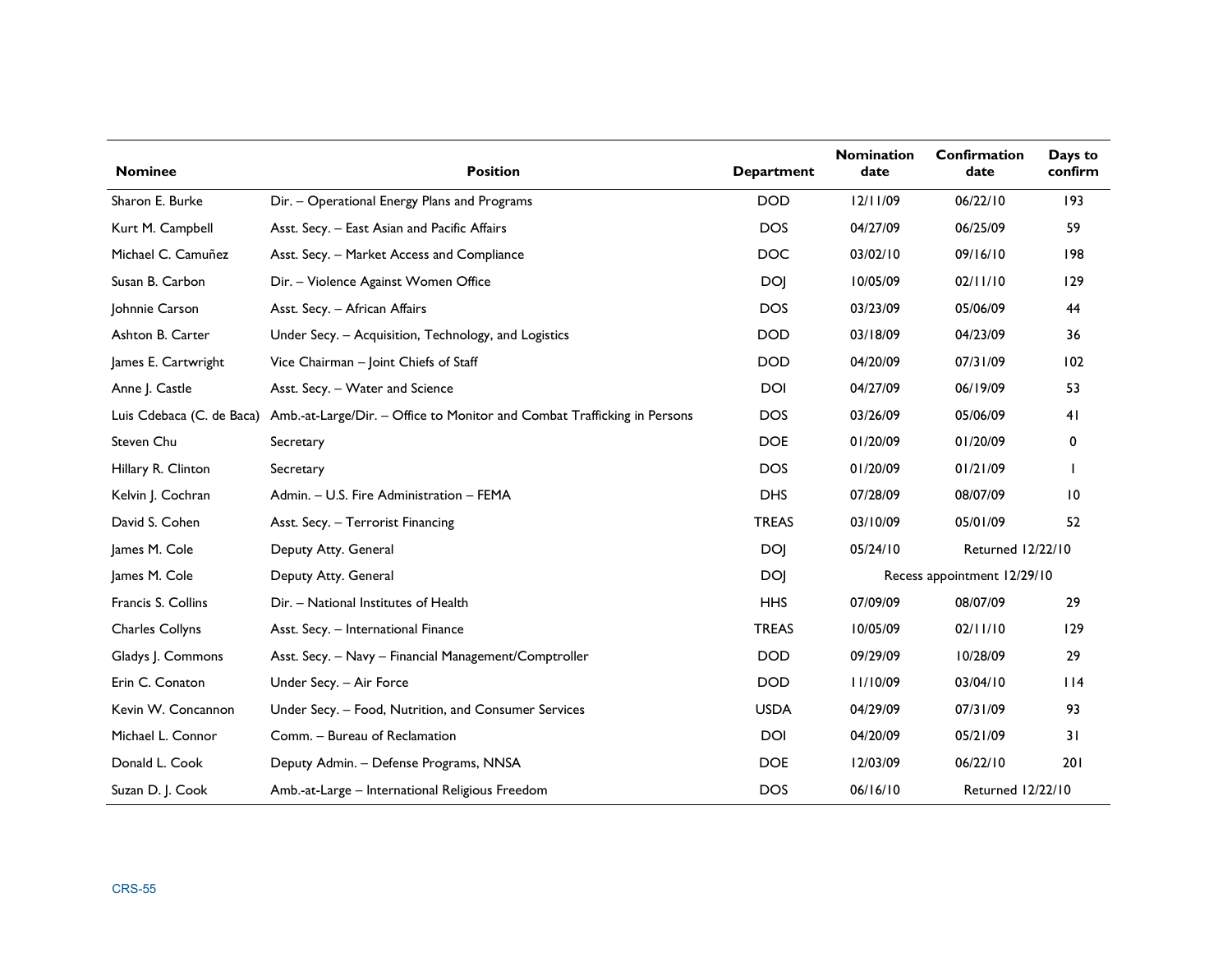| <b>Nominee</b>         | <b>Position</b>                                      | <b>Department</b> | <b>Nomination</b><br>date | Confirmation<br>date | Days to<br>confirm |
|------------------------|------------------------------------------------------|-------------------|---------------------------|----------------------|--------------------|
| William V. Corr        | Deputy Secy.                                         | <b>HHS</b>        | 03/17/09                  | 05/06/09             | 50                 |
| Douglas A. Criscitello | <b>Chief Financial Officer</b>                       | <b>HUD</b>        | 11/10/09                  | 02/11/10             | 93                 |
| Philip J. Crowley      | Asst. Secy. - Public Affairs                         | <b>DOS</b>        | 04/20/09                  | 05/21/09             | 31                 |
| Peter Cunningham       | Asst. Secy. - Communications and Outreach            | ED                | 03/19/09                  | 05/01/09             | 43                 |
| Brenda Dann-Messier    | Asst. Secy. - Vocational and Adult Education         | <b>ED</b>         | 07/14/09                  | 10/05/09             | 83                 |
| Jo-Ellen Darcy         | Asst. Secy. - Army - Civil Works                     | <b>DOD</b>        | 04/02/09                  | 08/07/09             | 127                |
| Thomas A. Daschle      | Secretary                                            | <b>HHS</b>        | 01/20/09                  | Withdrawn 02/09/09   |                    |
| Rosemary A. Dicarlo    | U.S. Deputy Rep. - U.N.                              | <b>DOS</b>        | 12/03/09                  | 03/10/10             | 97                 |
| Scott C. Doney         | Chief Scientist - NOAA                               | <b>DOC</b>        | 08/05/10                  | Returned 12/22/10    |                    |
| Shaun L. S. Donovan    | Secretary                                            | <b>HUD</b>        | 01/20/09                  | 01/22/09             | $\overline{2}$     |
| L. Tammy Duckworth     | Asst. Secy. - Public and Intergovernmental Affairs   | <b>DVA</b>        | 03/16/09                  | 04/22/09             | 37                 |
| Arne Duncan            | Secretary                                            | <b>ED</b>         | 01/20/09                  | 01/20/09             | 0                  |
| John Q. Easton         | Dir. - Institute of Education Sciences               | <b>ED</b>         | 04/20/09                  | 05/21/09             | 31                 |
| Larry J. Echo Hawk     | Asst. Secy. - Indian Affairs                         | <b>DOI</b>        | 04/20/09                  | 05/19/09             | 29                 |
| Jim R. Esquea          | Asst. Secy. - Legislation                            | <b>HHS</b>        | 08/06/09                  | 06/22/10             | 320                |
| Joan M. Evans          | Asst. Secy. - Congressional and Legislative Affairs  | <b>DVA</b>        | 06/23/09                  | 08/07/09             | 45                 |
| Jeffrey D. Feltman     | Asst. Secy. - Near Eastern Affairs                   | <b>DOS</b>        | 04/20/09                  | 08/07/09             | 109                |
| John R. Fernandez      | Asst. Secy. - Economic Development                   | <b>DOC</b>        | 07/20/09                  | 09/10/09             | 52                 |
| Jose W. Fernandez      | Asst. Secy. - Economic, Energy, and Business Affairs | <b>DOS</b>        | 08/06/09                  | 11/20/09             | 106                |
| Anne S. Ferro          | Admin. - Federal Motor Carrier Safety Administration | <b>DOT</b>        | 07/16/09                  | 11/05/09             | 112                |
| Michèle A. Flournoy    | Under Secy. - Policy                                 | <b>DOD</b>        | 01/20/09                  | 02/09/09             | 20                 |
| Ivan K. Fong           | <b>General Counsel</b>                               | <b>DHS</b>        | 03/11/09                  | 05/06/09             | 56                 |
| Christine H. Fox       | Dir. - Cost Assessment and Program Evaluation        | <b>DOD</b>        | 10/01/09                  | 10/28/09             | 27                 |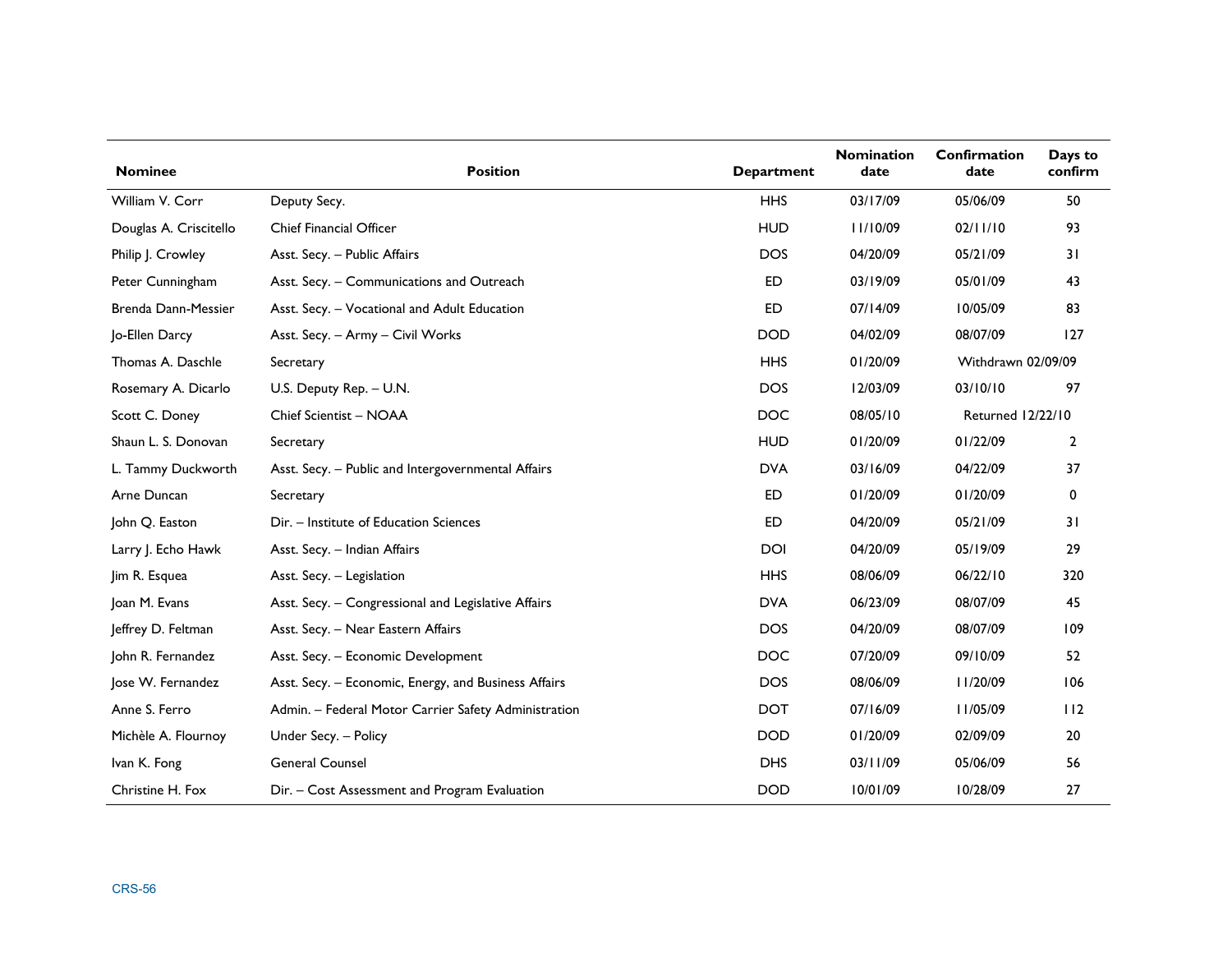| <b>Nominee</b>       | <b>Position</b>                                         | <b>Department</b> | <b>Nomination</b><br>date | Confirmation<br>date        | Days to<br>confirm |
|----------------------|---------------------------------------------------------|-------------------|---------------------------|-----------------------------|--------------------|
| W. Craig Fugate      | Admin. - FEMA                                           | <b>DHS</b>        | 03/17/09                  | 05/12/09                    | 56                 |
| Patrick D. Gallagher | Dir. - National Institute of Standards and Technology   | <b>DOC</b>        | 10/07/09                  | 11/05/09                    | 29                 |
| Jose A. Garcia       | Dir. - Office of Economic Impact and Diversity          | <b>DOE</b>        | 07/20/09                  | 10/21/09                    | 93                 |
| Juan M. Garcia III   | Asst. Secy. - Navy - Manpower and Reserve Affairs       | <b>DOD</b>        | 06/18/09                  | 09/16/09                    | 90                 |
| Alexander G. Garza   | Asst. Secy. - Health Affairs and Chief Medical Officer  | <b>DHS</b>        | 07/07/09                  | Withdrawn 07/27/09          |                    |
| Alexander G. Garza   | Asst. Secy. - Health Affairs and Chief Medical Officer  | <b>DHS</b>        | 07/27/09                  | 08/07/09                    | $\mathbf{H}$       |
| Timothy F. Geithner  | Secretary                                               | <b>TREAS</b>      | 01/20/09                  | 01/26/09                    | 6                  |
| J. Michael Gilmore   | Dir. - Operational Test and Evaluation                  | <b>DOD</b>        | 06/01/09                  | 09/21/09                    | 112                |
| Daniel B. Ginsberg   | Asst. Secy. - Air Force - Manpower and Reserve Affairs  | <b>DOD</b>        | 06/02/09                  | 07/06/09                    | 34                 |
| <b>Sherry Glied</b>  | Asst. Secy. - Planning and Evaluation                   | <b>HHS</b>        | 07/09/09                  | 06/22/10                    | 348                |
| Philip S. Goldberg   | Asst. Secy. - Intelligence and Research                 | <b>DOS</b>        | 10/26/09                  | 02/09/10                    | 106                |
| Jeffrey A. Goldstein | Under Secy. - Domestic Finance                          | <b>TREAS</b>      | 07/22/09                  | <b>Returned 08/05/10</b>    |                    |
| Jeffrey A. Goldstein | Under Secy. - Domestic Finance                          | <b>TREAS</b>      |                           | Recess appointment 03/27/10 |                    |
| Jeffrey A. Goldstein | Under Secy. - Domestic Finance                          | <b>TREAS</b>      | 04/21/10                  | <b>Returned 08/05/10</b>    |                    |
| Jeffrey A. Goldstein | Under Secy. - Domestic Finance                          | <b>TREAS</b>      | 09/13/10                  | <b>Returned 12/22/10</b>    |                    |
| Gabriella C. Gomez   | Asst. Secy. - Legislation and Congressional Affairs     | <b>ED</b>         | 04/20/09                  | 05/01/09                    | $\mathbf{H}$       |
| <b>Eric Goosby</b>   | Coordinator - U.S. Global AIDS                          | <b>DOS</b>        | 04/29/09                  | 06/19/09                    | 51                 |
| Philip H. Gordon     | Asst. Secy. - European and Eurasian Affairs             | <b>DOS</b>        | 03/11/09                  | 05/14/09                    | 64                 |
| Rose E. Gottemoeller | Asst. Secy. - Arms Control, Verification and Compliance | <b>DOS</b>        | 03/17/09                  | 04/03/09                    | 17                 |
| W. Scott Gould       | Deputy Secy.                                            | <b>DVA</b>        | 03/11/09                  | 04/03/09                    | 23                 |
| Kathy J. Greenlee    | Asst. Secy. - Aging                                     | <b>HHS</b>        | 05/04/09                  | 06/25/09                    | 52                 |
| Wallace C. Gregson   | Asst. Secy. - Asian and Pacific Security Affairs        | <b>DOD</b>        | 04/20/09                  | 05/07/09                    | 17                 |
| Dana G. Gresham      | Asst. Secy. - Governmental Affairs                      | <b>DOT</b>        | 03/10/09                  | 04/29/09                    | 50                 |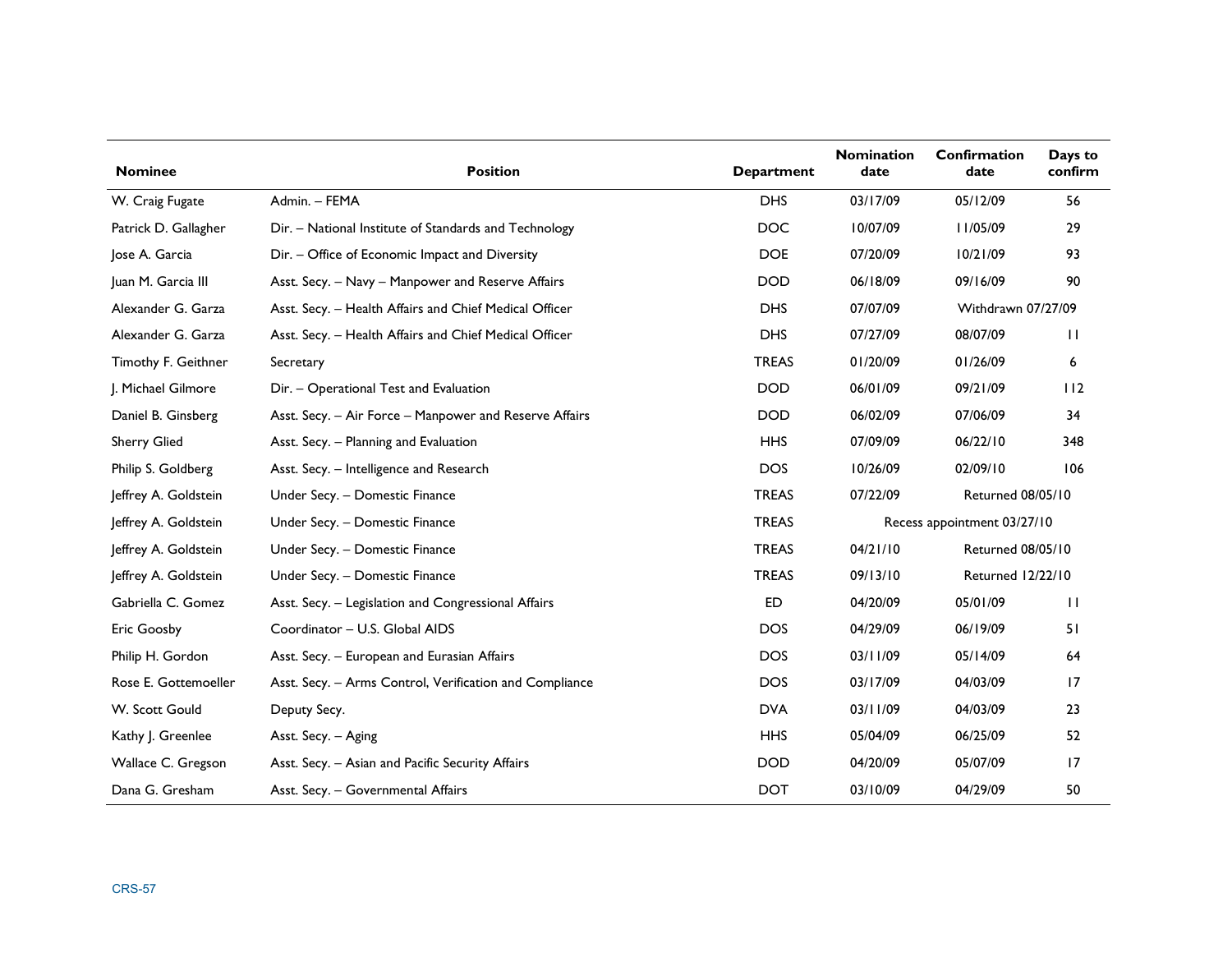| <b>Nominee</b>      | <b>Position</b>                                            | <b>Department</b> | <b>Nomination</b><br>date | Confirmation<br>date        | Days to<br>confirm |
|---------------------|------------------------------------------------------------|-------------------|---------------------------|-----------------------------|--------------------|
| Robert M. Groves    | Dir. - Bureau of the Census                                | <b>DOC</b>        | 04/29/09                  | 07/13/09                    | 75                 |
| William A. Gunn     | <b>General Counsel</b>                                     | <b>DVA</b>        | 04/20/09                  | 05/18/09                    | 28                 |
| Elisabeth A. Hagen  | Under Secy. - Food Safety                                  | <b>USDA</b>       | 01/26/10                  | 09/16/10                    | 233                |
| Elisabeth A. Hagen  | Under Secy. - Food Safety                                  | <b>USDA</b>       |                           | Recess Appointment 08/19/10 |                    |
| Elisabeth A. Hagen  | Under Secy. - Food Safety                                  | <b>USDA</b>       | 09/13/10                  | Returned 12/22/10           |                    |
| Robert F. Hale      | Under Secy. - Comptroller/Chief Financial Officer          | <b>DOD</b>        | 01/20/09                  | 02/09/09                    | 20                 |
| Margaret A. Hamburg | Commissioner - Food and Drugs                              | <b>HHS</b>        | 03/25/09                  | 05/18/09                    | 54                 |
| Samuel D. Hamilton  | Dir. - U.S. Fish and Wildlife Service                      | <b>DOI</b>        | 07/06/09                  | 07/31/09                    | 25                 |
| Katherine Hammack   | Asst. Secy. - Army - Installations, Energy and Environment | <b>DOD</b>        | 01/20/10                  | 06/22/10                    | 153                |
| Beatrice A. Hanson  | Dir. - Office for Victims of Crime                         | <b>DOI</b>        | 12/23/09                  | Withdrawn 12/20/10          |                    |
| Krysta Harden       | Asst. Secy. - Congressional Relations                      | <b>USDA</b>       | 04/02/09                  | 05/12/09                    | 40                 |
| Robert A. Harding   | Asst. Secy. - Transportation Security Administration       | <b>DHS</b>        | 03/08/10                  | Withdrawn 04/12/10          |                    |
| Elizabeth M. Harman | Asst. Admin. - Grants Program Directorate - FEMA           | <b>DHS</b>        | 10/13/09                  | 03/03/10                    | 4                  |
| Anne M. Harrington  | Deputy Admin. - Defense Nuclear Nonproliferation, NNSA     | <b>DOE</b>        | 06/14/10                  | 09/29/10                    | 107                |
| Scott B. Harris     | <b>General Counsel</b>                                     | <b>DOE</b>        | 04/02/09                  | 05/19/09                    | 47                 |
| Seth D. Harris      | Deputy Secy.                                               | <b>DOL</b>        | 03/03/09                  | 05/21/09                    | 79                 |
| David J. Hayes      | Deputy Secy.                                               | <b>DOI</b>        | 02/27/09                  | 05/20/09                    | 82                 |
| Gordon S. Heddell   | Inspector General                                          | <b>DOD</b>        | 06/01/09                  | 07/10/09                    | 39                 |
| Sandra B. Henriquez | Asst. Secy. - Public and Indian Housing                    | <b>HUD</b>        | 04/20/09                  | 05/21/09                    | 31                 |
| David F. Heyman     | Asst. Secy. - Policy                                       | <b>DHS</b>        | 04/27/09                  | 06/04/09                    | 38                 |
| Dennis F. Hightower | Deputy Secy.                                               | <b>DOC</b>        | 07/24/09                  | 08/07/09                    | 4                  |
| Eric L. Hirschhorn  | Under Secy. - Export Administration                        | <b>DOC</b>        | 09/14/09                  | <b>Returned 12/22/10</b>    |                    |
| Eric L. Hirschhorn  | Under Secy. - Export Administration                        | <b>DOC</b>        | 04/21/10                  | <b>Returned 12/22/10</b>    |                    |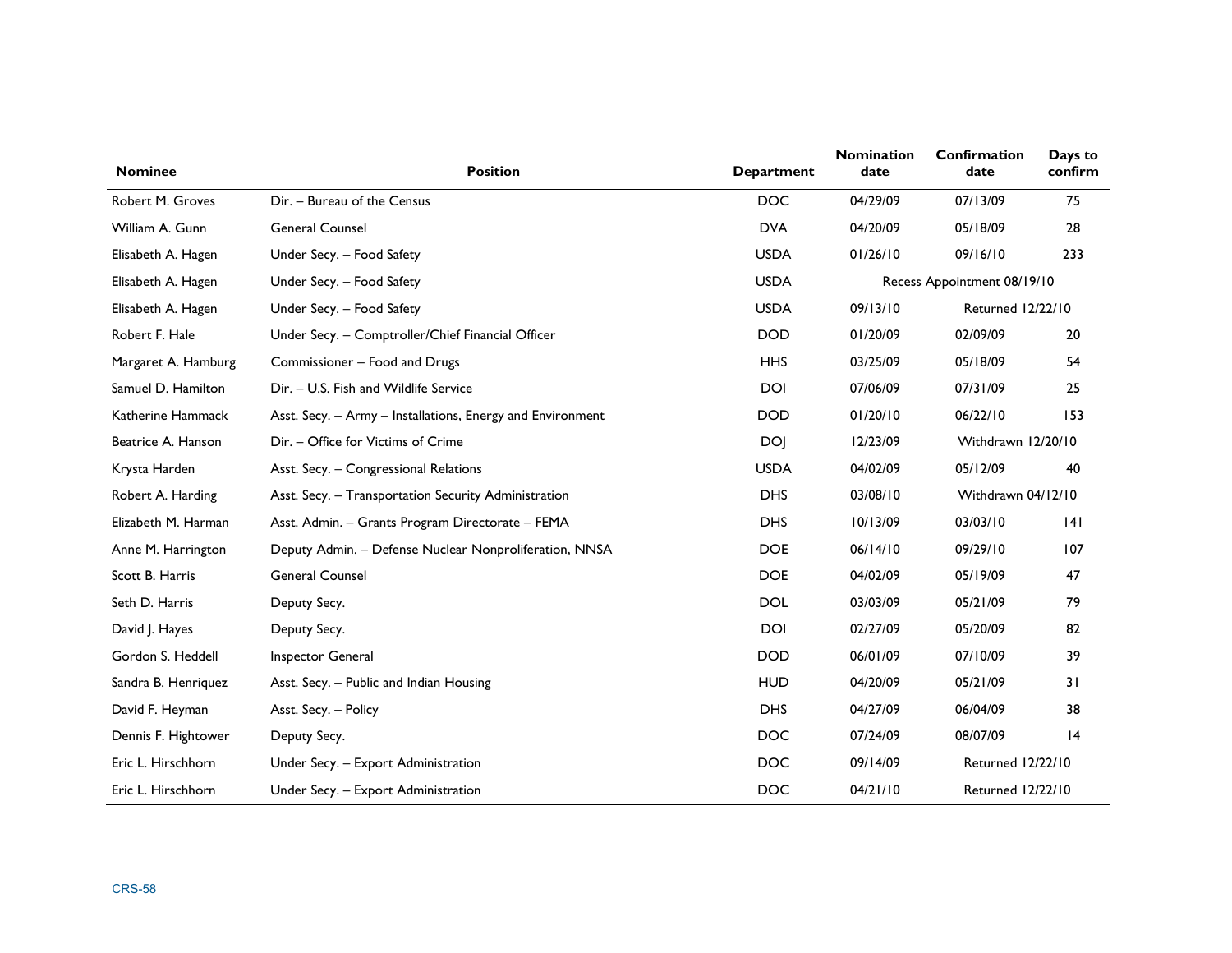| <b>Nominee</b>       | <b>Position</b>                                                             | <b>Department</b> | <b>Nomination</b><br>date | Confirmation<br>date        | Days to<br>confirm |
|----------------------|-----------------------------------------------------------------------------|-------------------|---------------------------|-----------------------------|--------------------|
| Eric L. Hirschhorn   | Under Secy. - Export Administration                                         | <b>DOC</b>        |                           | Recess Appointment 03/27/10 |                    |
| Patricia A. Hoffman  | Asst. Secy. - Electricity Delivery and Energy Reliability                   | <b>DOE</b>        | 12/09/09                  | 06/22/10                    | 195                |
| Eric H. Holder Jr.   | <b>Attorney General</b>                                                     | <b>DOJ</b>        | 01/20/09                  | 02/02/09                    | 3                  |
| Robert D. Hormats    | Under Secy. - Economic, Energy, and Agricultural Affairs                    | <b>DOS</b>        | 07/20/09                  | 09/22/09                    | 64                 |
| Michael P. Huerta    | Deputy Admin. - Federal Aviation Administration                             | <b>DOT</b>        | 12/08/09                  | 06/23/10                    | 197                |
| Pamela S. Hyde       | Admin. - Substance Abuse and Mental Health Services Administration          | <b>HHS</b>        | 10/05/09                  | II/20/09                    | 46                 |
| Stacia A. Hylton     | Dir. - U.S. Marshals Service                                                | <b>DOJ</b>        | 09/20/10                  | 12/22/10                    | 93                 |
| S. Leslie Ireland    | Asst. Secy. - Intelligence and Analysis                                     | <b>TREAS</b>      | 04/12/10                  | 06/30/10                    | 79                 |
| Steven L. Jacques    | Asst. Secy. - Public Affairs                                                | <b>HUD</b>        | 09/29/09                  | Withdrawn 05/07/10          |                    |
| Jonathan B. Jarvis   | Dir. - National Park Service                                                | <b>DOI</b>        | 07/13/09                  | 09/24/09                    | 73                 |
| Raymond M. Jefferson | Asst. Secy. - Veterans' Employment and Training Service                     | <b>DOL</b>        | 06/03/09                  | 08/07/09                    | 65                 |
| Dawn E. Johnsen      | Asst. Atty. General - Office of Legal Counsel                               | <b>DOJ</b>        | 02/11/09                  | Returned 12/24/09           |                    |
| Dawn E. Johnsen      | Asst. Atty. General - Office of Legal Counsel                               | <b>DOJ</b>        | 01/20/10                  | Withdrawn 04/12/10          |                    |
| Jeh C. Johnson       | <b>General Counsel</b>                                                      | <b>DOD</b>        | 01/20/09                  | 02/09/09                    | 20                 |
| Kristina M. Johnson  | Under Secy.                                                                 | <b>DOE</b>        | 03/23/09                  | 05/19/09                    | 57                 |
| Kerri-Ann Jones      | Asst. Secy. - Oceans and International Environmental and Scientific Affairs | <b>DOS</b>        | 06/25/09                  | 08/07/09                    | 43                 |
| Elena Kagan          | Solicitor General                                                           | <b>DOJ</b>        | 01/26/09                  | 03/19/09                    | 52                 |
| Helen R. Kanovsky    | <b>General Counsel</b>                                                      | <b>HUD</b>        | 04/20/09                  | 05/01/09                    | $\mathbf{H}$       |
| Martha J. Kanter     | Under Secy.                                                                 | <b>ED</b>         | 04/29/09                  | 06/19/09                    | 51                 |
| David J. Kappos      | Under Secy. - Intellectual Property/Dir. - U.S. Patent and Trademark Office | <b>DOC</b>        | 06/18/09                  | 08/07/09                    | 50                 |
| Frank Kendall III    | Deputy Under Secy. - Acquisition, Technology and Logistics                  | <b>DOD</b>        | 08/05/09                  | Withdrawn 10/29/09          |                    |
| Frank Kendall III    | Prin. Deputy Under Secy. - Acquisition, Technology and Logistics            | <b>DOD</b>        | 10/29/09                  | 03/04/10                    | 126                |
| Brian V. Kennedy     | Asst. Secy. - Congressional and Intergovernmental Affairs                   | <b>DOL</b>        | 03/19/09                  | 05/01/09                    | 43                 |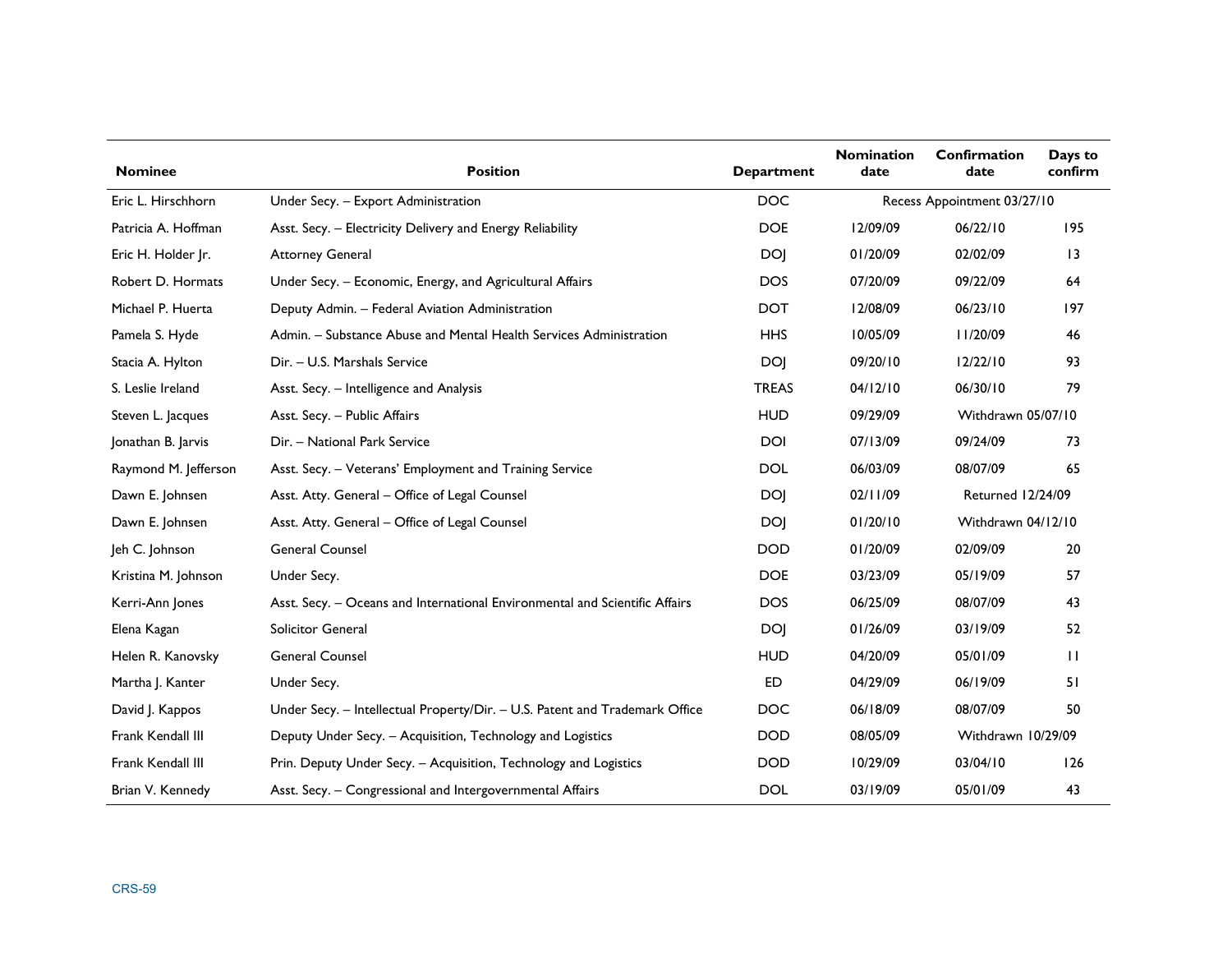| <b>Nominee</b>      | <b>Position</b>                                                                     | <b>Department</b> | <b>Nomination</b><br>date | Confirmation<br>date | Days to<br>confirm |
|---------------------|-------------------------------------------------------------------------------------|-------------------|---------------------------|----------------------|--------------------|
| T. Michael Kerr     | Asst. Secy. - Administration and Management                                         | <b>DOL</b>        | 03/26/09                  | 05/01/09             | 36                 |
| Cameron F. Kerry    | <b>General Counsel</b>                                                              | <b>DOC</b>        | 04/20/09                  | 05/21/09             | 31                 |
| Roy W. Kienitz      | Under Secy. - Policy                                                                | <b>DOT</b>        | 03/16/09                  | 04/29/09             | 44                 |
| Elizabeth L. King   | Asst. Secy. - Legislative Affairs                                                   | <b>DOD</b>        | 04/20/09                  | 05/07/09             | 17                 |
| Howard K. Koh       | Asst. Secy. - Health                                                                | <b>HHS</b>        | 04/20/09                  | 06/19/09             | 60                 |
| Harold H. Koh       | Legal Adviser                                                                       | <b>DOS</b>        | 03/23/09                  | 06/25/09             | 94                 |
| Steven E. Koonin    | Under Secy. - Science                                                               | <b>DOE</b>        | 03/26/09                  | 05/19/09             | 54                 |
| Peter A. Kovar      | Asst. Secy. - Congressional and Intergovernmental Relations                         | <b>HUD</b>        | 03/25/09                  | 05/01/09             | 37                 |
| David S. Kris       | Asst. Atty. General - National Security Division                                    | <b>DOJ</b>        | 02/11/09                  | 03/25/09             | 42                 |
| Alan B. Krueger     | Asst. Secy. - Economic Policy                                                       | <b>TREAS</b>      | 03/10/09                  | 05/06/09             | 57                 |
| Suresh Kumar        | Asst. Secy. - Trade Promotion/Dir. General - U.S. and Foreign Commercial<br>Service | <b>DOC</b>        | 10/29/09                  | 02/11/10             | 105                |
| Susan L. Kurland    | Asst. Secy. - Aviation and International Affairs                                    | <b>DOT</b>        | 07/07/09                  | 08/07/09             | 31                 |
| Marisa Lago         | Asst. Secy. - International Markets and Development                                 | <b>TREAS</b>      | 09/25/09                  | 02/11/10             | 139                |
| Ray Lahood          | Secretary                                                                           | <b>DOT</b>        | 01/20/09                  | 01/22/09             | $\overline{2}$     |
| Nicole Y. Lamb-Hale | Asst. Secy. - Manufacturing and Services                                            | <b>DOC</b>        | 11/18/09                  | 02/11/10             | 85                 |
| Thomas R. Lamont    | Asst. Secy. - Army - Manpower and Reserve Affairs                                   | <b>DOD</b>        | 04/27/09                  | 05/18/09             | 21                 |
| Jeffrey A. Lane     | Asst. Secy. - Congressional and Intergovernmental Affairs                           | <b>DOE</b>        | 02/01/10                  | 06/22/10             | 4                  |
| John H. Laub        | Dir. - National Institute of Justice                                                | <b>DOJ</b>        | 10/05/09                  | 06/22/10             | 260                |
| Zachary J. Lemnios  | Dir. - Defense Research and Engineering                                             | <b>DOD</b>        | 05/18/09                  | 06/19/09             | 32                 |
| Joe Leonard Jr.     | Asst. Secy. - Civil Rights                                                          | <b>USDA</b>       | 03/23/09                  | 04/03/09             | $\mathbf{H}$       |
| Michele M. Leonhart | Deputy Admin. - Drug Enforcement Administration                                     | <b>DOJ</b>        | 02/02/10                  | 12/22/10             | 323                |
| Jacob J. Lew        | Deputy Secy. - Management and Resources                                             | <b>DOS</b>        | 01/20/09                  | 01/28/09             | 8                  |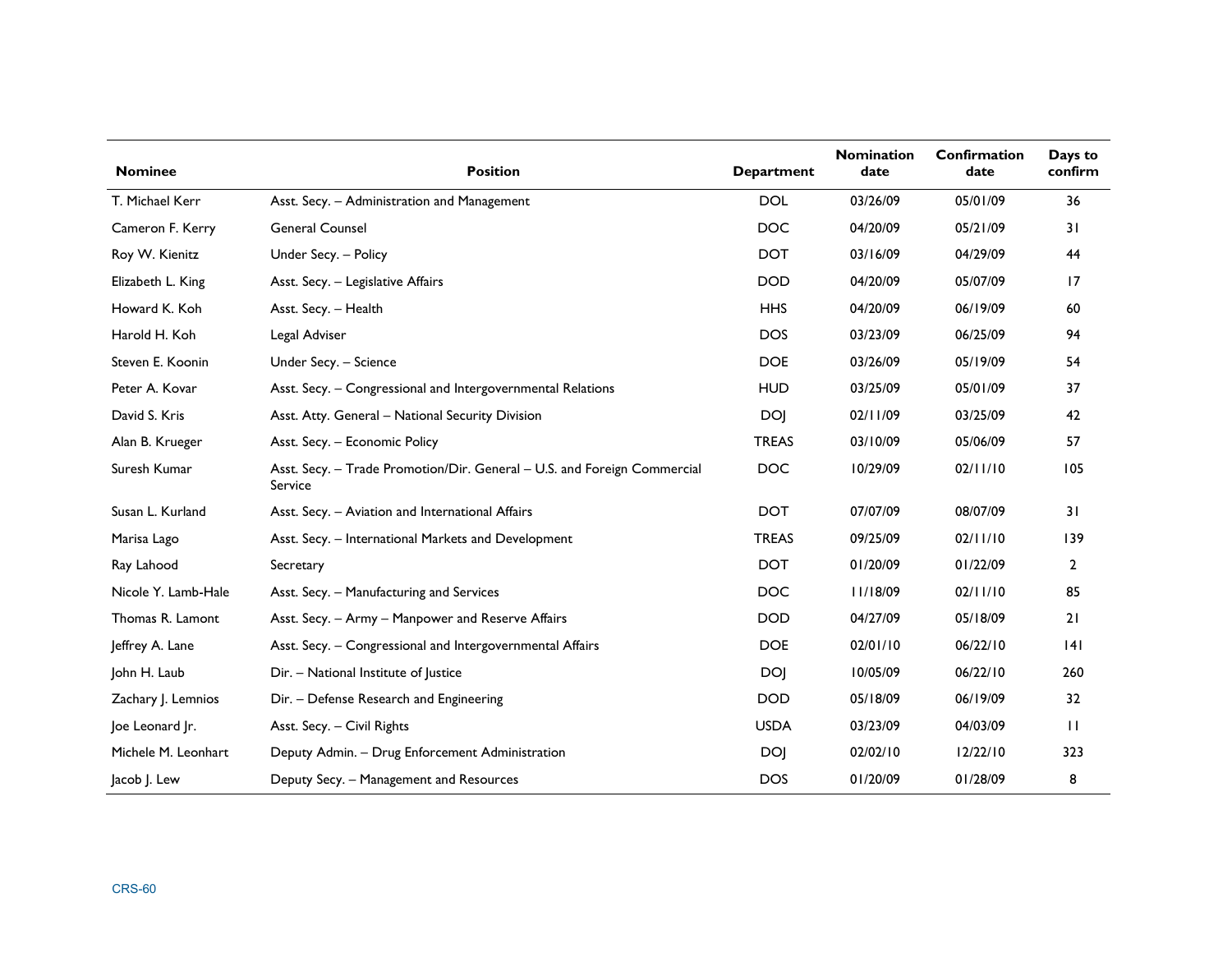| <b>Nominee</b>       | <b>Position</b>                                                                                        | <b>Department</b> | <b>Nomination</b><br>date | <b>Confirmation</b><br>date | Days to<br>confirm |
|----------------------|--------------------------------------------------------------------------------------------------------|-------------------|---------------------------|-----------------------------|--------------------|
| Wilma A. Lewis       | Asst. Secy. - Land and Minerals Management                                                             | <b>DOI</b>        | 05/06/09                  | 08/07/09                    | 93                 |
| Gary Locke           | Secretary                                                                                              | <b>DOC</b>        | 03/16/09                  | 03/24/09                    | 8                  |
| Carmen Lomellin      | U.S. Rep. - Organization of American States                                                            | <b>DOS</b>        | 09/15/09                  | 11/20/09                    | 66                 |
| Jane Lubchenco       | Under Secy. - Oceans and Atmosphere/Admin. - National Oceanic and<br>Atmospheric Administration (NOAA) | <b>DOC</b>        | 01/20/09                  | 03/19/09                    | 58                 |
| Nicole Lurie         | Asst. Secy. - Preparedness and Response                                                                | <b>HHS</b>        | 06/01/09                  | 07/10/09                    | 39                 |
| Jane H. Lute         | Deputy Secy.                                                                                           | <b>DHS</b>        | 02/25/09                  | 04/03/09                    | 37                 |
| James P. Lynch       | Dir. - Bureau of Justice Statistics                                                                    | <b>DOJ</b>        | 10/29/09                  | 06/22/10                    | 236                |
| William J. Lynn III  | Deputy Secy.                                                                                           | <b>DOD</b>        | 01/20/09                  | 02/11/09                    | 22                 |
| Peter B. Lyons       | Asst. Secy. - Nuclear Energy                                                                           | <b>DOE</b>        | 12/13/10                  | <b>Returned 12/22/10</b>    |                    |
| Raymond E. Mabus Jr. | Secretary - Navy                                                                                       | <b>DOD</b>        | 04/20/09                  | 05/18/09                    | 28                 |
| George W. Madison    | <b>General Counsel</b>                                                                                 | <b>TREAS</b>      | 04/20/09                  | 09/08/09                    | 4                  |
| Joseph A. Main       | Asst. Secy. - Mine Safety and Health Administration                                                    | <b>DOL</b>        | 07/06/09                  | 10/21/09                    | 107                |
| Arun Majumdar        | Dir. - Advanced Research Projects Agency-Energy                                                        | <b>DOE</b>        | 09/21/09                  | 10/21/09                    | 30                 |
| Timothy W. Manning   | Deputy Admin. - Protection and National Preparedness - FEMA                                            | <b>DHS</b>        | 04/02/09                  | 05/06/09                    | 34                 |
| Sara Manzano-Díaz    | Dir. - Women's Bureau                                                                                  | <b>DOL</b>        | 10/01/09                  | 02/11/10                    | 133                |
| James J. Markowsky   | Asst. Secy. - Fossil Energy                                                                            | <b>DOE</b>        | 06/18/09                  | 08/07/09                    | 50                 |
| Mercedes M. Márquez  | Asst. Secy. - Community Planning and Development                                                       | <b>HUD</b>        | 05/04/09                  | 06/25/09                    | 52                 |
| Capricia P. Marshall | Chief of Protocol                                                                                      | <b>DOS</b>        | 05/14/09                  | 07/31/09                    | 78                 |
| <b>Carmel Martin</b> | Asst. Secy. - Planning, Evaluation and Policy Development                                              | ED.               | 03/18/09                  | 05/01/09                    | 44                 |
| Kathleen Martinez    | Asst. Secy. - Disability Employment Policy                                                             | <b>DOL</b>        | 04/20/09                  | 06/25/09                    | 66                 |
| Mary Sally Matiella  | Asst. Secy. - Army - Financial Management/Comptroller                                                  | <b>DOD</b>        | 11/20/09                  | 02/11/10                    | 83                 |
| David T. Matsuda     | Admin. - Maritime Administration                                                                       | <b>DOT</b>        | 12/17/09                  | 06/22/10                    | 187                |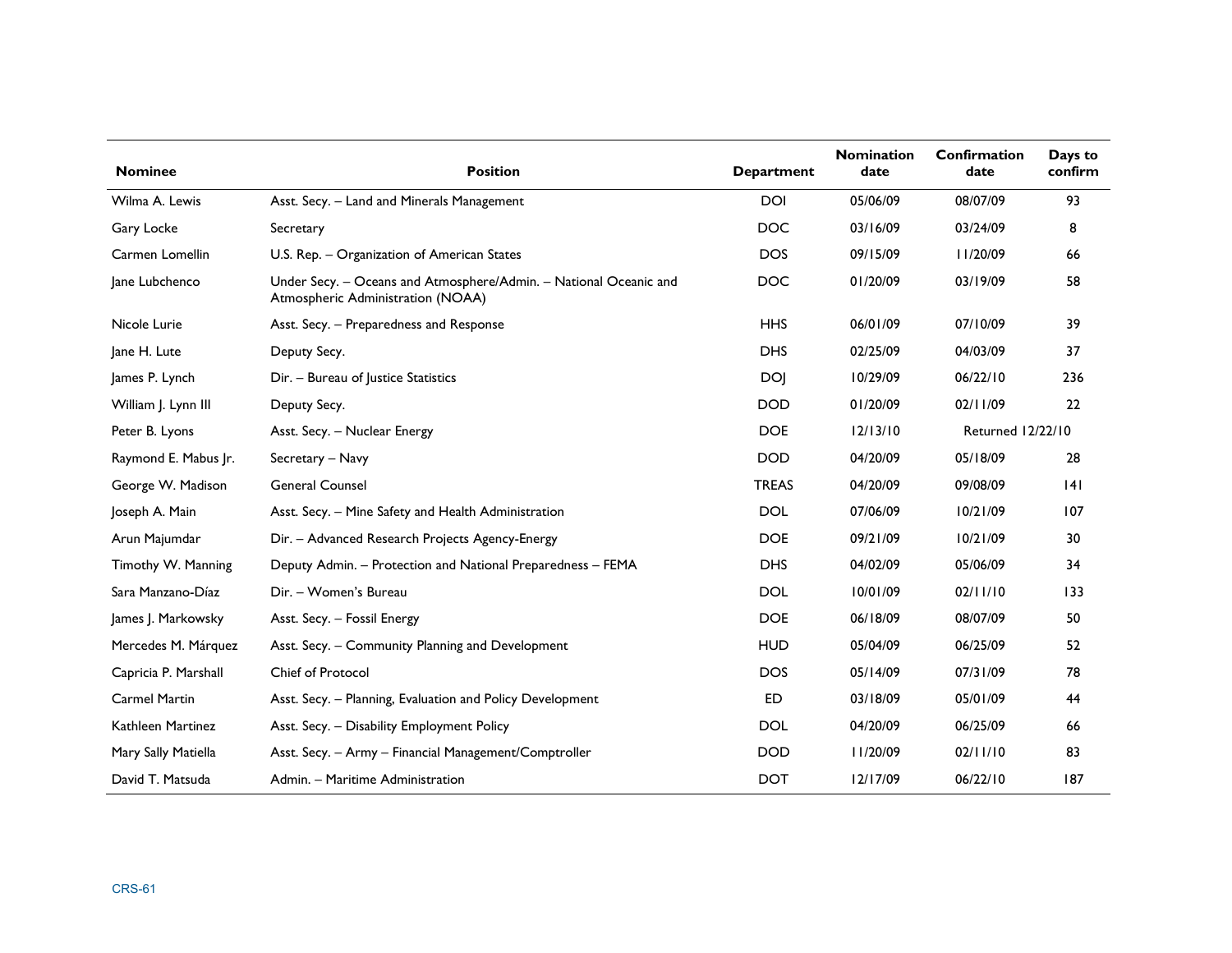| <b>Nominee</b>                  | <b>Position</b>                                                                       | <b>Department</b> | <b>Nomination</b><br>date | <b>Confirmation</b><br>date | Days to<br>confirm |
|---------------------------------|---------------------------------------------------------------------------------------|-------------------|---------------------------|-----------------------------|--------------------|
| Alejandro N. Mayorkas           | Dir. - U.S. Citizenship and Immigration Services                                      | <b>DHS</b>        | 05/20/09                  | 08/07/09                    | 79                 |
| Dennis M. McCarthy              | Asst. Secy. - Reserve Affairs                                                         | <b>DOD</b>        | 06/01/09                  | 06/25/09                    | 24                 |
| Michael J. McCord               | Prin. Deputy Under Secy./Comptroller                                                  | <b>DOD</b>        | 03/01/10                  | 06/22/10                    | 113                |
| <b>Timothy McGee</b>            | Asst. Secy. - Environmental Observation and Prediction/Deputy Admin. -<br><b>NOAA</b> | <b>DOC</b>        | 12/21/09                  | Withdrawn 04/22/10          |                    |
| Elizabeth A. McGrath            | Deputy Chief Management Officer                                                       | <b>DOD</b>        | 03/10/10                  | 06/22/10                    | 104                |
| Judith A. McHale                | Under Secy. - Public Diplomacy and Public Affairs                                     | <b>DOS</b>        | 04/20/09                  | 05/21/09                    | 31                 |
| John M. McHugh                  | Secretary - Army                                                                      | <b>DOD</b>        | 07/06/09                  | 09/16/09                    | 72                 |
| Marcia K. McNutt                | Dir. - U.S. Geological Survey                                                         | <b>DOI</b>        | 08/04/09                  | 10/21/09                    | 78                 |
| Thelma Meléndez De<br>Santa Ana | Asst. Secy. - Elementary and Secondary Education                                      | ED.               | 06/08/09                  | 07/24/09                    | 46                 |
| Victor M. Mendez                | Admin. - Federal Highway Administration                                               | <b>DOT</b>        | 04/23/09                  | 07/10/09                    | 78                 |
| Kathleen A. Merrigan            | Deputy Secy.                                                                          | <b>USDA</b>       | 03/19/09                  | 04/03/09                    | 15                 |
| David M. Michaels               | Asst. Secy. - Occupational Safety and Health Administration                           | <b>DOL</b>        | 08/05/09                  | 12/03/09                    | 120                |
| James W. Miller                 | Under Secy. - Farm and Foreign Agricultural Services                                  | <b>USDA</b>       | 03/18/09                  | 04/03/09                    | 16                 |
| Mary J. Miller                  | Asst. Secy. - Financial Markets                                                       | <b>TREAS</b>      | 10/06/09                  | 02/11/10                    | 128                |
| Anthony W. Miller               | Deputy Secy.                                                                          | <b>ED</b>         | 05/18/09                  | 07/24/09                    | 67                 |
| Neile L. Miller                 | Prin. Deputy Admin. - NNSA                                                            | <b>DOE</b>        | 05/27/10                  | 08/05/10                    | 70                 |
| James N. Miller Jr.             | Prin. Deputy Under Secy. - Policy                                                     | <b>DOD</b>        | 03/10/09                  | 04/03/09                    | 24                 |
| Warren F. Miller Jr.            | Asst. Secy. - Nuclear Energy                                                          | <b>DOE</b>        | 06/18/09                  | 08/07/09                    | 50                 |
| Warren F. Miller Jr.            | Dir. - Office of Civilian Radioactive Waste Management                                | <b>DOE</b>        | 06/22/09                  | <b>Returned 08/05/10</b>    |                    |
| David W. Mills                  | Asst. Secy. - Export Enforcement                                                      | <b>DOC</b>        | 12/02/09                  | 02/11/10                    | 71                 |
| Ignacia S. Moreno               | Asst. Atty. General - Environment and Natural Resources Division                      | DOJ               | 06/08/09                  | 11/05/09                    | 150                |
| Jamie M. Morin                  | Asst. Secy. - Air Force - Financial Management/Comptroller                            | <b>DOD</b>        | 05/11/09                  | 06/19/09                    | 39                 |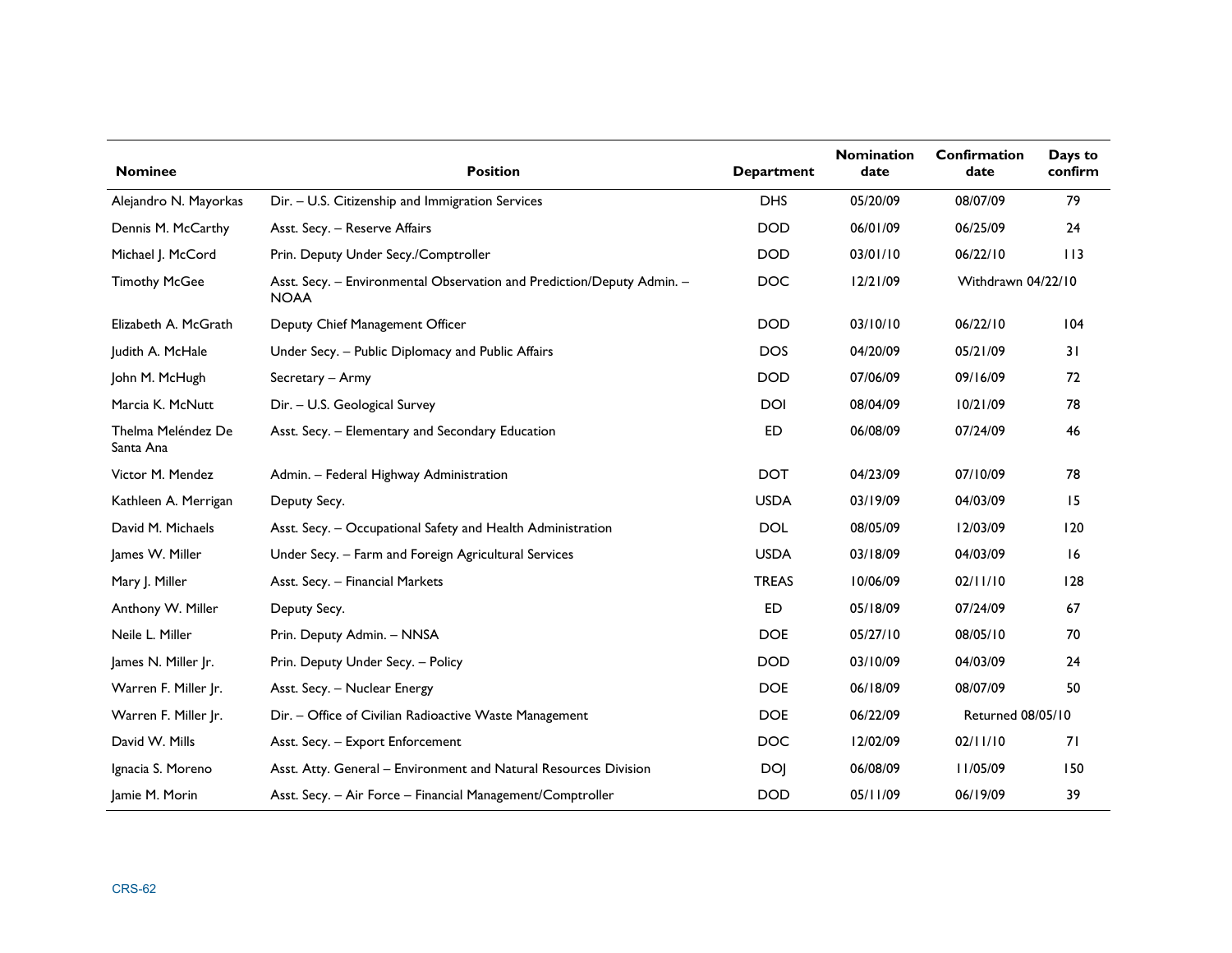| <b>Nominee</b>        | <b>Position</b>                                             | <b>Department</b> | <b>Nomination</b><br>date | Confirmation<br>date        | Days to<br>confirm |
|-----------------------|-------------------------------------------------------------|-------------------|---------------------------|-----------------------------|--------------------|
| John T. Morton        | Asst. Secy. - U.S. Immigration and Customs Enforcement      | <b>DHS</b>        | 03/10/09                  | 05/12/09                    | 63                 |
| Philip Mudd           | Under Secy. - Intelligence and Analysis                     | <b>DHS</b>        | 05/04/09                  | Withdrawn 07/06/09          |                    |
| Michael G. Mullen     | Chairman - Joint Chiefs of Staff                            | <b>DOD</b>        | 05/20/09                  | 09/25/09                    | 128                |
| Michael F. Mundaca    | Asst. Secy. - Tax Policy                                    | <b>TREAS</b>      | 10/06/09                  | <b>Returned 12/22/10</b>    |                    |
| Michael F. Mundaca    | Asst. Secy. - Tax Policy                                    | <b>TREAS</b>      |                           | Recess appointment 03/27/10 |                    |
| Michael F. Mundaca    | Asst. Secy. - Tax Policy                                    | <b>TREAS</b>      | 04/21/10                  | <b>Returned 12/22/10</b>    |                    |
| Ellen G. Murray       | Asst. Secy. - Financial Resources / Chief Financial Officer | <b>HHS</b>        | 06/01/09                  | 02/11/10                    | 255                |
| Michael Nacht         | Asst. Secy. - Global Strategic Affairs                      | <b>DOD</b>        | 04/20/09                  | 05/07/09                    | 17                 |
| Janet A. Napolitano   | Secretary                                                   | <b>DHS</b>        | 01/20/09                  | 01/20/09                    | 0                  |
| Carmen R. Nazario     | Asst. Secy. - Children and Families                         | <b>HHS</b>        | 05/06/09                  | 09/22/09                    | 139                |
| Richard G. Newell     | Admin. - Energy Information Administration                  | <b>DOE</b>        | 05/18/09                  | 07/31/09                    | 74                 |
| Thomas R. Nides       | Deputy Secy. - Management and Resources                     | <b>DOS</b>        | 09/29/10                  | 12/22/10                    | 84                 |
| Denise E. O'Donnell   | Dir. - Bureau of Justice Assistance                         | <b>DOJ</b>        | 12/13/10                  | Returned 12/22/10           |                    |
| Tara J. O'Toole       | Under Secy. - Science and Technology                        | <b>DHS</b>        | 05/06/09                  | 11/04/09                    | 182                |
| Jane Oates            | Asst. Secy. - Employment and Training Administration        | <b>DOL</b>        | 05/06/09                  | 06/19/09                    | 44                 |
| Eduardo M. Ochoa      | Asst. Secy. - Postsecondary Education                       | <b>ED</b>         | 02/24/10                  | 06/22/10                    | 118                |
| David W. Ogden        | Deputy Atty. General                                        | <b>DOJ</b>        | 01/26/09                  | 03/12/09                    | 45                 |
| Malcolm R. O'Neill    | Asst. Secy. - Army - Acquisition, Logistics and Technology  | <b>DOD</b>        | 12/03/09                  | 03/04/10                    | 91                 |
| Paul L. Oostburg Sanz | General Counsel - Navy                                      | <b>DOD</b>        | 11/20/09                  | 03/04/10                    | 104                |
| María Otero           | Under Secy. - Democracy and Global Affairs                  | <b>DOS</b>        | 06/09/09                  | 08/07/09                    | 59                 |
| Robert J. Papp Jr.    | Commandant of the Coast Guard                               | <b>DHS</b>        | 12/22/09                  | 04/22/10                    | 2                  |
| Raul Perea-Henze      | Asst. Secy. - Policy and Planning                           | <b>DVA</b>        | 11/09/09                  | 03/19/10                    | 130                |
| Thomas E. Perez       | Asst. Atty. General - Civil Rights Division                 | <b>DOJ</b>        | 03/31/09                  | 10/06/09                    | 189                |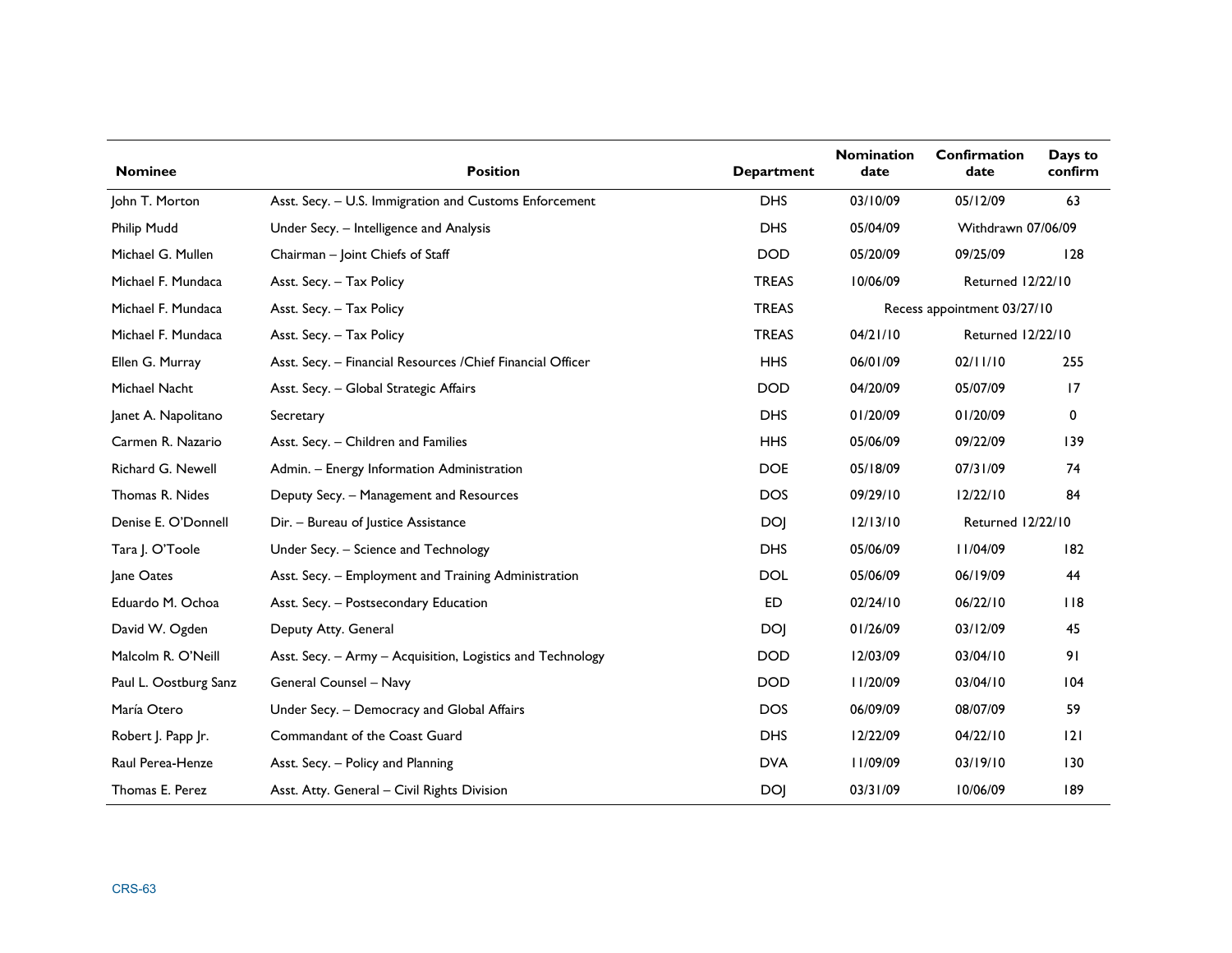| <b>Nominee</b>         | <b>Position</b>                                                 | <b>Department</b> | <b>Nomination</b><br>date | Confirmation<br>date | Days to<br>confirm |
|------------------------|-----------------------------------------------------------------|-------------------|---------------------------|----------------------|--------------------|
| Thomas J. Perrelli     | Associate Atty. General                                         | <b>DOJ</b>        | 01/30/09                  | 03/12/09             | 41                 |
| Robert A. Petzel       | Under Secy. - Health                                            | <b>DVA</b>        | 11/18/09                  | 02/11/10             | 85                 |
| Jackalyne Pfannenstiel | Asst. Secy. - Navy - Energy, Installations and Environment      | <b>DOD</b>        | 12/03/09                  | 03/04/10             | 91                 |
| John S. Pistole        | Asst. Secy. - Transportation Security Administration            | <b>DHS</b>        | 05/17/10                  | 06/25/10             | 39                 |
| Joseph G. Pizarchik    | Dir. - Office of Surface Mining Reclamation and Enforcement     | <b>DOI</b>        | 07/16/09                  | 11/06/09             | 113                |
| Daniel B. Poneman      | Deputy Secy.                                                    | <b>DOE</b>        | 04/20/09                  | 05/18/09             | 28                 |
| John D. Porcari        | Deputy Secy.                                                    | <b>DOT</b>        | 04/27/09                  | 05/21/09             | 24                 |
| Michael H. Posner      | Asst. Secy. - Democracy, Human Rights, and Labor                | <b>DOS</b>        | 07/07/09                  | 09/22/09             | 77                 |
| Alexa E. Posny         | Asst. Secy. - Special Education and Rehabilitative Services     | <b>ED</b>         | 07/07/09                  | 10/05/09             | 90                 |
| Nancy J. Powell        | Dir. Gen. - Foreign Service                                     | <b>DOS</b>        | 05/21/09                  | 07/31/09             | 71                 |
| Cynthia L. Quarterman  | Admin. - Pipeline and Hazardous Materials Safety Administration | <b>DOT</b>        | 09/15/09                  | 11/05/09             | 51                 |
| Scott B. Quehl         | Asst. Secy. - Administration                                    | <b>DOC</b>        | 10/15/09                  | 12/24/09             | 70                 |
| Scott B. Quehl         | Chief Financial Officer                                         | <b>DOC</b>        | 10/15/09                  | 12/24/09             | 70                 |
| Stephen J. Rapp        | Amb.-at-Large - War Crimes Issues                               | <b>DOS</b>        | 07/07/09                  | 08/04/09             | 28                 |
| Pearlie S. Reed        | Asst. Secy. - Administration                                    | <b>USDA</b>       | 04/27/09                  | 05/12/09             | 15                 |
| Donald M. Remy         | General Counsel - Army                                          | <b>DOD</b>        | 04/20/09                  | Withdrawn 06/17/09   |                    |
| Susan E. Rice          | U.S. Rep. - U.N.                                                | <b>DOS</b>        | 01/20/09                  | 01/22/09             | $\overline{2}$     |
| Jose D. Riojas         | Asst. Secy. - Operations, Security, and Preparedness            | <b>DVA</b>        | 04/20/09                  | 05/18/09             | 28                 |
| Rosa G. Rios           | Treasurer of the United States                                  | <b>TREAS</b>      | 05/18/09                  | 07/24/09             | 67                 |
| Robert S. Rivkin       | <b>General Counsel</b>                                          | <b>DOT</b>        | 04/20/09                  | 04/29/09             | 9                  |
| Larry Robinson         | Asst. Secy. - Conservation and Management/Deputy Admin. - NOAA  | <b>DOC</b>        | 02/04/10                  | Withdrawn 02/22/10   |                    |
| Larry Robinson         | Asst. Secy. - Conservation and Management/Deputy Admin. - NOAA  | <b>DOC</b>        | 02/22/10                  | 05/06/10             | 73                 |
| Laurie O. Robinson     | Asst. Atty. General - Office of Justice Programs                | <b>DOJ</b>        | 09/14/09                  | II/05/09             | 52                 |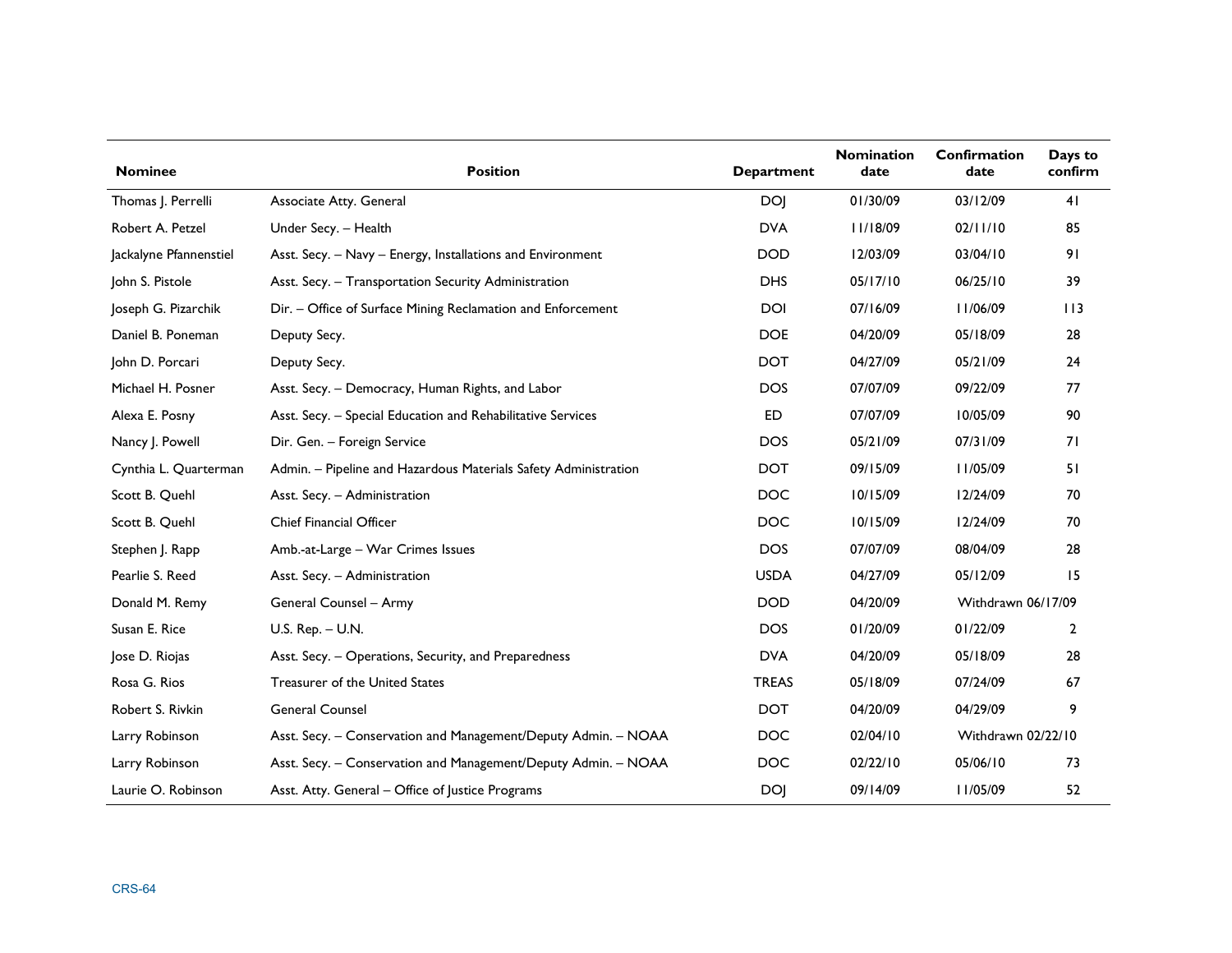| <b>Nominee</b>        | <b>Position</b>                                                       | <b>Department</b> | <b>Nomination</b><br>date | Confirmation<br>date        | Days to<br>confirm |
|-----------------------|-----------------------------------------------------------------------|-------------------|---------------------------|-----------------------------|--------------------|
| Leon Rodriguez        | Admin. - Wage and Hour Division                                       | <b>DOL</b>        | 12/03/10                  | Returned 12/22/10           |                    |
| Peter M. Rogoff       | Admin. - Federal Transit Administration                               | <b>DOT</b>        | 04/29/09                  | 05/21/09                    | 22                 |
| Ramona E. Romero      | <b>General Counsel</b>                                                | <b>USDA</b>       | 06/28/10                  | 12/22/10                    | 177                |
| Jo Ann Rooney         | Prin. Deputy Under Secy. - Personnel and Readiness                    | <b>DOD</b>        | 09/29/10                  | Returned 12/22/10           |                    |
| Charles P. Rose       | <b>General Counsel</b>                                                | <b>ED</b>         | 03/18/09                  | 05/01/09                    | 44                 |
| Yvette Roubideaux     | Dir. - Indian Health Service                                          | <b>HHS</b>        | 03/26/09                  | 05/06/09                    | 41                 |
| Lynnae M. Ruttledge   | Commissioner - Rehabilitation Services Administration                 | <b>ED</b>         | 10/15/09                  | 12/24/09                    | 70                 |
| Kenneth L. Salazar    | Secretary                                                             | <b>DOI</b>        | 01/20/09                  | 01/20/09                    | 0                  |
| Bryan H. Samuels      | Commissioner - Children, Youth, and Families                          | <b>HHS</b>        | 07/13/09                  | 02/11/10                    | 213                |
| Francisco J. Sánchez  | Under Secy. - International Trade                                     | <b>DOC</b>        | 04/20/09                  | 09/16/10                    | 514                |
| Francisco J. Sánchez  | Under Secy. - International Trade                                     | <b>DOC</b>        | 04/21/10                  | <b>Returned 12/22/10</b>    |                    |
| Francisco J. Sánchez  | Under Secy. - International Trade                                     | <b>DOC</b>        |                           | Recess Appointment 03/27/10 |                    |
| David B. Sandalow     | Asst. Secy. - Policy and International Affairs                        | <b>DOE</b>        | 04/20/09                  | 05/18/09                    | 28                 |
|                       | Christopher H. Schroeder Asst. Atty. General - Office of Legal Policy | <b>DOJ</b>        | 06/04/09                  | Returned 12/24/09           |                    |
|                       | Christopher H. Schroeder Asst. Atty. General - Office of Legal Policy | <b>DOJ</b>        | 01/20/10                  | 04/21/10                    | 91                 |
| Eric P. Schwartz      | Asst. Secy. - Population, Refugees, and Migration                     | <b>DOS</b>        | 05/06/09                  | 06/19/09                    | 44                 |
| Kathleen Sebelius     | Secretary                                                             | <b>HHS</b>        | 03/17/09                  | 04/28/09                    | 42                 |
| Evan J. Segal         | <b>Chief Financial Officer</b>                                        | <b>USDA</b>       | 06/01/09                  | 07/20/09                    | 49                 |
| John U. Sepúlveda     | Asst. Secy. - Human Resources and Administration                      | <b>DVA</b>        | 04/02/09                  | 05/18/09                    | 46                 |
| <b>Richard Serino</b> | Deputy Admin./Chief Operating Officer - FEMA                          | <b>DHS</b>        | 07/27/09                  | 10/05/09                    | 70                 |
| Rajiv J. Shah         | Under Secy. - Research, Education, and Economics                      | <b>USDA</b>       | 04/23/09                  | 05/12/09                    | 9                  |
| Andrew J. Shapiro     | Asst. Secy. - Political-Military Affairs                              | <b>DOS</b>        | 05/06/09                  | 06/19/09                    | 44                 |
| Harris D. Sherman     | Under Secy. - Natural Resources and Environment                       | <b>USDA</b>       | 09/10/09                  | Withdrawn 09/29/09          |                    |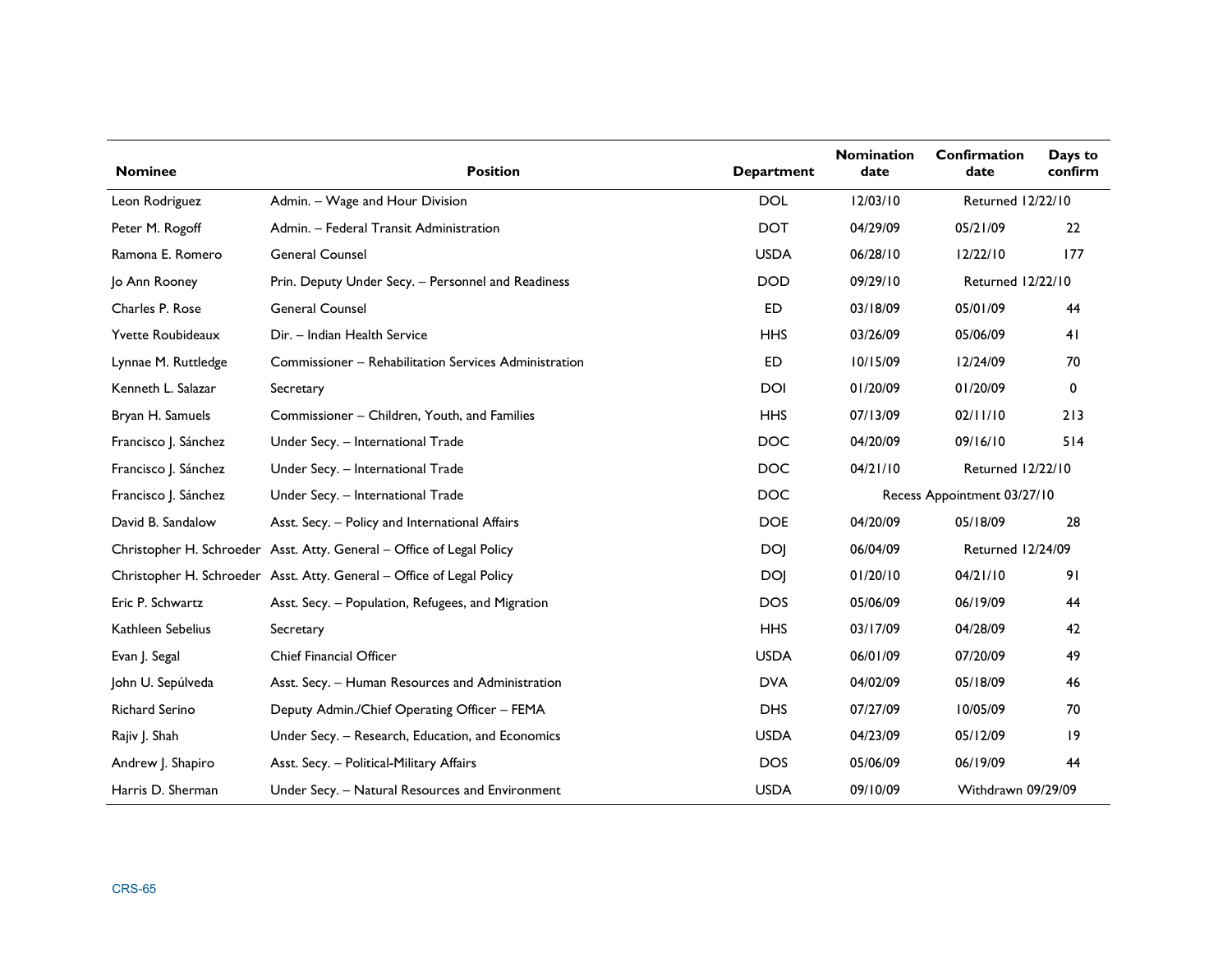| <b>Nominee</b>         | <b>Position</b>                                                     | <b>Department</b> | <b>Nomination</b><br>date | Confirmation<br>date        | Days to<br>confirm |  |
|------------------------|---------------------------------------------------------------------|-------------------|---------------------------|-----------------------------|--------------------|--|
| Harris D. Sherman      | Under Secy. - Natural Resources and Environment                     | <b>USDA</b>       | 09/29/09                  | 10/08/09                    | 9                  |  |
| Eric K. Shinseki       | Secretary                                                           | <b>DVA</b>        | 01/20/09                  | 01/20/09                    | $\mathbf 0$        |  |
| Ronald C. Sims         | Deputy Secy.                                                        | <b>HUD</b>        | 03/04/09                  | 05/06/09                    | 63                 |  |
| Mary L. Smith          | Asst. Atty. General - Tax Division                                  | <b>DOJ</b>        | 04/20/09                  | Returned 12/24/09           |                    |  |
| Mary L. Smith          | Asst. Atty. General - Tax Division                                  | <b>DOJ</b>        | 01/20/10                  | <b>Returned 08/05/10</b>    |                    |  |
| M. Patricia Smith      | Solicitor                                                           | <b>DOL</b>        | 04/20/09                  | 02/04/10                    | 290                |  |
| Hilda L. Solis         | Secretary                                                           | <b>DOL</b>        | 01/20/09                  | 02/24/09                    | 35                 |  |
| <b>Richard Sorian</b>  | Asst. Secy. - Public Affairs                                        | <b>HHS</b>        | 10/05/09                  | Returned 12/22/10           |                    |  |
| Richard Sorian         | Asst. Secy. - Public Affairs                                        | <b>HHS</b>        |                           | Recess appointment 08/19/10 |                    |  |
| Richard Sorian         | Asst. Secy. - Public Affairs                                        | <b>HHS</b>        | 09/13/10                  | Returned 12/22/10           |                    |  |
| Erroll G. Southers     | Asst. Secy. - Transportation Security Administration                | <b>DHS</b>        | 09/17/09                  | Withdrawn 01/21/10          |                    |  |
| Lillian A. Sparks      | Commissioner - Administration for Native Americans                  | <b>HHS</b>        | 10/22/09                  | 03/03/10                    | 132                |  |
| William E. Spriggs     | Asst. Secy. - Policy                                                | <b>DOL</b>        | 06/09/09                  | 10/21/09                    | 134                |  |
| Clifford L. Stanley    | Under Secy. - Personnel and Readiness                               | <b>DOD</b>        | 10/15/09                  | 02/09/10                    | 117                |  |
| James B. Steinberg     | Deputy Secy.                                                        | <b>DOS</b>        | 01/20/09                  | 01/28/09                    | 8                  |  |
| David H. Stevens       | Asst. Secy. - Housing/Federal Housing Administration Commissioner   | <b>HUD</b>        | 04/20/09                  | 07/10/09                    | 81                 |  |
| <b>Tracie Stevens</b>  | Chair - National Indian Gaming Commission                           | <b>DOI</b>        | 04/29/10                  | 06/22/10                    | 54                 |  |
| J. Ann S. Stock        | Asst. Secy. - Educational and Cultural Affairs                      | <b>DOS</b>        | 12/04/09                  | 06/22/10                    | 200                |  |
| Paul N. Stockton       | Asst. Secy. - Homeland Defense and Americas' Security Affairs       | <b>DOD</b>        | 04/28/09                  | 05/18/09                    | 20                 |  |
| Thomas L. Strickland   | Asst. Secy. - Fish and Wildlife and Parks                           | <b>DOI</b>        | 03/12/09                  | 04/30/09                    | 49                 |  |
| David L. Strickland    | Admin. - National Highway Traffic Safety Administration             | <b>DOT</b>        | 12/04/09                  | 12/24/09                    | 20                 |  |
| Lawrence E. Strickling | Asst. Secy. - Communications and Information                        | <b>DOC</b>        | 03/31/09                  | 06/25/09                    | 86                 |  |
| Rhea S. Suh            | Asst. Secy. - Policy, Management and Budget/Chief Financial Officer | <b>DOI</b>        | 04/20/09                  | 05/18/09                    | 28                 |  |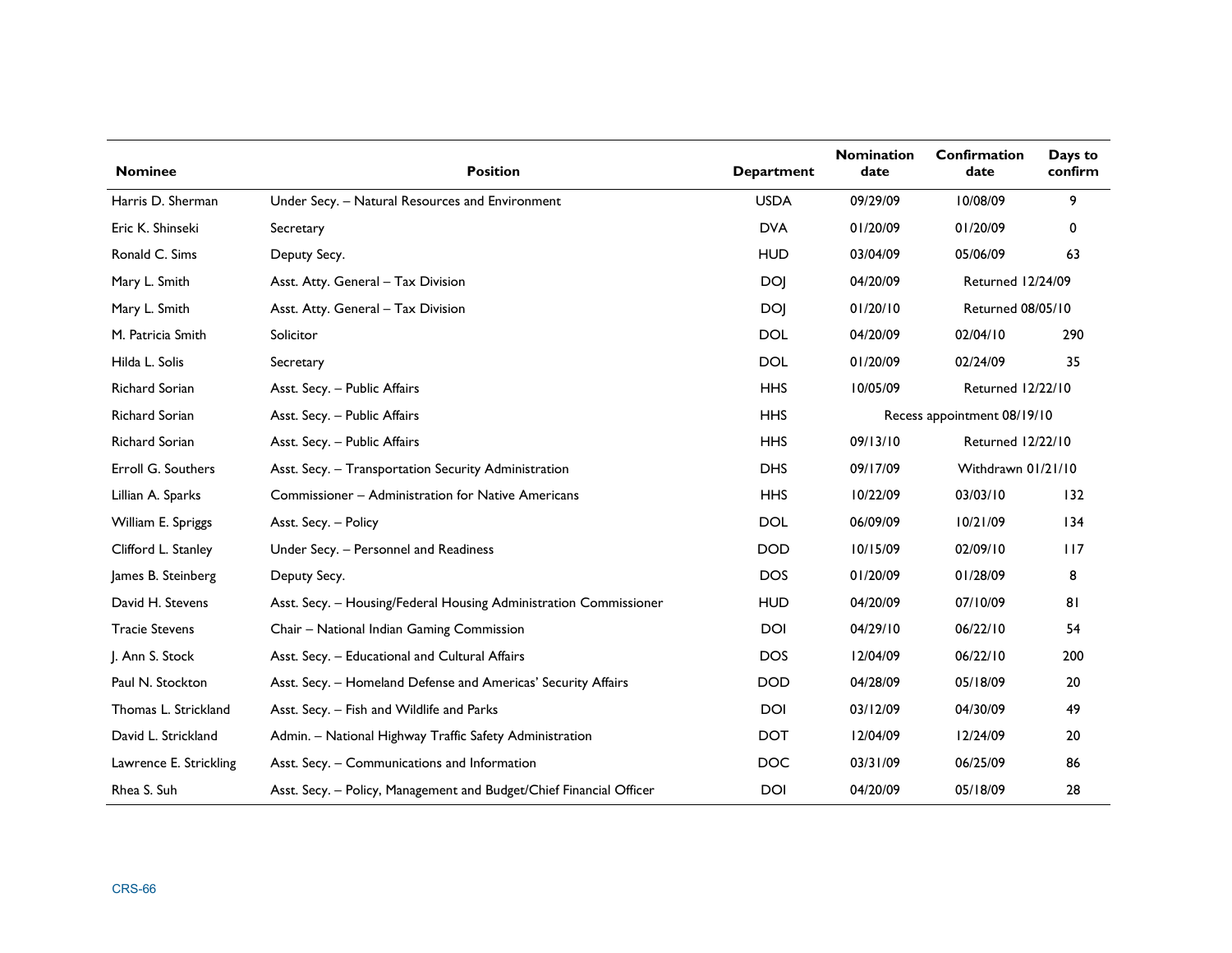| <b>Nominee</b>        | <b>Position</b>                                                                        | <b>Department</b> | <b>Nomination</b><br>date | Confirmation<br>date     | Days to<br>confirm |
|-----------------------|----------------------------------------------------------------------------------------|-------------------|---------------------------|--------------------------|--------------------|
| Kathryn D. Sullivan   | Asst. Secy. - Environmental Observation and Prediction/ Deputy Admin. -<br><b>NOAA</b> | <b>DOC</b>        | 12/03/10                  | <b>Returned 12/22/10</b> |                    |
| Joseph C. Szabo       | Admin. - Federal Railroad Administration                                               | <b>DOT</b>        | 03/26/09                  | 04/29/09                 | 34                 |
| Teresa M. Takai       | Asst. Secy. - Networks and Information Integration                                     | <b>DOD</b>        | 04/12/10                  | Withdrawn 09/29/10       |                    |
| Daniel M. Tangherlini | Asst. Secy. - Management                                                               | <b>TREAS</b>      | 06/03/09                  | 07/24/09                 | 51                 |
| Daniel M. Tangherlini | <b>Chief Financial Officer</b>                                                         | <b>TREAS</b>      | 06/03/09                  | 07/24/09                 | 51                 |
| Ellen O. Tauscher     | Under Secy. - Arms Control and International Security                                  | <b>DOS</b>        | 05/06/09                  | 06/25/09                 | 50                 |
| James L. Taylor       | <b>Chief Financial Officer</b>                                                         | <b>DOL</b>        | 03/03/10                  | 06/22/10                 | $\perp$            |
| Paul M. Tiao          | Inspector General                                                                      | <b>DOL</b>        | 05/27/10                  | <b>Returned 12/22/10</b> |                    |
| Kathleen S. Tighe     | Inspector General                                                                      | <b>ED</b>         | II/20/09                  | 03/10/10                 | 110                |
| Hilary C. Tompkins    | Solicitor                                                                              | <b>DOI</b>        | 03/31/09                  | 06/17/09                 | 78                 |
| Dallas P. Tonsager    | Under Secy. - Rural Development                                                        | <b>USDA</b>       | 03/25/09                  | 05/12/09                 | 48                 |
| Joseph M. Torsella    | U.S. Rep. - Management and Reform - U.N.                                               | <b>DOS</b>        | 11/17/10                  | Returned 12/22/10        |                    |
| Theodore W. Tozer     | Pres. - Government National Mortgage Association                                       | <b>HUD</b>        | 12/21/09                  | 02/11/10                 | 52                 |
| John D. Trasviña      | Asst. Secy. - Fair Housing and Equal Opportunity                                       | <b>HUD</b>        | 04/20/09                  | 05/01/09                 | $\perp$            |
| Andrew L. Traver      | Dir. - Bureau of Alcohol, Tobacco, Firearms and Explosives                             | <b>DOJ</b>        | 11/17/10                  | Returned 12/22/10        |                    |
| Inés R. Triay         | Asst. Secy. - Environmental Management                                                 | <b>DOE</b>        | 03/31/09                  | 05/20/09                 | 50                 |
| Polly Trottenberg     | Asst. Secy. - Transportation Policy                                                    | <b>DOT</b>        | 06/08/09                  | 07/24/09                 | 46                 |
| Arturo A. Valenzuela  | Asst. Secy. - Western Hemisphere Affairs                                               | <b>DOS</b>        | 06/08/09                  | 11/05/09                 | 150                |
| Christine A. Varney   | Asst. Atty. General - Antitrust Division                                               | <b>DOJ</b>        | 02/23/09                  | 04/20/09                 | 56                 |
| Richard R. Verma      | Asst. Secy. - Legislative Affairs                                                      | <b>DOS</b>        | 03/11/09                  | 04/03/09                 | 23                 |
| Alexander Vershbow    | Asst. Secy. - International Security Affairs                                           | <b>DOD</b>        | 03/12/09                  | 04/03/09                 | 22                 |
| Melanne Verveer       | Amb.-at-Large - Global Women's Issues                                                  | <b>DOS</b>        | 03/11/09                  | 04/03/09                 | 23                 |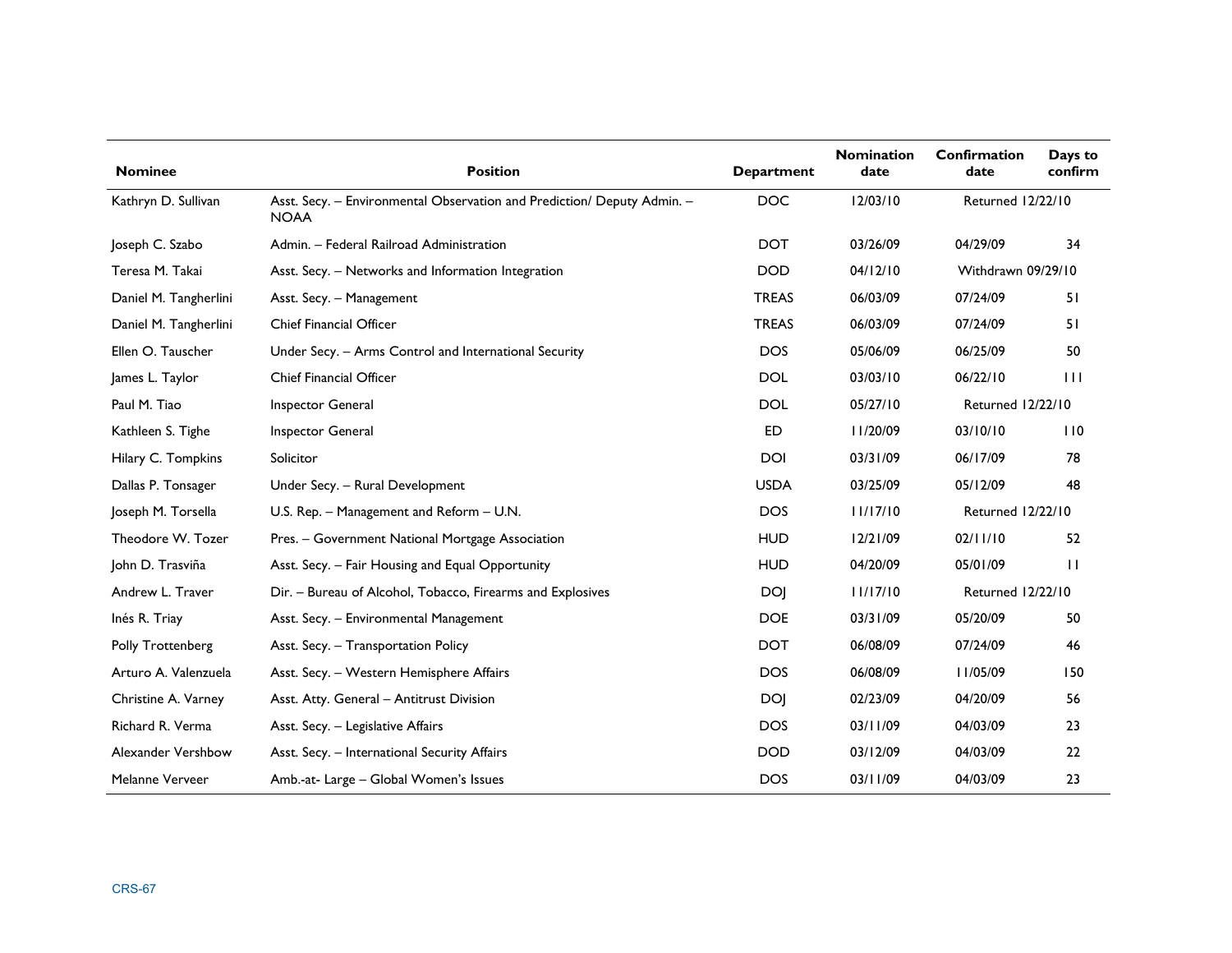| <b>Nominee</b>                   | <b>Position</b>                                                             | <b>Department</b> | <b>Nomination</b><br>date | Confirmation<br>date | Days to<br>confirm |
|----------------------------------|-----------------------------------------------------------------------------|-------------------|---------------------------|----------------------|--------------------|
| <b>Michael Vickers</b>           | Under Secy. - Intelligence                                                  | <b>DOD</b>        | 09/29/10                  | Returned 12/22/10    |                    |
| Thomas J. Vilsack                | Secretary                                                                   | <b>USDA</b>       | 01/20/09                  | 01/20/09             | 0                  |
| Caryn A. Wagner                  | Under Secy. - Intelligence and Analysis                                     | <b>DHS</b>        | 10/26/09                  | 02/11/10             | 108                |
| Kim N. Wallace                   | Asst. Secy. - Legislative Affairs                                           | <b>TREAS</b>      | 03/16/09                  | 07/24/09             | 130                |
| Solomon B. Watson IV             | General Counsel - Army                                                      | <b>DOD</b>        | II/20/09                  | Returned 12/22/10    |                    |
| Andrew C. Weber                  | Asst. to the Secretary - Nuclear, Chemical, and Biological Defense Programs | <b>DOD</b>        | 04/29/09                  | 05/18/09             | 9                  |
| Ronald H. Weich                  | Asst. Atty. General - Legislative Affairs                                   | <b>DOJ</b>        | 03/18/09                  | 04/29/09             | 42                 |
| <b>Tony West</b>                 | Asst. Atty. General - Civil Division                                        | <b>DOI</b>        | 02/25/09                  | 04/20/09             | 54                 |
| Joseph W. Westphal               | Under Secy. - Army                                                          | <b>DOD</b>        | 06/11/09                  | 09/16/09             | 97                 |
| William J. Wilkins               | Chief Counsel – Internal Revenue Service/Asst. General Counsel for Tax      | <b>TREAS</b>      | 05/12/09                  | 07/24/09             | 73                 |
| Grayling G. Williams             | Dir. - Office of Counternarcotics Enforcement                               | <b>DHS</b>        | 11/04/09                  | 12/24/09             | 50                 |
| Douglas B. Wilson                | Asst. Secy. - Public Affairs                                                | <b>DOD</b>        | 12/03/09                  | 02/11/10             | 70                 |
| Kevin Wolf                       | Asst. Secy. - Export Administration                                         | <b>DOC</b>        | 12/21/09                  | 02/11/10             | 52                 |
| Neal S. Wolin                    | Deputy Secy.                                                                | <b>TREAS</b>      | 04/20/09                  | 05/18/09             | 28                 |
| Jonathan Woodson                 | Asst. Secy. - Health Affairs                                                | <b>DOD</b>        | 03/22/10                  | 12/22/10             | 275                |
| Robert O. Work                   | Under Secy. - Navy                                                          | <b>DOD</b>        | 04/20/09                  | 05/18/09             | 28                 |
| Catherine E. Woteki              | Under Secy. - Research, Education, and Economics                            | <b>USDA</b>       | 04/26/10                  | 09/16/10             | 43                 |
| Terry A. Yonkers                 | Asst. Secy. - Air Force - Installations, Environment and Logistics          | <b>DOD</b>        | 08/03/09                  | 03/04/10             | 213                |
| Jide J. Zeitlin                  | U.S. Rep. - Management and Reform - U.N.                                    | <b>DOS</b>        | 09/24/09                  | Withdrawn 01/21/10   |                    |
| Catherine R. Zoi                 | Asst. Secy. - Energy Efficiency and Renewable Energy                        | <b>DOE</b>        | 04/27/09                  | 06/19/09             | 53                 |
| Mean number of days to confirm   |                                                                             |                   |                           | 73.2                 |                    |
| Median number of days to confirm |                                                                             |                   |                           |                      | 52.0               |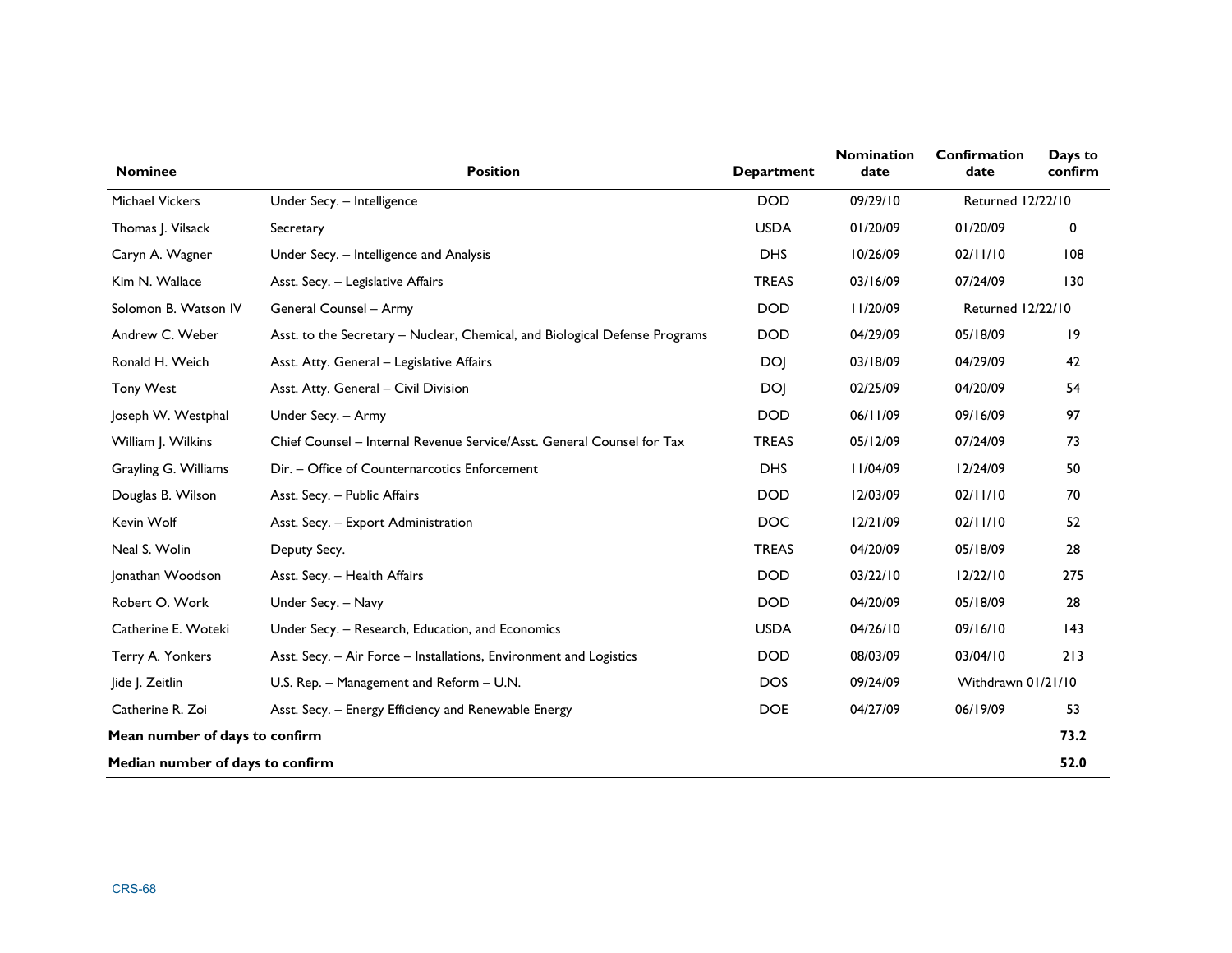| <b>Department</b>                | <b>Positions</b> | <b>Nominations</b> | Individual<br>nominees | <b>Confirmations</b> | <b>Returned</b> | Withdrawn      | <b>Recess</b><br>appointments | Mean days<br>to confirm | <b>Median days</b><br>to confirm |
|----------------------------------|------------------|--------------------|------------------------|----------------------|-----------------|----------------|-------------------------------|-------------------------|----------------------------------|
| Agriculture                      | 16               | 8                  | 16                     | 16                   |                 |                |                               | 67.1                    | 44.0                             |
| Commerce                         | 24               | 27                 | 23                     | 20                   | 5               | $\overline{2}$ | $\overline{2}$                | 85.3                    | 64.0                             |
| Defense                          | 60               | 51                 | 50                     | 45                   | 3               | 3              | 0                             | 71.5                    | 39.0                             |
| Education                        | 8                | 16                 | 16                     | 16                   | 0               | 0              | 0                             | 63.4                    | 48.5                             |
| Energy                           | 23               | 21                 | 20                     | 9                    | 2               | 0              | 0                             | 72.7                    | 53.0                             |
| Health and Human<br>Services     | 20               | 22                 | 9                      | 16                   | 5               |                | $\overline{2}$                | 119.9                   | 57.0                             |
| <b>Homeland Security</b>         | 22               | 27                 | 23                     | 18                   | 5               | 4              | $\mathbf{2}$                  | 64.2                    | 56.0                             |
| Housing and Urban<br>Development | 4                | 12                 | 12                     | $\mathbf{H}$         | 0               |                | 0                             | 46.7                    | 52.0                             |
| Interior                         | 9                | 17                 | 17                     | 16                   |                 | 0              | 0                             | 56.9                    | 56.0                             |
| Justice                          | 29               | 27                 | 24                     | 8                    | 7               | $\overline{2}$ |                               | 106.9                   | 56.0                             |
| Labor                            | 8                | 17                 | 17                     | 4                    | 2               |                | 0                             | 95.5                    | 76.5                             |
| <b>State</b>                     | 48               | 42                 | 42                     | 39                   | $\mathbf{2}$    |                | 0                             | 58.9                    | 51.0                             |
| Transportation                   | 20               | 18                 | 8                      | 8                    | 0               | $\mathbf 0$    | 0                             | 53.1                    | 32.5                             |
| Treasury                         | 27               | 22                 | 18                     | 17                   | 5               | 0              | $\mathbf{2}$                  | 96.4                    | 70.0                             |
| <b>Veterans Affairs</b>          | 15               | 10                 | 10                     | 10                   | 0               | $\mathbf 0$    | $\mathbf 0$                   | 45.0                    | 32.5                             |
| <b>Total</b>                     | 373              | 347                | 325                    | 293                  | 38              | 16             | 10                            | 73.2                    | 52.0                             |

# **Appendix B. Appointment Action, 111th Congress**

**Table B-1. Summary of Appointment Action, 111th Congress**